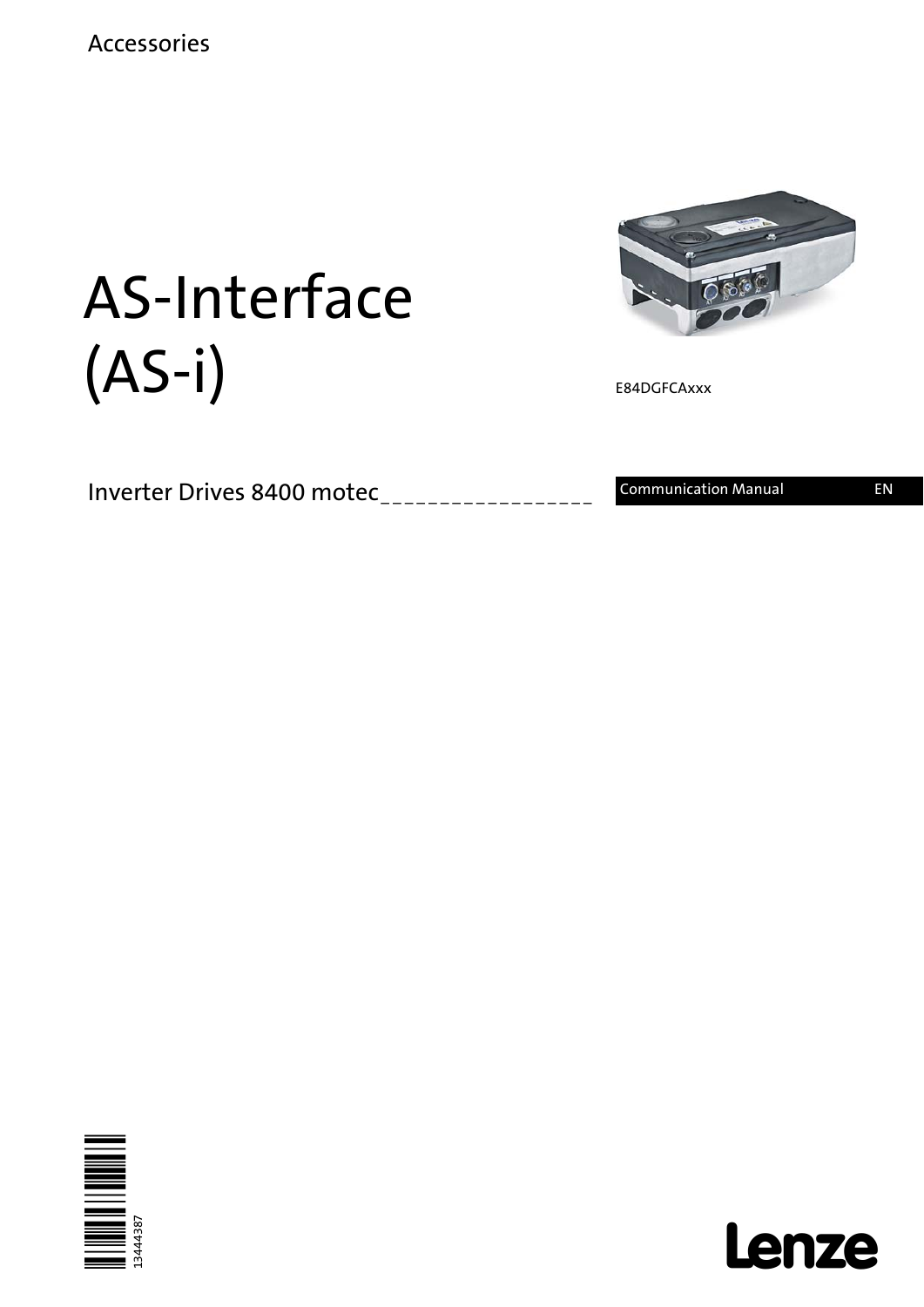## Contents

| $\mathbf{1}$ |                                                                                                                                                                         |
|--------------|-------------------------------------------------------------------------------------------------------------------------------------------------------------------------|
| 1.1          |                                                                                                                                                                         |
| 1.2          |                                                                                                                                                                         |
| 1.3          |                                                                                                                                                                         |
| 1.4          |                                                                                                                                                                         |
|              |                                                                                                                                                                         |
| $\mathbf{2}$ |                                                                                                                                                                         |
| 2.1          |                                                                                                                                                                         |
| 2.2          | Device and application-specific safety instructions ____________________________                                                                                        |
| 2.3          |                                                                                                                                                                         |
| 3            |                                                                                                                                                                         |
| 3.1          |                                                                                                                                                                         |
| 3.2          |                                                                                                                                                                         |
| 3.3          |                                                                                                                                                                         |
|              |                                                                                                                                                                         |
| 4            | <b>Technical data</b>                                                                                                                                                   |
| 4.1          |                                                                                                                                                                         |
| 4.2          |                                                                                                                                                                         |
| 4.3          |                                                                                                                                                                         |
| 5            |                                                                                                                                                                         |
| 5.1          |                                                                                                                                                                         |
| 5.2          |                                                                                                                                                                         |
|              | 5.2.1                                                                                                                                                                   |
|              | 5.2.2                                                                                                                                                                   |
|              | 5.2.3                                                                                                                                                                   |
| 6            | Commissioning                                                                                                                                                           |
| 6.1          |                                                                                                                                                                         |
| 6.2          |                                                                                                                                                                         |
| 6.3          | Settings for AS-i communication in the »Engineer« _____________________________                                                                                         |
|              |                                                                                                                                                                         |
|              | All parameters for setting the AS-i communication _______________________<br>6.3.2                                                                                      |
| 6.4          | Initial switch-on                                                                                                                                                       |
| 7            | Data transfer                                                                                                                                                           |
| 7.1          |                                                                                                                                                                         |
| 7.2          | AS-i cycle                                                                                                                                                              |
| 7.3          | Synchronisation                                                                                                                                                         |
| 7.4          |                                                                                                                                                                         |
| 7.5          |                                                                                                                                                                         |
| 7.6          | Data transmission slave 1 (AS-i profile 7.A.5) _________________________________<br>Data transmission slave 2 (AS-i profile 7.A.E)<br>_________________________________ |
|              |                                                                                                                                                                         |
| 8            | Process data transfer<br>------------------------------------                                                                                                           |
| 8.1          | Accessing process data / PDO mapping<br>Accessing process data / PDO mapping<br>Port interconnection of process data objects (PDO) _____________________________        |
| 8.2          |                                                                                                                                                                         |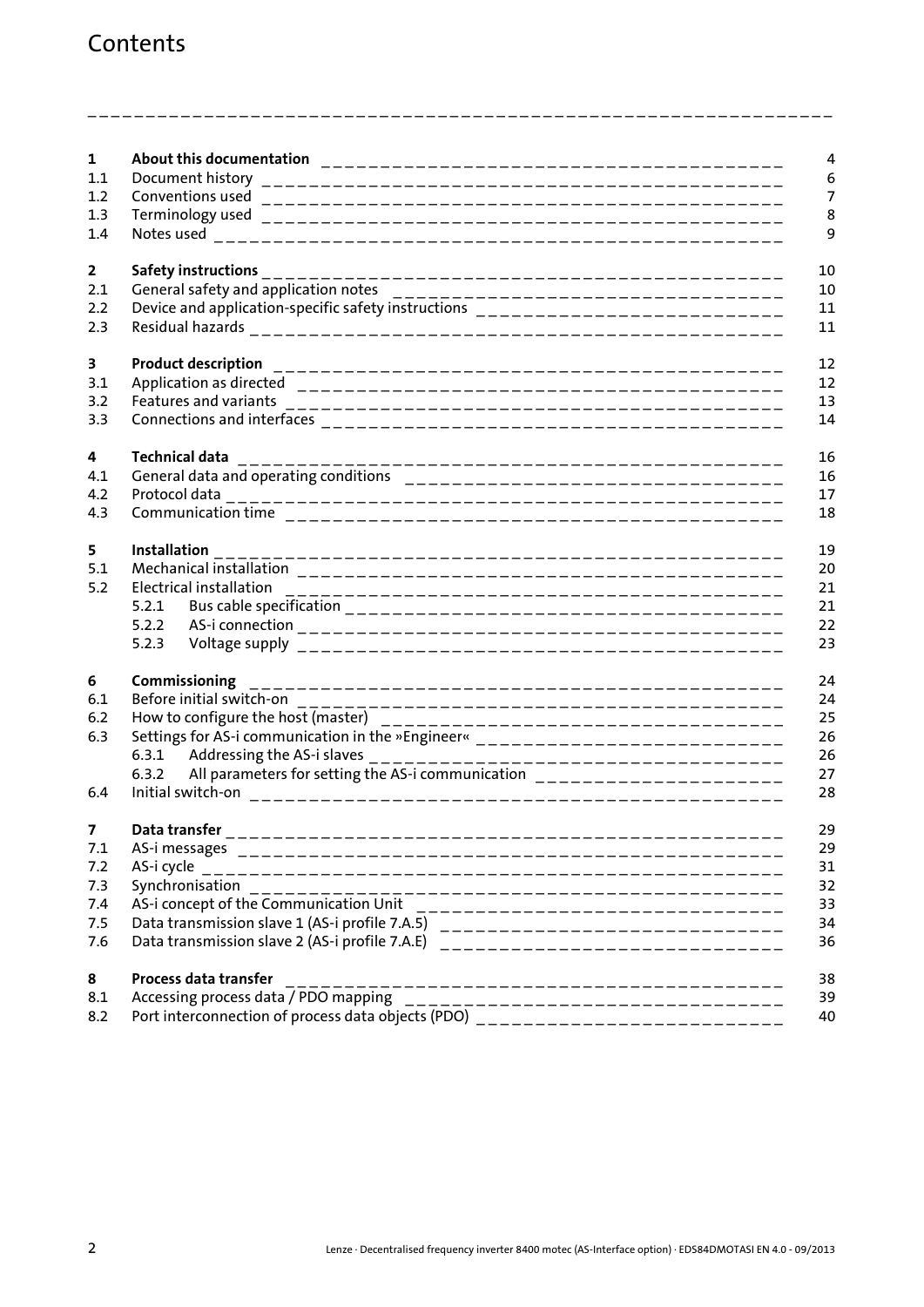| 9    |                                                                                 |
|------|---------------------------------------------------------------------------------|
| 9.1  |                                                                                 |
| 9.2  |                                                                                 |
| 9.3  | CTT2: Read code number                                                          |
| 9.4  |                                                                                 |
| 9.5  |                                                                                 |
|      | 9.5.1                                                                           |
|      | 9.5.2                                                                           |
| 9.6  |                                                                                 |
| 9.7  |                                                                                 |
| 10   | <b>Diagnostics</b>                                                              |
| 10.1 |                                                                                 |
| 10.2 |                                                                                 |
|      |                                                                                 |
| 11   | <b>Error messages</b>                                                           |
| 11.1 |                                                                                 |
| 11.2 |                                                                                 |
|      |                                                                                 |
| 12   | Parameter reference                                                             |
| 12.1 | Communication-relevant parameters of the operating system _____________________ |
| 12.2 |                                                                                 |
| 12.3 |                                                                                 |
|      |                                                                                 |
|      |                                                                                 |
|      |                                                                                 |
|      |                                                                                 |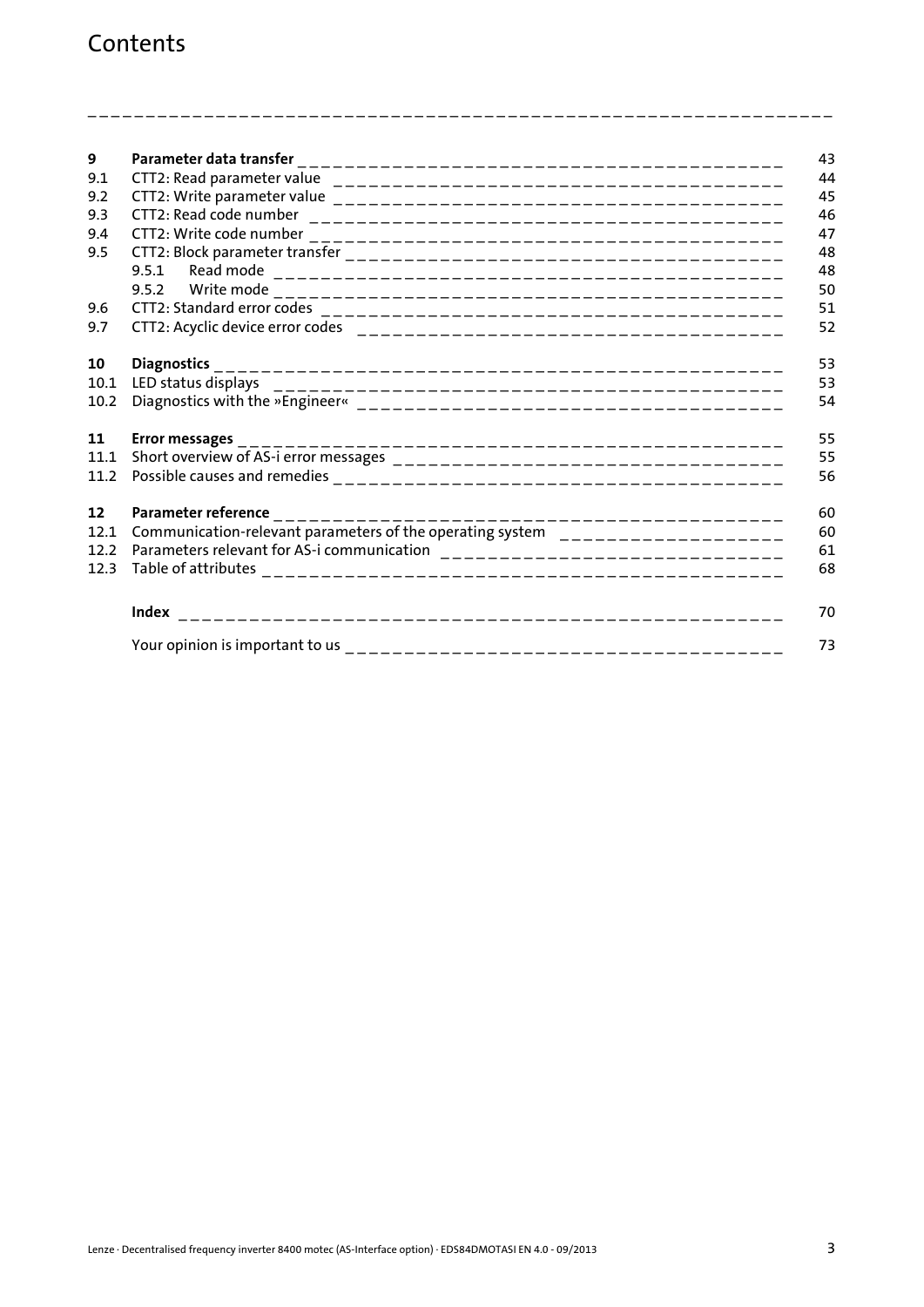<span id="page-3-0"></span>**1 About this documentation**

#### **Contents**

This documentation exclusively contains descriptions of the AS-Interface (AS-i) bus system for the Inverter Drive 8400 motec.

\_ \_ \_ \_ \_ \_ \_ \_ \_ \_ \_ \_ \_ \_ \_ \_ \_ \_ \_ \_ \_ \_ \_ \_ \_ \_ \_ \_ \_ \_ \_ \_ \_ \_ \_ \_ \_ \_ \_ \_ \_ \_ \_ \_ \_ \_ \_ \_ \_ \_ \_ \_ \_ \_ \_ \_ \_ \_ \_ \_ \_ \_ \_ \_

## **Note!**

This documentation supplements the **mounting instructions** supplied with the Communication Unit and the **"Inverter Drives 8400 motec" hardware manual**.

**The hardware manual contains safety instructions that must be observed!**

The properties and functions of the AS-Interface for the Inverter Drive 8400 motec are described in detail.

Examples illustrate typical applications.

The theoretical contexts are only explained to the level of detail required to understand the function of the Communication Unit.

This documentation does not describe the software of other manufacturers. No responsibility is taken for corresponding information given in this documentation. Information on how to use the software can be obtained from the documents of the host (PLC, master).

All brand names used in this documentation are trademarks of their respective owners.



Detailed information about the AS-Interface can be found on the website of the AS-Interface user organisation:

[www.as-interface.net](http://www.as-interface.net)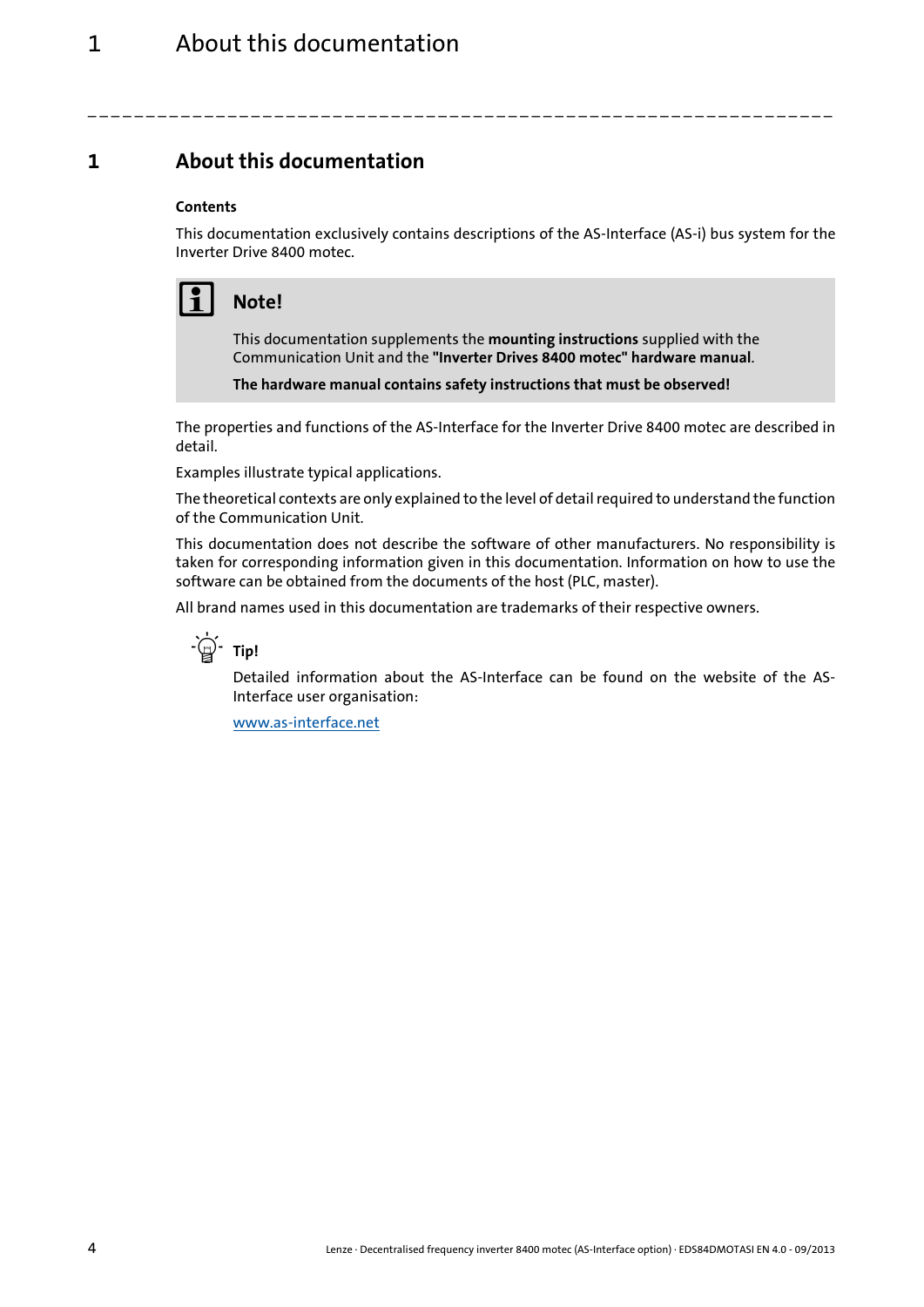#### **Target group**

This documentation addresses persons who configure, install, commission, and maintain the networking and remote servicing of a machine.

## **- Φ΄ τip!**

Current documentation and software updates for Lenze products can be found in the download area at:

\_ \_ \_ \_ \_ \_ \_ \_ \_ \_ \_ \_ \_ \_ \_ \_ \_ \_ \_ \_ \_ \_ \_ \_ \_ \_ \_ \_ \_ \_ \_ \_ \_ \_ \_ \_ \_ \_ \_ \_ \_ \_ \_ \_ \_ \_ \_ \_ \_ \_ \_ \_ \_ \_ \_ \_ \_ \_ \_ \_ \_ \_ \_ \_

[www.Lenze.com](http://www.Lenze.com)

#### **Validity**

The information given in this documentation is valid for the following devices:

| <b>Product series</b>           | Type designation | <b>Version</b>   |
|---------------------------------|------------------|------------------|
| l Inverter Drives 8400 motec    | E84DGFCAxNx      | AS-i V3          |
| Communication Unit AS-Interface | E84DGFCAxJx      | AS-i V3 + Safety |

 $\blacktriangleright$  [Features and variants](#page-12-1) ( $\text{13}$ )

#### **Screenshots/application examples**

All screenshots provided in this documentation are application examples. Depending on the firmware version of the field devices and the software version of the installed Engineering tools (»Engineer«), the screenshots in this documentation may differ from the screens.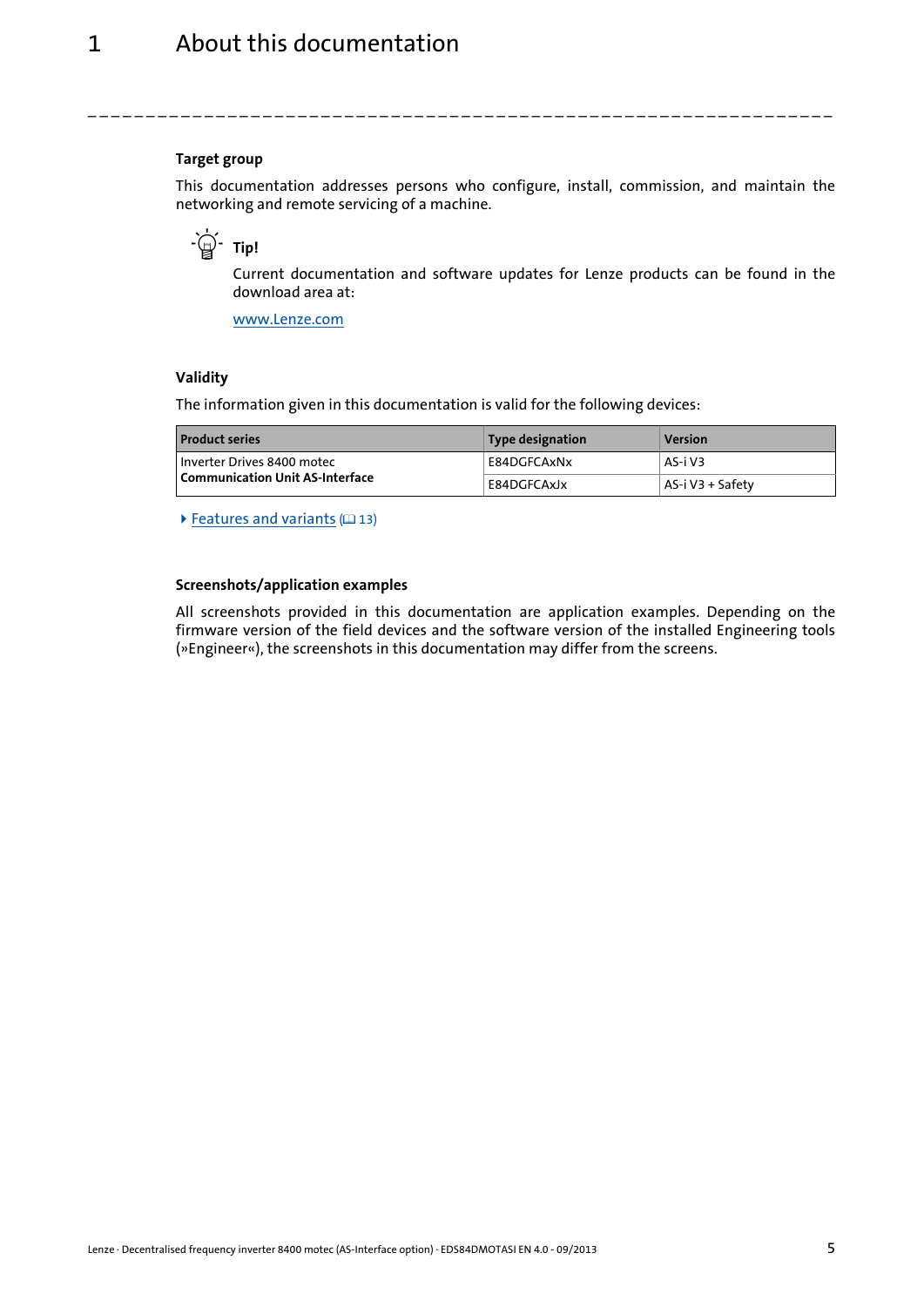## 1 About this documentation<br>1.1 Document history

Document history

#### <span id="page-5-0"></span>**1.1 Document history**

| <b>Version</b> |         |             | <b>Description</b>                                                                                                            |  |
|----------------|---------|-------------|-------------------------------------------------------------------------------------------------------------------------------|--|
| 1.0            | 12/2010 | <b>TD17</b> | First edition                                                                                                                 |  |
| 2.0            | 01/2011 | <b>TD17</b> | Update:<br>• Low-voltage supply via the AS-i-bus cable<br>• I/O configuration<br>• Error messages<br>• Parameter descriptions |  |
| 3.0            | 01/2012 | <b>TD17</b> | General revision                                                                                                              |  |
| 4.0            | 09/2013 | <b>TD17</b> | • General revision<br>• New layout                                                                                            |  |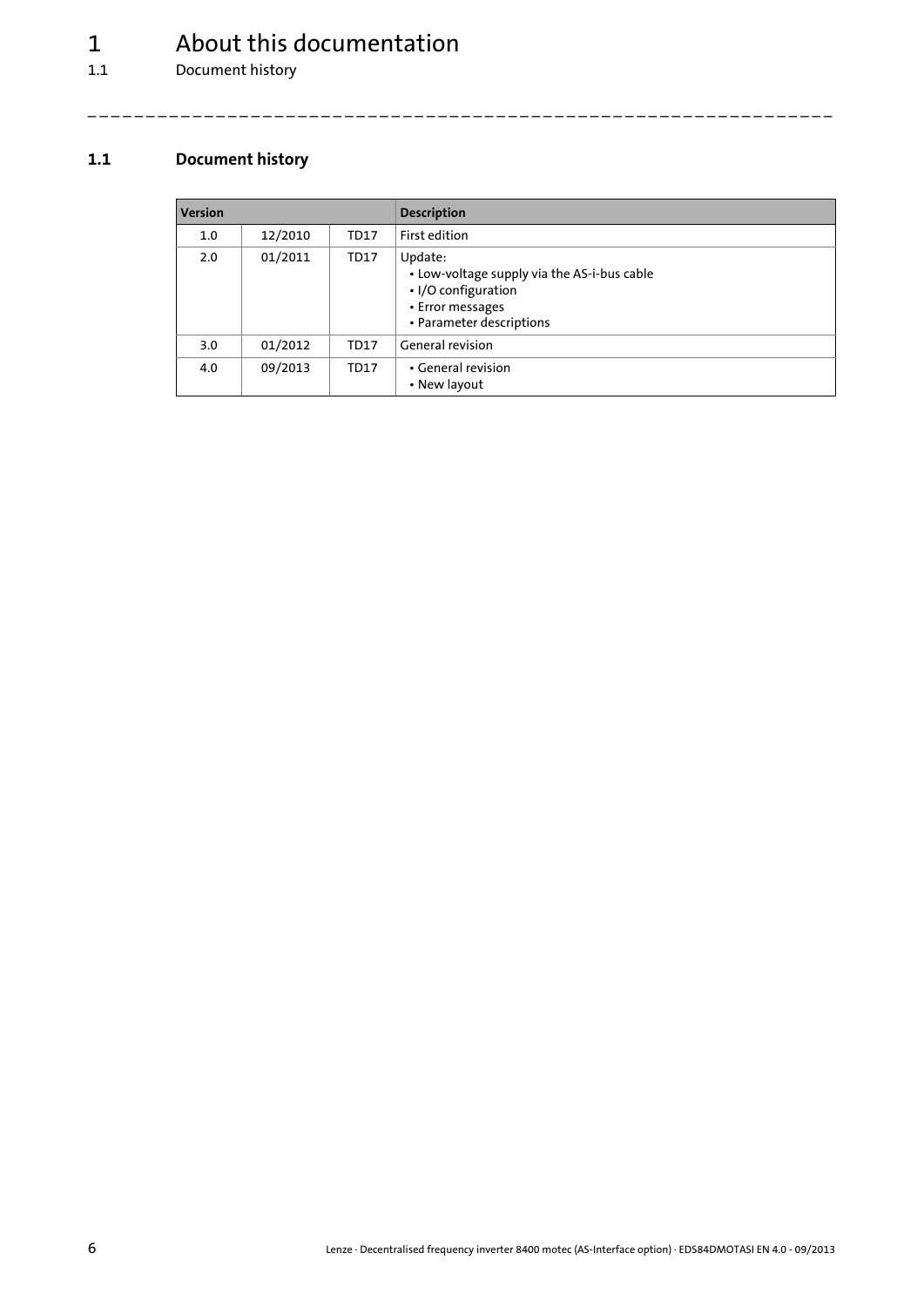## 1 About this documentation

1.2 Conventions used

#### <span id="page-6-0"></span>**1.2 Conventions used**

This manual uses the following conventions to distinguish between different types of information:

<span id="page-6-2"></span><span id="page-6-1"></span>

|       | <b>Type of information</b> | <b>Writing</b>    | Examples/notes                                                                                                     |
|-------|----------------------------|-------------------|--------------------------------------------------------------------------------------------------------------------|
|       | Spelling of numbers        |                   |                                                                                                                    |
|       | Decimal                    | Normal spelling   | Example: 1234                                                                                                      |
|       | Decimal separator          | Point             | The decimal point is generally used.<br>For example: 1234.56                                                       |
|       | Hexadecimal                | 0x[09, AF]        | Example: 0x60F4                                                                                                    |
|       | <b>Binary</b><br>• Nibble  | 0b[0,1]           | Example: '0b0110'<br>Example: '0b0110.0100'                                                                        |
| Text  |                            |                   |                                                                                                                    |
|       | Program name               | "                 | PC software<br>Example: Lenze »Engineer«                                                                           |
|       | Control element            | bold              | The OK button / The Copy command / The<br>Properties tab / The Name input field                                    |
|       | Hyperlink                  | Underlined        | Optically highlighted reference to another topic. Can<br>be activated with a mouse-click in this<br>documentation. |
| Icons |                            |                   |                                                                                                                    |
|       | Page reference             | (D <sup>2</sup> ) | Optically highlighted reference to another page. Can<br>be activated with a mouse-click in this<br>documentation.  |
|       | Step-by-step instructions  |                   | Step-by-step instructions are indicated by a<br>pictograph.                                                        |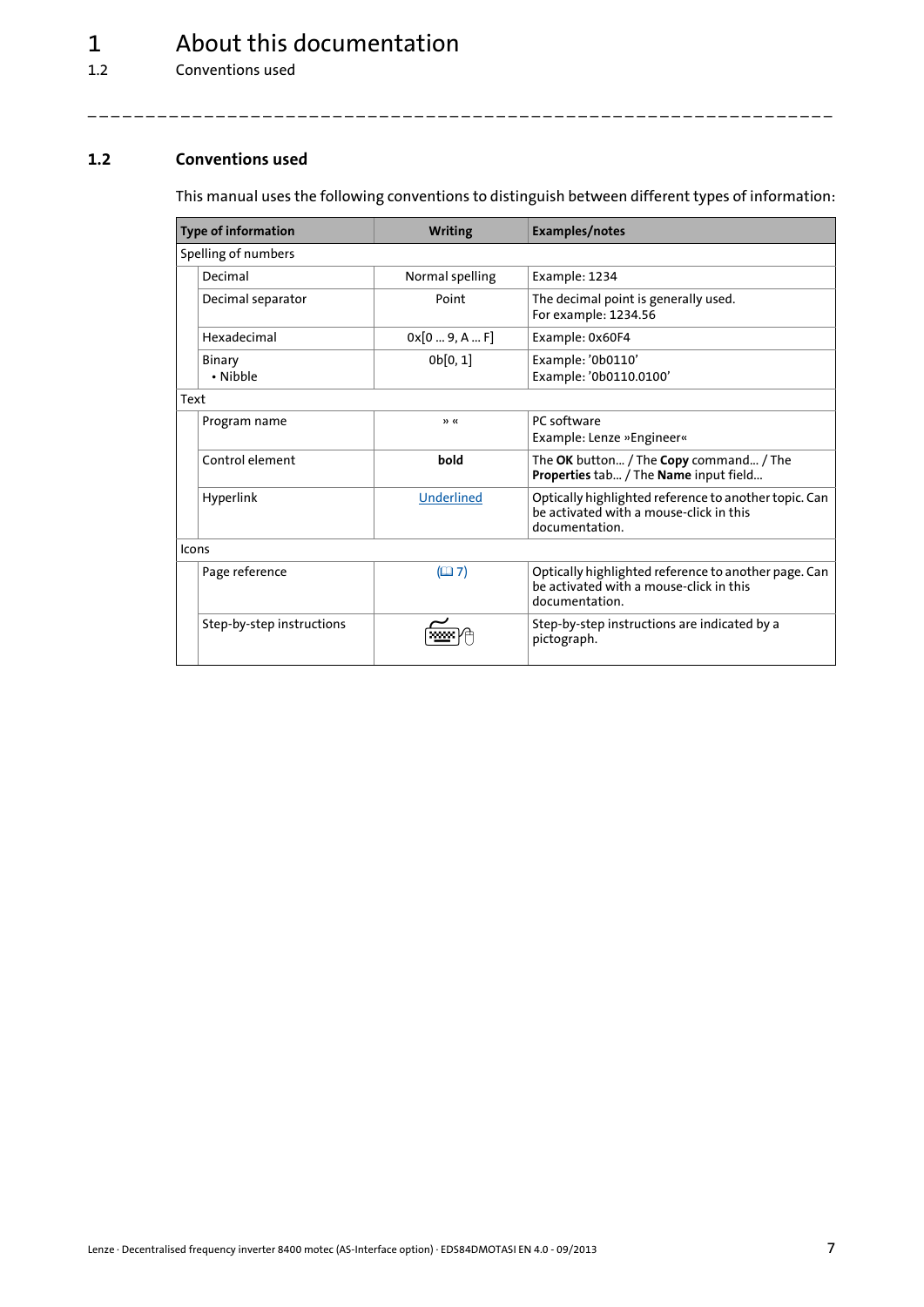## 1  $\frac{1}{1.3}$  About this documentation

Terminology used

#### <span id="page-7-0"></span>**1.3 Terminology used**

| Term                                                       | <b>Meaning</b>                                                                                                                                                                                                                                                                                                                                                                                                                                                                                                                                                               |
|------------------------------------------------------------|------------------------------------------------------------------------------------------------------------------------------------------------------------------------------------------------------------------------------------------------------------------------------------------------------------------------------------------------------------------------------------------------------------------------------------------------------------------------------------------------------------------------------------------------------------------------------|
| AS-Interface                                               | The AS-Interface (actuator/sensor interface)                                                                                                                                                                                                                                                                                                                                                                                                                                                                                                                                 |
| AS-i                                                       | · is an international standard for fieldbus communication.<br>• is used in decentralised applications as fieldbus communication on the<br>lowest control level.                                                                                                                                                                                                                                                                                                                                                                                                              |
| Inverter                                                   | Lenze frequency inverter of the "Inverter Drives 8400 motec" product series                                                                                                                                                                                                                                                                                                                                                                                                                                                                                                  |
| Standard device                                            |                                                                                                                                                                                                                                                                                                                                                                                                                                                                                                                                                                              |
| Drive Unit<br>Communication unit<br>Wiring Unit            | The Inverter Drive 8400 motec has a modular structure. It consists of the<br>following modules: "Drive Unit", "Communication Unit" and "Wiring Unit".<br>• The drive unit is available in different power settings.<br>• The Communication Unit is available in the following versions:<br>$\cdot$ No fieldbus<br>• AS-i option<br>• CANopen option<br>• PROFIBUS option<br>• PROFINET option<br>• EtherCAT option<br>• EtherNet/IP option<br>• The wiring unit provides flexible connection possibilities for a simple<br>integration into the power supply of the machine. |
| »Engineer«                                                 | Lenze PC software which supports you in "engineering" (parameter setting,<br>diagnosing, and configuring) during the entire life cycle, i.e. from planning to<br>maintenance of the commissioned machine.                                                                                                                                                                                                                                                                                                                                                                    |
| Code                                                       | Parameter which serves to parameterise or monitor the inverter. In general<br>linguistic usage, this term is also referred to as "index".                                                                                                                                                                                                                                                                                                                                                                                                                                    |
| Subcode                                                    | If a code contains several parameters, these are stored in "subcodes".<br>In this documentation, a slash "/" is used as a separator between code and<br>subcode (e.g. "C00118/3").<br>The term is usually called "subindex".                                                                                                                                                                                                                                                                                                                                                 |
| Lenze setting                                              | This setting is the default factory setting of the device.                                                                                                                                                                                                                                                                                                                                                                                                                                                                                                                   |
| <b>Basic setting</b>                                       |                                                                                                                                                                                                                                                                                                                                                                                                                                                                                                                                                                              |
| нw                                                         | Hardware                                                                                                                                                                                                                                                                                                                                                                                                                                                                                                                                                                     |
| SW                                                         | Software                                                                                                                                                                                                                                                                                                                                                                                                                                                                                                                                                                     |
| CTT2 transmission<br>(Combined Transaction Type 2)         | Serial data transmission is established between master and slave (clock in/out,<br>data in/out). This channel serves for<br>· acyclic transmission of data records;<br>• acyclic transmission of the extended process image.                                                                                                                                                                                                                                                                                                                                                 |
| Data set transmission                                      | In the case of CTT2 transmission, data records are transmitted between the<br>master and the slave only on request. During acyclic data record transmission,<br>the cyclic transmission of the extended process image is interrupted.                                                                                                                                                                                                                                                                                                                                        |
| Process image                                              | In the case of the Inverter Drive 8400 motec, 4 bits of control data (PAA) are<br>transmitted to the slave every time the slave is called. The slave returns a<br>response containing 6 bits of information (PAE). The transmission is carried out<br>at least every 10 ms ( $\Delta S$ -i cycle ( $\Box$ 31), depending on the addressing<br>assignment).<br>In the case of extended process images, continuous transmission of 4 bytes per<br>direction between the master and the slave takes place.                                                                      |
| Parameter echo (diagnostics via<br>parameter data channel) | The "Write Parameter" AS-i command serves to transmit 4 parameter bits to the<br>slave.<br>In the response message, the slave returns 4 bits (16 bit combinations) of status<br>information.                                                                                                                                                                                                                                                                                                                                                                                 |
| ICs                                                        | Circuits which efficiently perform the described tasks of a slave.                                                                                                                                                                                                                                                                                                                                                                                                                                                                                                           |
| MCU                                                        | Microcontroller                                                                                                                                                                                                                                                                                                                                                                                                                                                                                                                                                              |
| ASIC                                                       | Application specific integrated circuit                                                                                                                                                                                                                                                                                                                                                                                                                                                                                                                                      |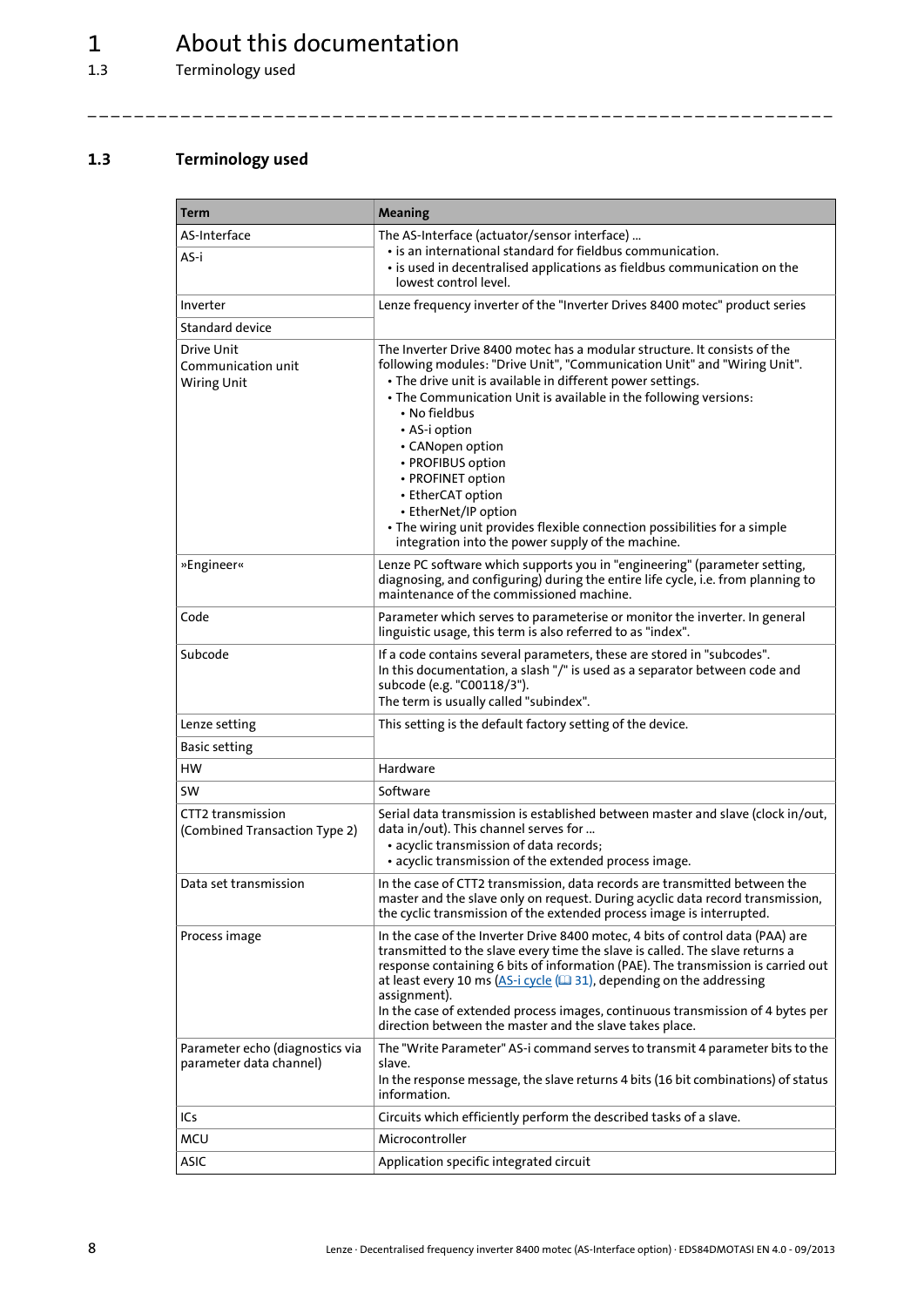## 1 About this documentation

1.4 Notes used

#### <span id="page-8-0"></span>**1.4 Notes used**

The following signal words and icons are used in this documentation to indicate dangers and important information:

\_ \_ \_ \_ \_ \_ \_ \_ \_ \_ \_ \_ \_ \_ \_ \_ \_ \_ \_ \_ \_ \_ \_ \_ \_ \_ \_ \_ \_ \_ \_ \_ \_ \_ \_ \_ \_ \_ \_ \_ \_ \_ \_ \_ \_ \_ \_ \_ \_ \_ \_ \_ \_ \_ \_ \_ \_ \_ \_ \_ \_ \_ \_ \_

#### **Safety instructions**

Layout of the safety instructions:

## **Pictograph and signal word!**

(characterise the type and severity of danger)

**Note**

(describes the danger and gives information about how to prevent dangerous situations)

| Pictograph  | Signal word | <b>Meaning</b>                                                                                                                                                                                        |
|-------------|-------------|-------------------------------------------------------------------------------------------------------------------------------------------------------------------------------------------------------|
|             | Danger!     | Danger of personal injury through dangerous electrical voltage<br>Reference to an imminent danger that may result in death or serious<br>personal injury if the corresponding measures are not taken. |
| /!\         | Danger!     | Danger of personal injury through a general source of danger<br>Reference to an imminent danger that may result in death or serious<br>personal injury if the corresponding measures are not taken.   |
| <b>STOP</b> | Stop!       | Danger of property damage<br>Reference to a possible danger that may result in property damage if the<br>corresponding measures are not taken.                                                        |

#### **Application notes**

| Pictograph             | <b>Signal word</b> | <b>Meaning</b>                                  |
|------------------------|--------------------|-------------------------------------------------|
| $\mathbf{i}$           | Note!              | Important note to ensure trouble-free operation |
|                        | Tip!               | Useful tip for easy handling                    |
| $\left(\nu_{i}\right)$ |                    | Reference to another documentation              |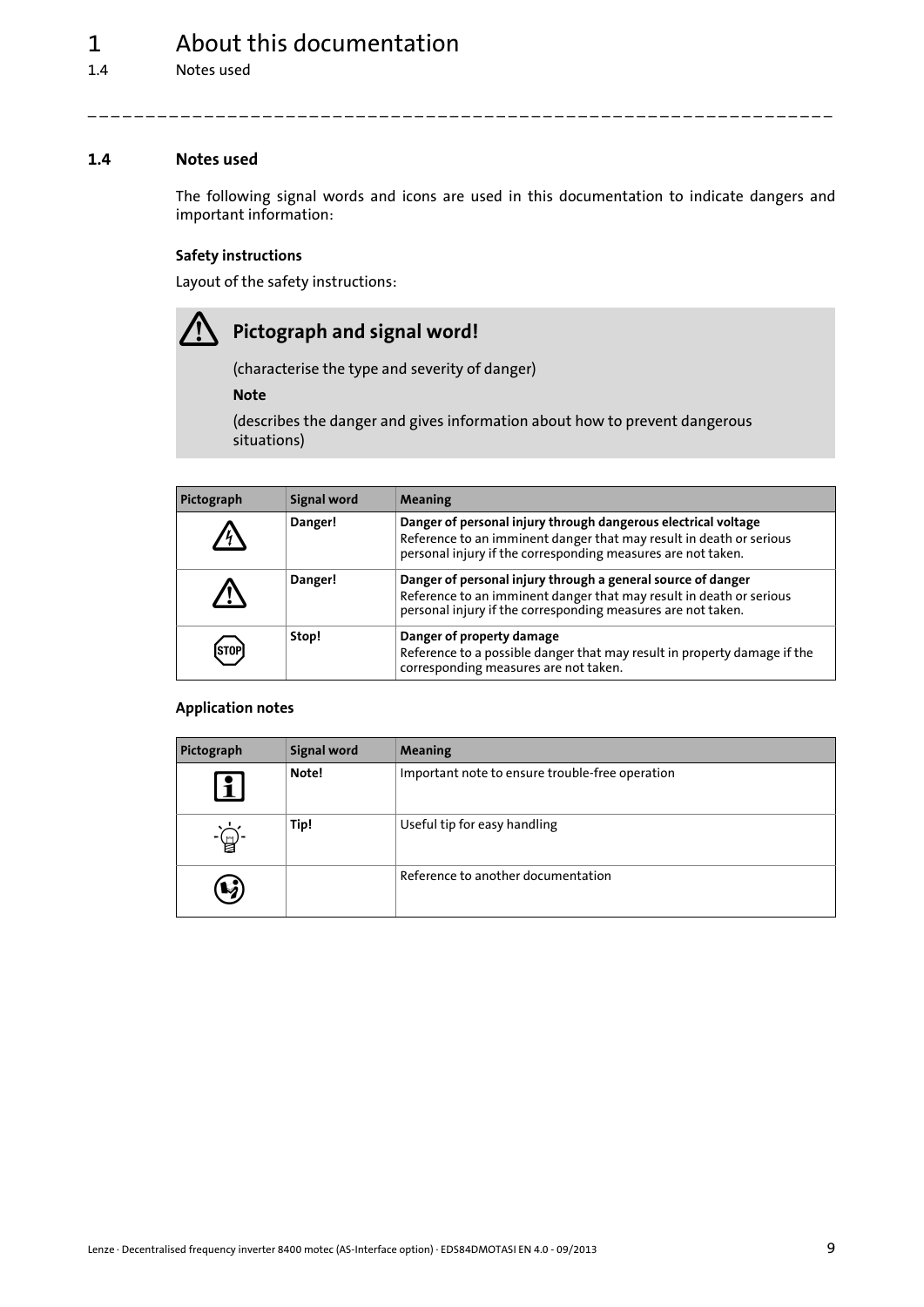General safety and application notes

## <span id="page-9-0"></span>**2 Safety instructions**

## **Note!**

Always observe the specified safety measures to avoid severe injury to persons and damage to material assets!

Always keep this documentation near the product during operation.

\_ \_ \_ \_ \_ \_ \_ \_ \_ \_ \_ \_ \_ \_ \_ \_ \_ \_ \_ \_ \_ \_ \_ \_ \_ \_ \_ \_ \_ \_ \_ \_ \_ \_ \_ \_ \_ \_ \_ \_ \_ \_ \_ \_ \_ \_ \_ \_ \_ \_ \_ \_ \_ \_ \_ \_ \_ \_ \_ \_ \_ \_ \_ \_

#### <span id="page-9-1"></span>**2.1 General safety and application notes**



If you ignore the following basic safety measures, severe injury to persons and damage to material assets may be caused.

- Lenze drive and automation components ...
	- must only be applied as directed.
	- [Application as directed](#page-11-2)  $(1212)$  $(1212)$
	- must never be commissioned in the event of visible damage.
	- must never be technically modified.
	- must never be commissioned unless they are completely mounted.
	- must never be operated without the required covers.
	- may have live, moving, or rotary parts during and after operation, depending on the degree of protection. Surfaces may be hot.
- For Lenze drive components ...
	- only use approved accessories.
	- only use original spare parts from the manufacturer.
- Observe all specifications given in the attached and associated documentation.
	- This is a precondition for ensuring safe, trouble-free operation and for achieving the stated product features.
		- $\blacktriangleright$  [Features and variants](#page-12-1) ( $\boxplus$  [13\)](#page-12-1)
	- The procedural notes and circuit details described in this document are only proposals. It is up to the user to check whether they can be adapted to the particular applications. Lenze does not take any responsibility for the suitability of the procedures and circuit proposals described.
- Only qualified personnel may work with and on Lenze drive and automation components. According to IEC 60364 and CENELEC, these are persons ...
	- who are familiar with the installation, assembly, commissioning, and operation of the product.
	- who have the qualifications required for their occupation.
	- who know all the accident prevention regulations, directives and laws applicable on site and are able to apply them.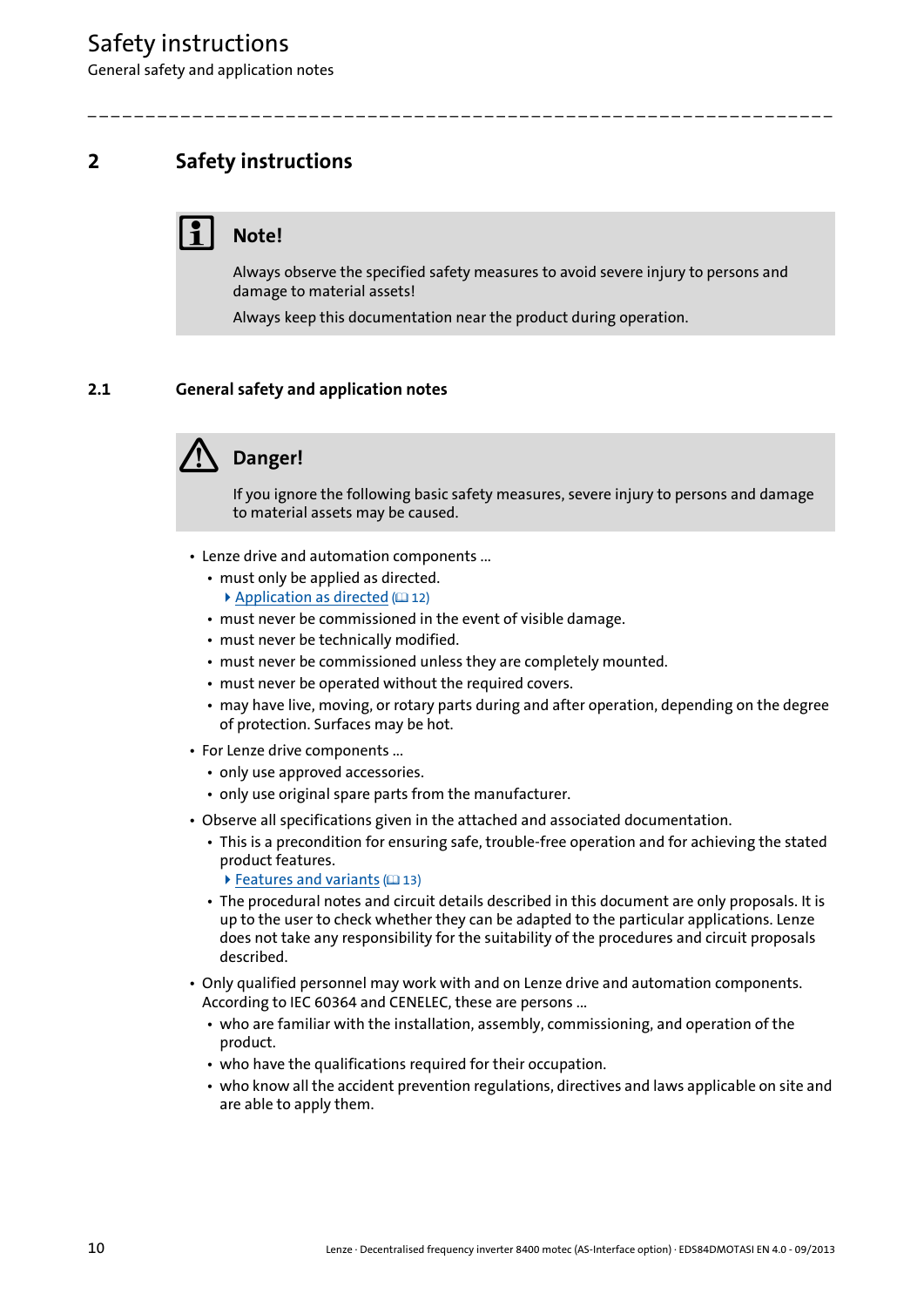## Safety instructions

Device and application-specific safety instructions

#### <span id="page-10-0"></span>**2.2 Device and application-specific safety instructions**

• During operation, the Communication Unit must be connected to the Wiring Unit and the Drive Unit.

\_ \_ \_ \_ \_ \_ \_ \_ \_ \_ \_ \_ \_ \_ \_ \_ \_ \_ \_ \_ \_ \_ \_ \_ \_ \_ \_ \_ \_ \_ \_ \_ \_ \_ \_ \_ \_ \_ \_ \_ \_ \_ \_ \_ \_ \_ \_ \_ \_ \_ \_ \_ \_ \_ \_ \_ \_ \_ \_ \_ \_ \_ \_ \_

• Only use cables that comply with the listed specifications.  $\blacktriangleright$  [Bus cable specification](#page-20-2) ( $\text{12 }$ [21\)](#page-20-2)



**(C)** Documentation of "Inverter Drives 8400 motec", control system, plant/machine

All other measures prescribed in this documentation must also be implemented. Observe the safety instructions and application notes specified in the documentation.

#### <span id="page-10-1"></span>**2.3 Residual hazards**

#### **Device protection**

- The communication unit contains electronic components that can be damaged or destroyed by electrostatic discharge.
	- $\blacktriangleright$  [Installation](#page-18-1) ( $\textcircled{\scriptsize{1}}$  [19\)](#page-18-1)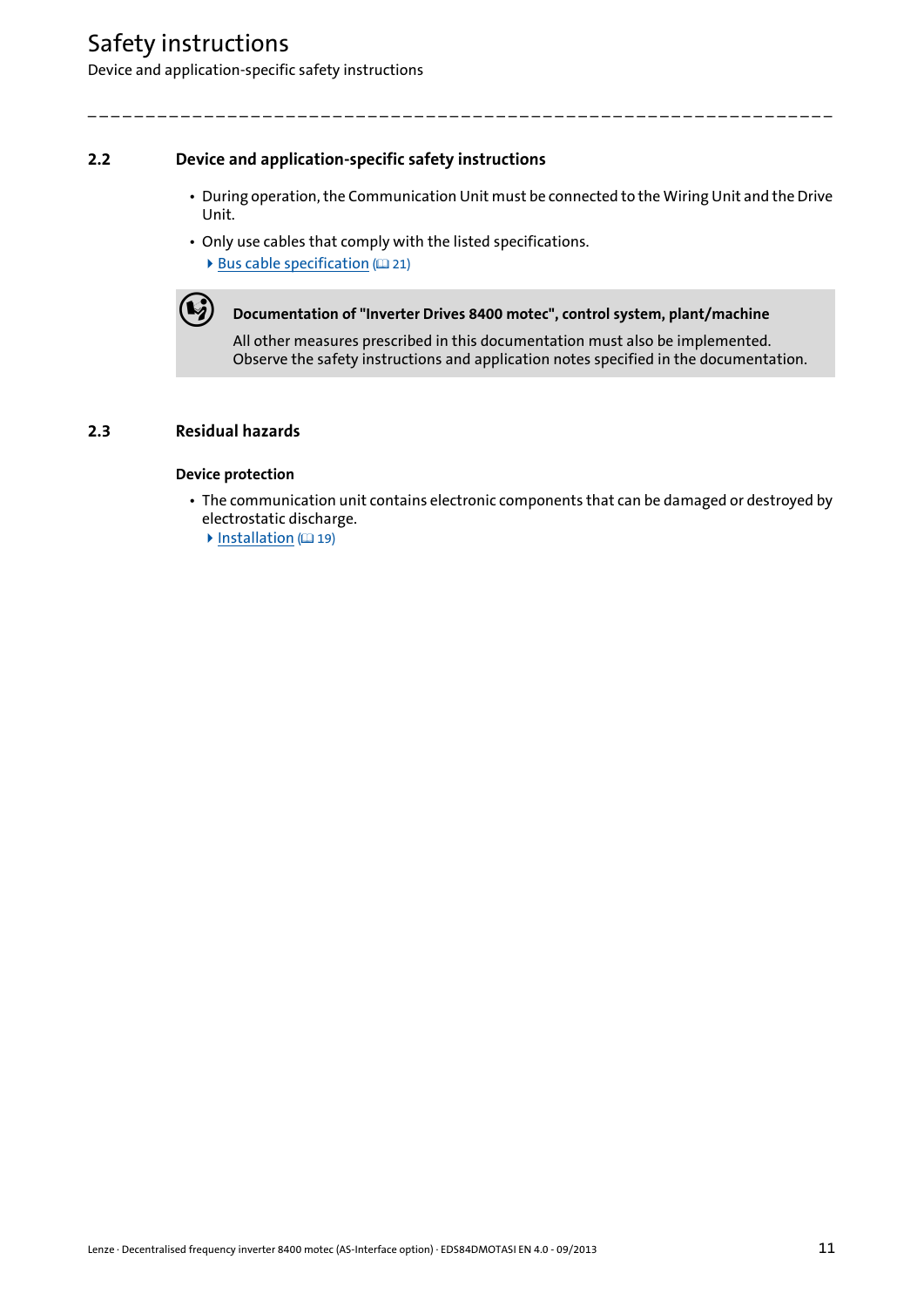Application as directed

## <span id="page-11-0"></span>**3 Product description**

#### <span id="page-11-1"></span>**3.1 Application as directed**

<span id="page-11-2"></span>The AS-Interface Communication Unit ...

• is a unit that can only be used in conjunction with the following modules:

| <b>Product series</b>                            | Type designation |
|--------------------------------------------------|------------------|
| Inverter Drives 8400 motec<br><b>Drive Unit</b>  | E84DGDVxxxxxxxx  |
| Inverter Drives 8400 motec<br><b>Wiring Unit</b> | E84DGVNxx        |

\_ \_ \_ \_ \_ \_ \_ \_ \_ \_ \_ \_ \_ \_ \_ \_ \_ \_ \_ \_ \_ \_ \_ \_ \_ \_ \_ \_ \_ \_ \_ \_ \_ \_ \_ \_ \_ \_ \_ \_ \_ \_ \_ \_ \_ \_ \_ \_ \_ \_ \_ \_ \_ \_ \_ \_ \_ \_ \_ \_ \_ \_ \_ \_

• is a device intended for use in industrial power systems.

- should only be used under the operating conditions prescribed in this documentation.
- can only be used in AS-i networks.
- can also be used without being connected to the AS-i network.

**Any other use shall be deemed inappropriate!**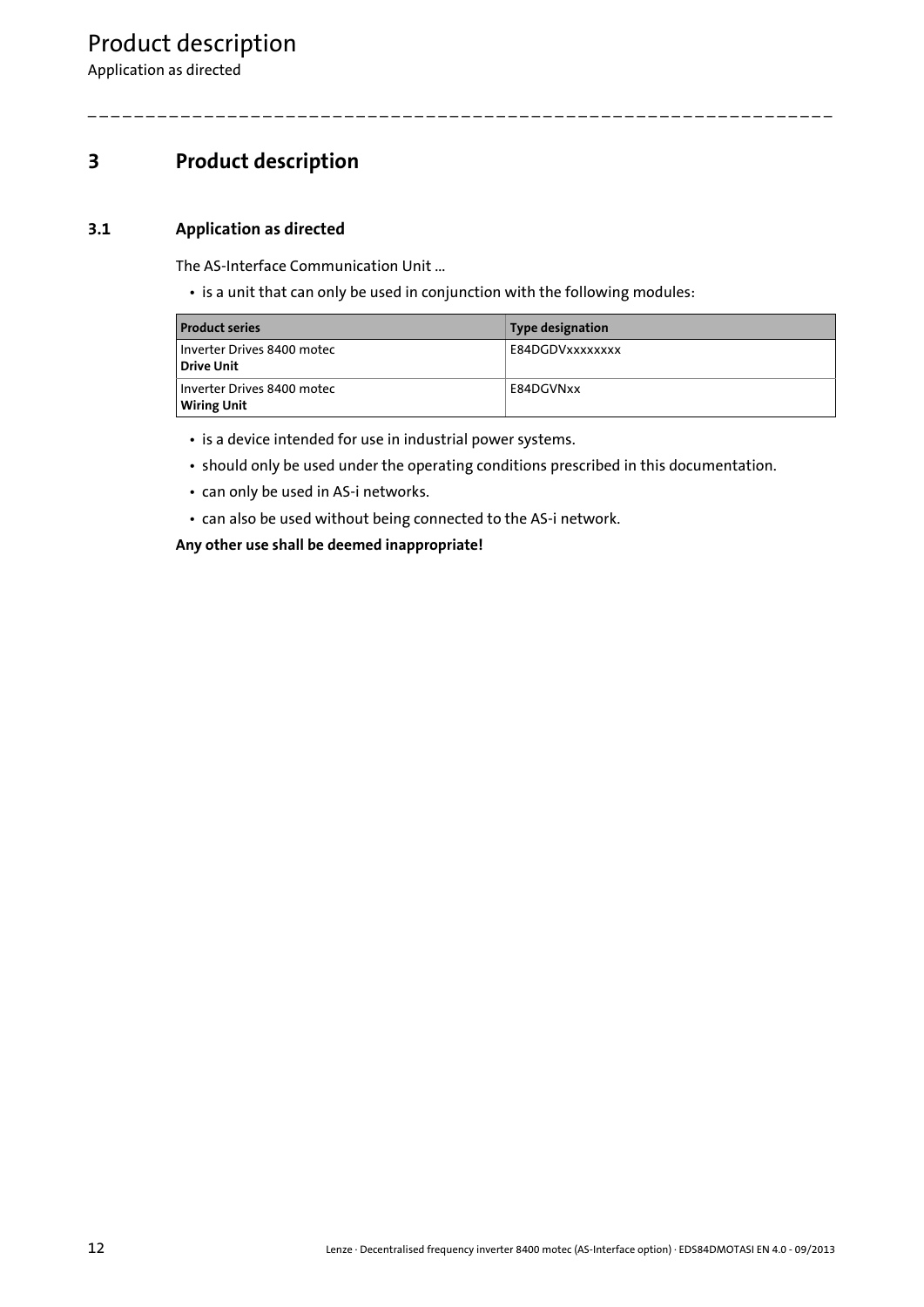Features and variants

#### <span id="page-12-0"></span>**3.2 Features and variants**

<span id="page-12-1"></span>The AS-Interface Communication Unit is available in the following versions:

\_ \_ \_ \_ \_ \_ \_ \_ \_ \_ \_ \_ \_ \_ \_ \_ \_ \_ \_ \_ \_ \_ \_ \_ \_ \_ \_ \_ \_ \_ \_ \_ \_ \_ \_ \_ \_ \_ \_ \_ \_ \_ \_ \_ \_ \_ \_ \_ \_ \_ \_ \_ \_ \_ \_ \_ \_ \_ \_ \_ \_ \_ \_ \_

| <b>Product series</b>                  | <b>Type designation</b> | <b>Product features</b>         |                                                            |                 |                                            |        |
|----------------------------------------|-------------------------|---------------------------------|------------------------------------------------------------|-----------------|--------------------------------------------|--------|
|                                        |                         | Enclosure<br>65<br>$\mathbf{r}$ | ဨ<br>iterfa<br>$\sim$<br>$\overline{\mathsf{z}}$<br>ù<br>⋖ | minal<br>힡<br>Š | <b>M12</b><br>$\bullet\bullet$<br><u>o</u> | Safety |
| Inverter Drives 8400 motec             | E84DGFCAANP             |                                 | $\bullet$                                                  |                 |                                            |        |
| <b>Communication Unit AS-Interface</b> | E84DGFCA9NP             |                                 | $\bullet$                                                  |                 | $\bullet$                                  |        |
|                                        | E84DGFCAAJP             |                                 | $\bullet$                                                  |                 |                                            |        |
|                                        | E84DGFCA9JP             |                                 | $\bullet$                                                  |                 | $\bullet$                                  |        |

- The AS-Interface Communication Unit is ...
	- mounted on top of the Wiring Unit (E84DGVNxx);
	- supplied internally by the Drive Unit (E84DGDVxxxxxxxx) and externally by the AS-i bus.
- The I/O connections can be brought into the device via M12 connectors or cable glands.
- Devices without an integrated safety system (safety option) have no analog input and no relay output.
- The integrated safety system can be used on machines for the protection of persons.
- The Communication Unit AS-Interface supports the services of the AS-i version 3.0:
	- cyclic reading and writing of single parameters
	- cyclic drive control
	- acyclic reading and writing of parameter sets
	- acyclic query of diagnostic data
- Two AS-i slaves are contained in the Communication Unit. Thus, two AS-i addresses are assigned.  $\triangleright$  [AS-i concept of the Communication Unit](#page-32-1) ( $\triangleright$  [33\)](#page-32-1)
- The acyclic communication via the AS-i bus and the slave 2 are available for the read and write access to parameters.
- The AS-i slaves can be addressed ...
	- via a programming unit or from the master or
	- by means of parameters (e.g. via »Engineer«, keypad or EPM).
- Up to 31 standard slaves can be connected to an AS-i network. In this case the max. cycle time is 5 ms. Up to 62 so-called A/B slaves can be connected if extended addressing is used. In this case the max. cycle time is 10 ms.
- [Synchronisation](#page-31-1) ( $\Box$  [32\)](#page-31-1) of input and output data is possible.
- Communication with the Lenze »Engineer« (access to all Lenze parameters) is executed via the diagnostic interface of the Drive Unit.

#### **"Inverter Drives 8400 motec" hardware manual**

Here you will find detailed information on the integrated safety system (safety option).

#### **Software manual / »Engineer« online help "Inverter Drives 8400 motec"**

Here you will find detailed information on how to configure the safety system (safety option).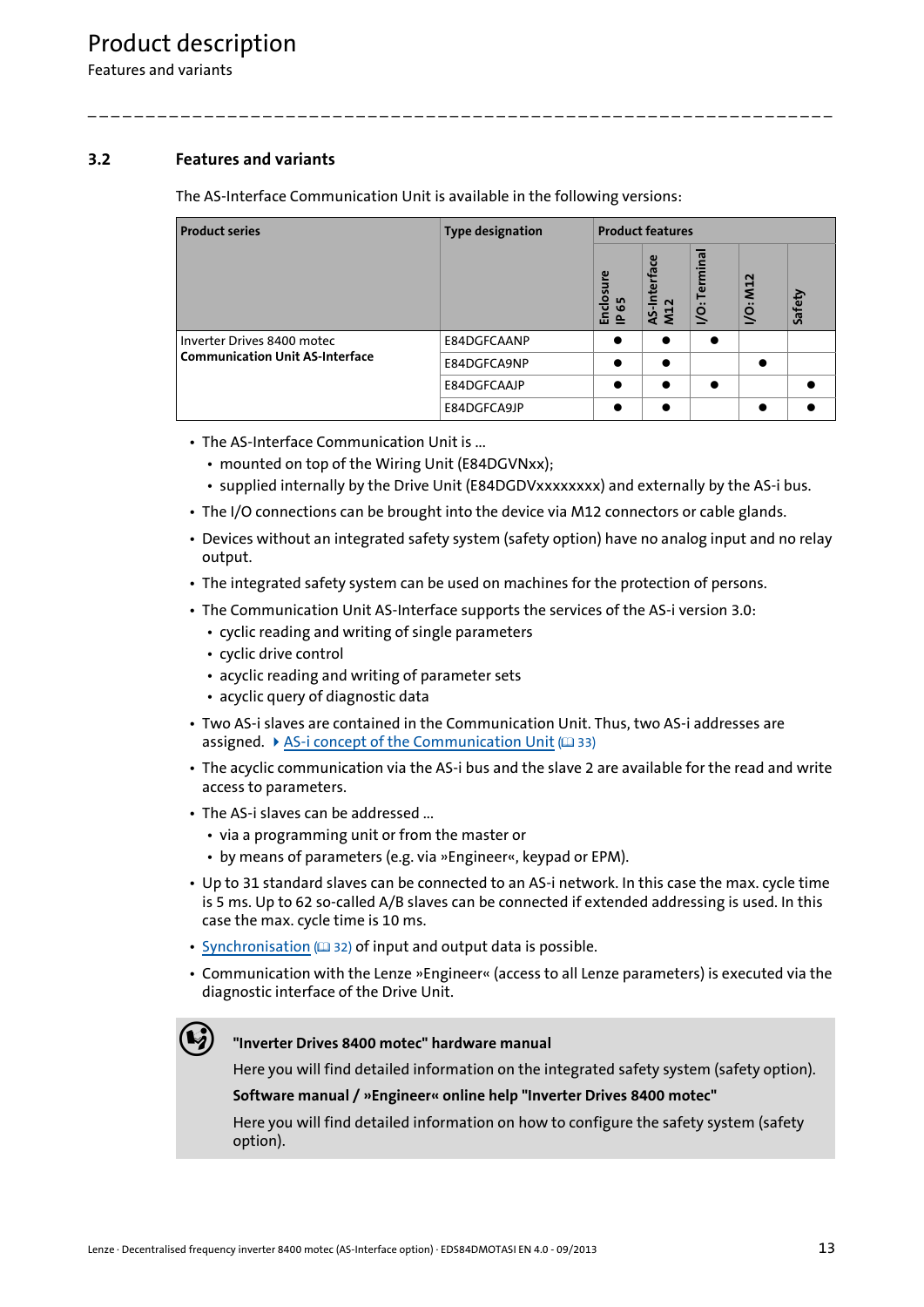Connections and interfaces

#### <span id="page-13-0"></span>**3.3 Connections and interfaces**



[3-1] Communication Unit AS-Interface

| Pos.                   | <b>Description</b>                                                                                                                                                                                                                                            |
|------------------------|---------------------------------------------------------------------------------------------------------------------------------------------------------------------------------------------------------------------------------------------------------------|
| A1 / LED               | Position of LEDs for AS-i status display<br>$\triangleright$ LED status displays ( $\Box$ 53)                                                                                                                                                                 |
| A2                     | AS-i terminal (M12 pins, 5-pole)<br>AS-i connection (EQ 22)                                                                                                                                                                                                   |
| A3 / A4<br><b>B1B4</b> | Positions for further freely designable inputs and outputs:<br>• Digital inputs<br>• Digital output<br>• Analog input (only for E84DGFCAxJx)<br>• Relay output (only for E84DGFCAxJx)<br>• Connection of "Safety Option" safety system (only for E84DGFCAxJx) |
| X3 / X4 / X61          | Terminal strips for wiring the terminals at A2  A4 and B1  B4                                                                                                                                                                                                 |
| <b>X5</b>              | Plug connector for connection to the Drive Unit                                                                                                                                                                                                               |
| <b>X55</b>             | Plug connector for the wiring of the LEDs to A1                                                                                                                                                                                                               |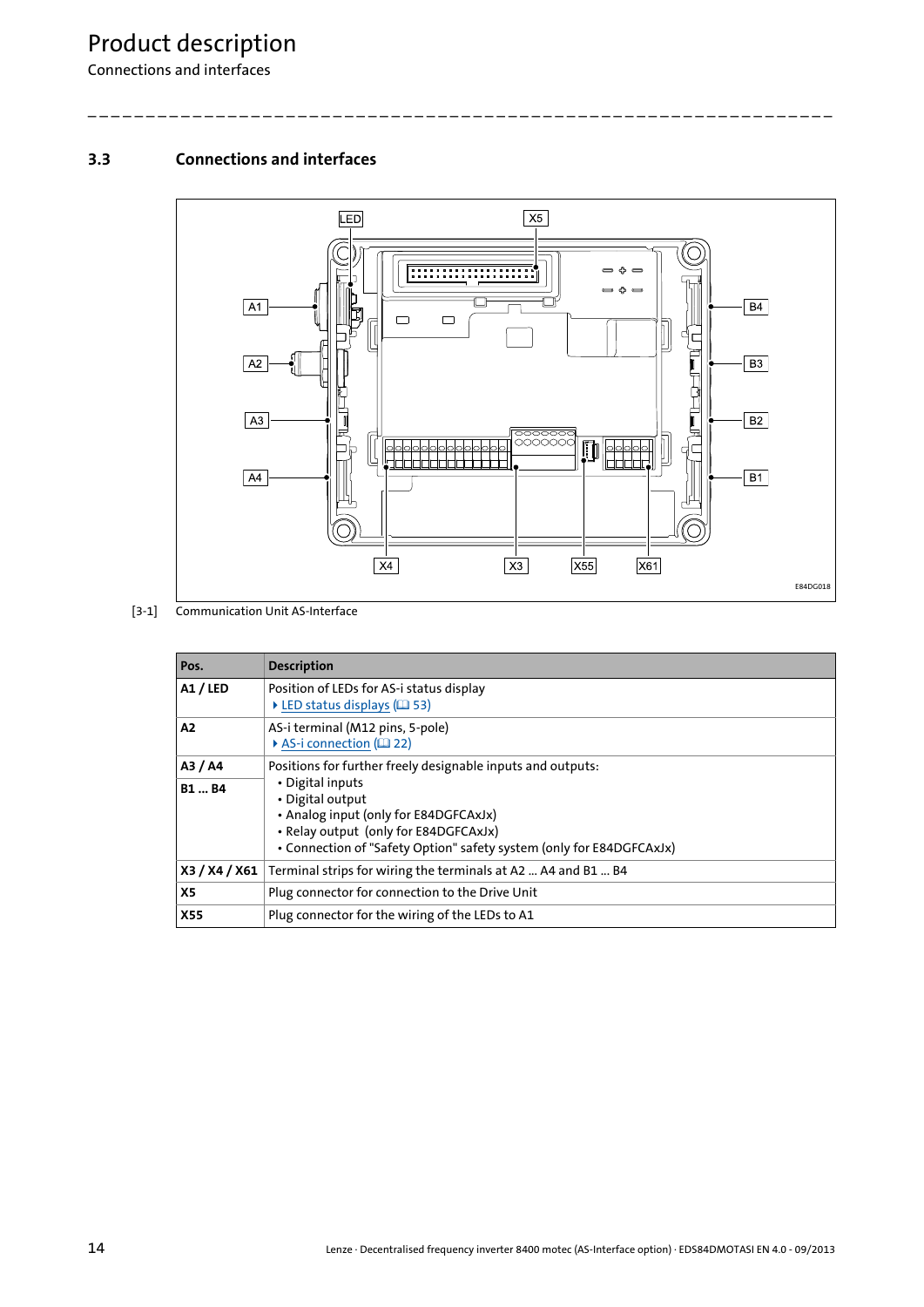#### Connections and interfaces

• By default, the AS-i terminal and the LEDs for the AS-i status displays are already mounted and wired:

\_ \_ \_ \_ \_ \_ \_ \_ \_ \_ \_ \_ \_ \_ \_ \_ \_ \_ \_ \_ \_ \_ \_ \_ \_ \_ \_ \_ \_ \_ \_ \_ \_ \_ \_ \_ \_ \_ \_ \_ \_ \_ \_ \_ \_ \_ \_ \_ \_ \_ \_ \_ \_ \_ \_ \_ \_ \_ \_ \_ \_ \_ \_ \_

- AS-i connection to terminal strip X3
- LEDs on plug connector X55
- The positions A1 ... A4 and B1 ... B4 serve to freely connect the AS-i terminals, the LEDs for the AS-i status displays and other connections (e.g. digital inputs).
- For the connections, 5-pin M12 connectors or alternatively cable glands (cable cross-section max. 1.0 mm<sup>2</sup>, AWG 18) can be used.
- The M12 connectors, cable glands and prefabricated system cables can be obtained from various manufacturers.
- Wire the M12 plugs or cable glands used with the corresponding contacts of the terminal strips X3, X4 and X61.



#### **"Inverter Drives 8400 motec" hardware manual**

Observe the notes and wiring instructions contained in this documentation.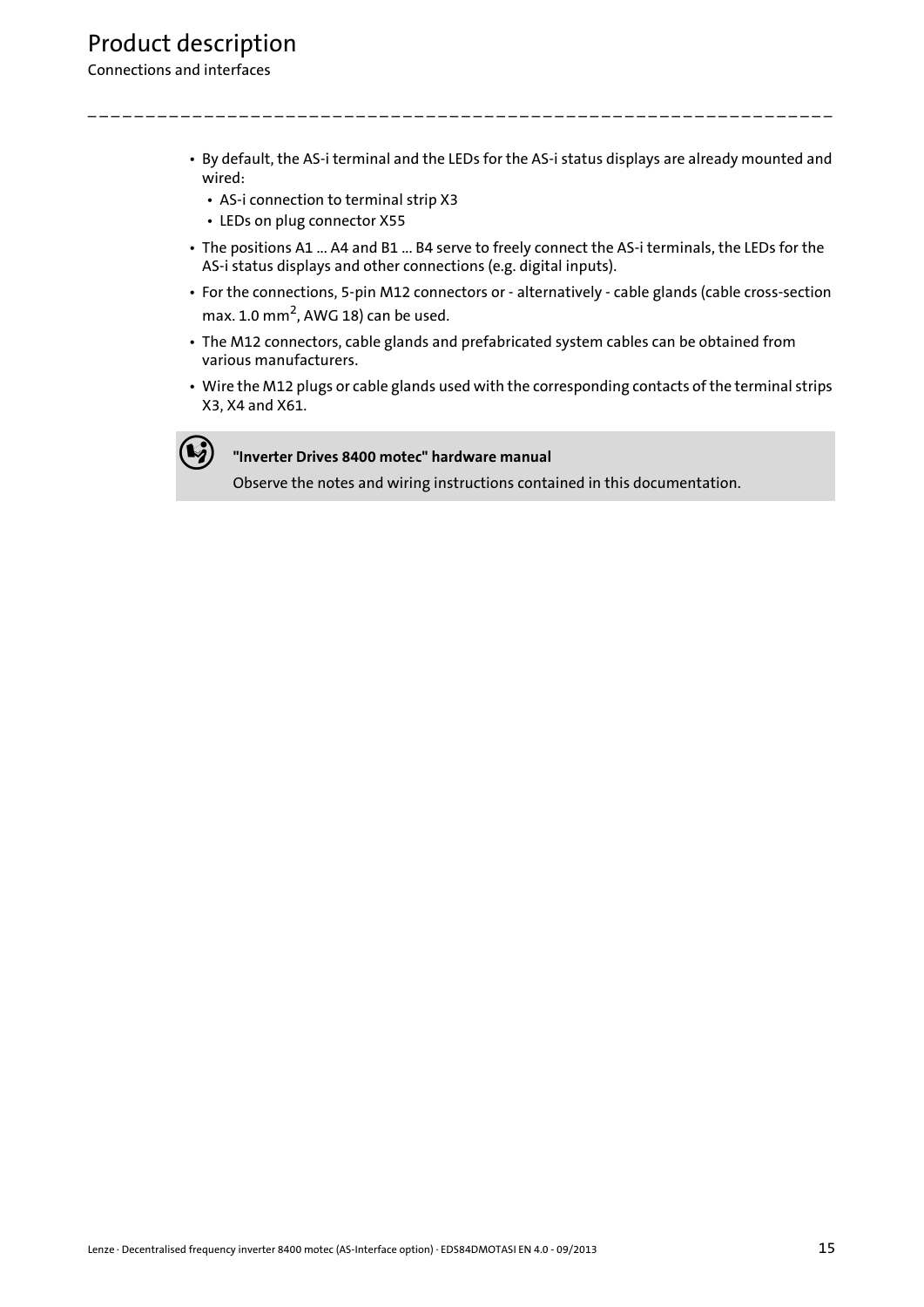General data and operating conditions

## <span id="page-15-0"></span>**4 Technical data**



#### **"Inverter Drives 8400 motec" hardware manual**

Here you will find the **ambient conditions** and information on the **electromagnetic compatibility (EMC)** that also apply to the Communication Unit.

\_ \_ \_ \_ \_ \_ \_ \_ \_ \_ \_ \_ \_ \_ \_ \_ \_ \_ \_ \_ \_ \_ \_ \_ \_ \_ \_ \_ \_ \_ \_ \_ \_ \_ \_ \_ \_ \_ \_ \_ \_ \_ \_ \_ \_ \_ \_ \_ \_ \_ \_ \_ \_ \_ \_ \_ \_ \_ \_ \_ \_ \_ \_ \_

#### <span id="page-15-1"></span>**4.1 General data and operating conditions**

| Range                       | <b>Values</b>                                                                                                                                                        |
|-----------------------------|----------------------------------------------------------------------------------------------------------------------------------------------------------------------|
| Order designation           | • E84DGFCAxNx (AS-i V3)<br>• E84DGFCAxJx (AS-i V3, Safety)                                                                                                           |
| Communication profile       | AS-Interface V3.0                                                                                                                                                    |
| Standards / specifications  | • EN 50295 / IEC 62026-2<br>• Safety engineering: EN 954-1, EN 13849-1, IEC 61508<br>(up to safety category 4)                                                       |
| Communication medium        | Two-wire cable for data and auxiliary power, 2 x 1.5 $mm2$<br>(without shielding, without terminating impedance)                                                     |
| Interface for communication | M12 pins, 5-pole, A-coded<br>• Contacting of the AS-i cable with penetration technique<br>· Cable with M12 socket, 5-pole, A-coded                                   |
| Max. cable length           | • Max. 100 m without repeater/extender<br>• Max. 300 m with 2 repeaters/extenders<br>• Max. 500 m only for star topology with repeater/extender                      |
| <b>Bus termination</b>      | Only required for cable lengths > 100 m<br>Bus terminating resistors are required at the first and last AS-i node<br>(implemented in the connector of the bus cable) |
| Network topology            | Free topology (line, ring, tree, star)                                                                                                                               |
| Type of node                | Single slave or dual slave                                                                                                                                           |
| Slave node number           | • Max. 31 standard slaves<br>• Max. 62 A/B slaves                                                                                                                    |
| Node address area           | 131                                                                                                                                                                  |
| Cycle time                  | • max. 5 ms with maximum configuration<br>• 10 ms when A/B technique is used<br>• profile-specific with spec 3.0 slaves                                              |
| Baud rate                   | 167 kbps (gross)<br>53 kbps (net; data transfer efficiency = 32 %)                                                                                                   |
| Voltage supply              | External supply via AS-i bus cable<br>• U = 29.5  31.6 V (according to AS-i specification)<br>$\cdot$ $I_{max}$ = 400 mA                                             |
| Available digital inputs    | • 5 dig. inputs with mains supply<br>• 4 dig. inputs with supply via AS-i bus and missing mains                                                                      |
| Conformities, approvals     | $\cdot$ CE<br>$\cdot$ UR / cUR<br>(see also hardware manual)                                                                                                         |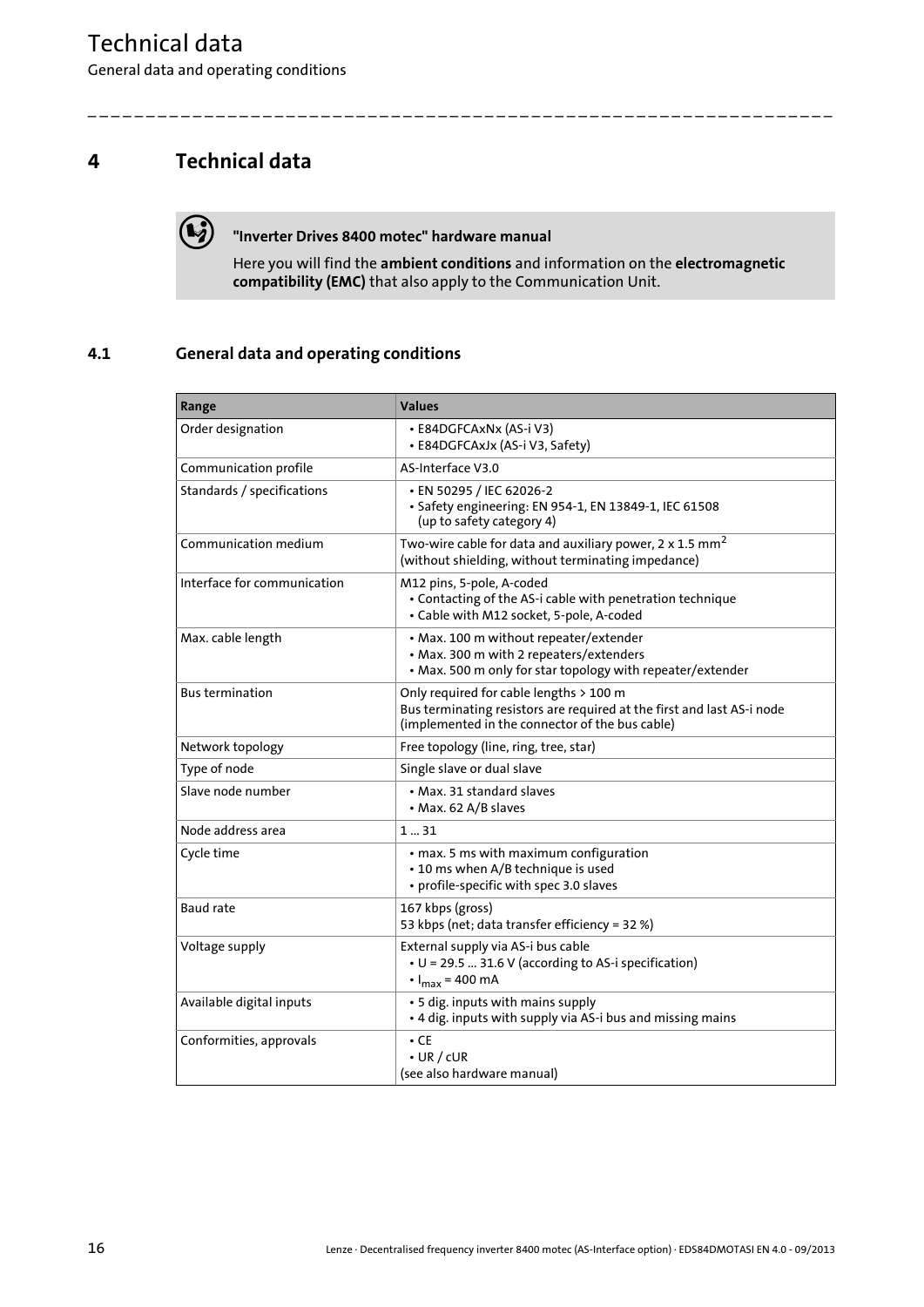Protocol data

#### <span id="page-16-0"></span>**4.2 Protocol data**

| Range                                                       | <b>Values</b>                                                                                                                                                               |
|-------------------------------------------------------------|-----------------------------------------------------------------------------------------------------------------------------------------------------------------------------|
| AS-i device profiles                                        | • Slave 1: 7.A.5 (CTT2)<br>$\cdot$ Slave 2: 7.A.E                                                                                                                           |
| Process image, standard                                     | Slave $1:$<br>$\cdot$ DIO  3 = 4 bits<br>• $DO0  3 = 4 \text{ bits}$<br>Slave 2:<br>$\cdot$ DIO/1 = 2 bits<br>$\cdot$ DO3/4 = 2 bits<br>Total: 6 input bits / 6 output bits |
| Process image, A/B technique                                | Slave $1:$<br>$\cdot$ DIO  3 = 4 bits<br>• $DO0  2 = 3 \text{ bits}$<br>Slave $2:$<br>$\cdot$ DIO/1 = 2 bits<br>$\cdot$ DO3 = 1 bits<br>Total: 6 input bits / 4 output bits |
| Cyclic parameter data channel<br>(AS-i spec. V2.0 and V3.0) | 4 words (8 bytes)                                                                                                                                                           |
| Acyclic parameter data channel<br>(AS-i spec. V3.0)         | max. 16 double words (64 bytes)                                                                                                                                             |
| AS-i user data length                                       | max. 64 bytes                                                                                                                                                               |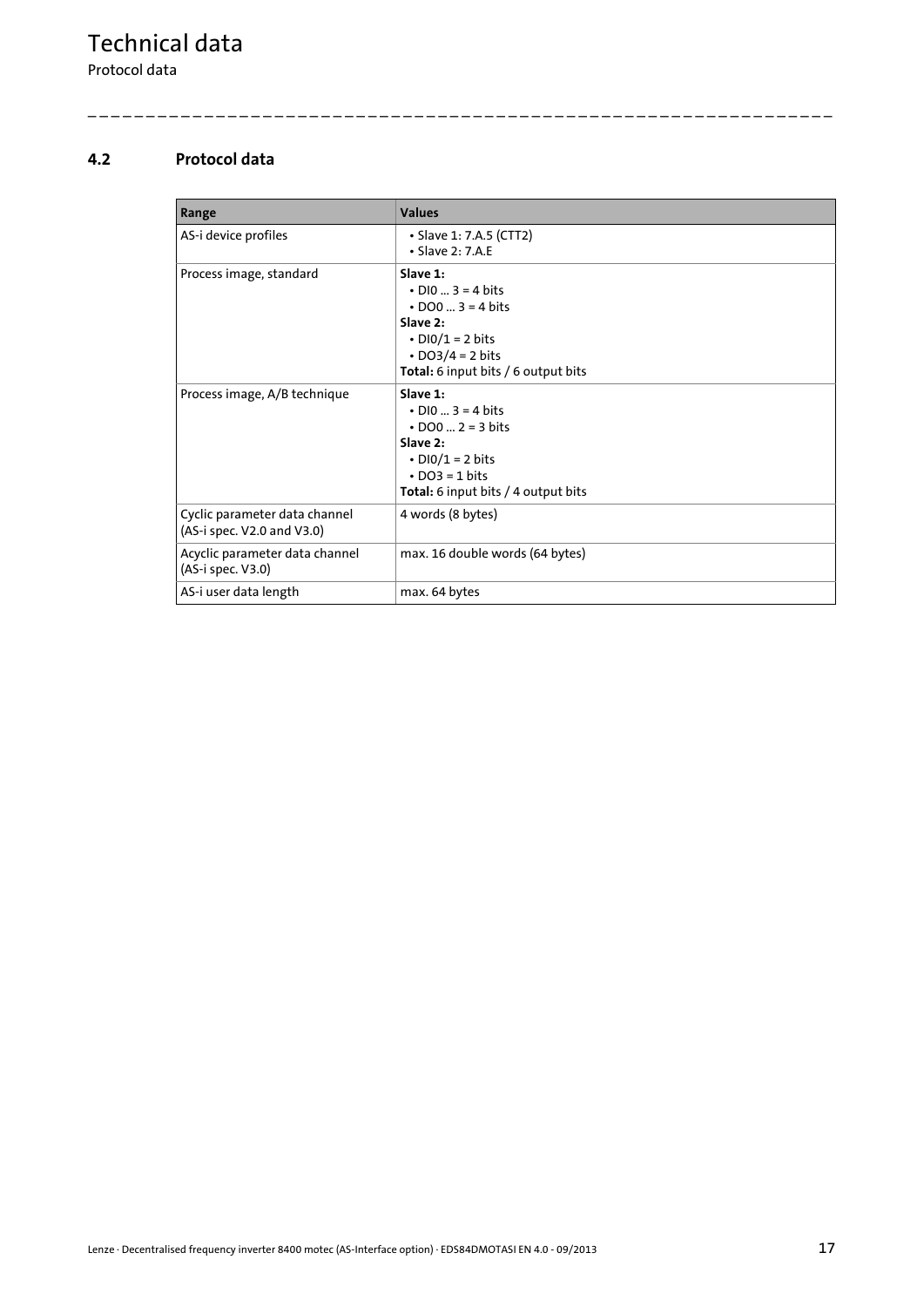Communication time

#### <span id="page-17-0"></span>**4.3 Communication time**

The communication time defines the time between the start of a request and the arrival of the corresponding response.

\_ \_ \_ \_ \_ \_ \_ \_ \_ \_ \_ \_ \_ \_ \_ \_ \_ \_ \_ \_ \_ \_ \_ \_ \_ \_ \_ \_ \_ \_ \_ \_ \_ \_ \_ \_ \_ \_ \_ \_ \_ \_ \_ \_ \_ \_ \_ \_ \_ \_ \_ \_ \_ \_ \_ \_ \_ \_ \_ \_ \_ \_ \_ \_

The communication times in an AS-i network depend on the ...

- processing time in the inverter;
- telegram runtime (baud rate / telegram length);
- nesting depth of the network.

#### **Processing time in the inverter**

| Data           | <b>Processing time</b>                                                                                                                                                               |                                                                                                                                    |  |
|----------------|--------------------------------------------------------------------------------------------------------------------------------------------------------------------------------------|------------------------------------------------------------------------------------------------------------------------------------|--|
| Process data   | approx. 2 ms $\vert$ Update cycle                                                                                                                                                    | $+0$ 1 ms   Processing time in the module<br>$+1$ x ms   Application task runtime of the use technology application<br>(tolerance) |  |
| Parameter data | approx. 30 ms + a tolerance of 20 ms (typically)<br>For some codes, the processing time may be longer (see software manual/<br>»Engineer« online help "Inverter Drives 8400 motec"). |                                                                                                                                    |  |

There are no interdependencies between parameter data and process data.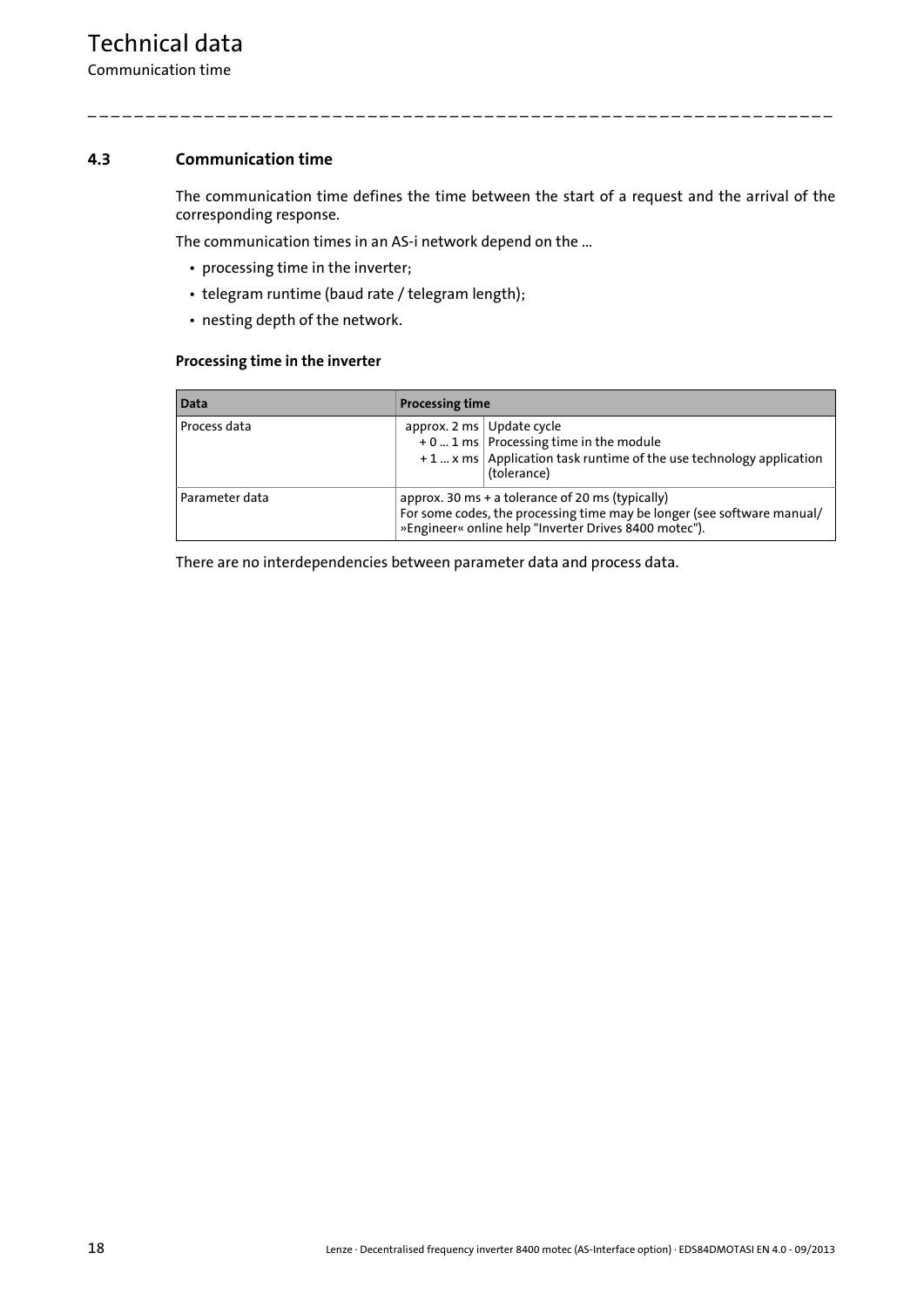### <span id="page-18-0"></span>**5 Installation**

## <span id="page-18-1"></span>**Stop!**

#### **Electrostatic discharge**

Electronic components within the Communication Unit can be damaged or destroyed by electrostatic discharge.

\_ \_ \_ \_ \_ \_ \_ \_ \_ \_ \_ \_ \_ \_ \_ \_ \_ \_ \_ \_ \_ \_ \_ \_ \_ \_ \_ \_ \_ \_ \_ \_ \_ \_ \_ \_ \_ \_ \_ \_ \_ \_ \_ \_ \_ \_ \_ \_ \_ \_ \_ \_ \_ \_ \_ \_ \_ \_ \_ \_ \_ \_ \_ \_

#### **Possible consequences:**

- The Communication Unit is defective.
- Fieldbus communication is not possible or faulty.
- I/O signals are faulty.
- The safety function is faulty.

#### **Protective measures**

Discharge electrostatic charges before touching the Communication Unit.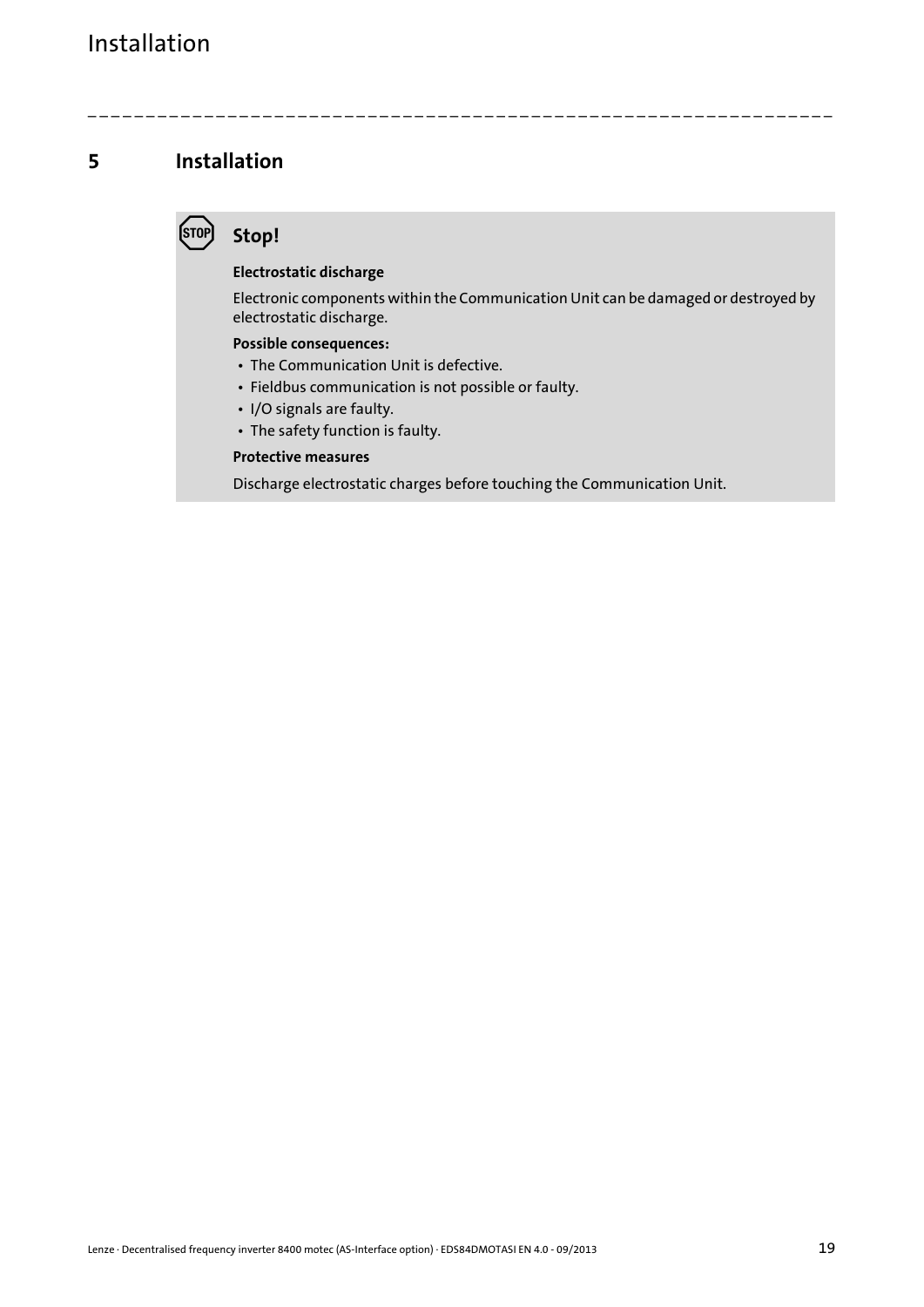## Installation

Mechanical installation

#### <span id="page-19-0"></span>**5.1 Mechanical installation**

#### **"Inverter Drives 8400 motec" mounting instructions**

Here you will find detailed information on the installation.



[5-1] Mechanical installation of the 8400 motec components

|                                                                                     | Legend for fig. [5-1]   |  |  |
|-------------------------------------------------------------------------------------|-------------------------|--|--|
|                                                                                     | Drive Unit              |  |  |
|                                                                                     | Communication unit      |  |  |
|                                                                                     | <b>Wiring Unit</b>      |  |  |
| А                                                                                   | Cover of the Drive Unit |  |  |
| Mounting instructions of the Drive Unit, Communication Unit, Wiring Unit<br>EDK84DG |                         |  |  |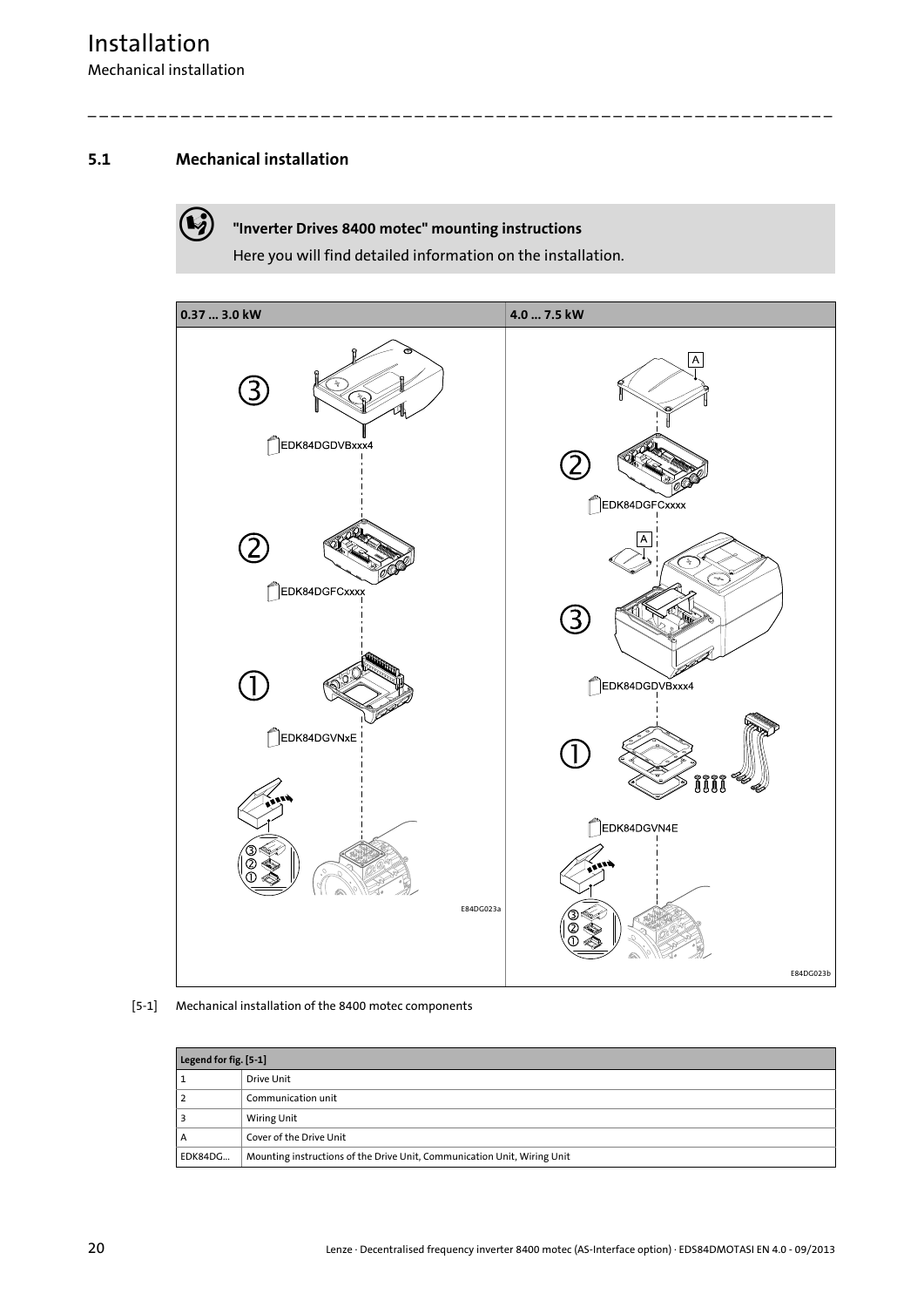#### <span id="page-20-0"></span>**5.2 Electrical installation**

#### **"Inverter Drives 8400 motec" hardware manual**

Here you can find detailed information on ...

- the digital and analog inputs/outputs;
- the relay output;
- the integrated safety system (safety option);
- the wiring of the terminals.

Observe the notes and wiring instructions contained in this documentation.

\_ \_ \_ \_ \_ \_ \_ \_ \_ \_ \_ \_ \_ \_ \_ \_ \_ \_ \_ \_ \_ \_ \_ \_ \_ \_ \_ \_ \_ \_ \_ \_ \_ \_ \_ \_ \_ \_ \_ \_ \_ \_ \_ \_ \_ \_ \_ \_ \_ \_ \_ \_ \_ \_ \_ \_ \_ \_ \_ \_ \_ \_ \_ \_

#### <span id="page-20-1"></span>**5.2.1 Bus cable specification**

<span id="page-20-2"></span>The AS-i bus cable serves as ...

- external [Voltage supply](#page-22-0) ([23\)](#page-22-0) of the Communication Unit;
- a means for data transmission to and from the inverter.

## **Note!**

Only use cables that comply with the listed specifications.

| Range                       | <b>Values</b>                                           |
|-----------------------------|---------------------------------------------------------|
| Cable type                  | Two-wire cable, insulated and shielded                  |
| Core cross-section          | $1.5$ mm <sup>2</sup>                                   |
| l Cable resistance          | $\langle 90 \text{ m}\Omega/\text{m}$ , (f = 3  20 MHz) |
| Inductance                  | 400  1300 nH/m                                          |
| Capacitance per unit length | < 80 pF/m                                               |
| Electrical master value     | $< 5 \mu S/m$                                           |
| Surge impedance             | $70140\Omega$                                           |
| Group runtime               | $< 8.3$ ns/m                                            |



These data are also met by several other standardised cables. An AS-i network can also be set up with different cables. Multi-core cables (e.g. DeviceNet Thick Cable, DESINA cable/ light conductor) or busbars can be used for the setup of AS-i networks, too. In case of doubt, consult a specialist in the planning phase.

Prefabricated system cables can be obtained from diverse manufacturers.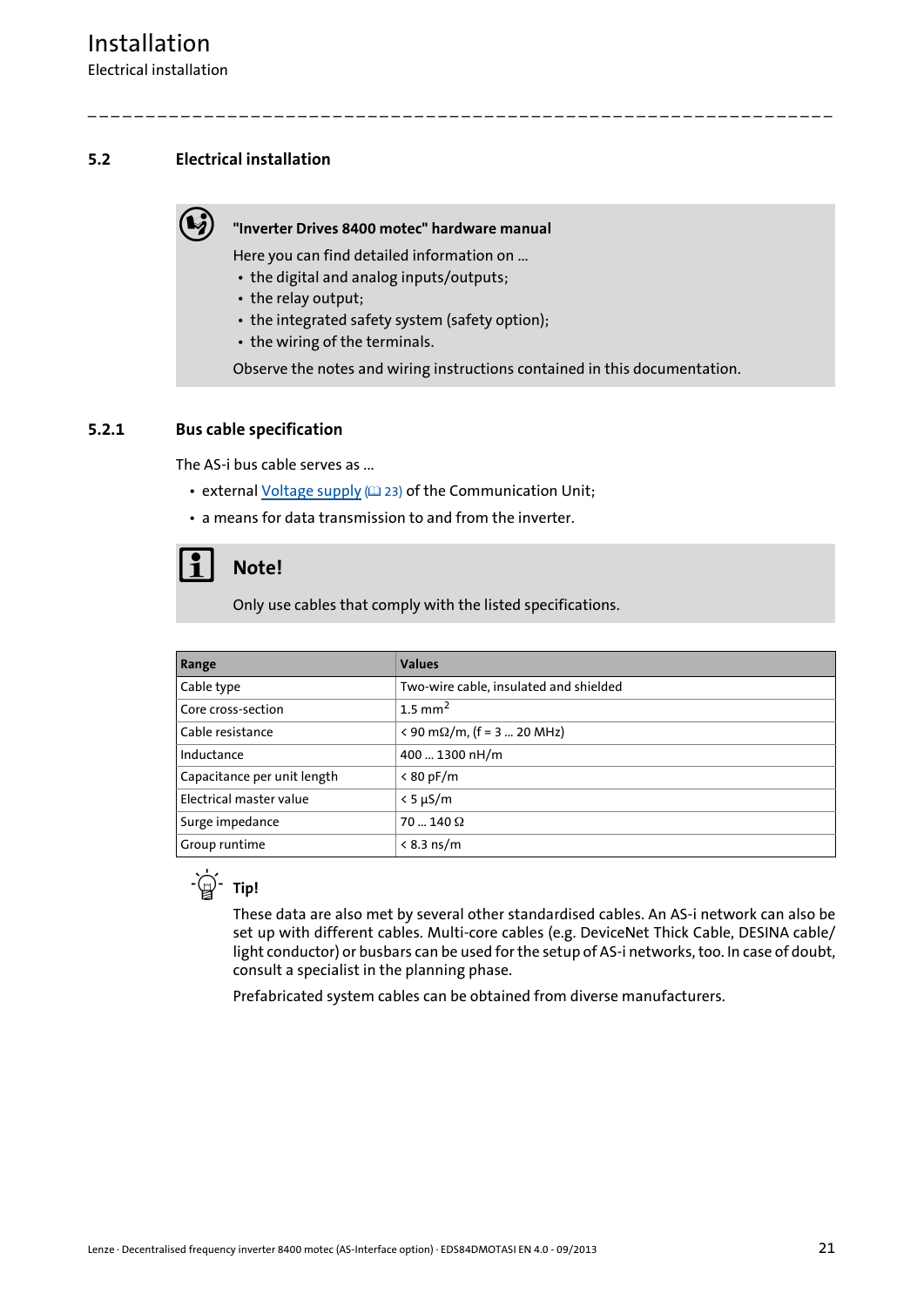#### <span id="page-21-0"></span>**5.2.2 AS-i connection**

<span id="page-21-1"></span>

• M12 pins, 5-pole, A-coded

\_ \_ \_ \_ \_ \_ \_ \_ \_ \_ \_ \_ \_ \_ \_ \_ \_ \_ \_ \_ \_ \_ \_ \_ \_ \_ \_ \_ \_ \_ \_ \_ \_ \_ \_ \_ \_ \_ \_ \_ \_ \_ \_ \_ \_ \_ \_ \_ \_ \_ \_ \_ \_ \_ \_ \_ \_ \_ \_ \_ \_ \_ \_ \_

• Wiring of terminal strip X3

| AS-i connection |                          |                          |  |
|-----------------|--------------------------|--------------------------|--|
| Pin             | <b>Signal</b>            | <b>Description</b>       |  |
| 1               | $ASi+$                   | AS-i data line, positive |  |
| 2               |                          | Not assigned             |  |
| 3               | ASi-                     | AS-i data line, negative |  |
| 4               | $\overline{\phantom{a}}$ | Not assigned             |  |
|                 |                          | Not assigned             |  |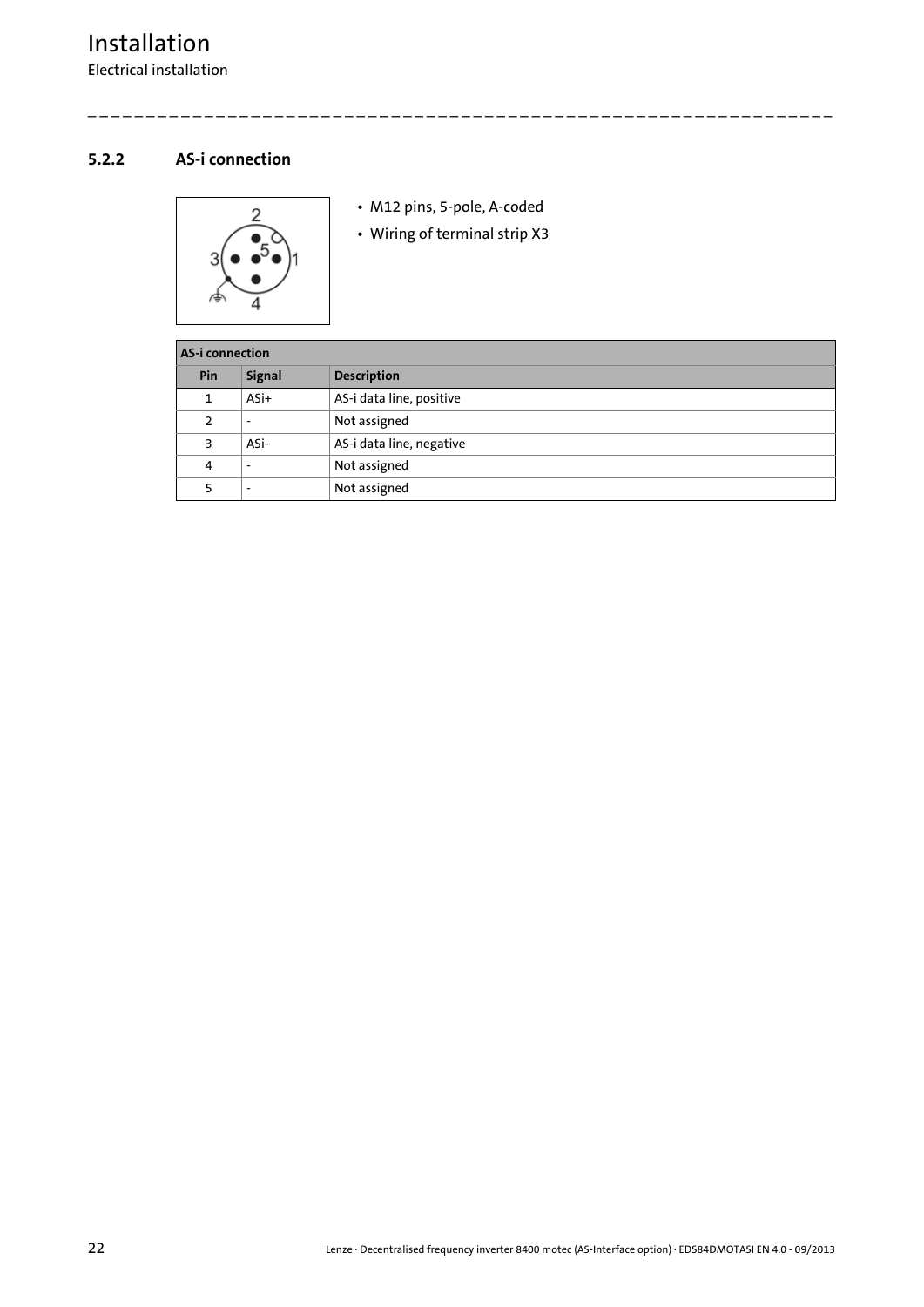#### <span id="page-22-0"></span>**5.2.3 Voltage supply**

- <span id="page-22-1"></span>• The Communication Unit is supplied with voltage via the AS-i bus cable.
- Access to parameters of a device that is disconnected from the mains is not possible.

\_ \_ \_ \_ \_ \_ \_ \_ \_ \_ \_ \_ \_ \_ \_ \_ \_ \_ \_ \_ \_ \_ \_ \_ \_ \_ \_ \_ \_ \_ \_ \_ \_ \_ \_ \_ \_ \_ \_ \_ \_ \_ \_ \_ \_ \_ \_ \_ \_ \_ \_ \_ \_ \_ \_ \_ \_ \_ \_ \_ \_ \_ \_ \_

- Permissible voltage (DC) / max. current:
	- U = 29.5 ... 31.6 V (according to AS-i specification)
	- $I_{\text{max}}$  = 400 mA

#### **Low-voltage supply via the AS-i-bus cable**

In case of low-voltage supply via the AS-i bus cable, communication with the slaves is still possible if no mains voltage is available.

- A previous mains connection (400 V) is not required.
- The digital inputs DI1 ... DI5, RFR and the analog input can still be evaluated.
- The AS-i input ports DI0 ... DI3 represent the digital inputs DI1 ... DI4 (see [AS-i concept of the](#page-32-1)  [Communication Unit](#page-32-1)  $( \square 33)$  $( \square 33)$ . The current status of these inputs can be called.
- All digital input and output data which can be selected by the inverter are deleted or invalid..
- External sensors are also supplied via the AS-i bus cable.

#### **"Inverter Drives 8400 motec" hardware manual**

Here you can find detailed information on how to wire the Communication Unit.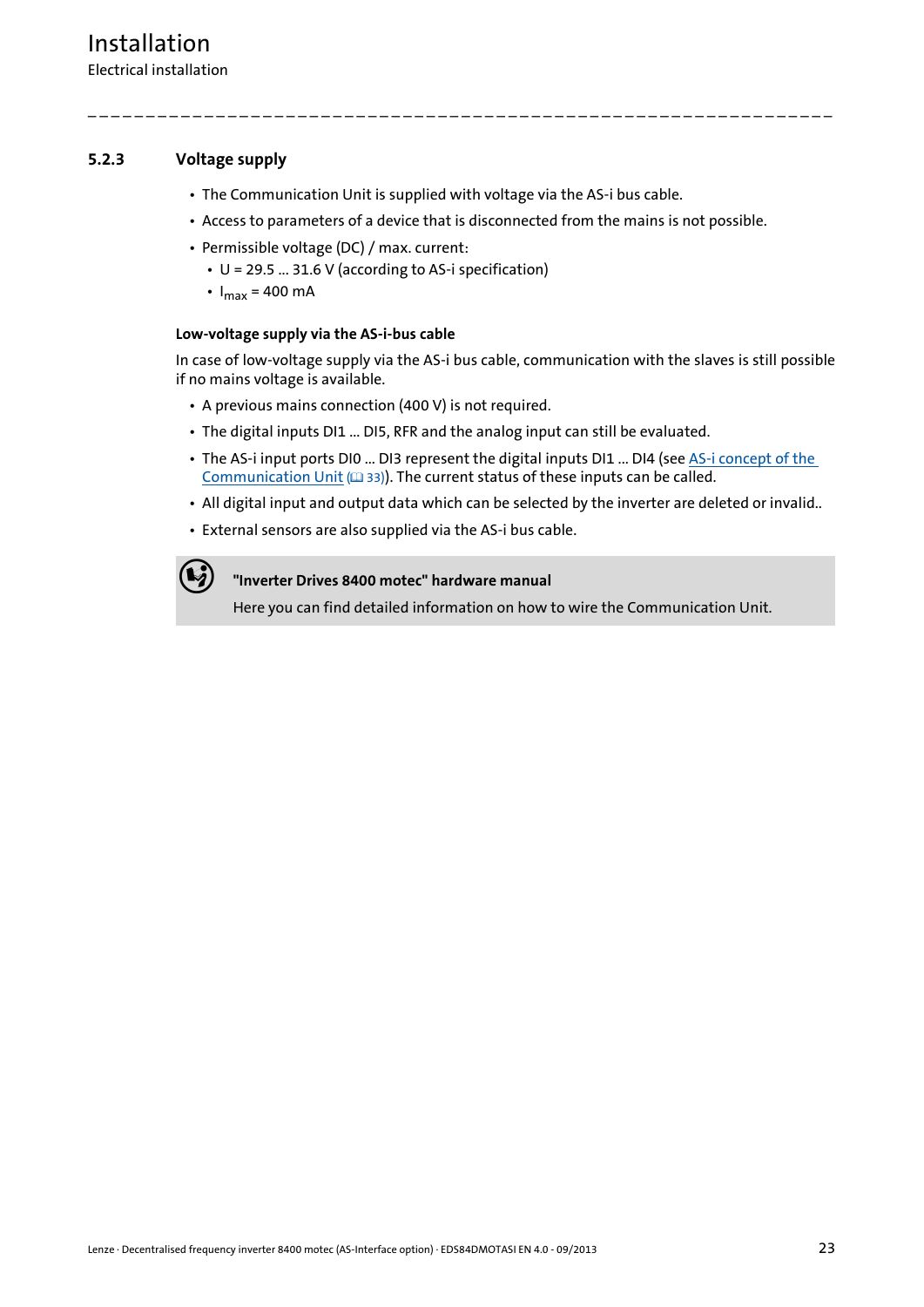## <span id="page-23-0"></span>**6 Commissioning**

During commissioning, system-related data such as motor parameters, operating parameters, responses, and parameters for fieldbus communication are defined for the drive. For Lenze devices, this is done via the codes.

\_ \_ \_ \_ \_ \_ \_ \_ \_ \_ \_ \_ \_ \_ \_ \_ \_ \_ \_ \_ \_ \_ \_ \_ \_ \_ \_ \_ \_ \_ \_ \_ \_ \_ \_ \_ \_ \_ \_ \_ \_ \_ \_ \_ \_ \_ \_ \_ \_ \_ \_ \_ \_ \_ \_ \_ \_ \_ \_ \_ \_ \_ \_ \_

The codes of the drive and communication are saved non-volatilely as a data set in the memory module.

In addition to codes for the configuration, there are codes for diagnosing and monitoring the nodes.

 $\blacktriangleright$  [Parameter reference](#page-59-2) ( $\boxplus$  [60\)](#page-59-2)

#### <span id="page-23-1"></span>**6.1 Before initial switch-on**



Before you switch on the inverter for the first time, check the entire wiring for completeness, short circuit, and earth fault.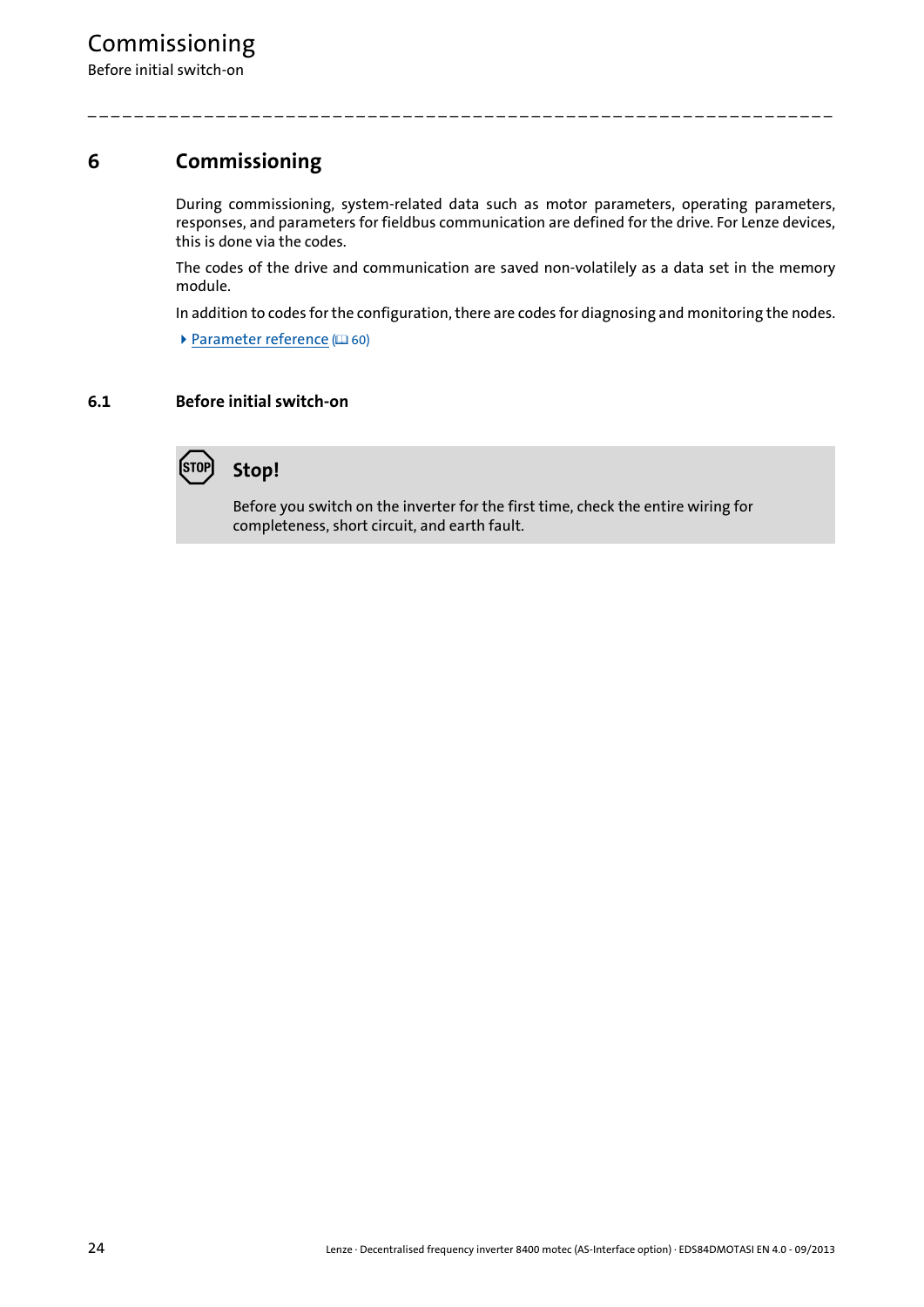## Commissioning

How to configure the host (master)

#### <span id="page-24-0"></span>**6.2 How to configure the host (master)**

For communication with the inverter, the host (master) must be configured first.

\_ \_ \_ \_ \_ \_ \_ \_ \_ \_ \_ \_ \_ \_ \_ \_ \_ \_ \_ \_ \_ \_ \_ \_ \_ \_ \_ \_ \_ \_ \_ \_ \_ \_ \_ \_ \_ \_ \_ \_ \_ \_ \_ \_ \_ \_ \_ \_ \_ \_ \_ \_ \_ \_ \_ \_ \_ \_ \_ \_ \_ \_ \_ \_

#### **Defining the user data length**

- The AS-Interface Communication Unit supports the configuration of max. 8 process data words (max. 64 bytes).
- The user data length is defined during the initialisation phase of the master.
- The user data lengths for process input data and process output data are identical.

## **Note!**

Observe the direction of the information flow.

- Process input data (Rx data): Process data from the inverter (slave) to the host (master)
- Process output data (Tx data): Process data from the host (master) to the inverter (slave)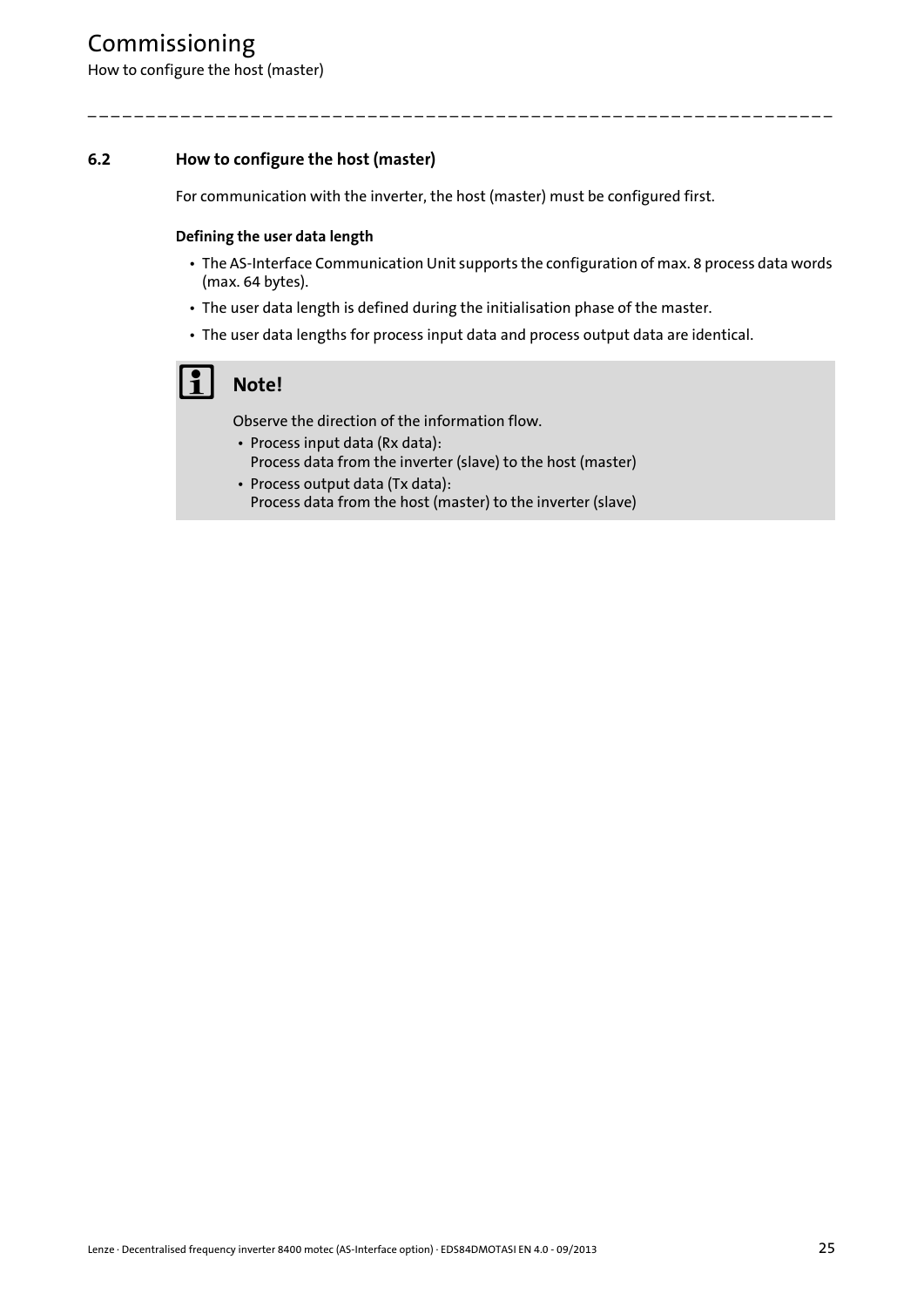## Commissioning

Settings for AS-i communication in the »Engineer«

#### <span id="page-25-0"></span>**6.3 Settings for AS-i communication in the »Engineer«**

#### <span id="page-25-1"></span>**6.3.1 Addressing the AS-i slaves**

Addressing is usually carried out automatically via the master or an external addressing unit.

\_ \_ \_ \_ \_ \_ \_ \_ \_ \_ \_ \_ \_ \_ \_ \_ \_ \_ \_ \_ \_ \_ \_ \_ \_ \_ \_ \_ \_ \_ \_ \_ \_ \_ \_ \_ \_ \_ \_ \_ \_ \_ \_ \_ \_ \_ \_ \_ \_ \_ \_ \_ \_ \_ \_ \_ \_ \_ \_ \_ \_ \_ \_ \_

The AS-Interface Communication Unit uses two slaves (see [AS-i concept of the Communication Unit](#page-32-1) ( [33\)](#page-32-1)) which must be initialised with **unique addresses**.

## **1** Note!

- If the same address is used for slave 1 and slave 2, the address of slave 2 is set to '0'.
- If address '0' is assigned to slave 1 and slave 2, slave 2 is switched "offline" (basic settings remain intact).
- The setting  $C13200/x / C13202/x = 64$  $C13200/x / C13202/x = 64$  $C13200/x / C13202/x = 64$  serves to deactivate the slave (not active or visible in the AS-i network).

The parameters for addressing the AS-i slaves can be found in the »Engineer« on the "**Settings**" tab.

| my project<br>⊟…                                                                  | Settings  <br>Monitoring   Diagnostics   Process data objects   All parameters |
|-----------------------------------------------------------------------------------|--------------------------------------------------------------------------------|
| 8400 motec<br>ASi Option Safety STO<br><u>lii 15 ASI</u><br>Actuating drive speed | General                                                                        |
| MCS06C41L 230V                                                                    | Slave 1: address EPM value<br>Slave 0(A)<br>сII                                |
|                                                                                   | Slave 2: address EPM value<br>$C \parallel$ Slave $O(A)$                       |
|                                                                                   | Override Slave Addresses<br>$C \parallel$ Off / ready                          |
|                                                                                   | Force Override of Slave addresses during initialization.<br>Disable            |

| <b>Setting / parameters</b> |                                                          | Code     |
|-----------------------------|----------------------------------------------------------|----------|
|                             | Slave 1: Address EPM value                               | C13202/1 |
|                             | Slave 1: Address EPM value                               | C13202/2 |
| 3                           | Override slave addresses                                 | C13204   |
| $\overline{4}$              | Override of the slave addresses during<br>initialisation | C13205   |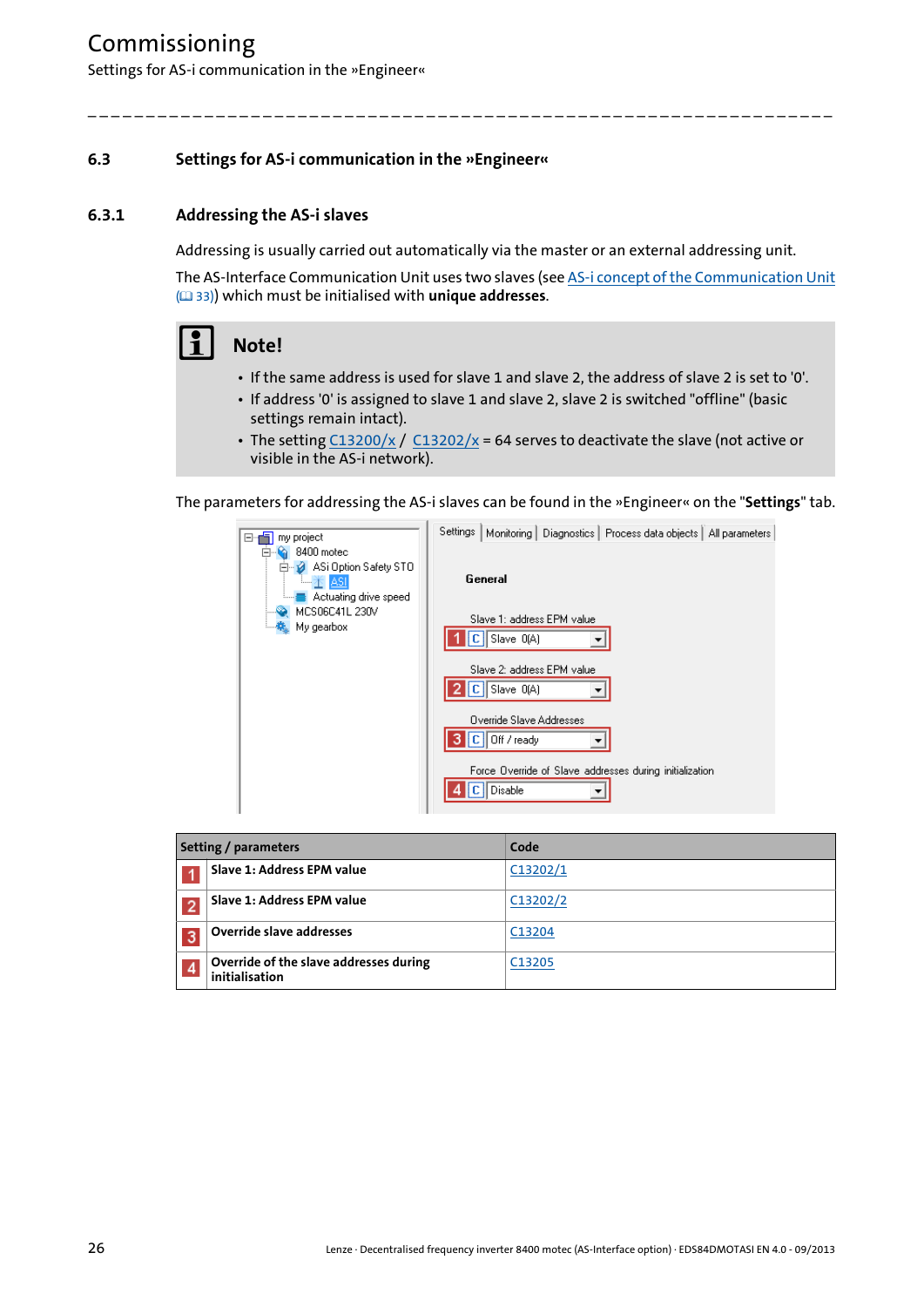#### <span id="page-26-0"></span>**6.3.2 All parameters for setting the AS-i communication**

All parameters for setting the AS-i communication can be found in the »Engineer« on the "**All parameters**" tab.

\_ \_ \_ \_ \_ \_ \_ \_ \_ \_ \_ \_ \_ \_ \_ \_ \_ \_ \_ \_ \_ \_ \_ \_ \_ \_ \_ \_ \_ \_ \_ \_ \_ \_ \_ \_ \_ \_ \_ \_ \_ \_ \_ \_ \_ \_ \_ \_ \_ \_ \_ \_ \_ \_ \_ \_ \_ \_ \_ \_ \_ \_ \_ \_

| my project<br>'⊟ fi                            | All parameters<br>Settings   Monitoring   Diagnostics   Process data objects |             |
|------------------------------------------------|------------------------------------------------------------------------------|-------------|
| $\Box$ $\Omega$ 8400 motec                     | -   / - C   / S   Name<br>H                                                  | Value       |
| 白 2 ASi Option Safety STO                      | 1 Slave 1: Active address<br>13200                                           | Slave 0(A)  |
| <b>ASI</b><br><u>i ■</u> Actuating drive speed | 13200<br>2 Slave 2: Active address                                           | Slave 0(A)  |
| MCS06C41L 230V                                 | 13202<br>Slave 1: address EPM value                                          | Slave 0(A)  |
|                                                | 13202<br>2 Slave 2: address EPM value                                        | Slave O(A)  |
|                                                | 13204<br>0 Dverride Slave Addresses                                          | Off / ready |
|                                                | 0 Force Override of Slave addresses during initialization<br>13205           | Disable     |
|                                                | 13206<br>Slave 1 Profile                                                     | 0x0000      |
|                                                | 13206<br>2 Slave 2 Profile                                                   | 0x0000      |
|                                                | 13207<br>Slave 1 communication timeout                                       | Fault       |
|                                                | 13207<br>2 Slave 1 communication timeout - CTT2 Extendet cyclic              | Fault       |
|                                                | 13207<br>3 Slave 2 communication timeout                                     | Fault       |

Save the changed settings with the device command **C00002/11** (save all parameter sets).

- [Addressing the AS-i slaves](#page-25-1)  $(26)$  $(26)$
- [Parameters relevant for AS-i communication](#page-60-3)  $( \mathbb{Q} 61)$  $( \mathbb{Q} 61)$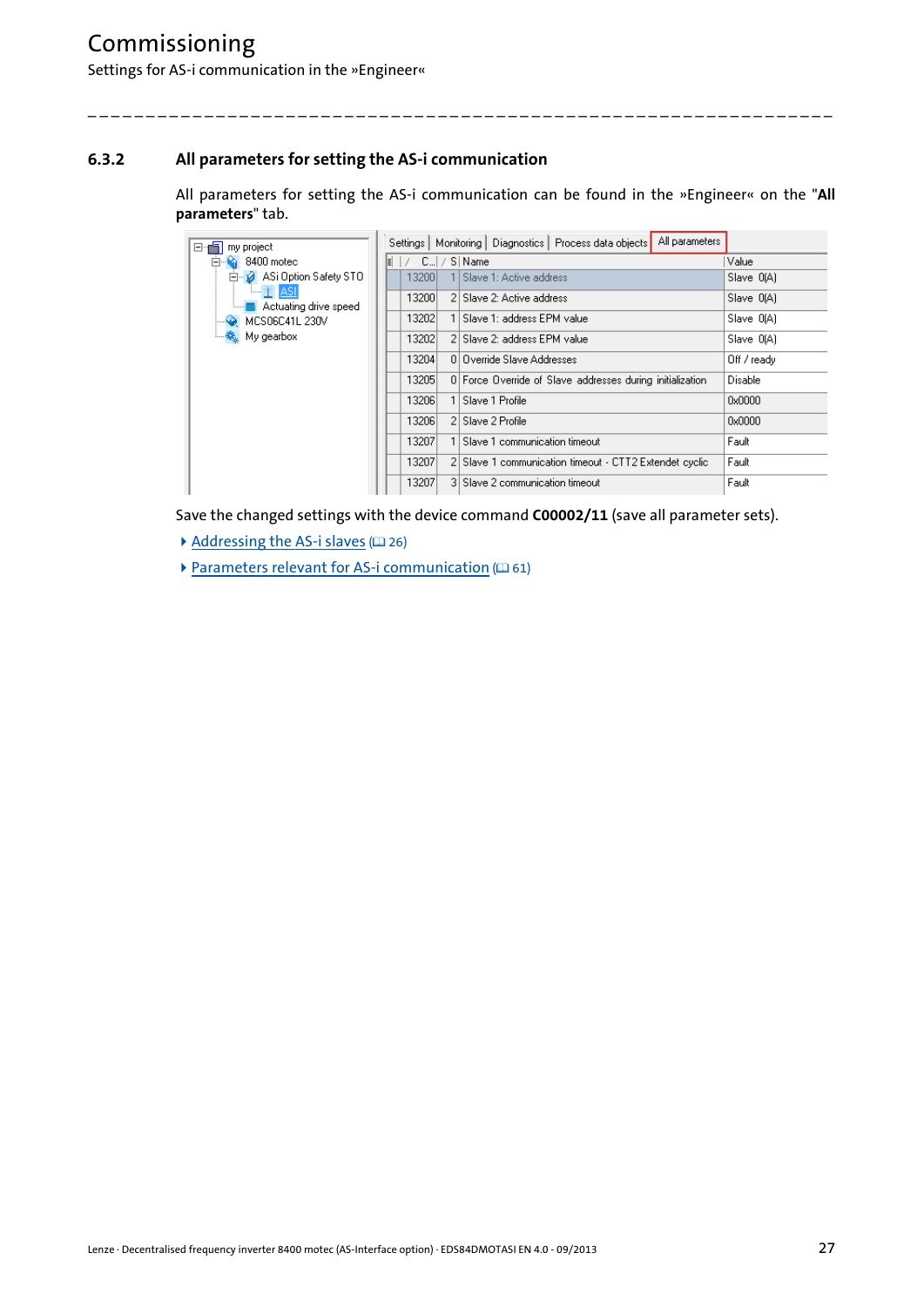Initial switch-on

#### <span id="page-27-0"></span>**6.4 Initial switch-on**

#### **Establishing communication**

• To establish a communication, the Inverter Drive must be supplied with mains voltage.

- For AS-i communication, the Communication Unit has to be supplied with voltage. If this is not the case, the error message "CE04: MCI communication error" (error no. 01.0127.00002) is output.
- The [Voltage supply](#page-22-1) ( $\Box$  [23\)](#page-22-1) via the AS-i bus cable serves to maintain the AS-i communication in case of a main supply failure.
- During mains connection, all parameters (codes) are read.
- Addressing can be carried out automatically via the master, an external addressing unit or manually via codes in the »Engineer«.
	- [Addressing the AS-i slaves](#page-25-1)  $(2426)$  $(2426)$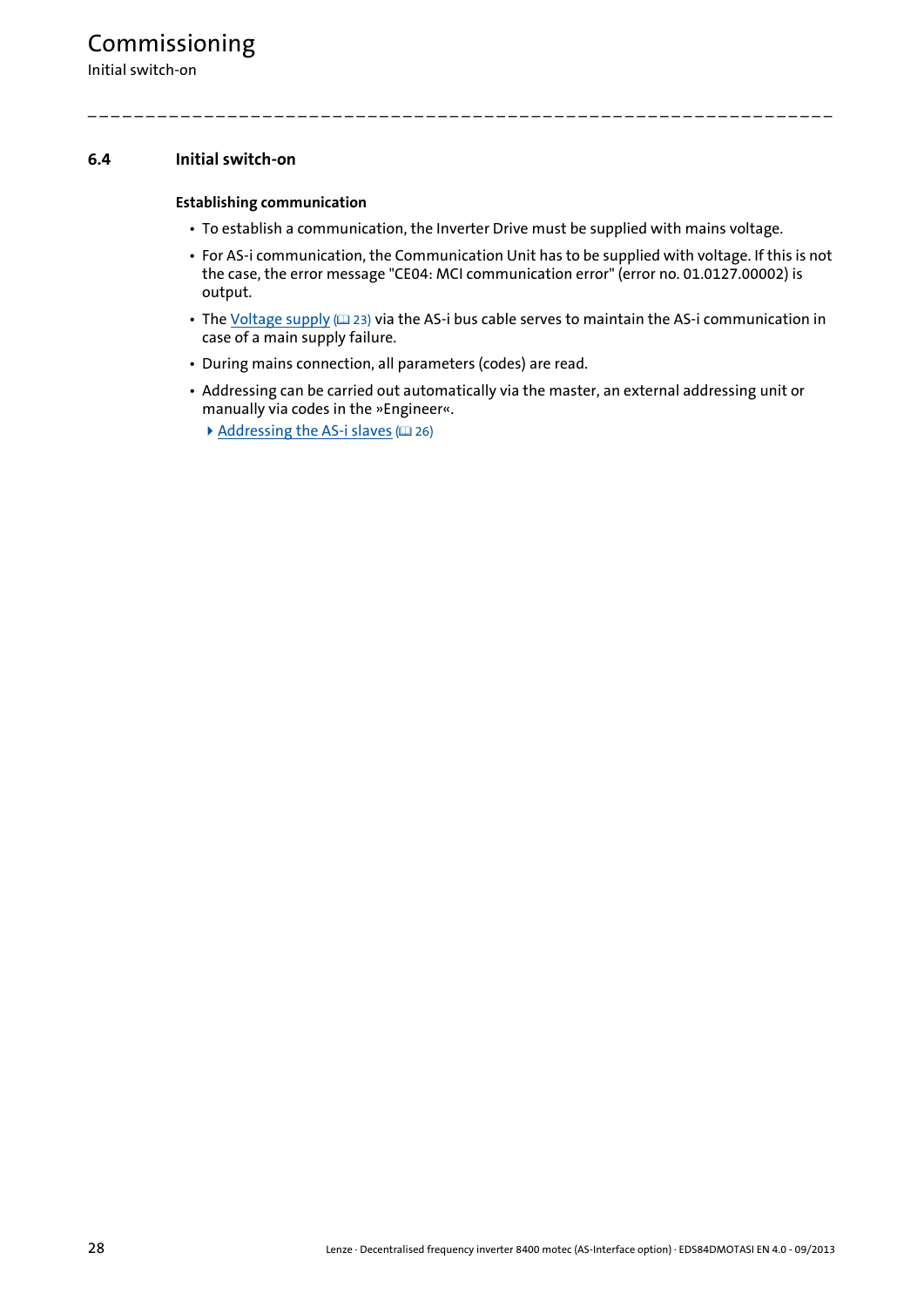### <span id="page-28-0"></span>**7 Data transfer**

The AS-Interface transmits parameter data, configuration data, diagnostic data, alarm messages and process data between the host (master) and the inverters (slaves) participating in the fieldbus. Depending on their time-critical nature, the data are transmitted via different communication channels.

The bus access method of the AS-Interface is a master-slave method with cyclic polling.

\_ \_ \_ \_ \_ \_ \_ \_ \_ \_ \_ \_ \_ \_ \_ \_ \_ \_ \_ \_ \_ \_ \_ \_ \_ \_ \_ \_ \_ \_ \_ \_ \_ \_ \_ \_ \_ \_ \_ \_ \_ \_ \_ \_ \_ \_ \_ \_ \_ \_ \_ \_ \_ \_ \_ \_ \_ \_ \_ \_ \_ \_ \_ \_

- The master transmits a frame (master call) with a specific slave address.
- The slave triggered with this address responds within the allowed time (acknowledgement of the message).
- When the response has been received correctly from the master, the message is deemed to be transmitted successfully.
- If the master does not receive any response or the response cannot be decoded without errors for the master, the frame can be repeated.

#### <span id="page-28-1"></span>**7.1 AS-i messages**

An AS-i message consists of ... a master call, a short pause, a slave response, and a short pause again.

| <b>Master call</b> | Pause 1    | Slave response | Pause <sub>2</sub> |
|--------------------|------------|----------------|--------------------|
| 14 bits            |            | 7 bits         |                    |
| 84 µs              | $16 \mu s$ | 42 us          | $912 \mu s$        |
| 151  154 μs        |            |                |                    |

- All master calls have a length of 14 bit times (1 bit time =  $6 \mu s$ ).
- All slave responses have a length of 7 bit times.
- The 1st pause has a typical duration of 16 μs (synchronised slave) and must not be longer than the expected slave response.

If during this time the master does not receive the start of a slave response, no response will arrive anymore. Now the master may start with the next call.

• At the end of the slave response, there is a short pause again with a typical duration of approx. 9 … 12 μs.

The master needs this time to check the slave response and decide what should happen next (repeat the transmitted call or continue with the next call).

#### **Broadcast call of the master**

An exception to this message structure is a broadcast request of the master. A broadcast transmission corresponds to broadcasting to all nodes (simultaneous transmission from the master to all slaves). It can only be effected in one direction. Broadcast transmissions cannot be acknowledged. Hence, it is not ensured that all slaves have received the message correctly.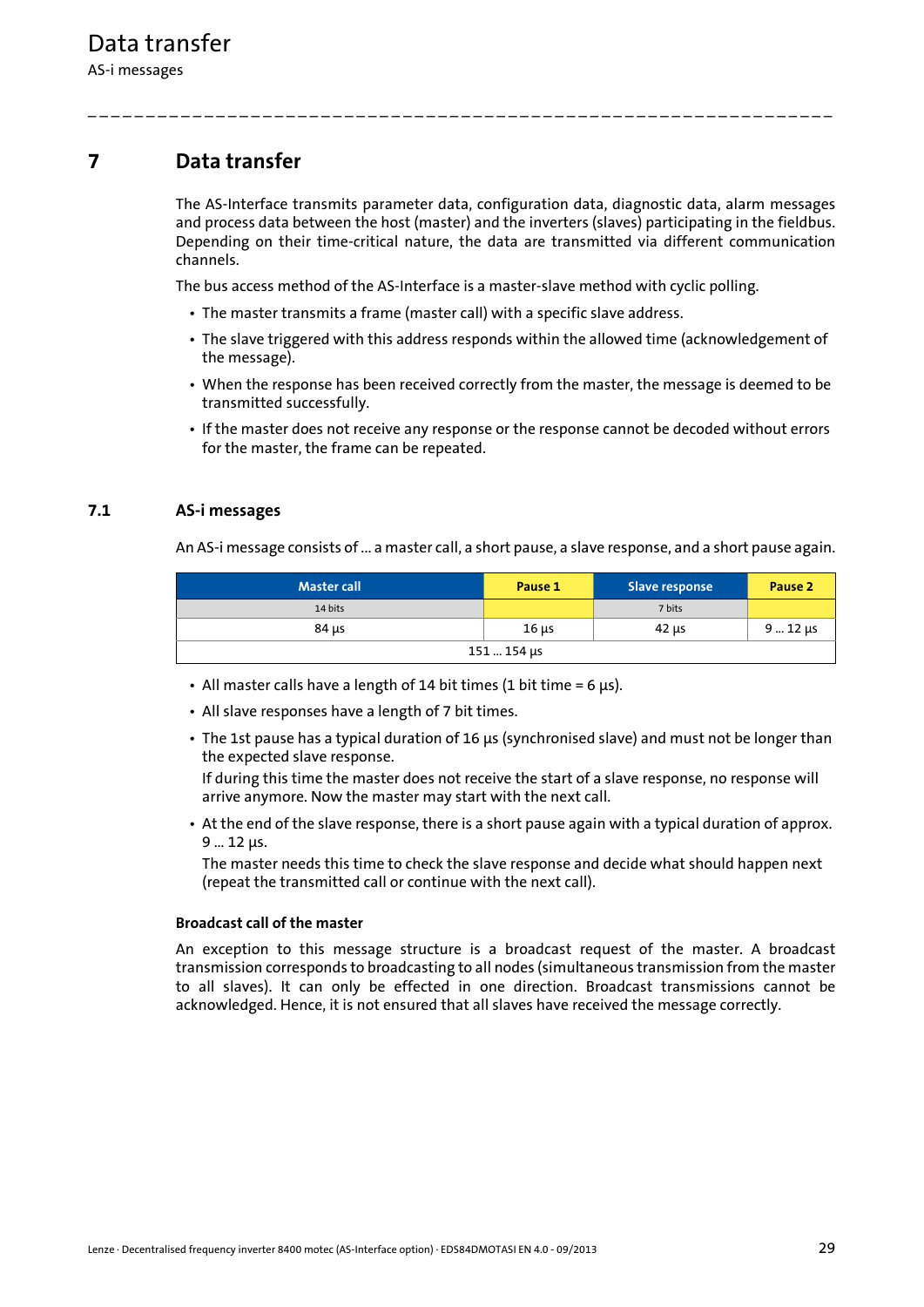#### **Structure of the master call**

Structure in the **standard addressing mode** for up to 31 slaves:

| <b>CT</b><br>DТ | <b>SB</b> | <b>Address</b> | <b>Information</b> | <b>PB</b> |       |
|-----------------|-----------|----------------|--------------------|-----------|-------|
| 1 bit           | 1 bit     | 5 bits         | 5 bits             | 1 bit     | 1 bit |

\_ \_ \_ \_ \_ \_ \_ \_ \_ \_ \_ \_ \_ \_ \_ \_ \_ \_ \_ \_ \_ \_ \_ \_ \_ \_ \_ \_ \_ \_ \_ \_ \_ \_ \_ \_ \_ \_ \_ \_ \_ \_ \_ \_ \_ \_ \_ \_ \_ \_ \_ \_ \_ \_ \_ \_ \_ \_ \_ \_ \_ \_ \_ \_

#### Structure in the **advanced addressing mode** for up to 62 slaves:

| <b>ST</b> | <b>SB</b> | <b>Address</b> |       |               | <b>Information</b> | <b>PB</b> | EB    |
|-----------|-----------|----------------|-------|---------------|--------------------|-----------|-------|
| 1 bit     | 1 bit     | 5 bits         | 1 bit | Select<br>bit | 3 bits             | 1 bit     | 1 bit |

| <b>Bit field</b> | <b>Description</b>                                                                                                                                                                                                                                                                                                                                                                                                                                           |  |
|------------------|--------------------------------------------------------------------------------------------------------------------------------------------------------------------------------------------------------------------------------------------------------------------------------------------------------------------------------------------------------------------------------------------------------------------------------------------------------------|--|
| <b>ST</b>        | The start bit marks the start of the master call.<br>• 0: Valid start bit<br>• 1: Not permitted                                                                                                                                                                                                                                                                                                                                                              |  |
| SB               | The control bit designates the call of data, parameters, addressing or commands.<br>• 0: Data/parameter/addressing call<br>• 1: Command call                                                                                                                                                                                                                                                                                                                 |  |
| Address          | • 5 address bits contain the address of the slave to be called.<br>• Valid address range: 1  31                                                                                                                                                                                                                                                                                                                                                              |  |
| Information      | Depending on the call type, the information bits contain the information that is transmitted<br>to the slave.<br>• 5 information bits in standard addressing mode<br>• 4 information bits in advanced addressing mode                                                                                                                                                                                                                                        |  |
|                  | <b>Advanced addressing mode:</b><br>• For the advanced addressing mode (for up to 62 slaves), an additional select bit has been<br>defined<br>• This has been defined in order that an A slave behaves the same as a standard slave. An<br>A slave can also be operated in networks where the master cannot distinguish between<br>A and B slaves. A/B slaves can be recognised by the hexadecimal ID code "0xA".<br>· Valid address range: 1A  31A, 1B  31B |  |
| PB               | Parity bit: The sum of all 1 bit states in the master call must be even.                                                                                                                                                                                                                                                                                                                                                                                     |  |
| EB               | The end bit marks the end of the master call.<br>• 0: Not permitted<br>• 1: Valid end bit                                                                                                                                                                                                                                                                                                                                                                    |  |

#### **Structure of the slave response**

|       | <b>Information</b> | PB    | FR    |
|-------|--------------------|-------|-------|
| 1 bit | 4 bits             | 1 bit | 1 bit |

| <b>Bit field</b> | <b>Description</b>                                                                                 |
|------------------|----------------------------------------------------------------------------------------------------|
| <b>ST</b>        | The start bit marks the start of the slave response.<br>• 0: Valid start bit<br>• 1: Not permitted |
| Information      | The 4 information bits contain the information that is transmitted to the master.                  |
| <b>PB</b>        | Parity bit: The sum of all 1 bit states in the slave response must be even.                        |
| EB               | The end bit marks the end of the slave response.<br>• 0: Not permitted<br>• 1: Valid end bit       |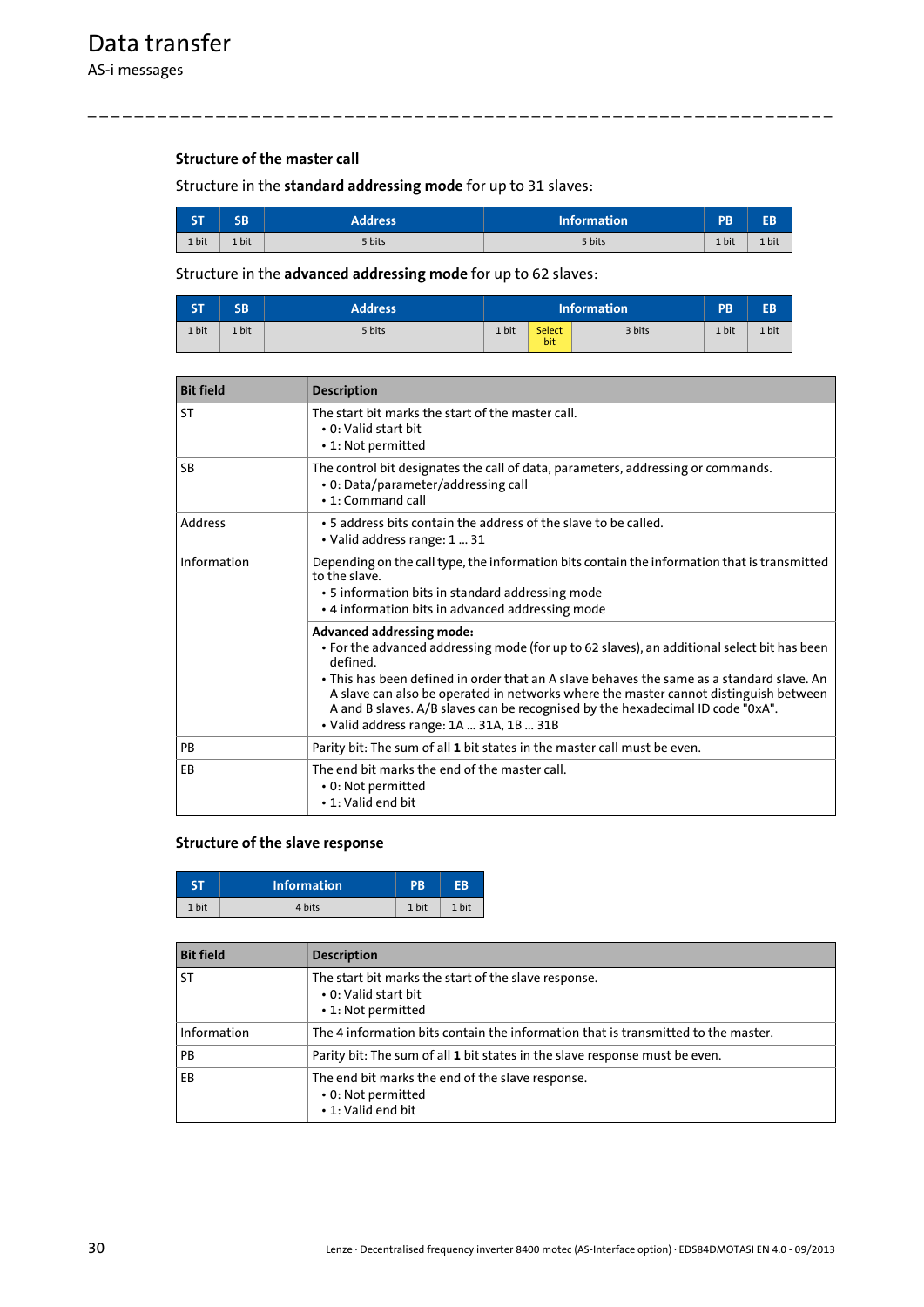AS-i cycle

#### <span id="page-30-0"></span>**7.2 AS-i cycle**

<span id="page-30-1"></span>The complete AS-i cycle consists of:

- AS-i messages Max. 31 messages (sum of the standard slaves connected to the network or the maximum of A and B slaves)
- 1 management call Consists of a parameter exchange or a command to a slave and an optional response.

\_ \_ \_ \_ \_ \_ \_ \_ \_ \_ \_ \_ \_ \_ \_ \_ \_ \_ \_ \_ \_ \_ \_ \_ \_ \_ \_ \_ \_ \_ \_ \_ \_ \_ \_ \_ \_ \_ \_ \_ \_ \_ \_ \_ \_ \_ \_ \_ \_ \_ \_ \_ \_ \_ \_ \_ \_ \_ \_ \_ \_ \_ \_ \_

- 1 call from the recording phase Search for new slave addresses and optional response
- 1 reserve message (if required)

#### **Cycle time**

• The cycle time results from the following formula:

**Cycle time = messages per cycle x max. message duration**

• When the maximum cycle time is determined, 33 messages are maximally estimated. Hence:

```
Max. cycle time = 33 messages x 154 μs = 5.08 ms
```
- Thus, approx. 200 cycles are passed per second.
- Thus, a standard slave can be provided 200 times per second with new output data and can transmit its input data to the master.

## **Note!**

Wherever A and B slaves are operated on one address, the cycle time is twice as long.

#### **Medium response time**

• The medium response time results from the following formula:

**Medium response time = 0.5 x max. cycle time + max. message duration**

**Medium response time = 0.5 x 5.08 ms + 154 μs = 2.7 ms**

- The **jitter**, which is the fluctuation around the medium response time, amounts to ...
	- ± 2.5 ms for standard slaves;
	- ± 5.0 ms for A/B slaves.

## **Note!**

Wherever A and B slaves are operated on one address, the medium response time is twice as long (5.4 ms).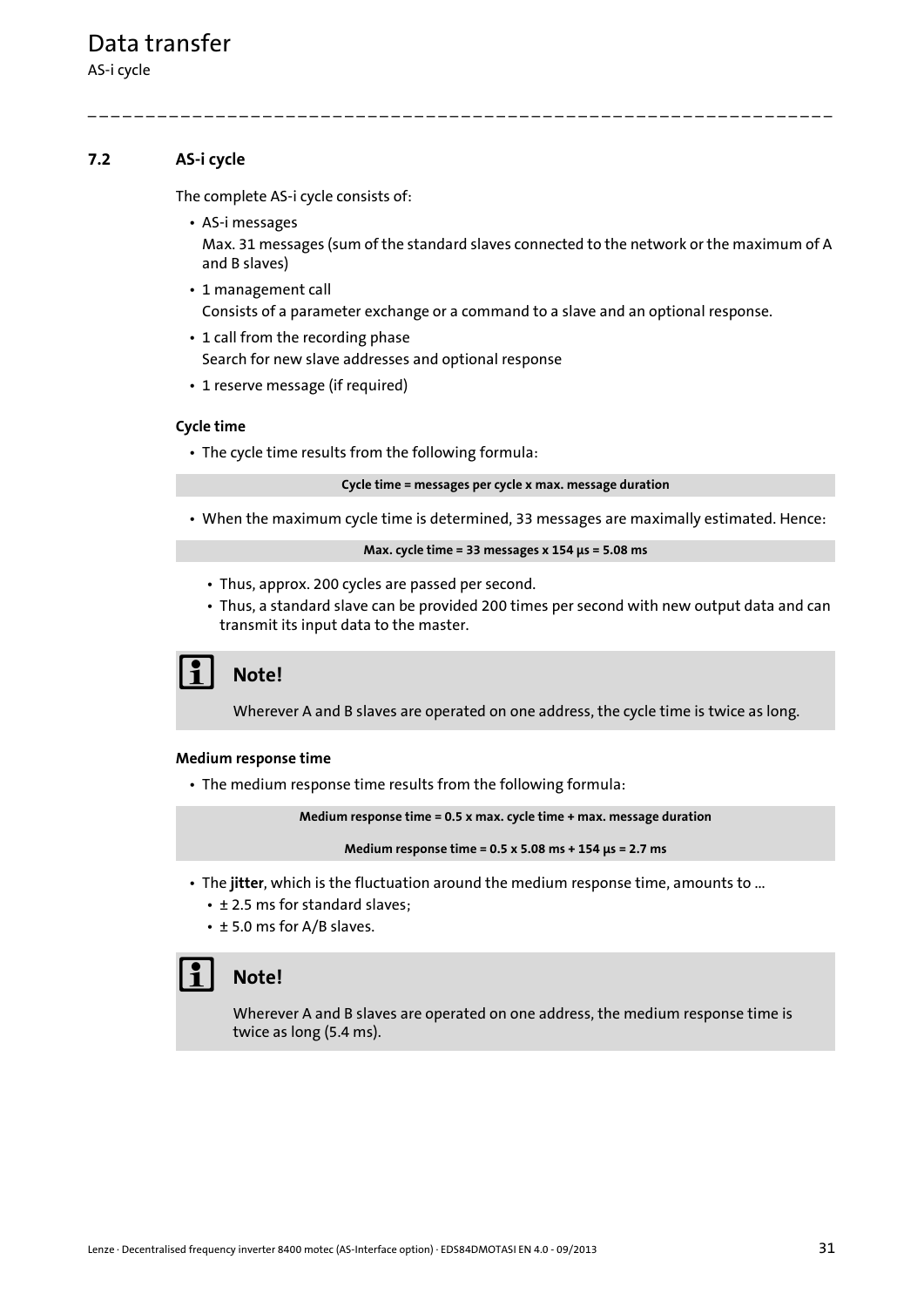#### <span id="page-31-0"></span>**7.3 Synchronisation**

<span id="page-31-1"></span>The synchronisation serves to read in or output all input and output data exactly at the same time and independent of the slave address. The jitter of the outputs can be reduced from ± 2.5 ms to ± 154 μs.

\_ \_ \_ \_ \_ \_ \_ \_ \_ \_ \_ \_ \_ \_ \_ \_ \_ \_ \_ \_ \_ \_ \_ \_ \_ \_ \_ \_ \_ \_ \_ \_ \_ \_ \_ \_ \_ \_ \_ \_ \_ \_ \_ \_ \_ \_ \_ \_ \_ \_ \_ \_ \_ \_ \_ \_ \_ \_ \_ \_ \_ \_ \_ \_

In a standard data exchange, the outputs of each slave that receives a data call from the master are updated immediately and the input information are read in. For the 1st slave, this occurs approx. 154 μs before the 2nd slave and for this slave again approx. 154 μs before the 3rd etc.

If all the slaves are in a synchronised state, the information at their inputs and outputs is only synchronised once at the beginning of the cycle. Since each slave can recognise when a new AS-i cycle starts, no special additional synchronisation command is required. Thus, the information exchange within the cycle remains the same. In order that the synchronisation works, not every slave has to be in a synchronised state.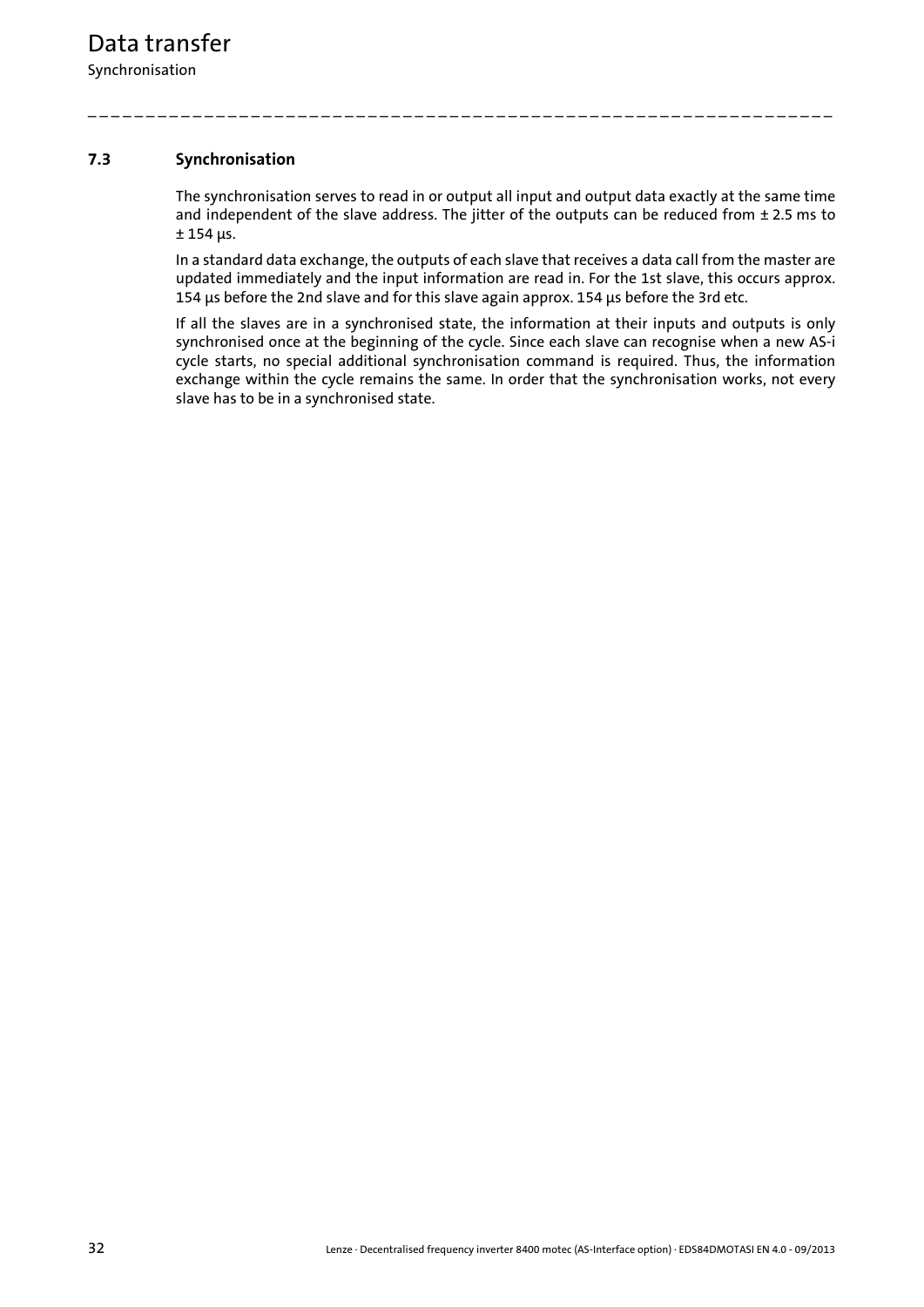#### <span id="page-32-0"></span>**7.4 AS-i concept of the Communication Unit**

<span id="page-32-1"></span>The AS-Interface Communication Unit supports the following device profiles:

| AS-i profile | Slave | Data transmission                                                                                                                                                               | Data / parameter bits |
|--------------|-------|---------------------------------------------------------------------------------------------------------------------------------------------------------------------------------|-----------------------|
| 7.A.5        |       | Cyclic process image                                                                                                                                                            | DI0/1, DO2/3          |
|              |       | Serial data transmission (CTT2):<br>Acyclic transmission of data records and cyclic transmission<br>of the extended process image<br>Extended process image for slave 1 (49 35) | DI2/3, DO0/1          |
| 7.A.E        |       | Cyclic process image                                                                                                                                                            | D103, D003            |
|              |       | Diagnostics via parameter data channel (parameter echo)                                                                                                                         | $P0 \dots P3$         |



[7-1] AS-i concept of the Communication Unit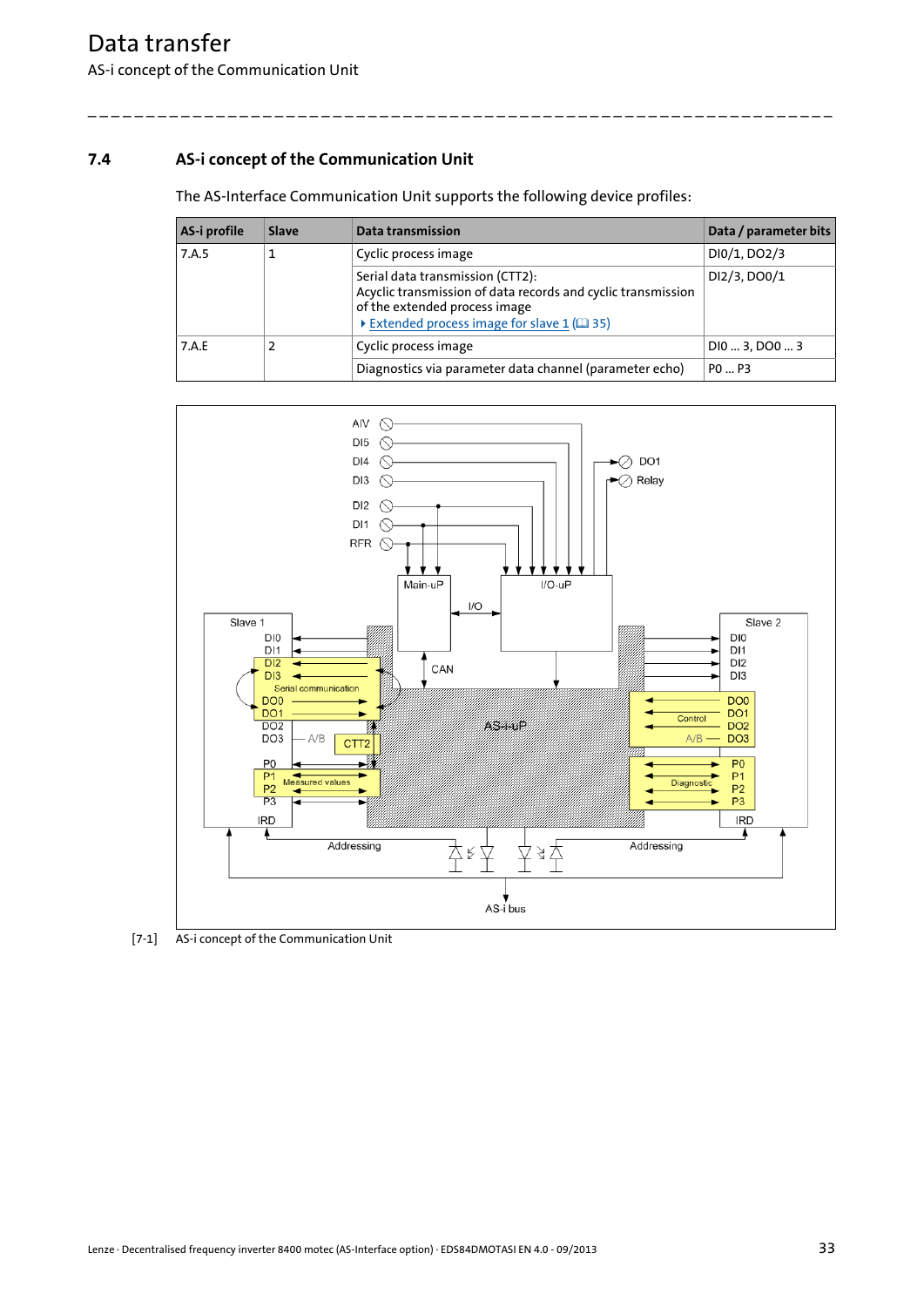#### <span id="page-33-0"></span>**7.5 Data transmission slave 1 (AS-i profile 7.A.5)**

#### **Accessing the data bits**

| <b>Bits</b>     | Signal / I/O mapping        | Description / standard connection with                                                                    |  |
|-----------------|-----------------------------|-----------------------------------------------------------------------------------------------------------|--|
| Inputs          |                             |                                                                                                           |  |
| DI0             | Digln bln2                  | The function of these inputs cannot be selected in the                                                    |  |
| D <sub>1</sub>  | Digin_bin4                  | »Engineer«.<br>Can be used to monitor the digital inputs if the Drive Unit is<br>in the "offline" status. |  |
| D <sub>12</sub> | Serial Clock In             | Intended for CTT2 transmission.                                                                           |  |
| D <sub>13</sub> | Serial Data In              |                                                                                                           |  |
| Outputs         |                             |                                                                                                           |  |
| DO <sub>0</sub> | Serial Clock Out            | Intended for CTT2 transmission.                                                                           |  |
| DO1             | Serial Data Out             |                                                                                                           |  |
| DO <sub>2</sub> | LP Network In: MCI bCtrl B3 | C00701/3: not connected                                                                                   |  |
| DO <sub>3</sub> | Reserved                    | Reserved for AS-i A/B addressing                                                                          |  |

\_ \_ \_ \_ \_ \_ \_ \_ \_ \_ \_ \_ \_ \_ \_ \_ \_ \_ \_ \_ \_ \_ \_ \_ \_ \_ \_ \_ \_ \_ \_ \_ \_ \_ \_ \_ \_ \_ \_ \_ \_ \_ \_ \_ \_ \_ \_ \_ \_ \_ \_ \_ \_ \_ \_ \_ \_ \_ \_ \_ \_ \_ \_ \_

#### **Accessing the parameter bits**

| <b>Bits</b>    | Signal / I/O mapping | <b>Description</b>                                                                                                                                                                      |
|----------------|----------------------|-----------------------------------------------------------------------------------------------------------------------------------------------------------------------------------------|
| P <sub>0</sub> | Reserved             | Selection of the process image:<br>. 0: Data of the extended (cyclic) process image 1<br>• 1: Data of the extended (cyclic) process image 2<br>Extended process image for slave 1 (135) |
| P1             | Reserved             |                                                                                                                                                                                         |
| P <sub>2</sub> | Reserved             |                                                                                                                                                                                         |
| P <sub>3</sub> | Reserved             | Reserved for AS-i A/B addressing                                                                                                                                                        |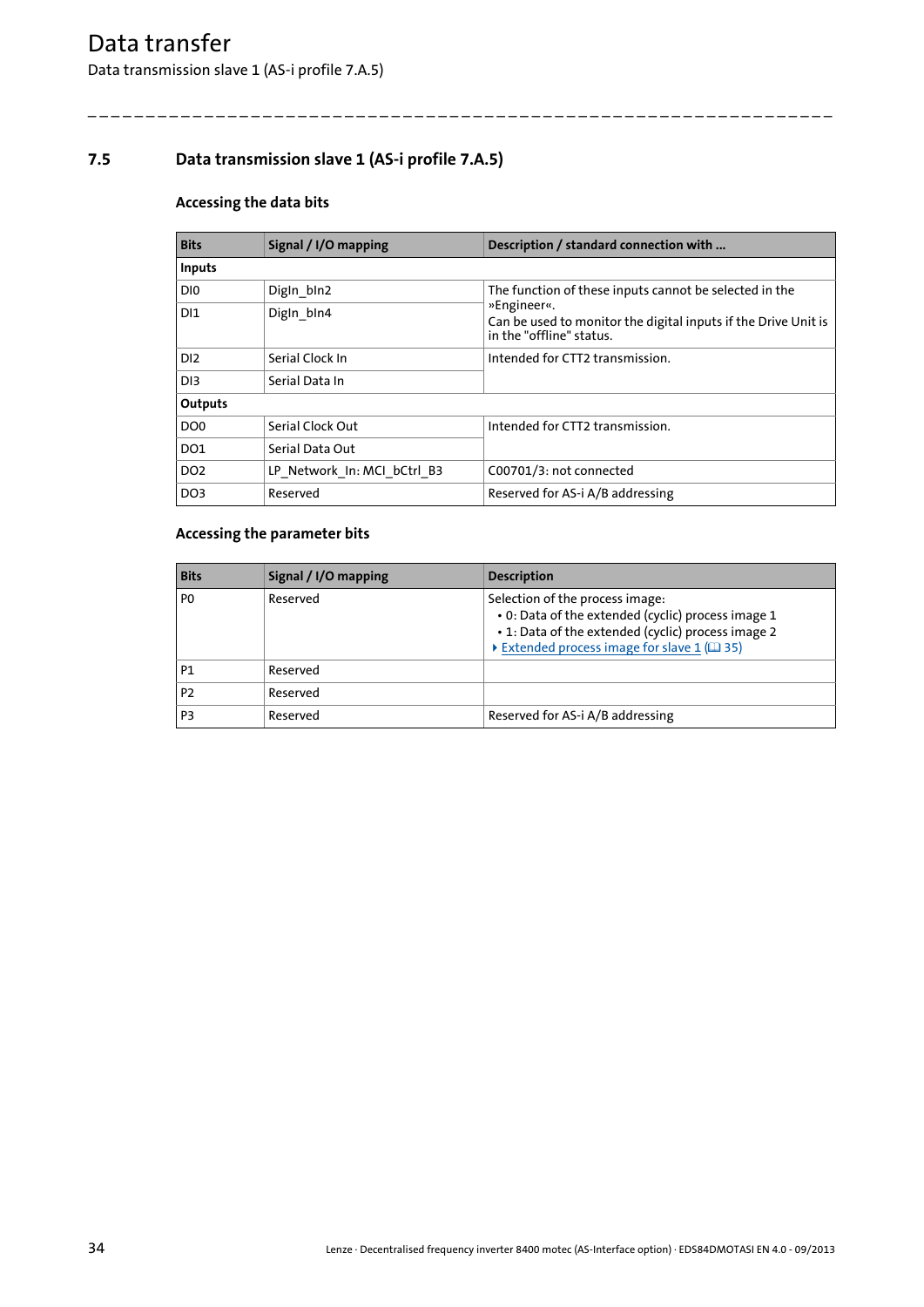#### <span id="page-34-0"></span>**Extended process image for slave 1**

Extended process image 1 - PR0 = 0

| <b>Position</b>                               | Signal / I/O mapping |  |  |
|-----------------------------------------------|----------------------|--|--|
| Master $\rightarrow$ Slave (2 x 16 bits/word) |                      |  |  |
| Word 1                                        | MCI wln2/CAN1 wln2   |  |  |
| Word 2                                        | MCI win5/CAN2 win1   |  |  |
| Slave $\rightarrow$ Master (2 x 16 bits/word) |                      |  |  |
| Word 1                                        | MCI wOut2/CAN1 wOut2 |  |  |
| Word 2                                        | MCI wOut5/CAN2 wOut1 |  |  |

\_ \_ \_ \_ \_ \_ \_ \_ \_ \_ \_ \_ \_ \_ \_ \_ \_ \_ \_ \_ \_ \_ \_ \_ \_ \_ \_ \_ \_ \_ \_ \_ \_ \_ \_ \_ \_ \_ \_ \_ \_ \_ \_ \_ \_ \_ \_ \_ \_ \_ \_ \_ \_ \_ \_ \_ \_ \_ \_ \_ \_ \_ \_ \_

#### Extended process image 2 - PR0 = 1

| <b>Position</b>                               | Signal / I/O mapping                          | <b>Description</b>                                                      |
|-----------------------------------------------|-----------------------------------------------|-------------------------------------------------------------------------|
| Master $\rightarrow$ Slave (2 x 16 bits/word) |                                               |                                                                         |
| Word 1                                        | MCI wln2/CAN1 wln2                            |                                                                         |
| Word 2                                        | MCI win5/CAN2 win1                            |                                                                         |
|                                               | Slave $\rightarrow$ Master (2 x 16 bits/word) |                                                                         |
| Word 1                                        | MCI wOut2/CAN1 wOut2                          |                                                                         |
| Word 2:<br>Bits 0  9                          | 0.10V<br>(Voltage at analog input)            | $10 V = 1000$                                                           |
| Word $2:$<br><b>Bit 10</b>                    | D <sub>13</sub>                               | 0: Active<br>1: Not active                                              |
| Word 2:<br><b>Bit 11</b>                      | DI <sub>4</sub>                               |                                                                         |
| Word $2:$<br><b>Bit 12</b>                    | D <sub>15</sub>                               |                                                                         |
| Word 2:<br><b>Bit 13</b>                      | Reserved                                      |                                                                         |
| Word $2:$<br><b>Bit 14</b>                    | I/O status information                        | 0: Invalid data in word 1, word 2<br>1: Valid data in word 1, word 2    |
| Word 2:<br><b>Bit 15</b>                      | Status of the drive (Drive Unit)              | 0: Drive (Drive Unit) is "offline"<br>1: Drive (Drive Unit) is "online" |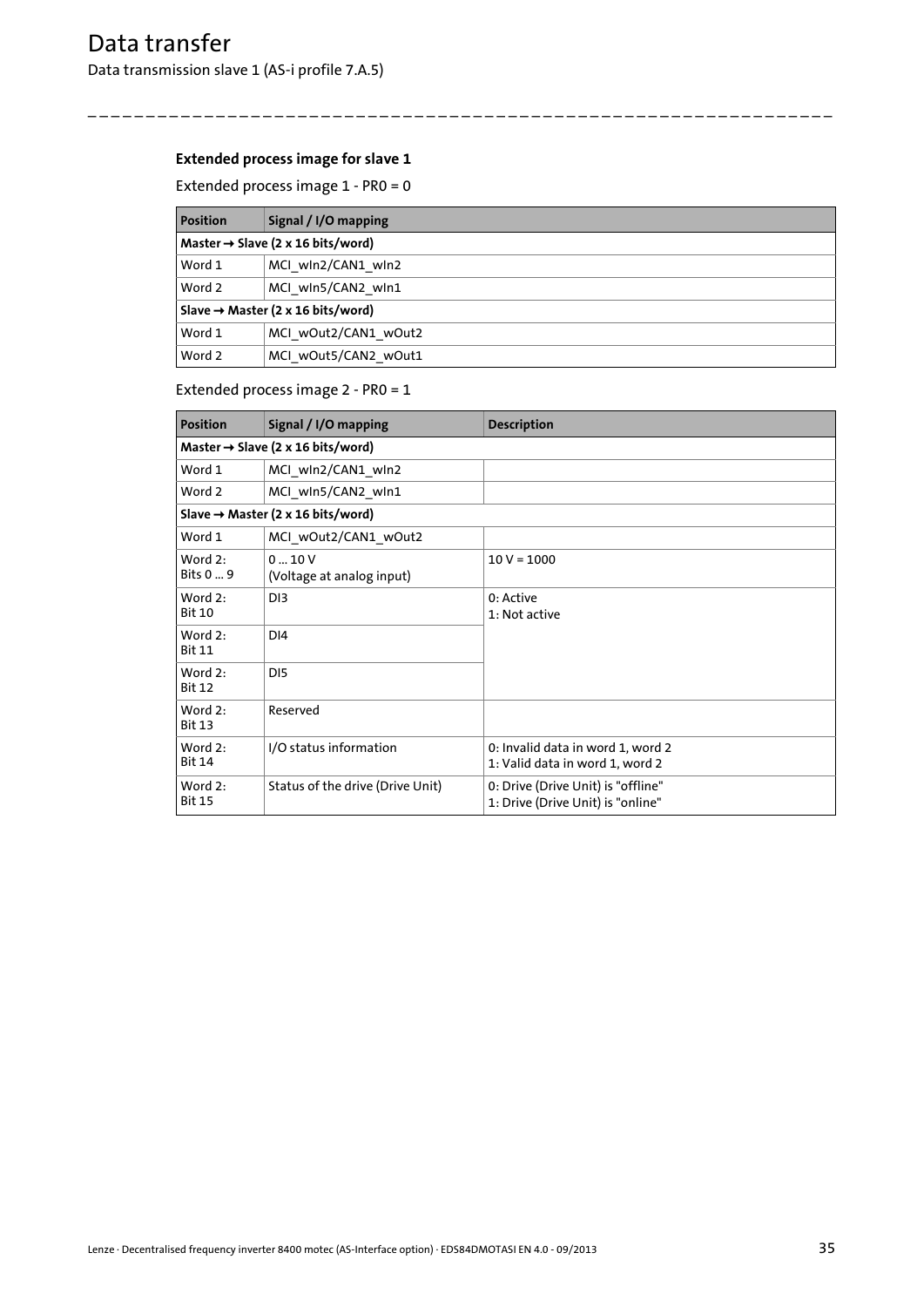#### <span id="page-35-0"></span>**7.6 Data transmission slave 2 (AS-i profile 7.A.E)**

#### **Accessing the data bits**

| <b>Bits</b>     | Signal / I/O mapping          | Description / standard connection with                                                                    |  |
|-----------------|-------------------------------|-----------------------------------------------------------------------------------------------------------|--|
| Inputs          |                               |                                                                                                           |  |
| DI0             | LP Network Out: MCI bState B0 | C00621/30: not connected                                                                                  |  |
| DI <sub>1</sub> | LP Network Out: MCI bState B1 | C00621/31: not connected                                                                                  |  |
| D <sub>12</sub> | Digin bln1                    | The function of these inputs cannot be selected in the                                                    |  |
| D <sub>13</sub> | Digin_bln3                    | »Engineer«.<br>Can be used to monitor the digital inputs if the Drive Unit is<br>in the "offline" status. |  |
| Outputs         |                               |                                                                                                           |  |
| DO <sub>0</sub> | LP Network In: MCI bCtrl B0   | C00701/1: not connected                                                                                   |  |
| DO1             | LP Network In: MCI bCtrl B1   | C00701/6: not connected                                                                                   |  |
| DO <sub>2</sub> | LP Network In: MCI bCtrl B2   | C00701/5: not connected                                                                                   |  |
| DO <sub>3</sub> | Reserved                      | Reserved for AS-i A/B addressing                                                                          |  |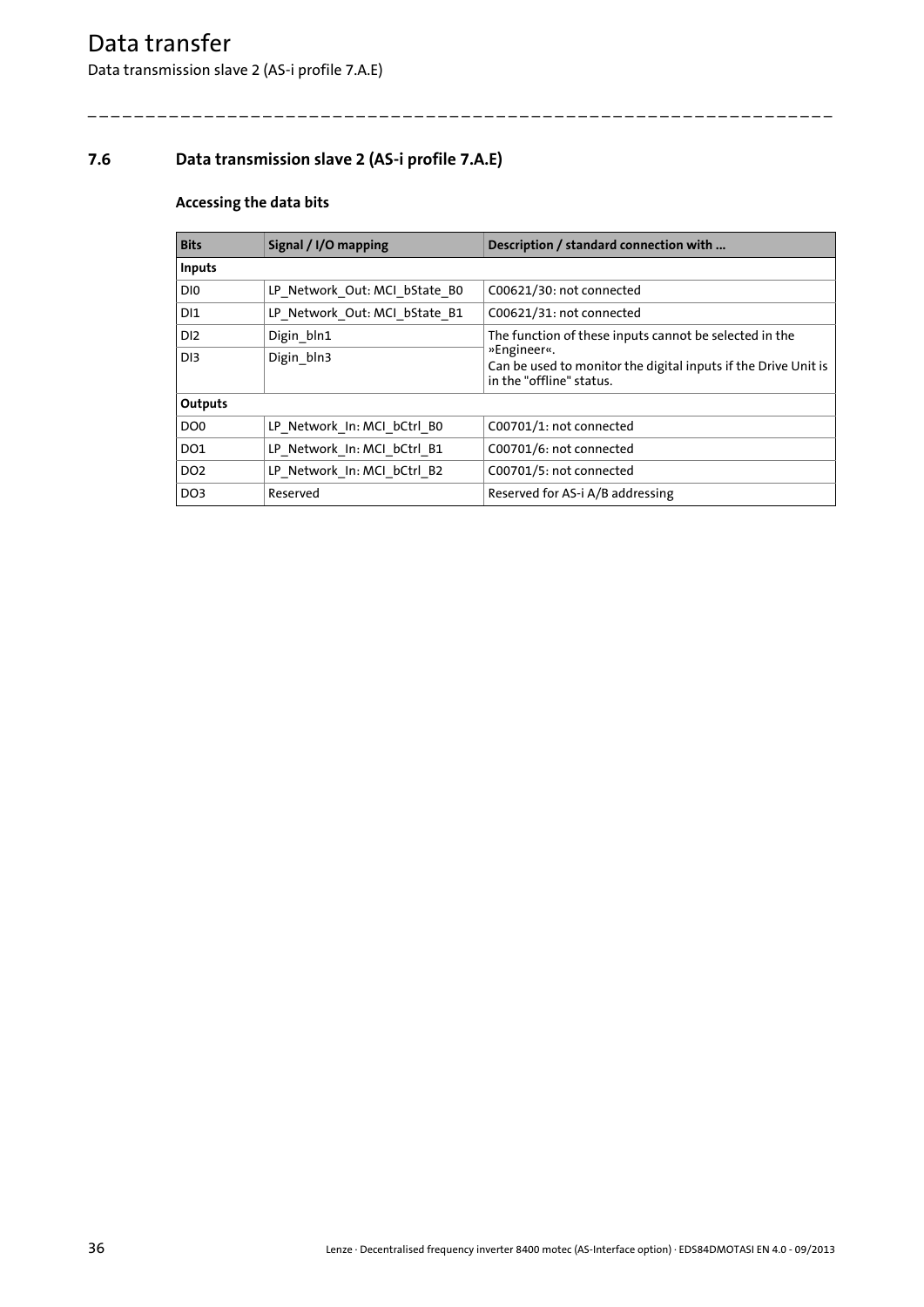### <span id="page-36-2"></span>**Accessing the parameter bits**

<span id="page-36-0"></span>Parameter bits P0 ... P3 provide diagnostic information to the master for slave 2. Here, P0 ... P2 define whether a status query of code **C00150** or an error/warning diagnostics is returned as slave response to the master.

The values of P0 ... P3 are transmitted to the master via the "Write\_Parameter" command.

\_ \_ \_ \_ \_ \_ \_ \_ \_ \_ \_ \_ \_ \_ \_ \_ \_ \_ \_ \_ \_ \_ \_ \_ \_ \_ \_ \_ \_ \_ \_ \_ \_ \_ \_ \_ \_ \_ \_ \_ \_ \_ \_ \_ \_ \_ \_ \_ \_ \_ \_ \_ \_ \_ \_ \_ \_ \_ \_ \_ \_ \_ \_ \_

| <b>Bits</b>    | Signal / I/O mapping                                                                                                                                                  | <b>Description</b>                                                                                                                         |
|----------------|-----------------------------------------------------------------------------------------------------------------------------------------------------------------------|--------------------------------------------------------------------------------------------------------------------------------------------|
| P <sub>0</sub> | Diagnostic information<br>$(s \mid s \mid \rightarrow \text{master})$ :<br>• 4 status bits of the status word<br>C00150<br>• Error messages / warnings (see<br>below) | Values P0 - P1 - P2:<br>• 0 - 0 - 0: Ouery C00150/Bits 0  3<br>• 0 - 0 - 1: Query C00150/Bits 4  7<br>• 0 - 1 - 0: Query C00150/Bits 8  11 |
| <b>P1</b>      |                                                                                                                                                                       |                                                                                                                                            |
| P <sub>2</sub> |                                                                                                                                                                       |                                                                                                                                            |
| P <sub>3</sub> |                                                                                                                                                                       | • 0 - 1 - 1: Query C00150/Bits 12  15<br>$\cdot$ 1 - 0 - 0: Active error<br>$\cdot$ 1 - 0 - 1: Active warning                              |

### <span id="page-36-1"></span>**Error messages and warnings**



## **Note!**

No error message / warning is ever provided other than the one with the highest priority. As long as this error message / warning is pending, no other can be provided.

| <b>Values</b>  |              |              | <b>Error message</b> | <b>Warning</b>               |                                    |
|----------------|--------------|--------------|----------------------|------------------------------|------------------------------------|
| P <sub>0</sub> | <b>P1</b>    | <b>P2</b>    | P <sub>3</sub>       |                              |                                    |
| $\mathbf{0}$   | $\mathbf{0}$ | $\Omega$     | $\Omega$             | No failure                   | No warning                         |
| $\mathbf{0}$   | $\Omega$     | $\Omega$     | $\mathbf{1}$         | "OC1" - Short circuit        | "OC5" - Device load warning        |
| 0              | $\mathbf{0}$ | 1            | $\Omega$             | "OC2" - Ground fault         | "OC6" - Overload warning           |
| $\mathbf{0}$   | $\Omega$     | 1            | $\mathbf{1}$         | "OH" - High temperature      | Heat sink temperature high warning |
| 0              | $\mathbf{1}$ | $\mathbf{0}$ | $\Omega$             | "US02" - User error #1       | "US01" - User warning #1           |
| 0              | $\mathbf{1}$ | $\mathbf{0}$ | $\mathbf{1}$         | "OU" - High bus voltage      | Brake resistor overload            |
| $\mathbf{0}$   | $\mathbf{1}$ | $\mathbf{1}$ | $\Omega$             | "LU" - Low bus voltage error | "LU" - Low bus voltage warning     |
| $\mathbf{0}$   | $\mathbf{1}$ | $\mathbf{1}$ | $\mathbf{1}$         | "OC6" - Overload error       | Motor identification active        |
| $\mathbf{1}$   | $\Omega$     | $\Omega$     | 0                    | "Su02" - Single phasing      | "Su02" - Single phasing            |
| $\mathbf{1}$   | $\mathbf{0}$ | $\mathbf{0}$ | $\mathbf{1}$         | "US02" - User error #2       | "US02" - User warning #2           |
| 1              | $\mathbf{0}$ | 1            | 0                    | "dbF" - Dynamic brake fault  | AutoStartLock                      |
| 1              | $\mathbf{0}$ | $\mathbf{1}$ | $\mathbf{1}$         | "PS0x" - EPM failure         | Motor phase failure                |
| $\mathbf{1}$   | $\mathbf{1}$ | $\mathbf{0}$ | $\Omega$             | "DF0x" - Internal failure    | AIN current $\leq 4$ mA            |
| 1              | 1            | $\mathbf{0}$ | $\mathbf{1}$         | "OH3" - PTC fault            | Reserved (unused)                  |
| $\mathbf{1}$   | $\mathbf{1}$ | 1            | 0                    | Drive Unit "offline"         | Reserved (unused)                  |
| 1              | 1            | $\mathbf{1}$ | $\mathbf{1}$         | Other failure                | Other warnings                     |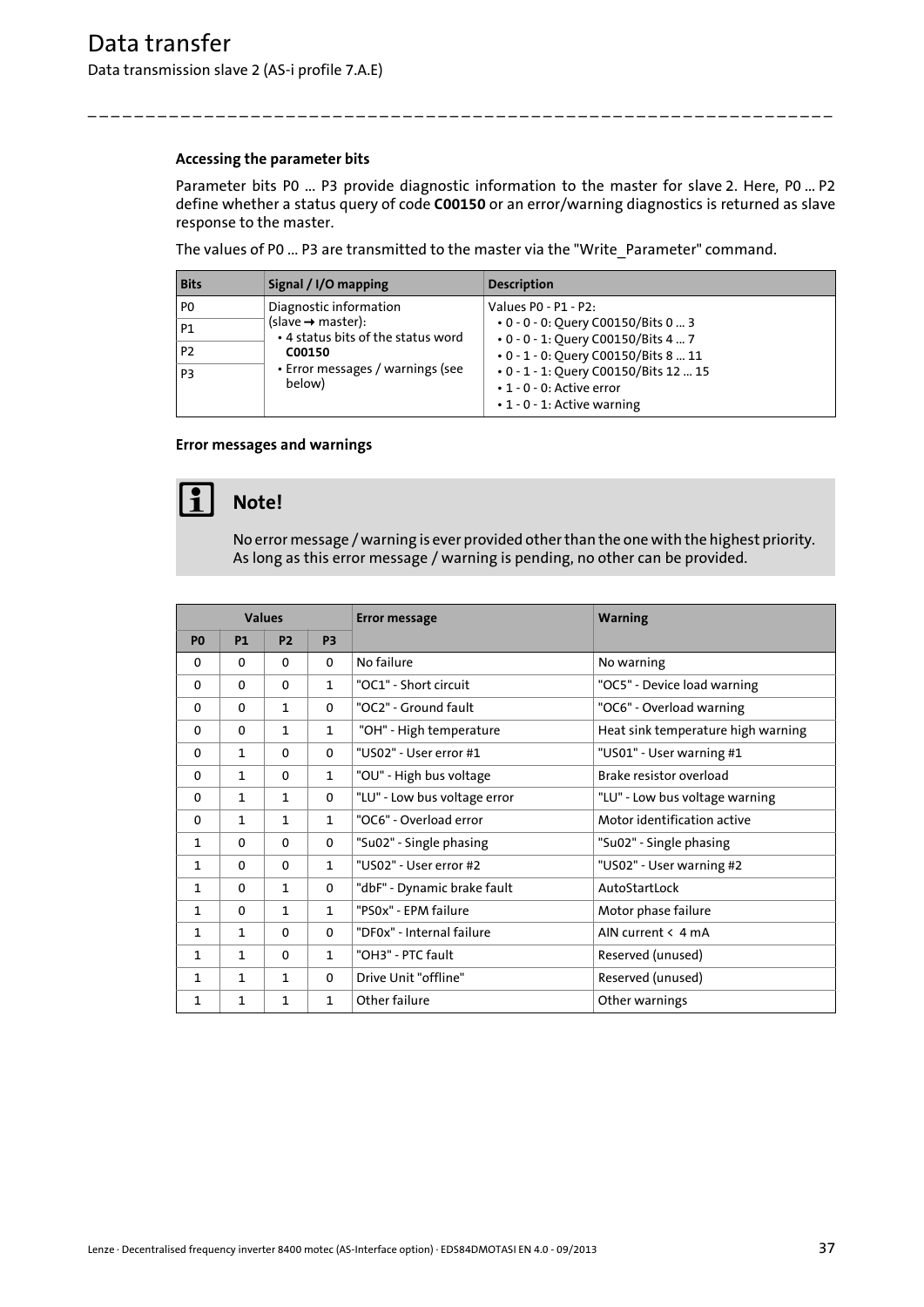- <span id="page-37-1"></span><span id="page-37-0"></span>• Process data are transmitted via the process data channel.
- The process data serve to control the inverter.
- The transmission of process data is time-critical.
- Process data are cyclically transferred between the master and the slaves participating in the fieldbus (continuous exchange of current input and output data).
- The master can directly access the process data. In the PLC, for instance, the data are directly assigned to the I/O area.
- Process data are not saved in the inverter.
- Process data are e.g. setpoints, actual values, control words, and status words.

\_ \_ \_ \_ \_ \_ \_ \_ \_ \_ \_ \_ \_ \_ \_ \_ \_ \_ \_ \_ \_ \_ \_ \_ \_ \_ \_ \_ \_ \_ \_ \_ \_ \_ \_ \_ \_ \_ \_ \_ \_ \_ \_ \_ \_ \_ \_ \_ \_ \_ \_ \_ \_ \_ \_ \_ \_ \_ \_ \_ \_ \_ \_ \_

## **Note!**

Observe the direction of the information flow.

- Process input data (Rx data): Process data from the inverter (slave) to the host (master)
- Process output data (Tx data): Process data from the host (master) to the inverter (slave)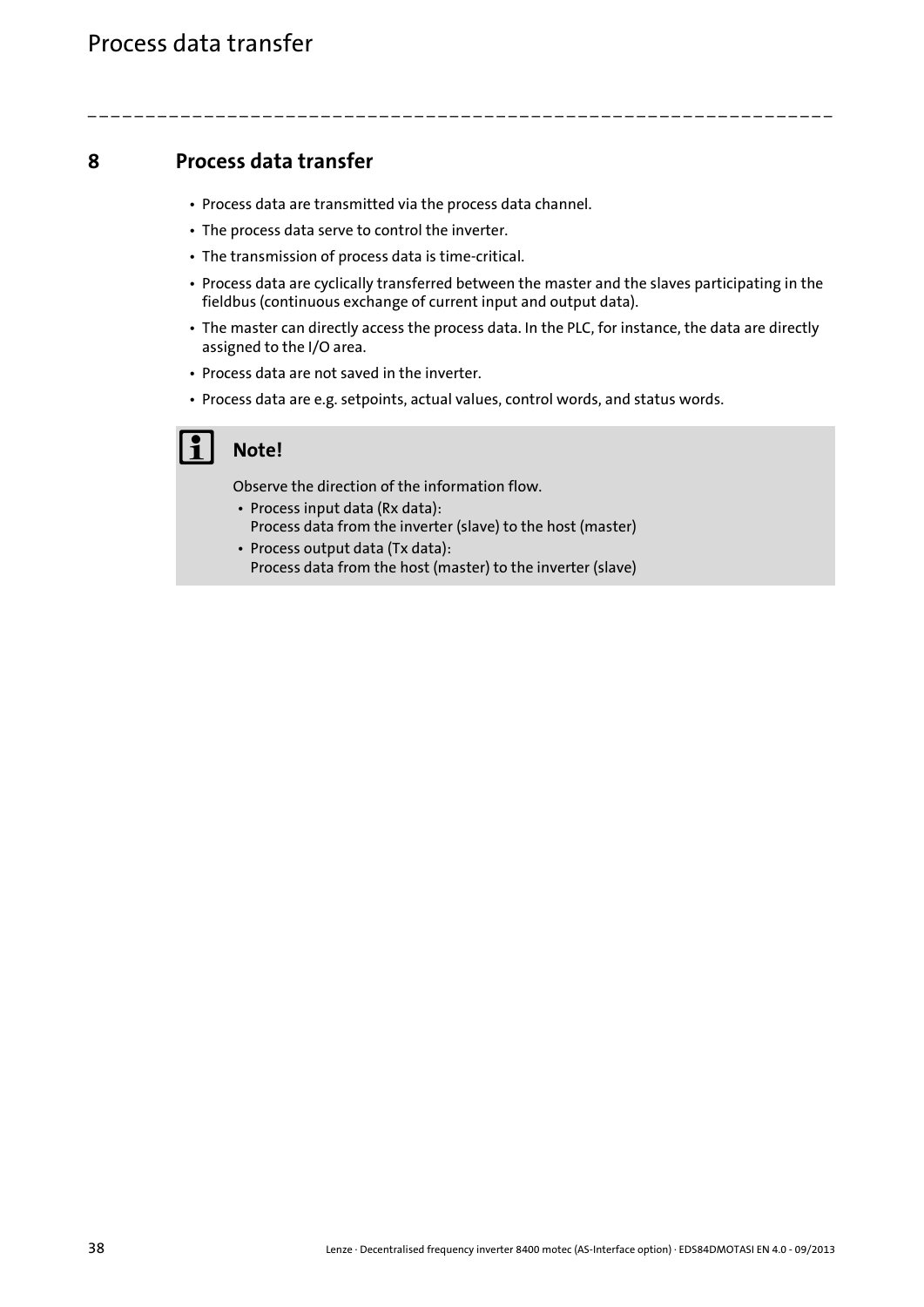Accessing process data / PDO mapping

## **8.1 Accessing process data / PDO mapping**

<span id="page-38-0"></span>Process data are transferred via the MCI/CAN interface.

<span id="page-38-1"></span>• The process data is accessed via the **LP\_Network\_In** and **LP\_Network\_Out** port blocks.

\_ \_ \_ \_ \_ \_ \_ \_ \_ \_ \_ \_ \_ \_ \_ \_ \_ \_ \_ \_ \_ \_ \_ \_ \_ \_ \_ \_ \_ \_ \_ \_ \_ \_ \_ \_ \_ \_ \_ \_ \_ \_ \_ \_ \_ \_ \_ \_ \_ \_ \_ \_ \_ \_ \_ \_ \_ \_ \_ \_ \_ \_ \_ \_

- Up to 8 words (16 bits/word) per direction can be exchanged.
- The port/function blocks of the process data objects (PDO) are interconnected via the Lenze »Engineer«.



[8-1] Outer and inner data transfer between bus system, drive and application

### **Software manual / »Engineer« online help for the Inverter Drive 8400 motec**

Here you will find detailed information on the port/function block interconnection in the »Engineer« and on the port blocks.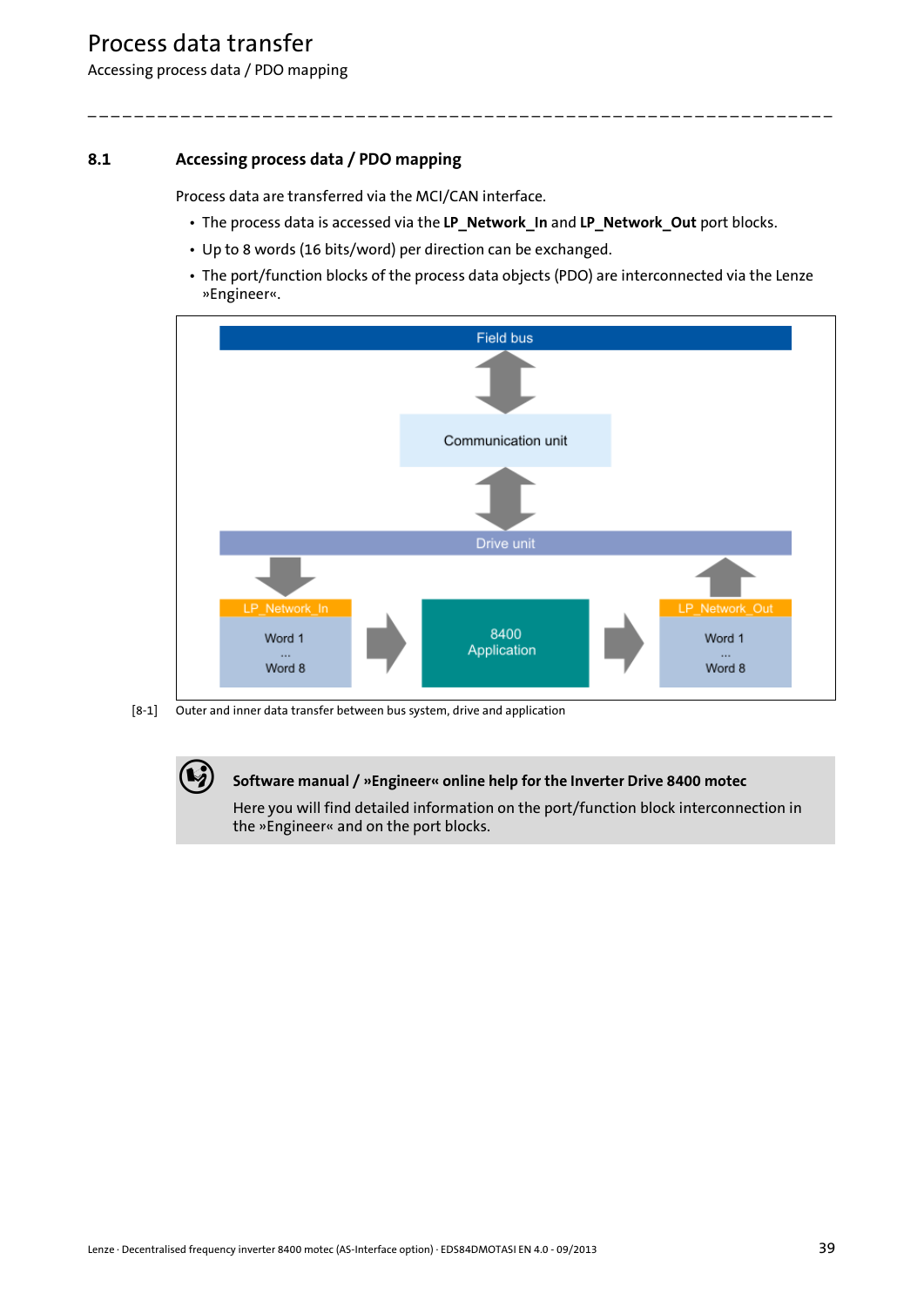Port interconnection of process data objects (PDO)

## **8.2 Port interconnection of process data objects (PDO)**

<span id="page-39-2"></span>**How to configure the port interconnection in the »Engineer«:**

\_ \_ \_ \_ \_ \_ \_ \_ \_ \_ \_ \_ \_ \_ \_ \_ \_ \_ \_ \_ \_ \_ \_ \_ \_ \_ \_ \_ \_ \_ \_ \_ \_ \_ \_ \_ \_ \_ \_ \_ \_ \_ \_ \_ \_ \_ \_ \_ \_ \_ \_ \_ \_ \_ \_ \_ \_ \_ \_ \_ \_ \_ \_ \_

<span id="page-39-1"></span><span id="page-39-0"></span>1. Go to the **Application parameters** tab to make the default setting of the I/O configuration. Select the **"Network (ASi)"** control mode (C00007).

| Application Parameters<br>Terminal assignment                                                         | Diagnostics   Data logger   User menu   Ports<br>All parameters   Properties   Documentation                                                                                                                                                                                                                                           |
|-------------------------------------------------------------------------------------------------------|----------------------------------------------------------------------------------------------------------------------------------------------------------------------------------------------------------------------------------------------------------------------------------------------------------------------------------------|
| Overview<br>$\leftarrow$ Back $\left \bullet\right\rangle$ $\leftarrow$ $\blacksquare$ $\blacksquare$ |                                                                                                                                                                                                                                                                                                                                        |
| 3ph 400V<br>c<br>Mains voltage                                                                        | C   Actuating drive speed<br>Application                                                                                                                                                                                                                                                                                               |
| <b>Basic functions</b>                                                                                | сI<br>41: Network[ASi]<br>?<br>Control mode                                                                                                                                                                                                                                                                                            |
| Motor control<br> c <br>SLPSM: Sensorless PSM<br>PC manual control                                    | Wiring has changed<br>L_PCTRL_1: operating 9<br>Local mode<br>Terminal 0: Jog1; Jog2; DCB; R/L<br>10:<br>$ C $ OFF<br>Terminal 2: Jog1; Jog2; QSp; R/L<br>12:<br>Terminal 11: R/L; DCB; MPotUp; MPotDol<br>L MPot 1: Use $14$ :<br>Terminal 16: Jog1; Jog2; R/QSP; L/QSP<br>16:<br>$ C $ No<br>Network(MCI/CAN)<br>40:<br>Network[ASi] |
| <b>Basic Functions</b><br>Commissioning                                                               | $n_{\text{max}}$<br>JOG.                                                                                                                                                                                                                                                                                                               |

### <span id="page-39-3"></span>2. The **Process data objects** tab of the AS-i interface displays the preset I/O configuration.

| <b>SPS</b>  | operation is a larger company of the company of the set of the set of the set of the set of the set of the set of the set of the set of the set of the set of the set of the set of the set of the set of the set of the set o |                                                                                                                                |                                                          | <b>SPS</b>      |
|-------------|--------------------------------------------------------------------------------------------------------------------------------------------------------------------------------------------------------------------------------|--------------------------------------------------------------------------------------------------------------------------------|----------------------------------------------------------|-----------------|
| <b>DO0</b>  | Serial Clock Out                                                                                                                                                                                                               | Slave 1                                                                                                                        | Digln-bln 2 (fix)                                        | DI <sub>0</sub> |
| <b>DO 1</b> | Serial Data Out                                                                                                                                                                                                                |                                                                                                                                | Digln-bln 4 (fix)                                        | DI <sub>1</sub> |
| <b>DO 2</b> |                                                                                                                                                                                                                                | $\mathcal{L} = \left\{ \mathbf{r} \in \mathbb{R}^d \mid \mathbf{r} \in \mathbb{R}^d \mid \mathbf{r} \in \mathbb{R}^d \right\}$ | Serial Clock In                                          | DI <sub>2</sub> |
| DO 3        | Reserved                                                                                                                                                                                                                       |                                                                                                                                | Serial Data In                                           | DI 3            |
| Word 1 Out  | $\ $                                                                                                                                                                                                                           | $\Box$                                                                                                                         | MCI_w0ut2/CAN1_w0ut2<br>C Not connected<br>ᅬ             | Word 1 In       |
| Word 20ut   | $\ $                                                                                                                                                                                                                           | - - -                                                                                                                          | MCI_w0ut5/CAN2_w0ut1<br>C Not connected<br>ᅬ             | Word 21n        |
|             |                                                                                                                                                                                                                                | Slave 2                                                                                                                        |                                                          |                 |
| <b>DO0</b>  | bJogSpeed1                                                                                                                                                                                                                     | $\Box$ and                                                                                                                     | MCI_bState_B0/CAN1_bState_                               | DI <sub>0</sub> |
| <b>DO 1</b> | bJogSpeed2                                                                                                                                                                                                                     | — III — I                                                                                                                      | MCI_bState_B1/CAN1_bState_<br>C LA_NCtrl: bDriveReady  - | DI <sub>1</sub> |
| DO 2        | <b>BRLQCw</b>                                                                                                                                                                                                                  | $\left  \begin{array}{c} \dots \end{array} \right $                                                                            | Digln-bln 1 (fix)                                        | DI <sub>2</sub> |
| DO 3        | <b>BRLQCcw</b>                                                                                                                                                                                                                 | $\Box$                                                                                                                         | Digin-bin 3 (fix)                                        | DI3             |

Settings | Monitoring | Diagnostics | Process data objects | All parameters |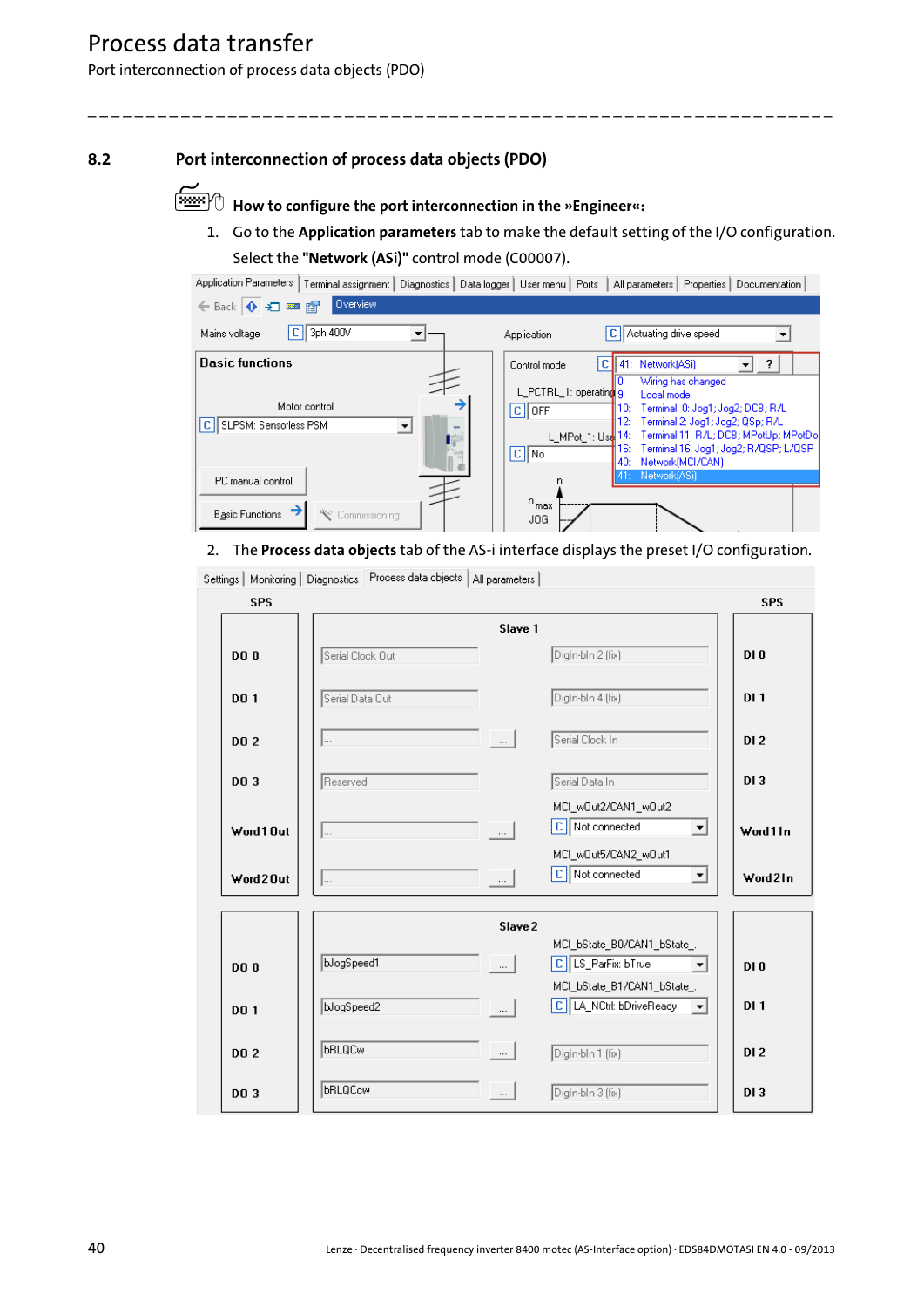Port interconnection of process data objects (PDO)

3. Open the "Assignment Signal --> Function Block" dialog window using the  $\boxed{\dots}$  buttons. Here, tick  $(v)$  the signals that are sent from the PLC (AS-i master) to the inverter.

\_ \_ \_ \_ \_ \_ \_ \_ \_ \_ \_ \_ \_ \_ \_ \_ \_ \_ \_ \_ \_ \_ \_ \_ \_ \_ \_ \_ \_ \_ \_ \_ \_ \_ \_ \_ \_ \_ \_ \_ \_ \_ \_ \_ \_ \_ \_ \_ \_ \_ \_ \_ \_ \_ \_ \_ \_ \_ \_ \_ \_ \_ \_ \_

 $\mathbf{r}$ 

|             | Settings   Monitoring   Diagnostics   Process data objects   All parameters |                                                                                                                                                    |
|-------------|-----------------------------------------------------------------------------|----------------------------------------------------------------------------------------------------------------------------------------------------|
| <b>SPS</b>  |                                                                             | <b>SPS</b>                                                                                                                                         |
|             | Slave 1                                                                     | P.<br>$\mathbf{x}$<br>Assignment Signal -- > Function Block                                                                                        |
| <b>DO0</b>  | Serial Clock Out                                                            | Connection bCtrl1_B4 is linked to the following function block<br>ports:                                                                           |
| <b>DO 1</b> | Serial Data Out                                                             | Already in use by<br>Function block connection<br>A                                                                                                |
| DO 2        | <br>$\cdots$                                                                | L_Fregin12: bEncCntReset<br>Ξ<br>LS_DigitalOutput: bRelay<br>LA NCtrl: bDriv<br>LS_DigitalOutput: bOut1<br>LA NCtrl: bDriv<br>□LS_DisFree_b: bDis1 |
| DO 3        | Reserved                                                                    | □LS_DisFree_b: bDis2<br>$\Box$ LS_DisFree_b: bDis3                                                                                                 |
| Word 1 Out  | $\vert \ldots$<br>$\cdots$                                                  | $\Box$ LS DisFree b: bDis4<br>□LS_DisFree_b: bDis5<br>□LS_DisFree_b: bDis6                                                                         |
| Word 2 Out  | <b></b><br>$\cdots$                                                         | □LS_DisFree_b: bDis7<br>□LS_DisFree_b: bDis8<br><b>☑</b> LA_NCtrl: bClnh                                                                           |
|             | Slave 2                                                                     | LA NCtrl: bFailReset<br>LS_DigitalInput<br>☑ LA_NCtrl: bSetQuickstop<br>LA NCtrl: bSetDCBrake                                                      |
| <b>DO0</b>  | bJogSpeed1<br>$\cdots$                                                      | □LA_NCtrl: bRFG_0<br>LA_NCtrl: bRLQCw<br>LP Network I<br>LA_NCtrl: bRLQCcw<br>LP_Network_I                                                         |
| <b>DO1</b>  | bJogSpeed2<br>$\cdots$                                                      | ☑ LA_NCtrl: bSetSpeedCcw<br>$\overline{\phantom{a}}$                                                                                               |
| DO 2        | <b>bRLQCw</b><br>$\cdots$                                                   | QK<br>Cancel<br>Accept                                                                                                                             |
| DO 3        | <b>bRLQCcw</b><br>$\cdots$                                                  |                                                                                                                                                    |

4. Confirm the selection with **OK**.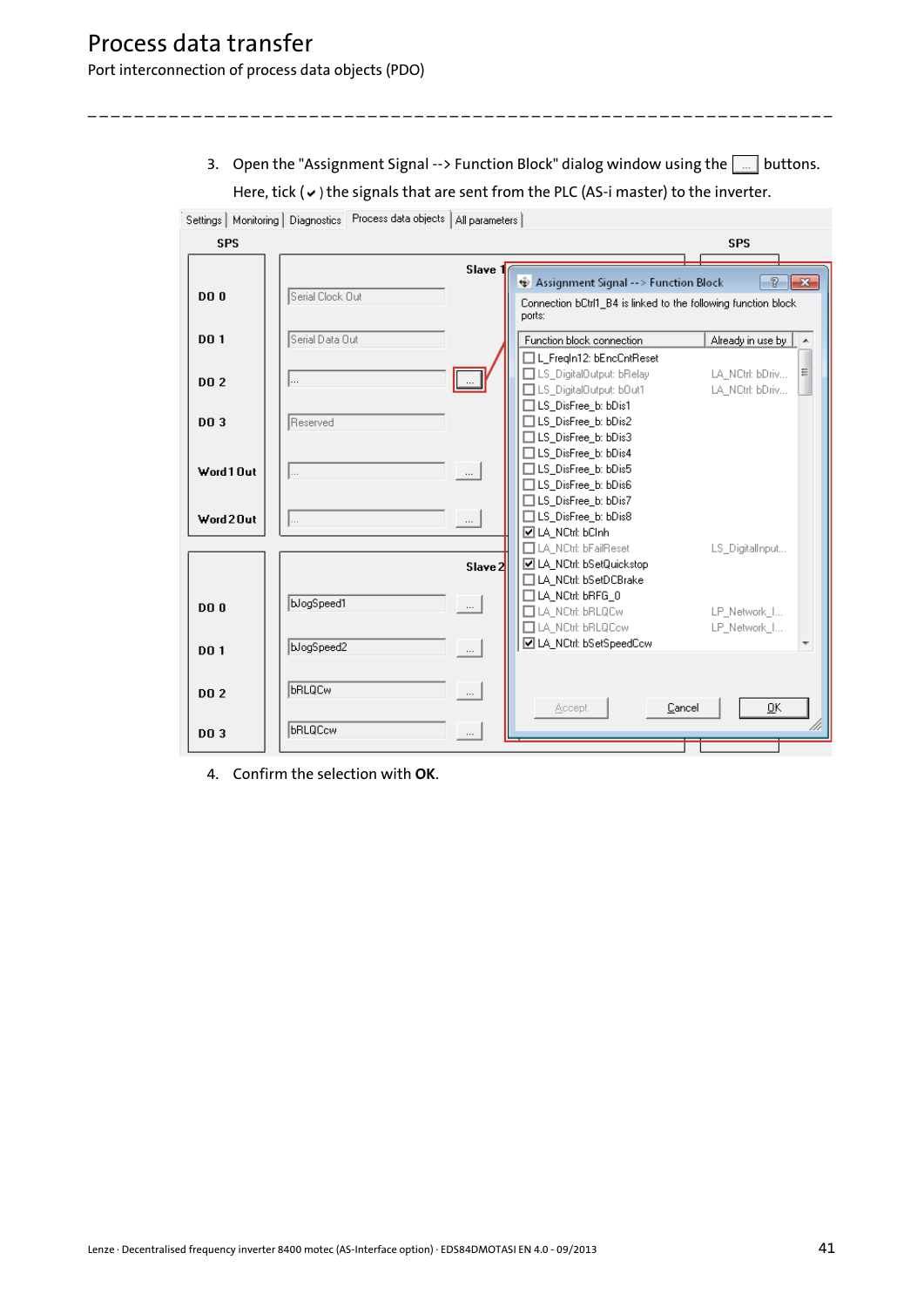5. The codes **C00620/21**, **C00620/24**, **C00621/30** and **C00621/31** serve to select the signals that are sent from the inverter to the PLC (AS-i master).

\_ \_ \_ \_ \_ \_ \_ \_ \_ \_ \_ \_ \_ \_ \_ \_ \_ \_ \_ \_ \_ \_ \_ \_ \_ \_ \_ \_ \_ \_ \_ \_ \_ \_ \_ \_ \_ \_ \_ \_ \_ \_ \_ \_ \_ \_ \_ \_ \_ \_ \_ \_ \_ \_ \_ \_ \_ \_ \_ \_ \_ \_ \_ \_



6. Use code **C00002** to execute the command **"11: Save all parameter sets"**. The changed settings are activated and saved safe against mains failure.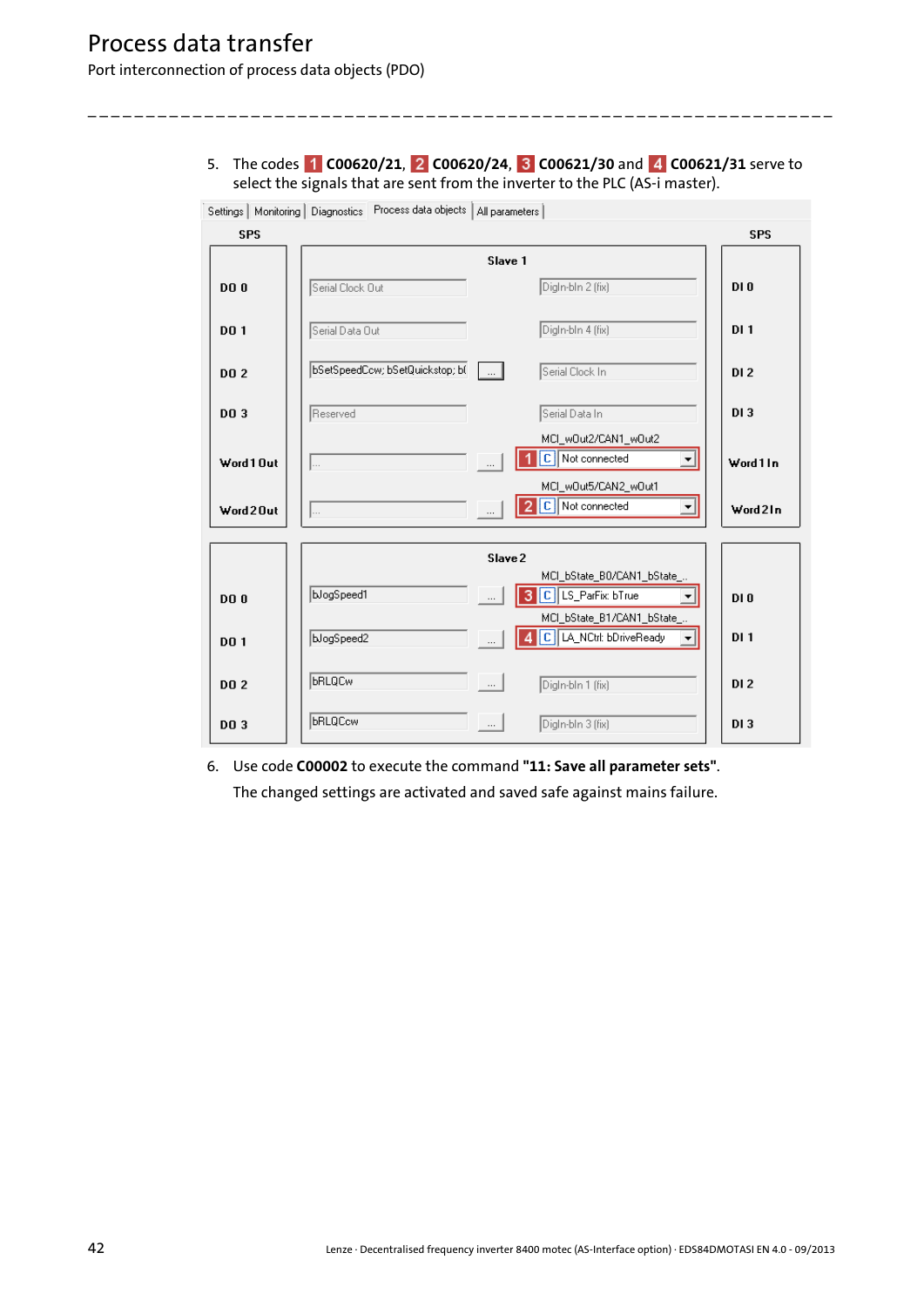- <span id="page-42-1"></span>• Parameter data are acyclically transmitted via the parameter data channel.
- The parameter data channel provides access to all Lenze codes.
- In general, the transmission of parameter data is not time-critical.
- Parameter data are, for instance, operating parameters, diagnostic information, and motor data.

<span id="page-42-0"></span>\_ \_ \_ \_ \_ \_ \_ \_ \_ \_ \_ \_ \_ \_ \_ \_ \_ \_ \_ \_ \_ \_ \_ \_ \_ \_ \_ \_ \_ \_ \_ \_ \_ \_ \_ \_ \_ \_ \_ \_ \_ \_ \_ \_ \_ \_ \_ \_ \_ \_ \_ \_ \_ \_ \_ \_ \_ \_ \_ \_ \_ \_ \_ \_

• Parameter data transfer of the AS-Interface Communication Unit is done acyclically by means of serial CTT2 transmission (combined transaction type 2).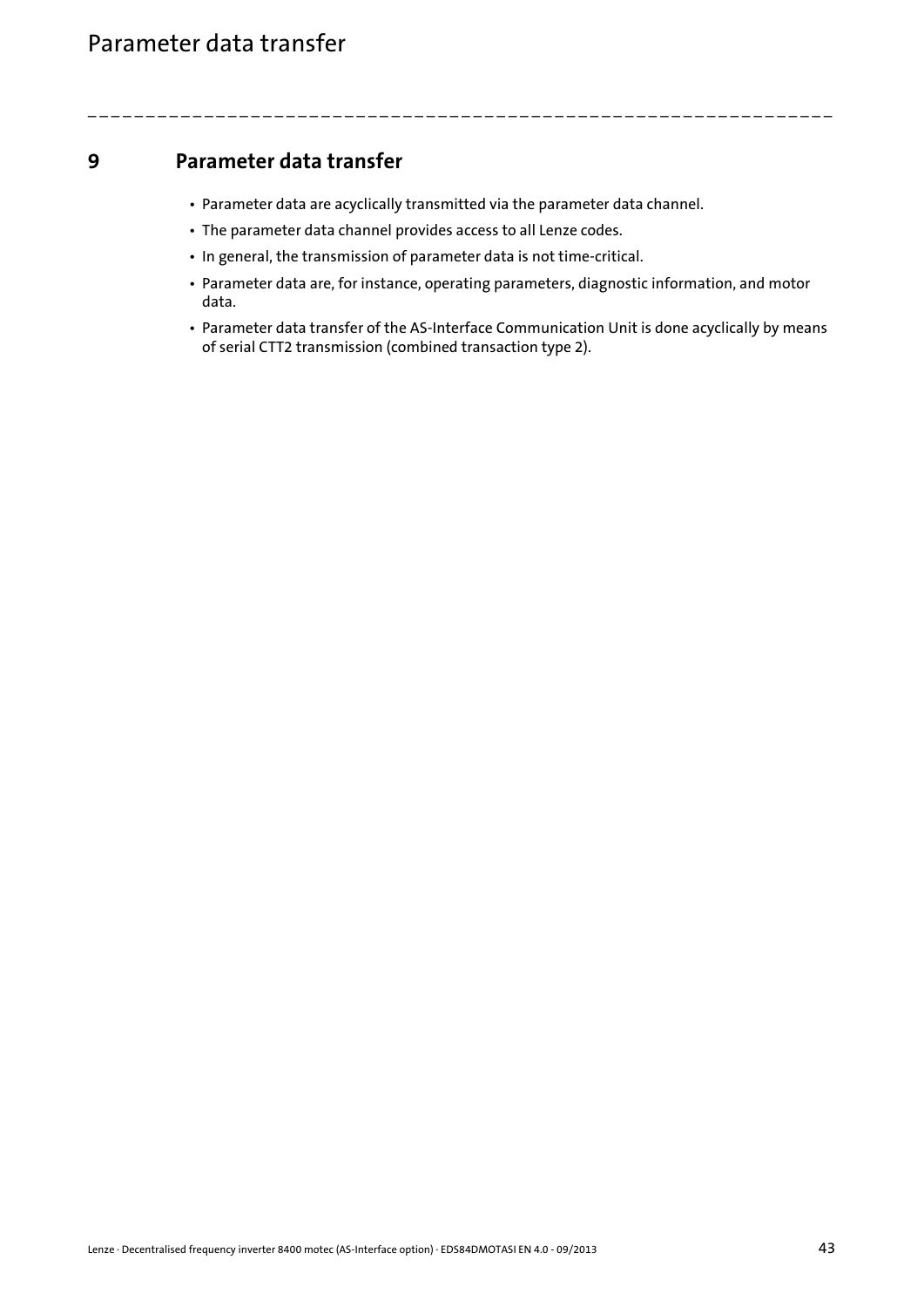CTT2: Read parameter value

## **9.1 CTT2: Read parameter value**

<span id="page-43-0"></span>• Acyclic read request from the master to the slave:

| <b>Byte</b> | Contents / value                                        |
|-------------|---------------------------------------------------------|
| l o         | CTT2: Code<br>. Index 0x12 (18): Acyclic read request   |
| ا 1         | CTT2: Index<br>· Index 0x10 (16): Read parameter value  |
| l 2         | CTT2: Number of bytes<br>• Value depends on the master. |

\_ \_ \_ \_ \_ \_ \_ \_ \_ \_ \_ \_ \_ \_ \_ \_ \_ \_ \_ \_ \_ \_ \_ \_ \_ \_ \_ \_ \_ \_ \_ \_ \_ \_ \_ \_ \_ \_ \_ \_ \_ \_ \_ \_ \_ \_ \_ \_ \_ \_ \_ \_ \_ \_ \_ \_ \_ \_ \_ \_ \_ \_ \_ \_

### • Response from slave to master is OK:

| <b>Byte</b>    | Contents / value                                             |                                                                                                                              |
|----------------|--------------------------------------------------------------|------------------------------------------------------------------------------------------------------------------------------|
| $\mathbf 0$    | CTT2: Code<br>• Index 0x52 (82): Acyclic read request is OK. |                                                                                                                              |
| 1              | Data type / number of bytes                                  |                                                                                                                              |
|                | Bit $7 = 0$                                                  | Octet string (text)<br>• Bits 0  6 = Number of string characters                                                             |
|                | Bit $7 = 1$                                                  | Number (4 data bytes):<br>. Bits 0  2 = Number of valid bytes<br>$(1 = 1$ byte, $2 = 2$ bytes, $3 = 3$ bytes, $4 = 4$ bytes) |
| $\overline{2}$ | 1st character of the character string or data byte 1 (MSB)   |                                                                                                                              |
| 3              | 2nd character of the string or data byte 2                   |                                                                                                                              |
| 4              | 3rd character of the string or data byte 3                   |                                                                                                                              |
| 5              | 4th character of the string or data byte 4 (LSB)             |                                                                                                                              |
| 6              | 5th character of the string                                  |                                                                                                                              |
| $\cdots$       | $\cdots$                                                     |                                                                                                                              |
| n              | n-th character of the string                                 |                                                                                                                              |

| <b>Byte</b>    | Contents / value                                                      |
|----------------|-----------------------------------------------------------------------|
| $\Omega$       | CTT2: Code<br>• Index 0x92 (146): Acyclic read request is not OK.     |
|                | CTT2: Standard error code<br>▶ CTT2: Standard error codes (□ 51)      |
| $\overline{2}$ | Error code (MSB)                                                      |
| 3              | Error code                                                            |
| 4              | Error code                                                            |
|                | Error code (LSB)<br>▶ CTT2: Acyclic device error codes ( <b>E</b> 52) |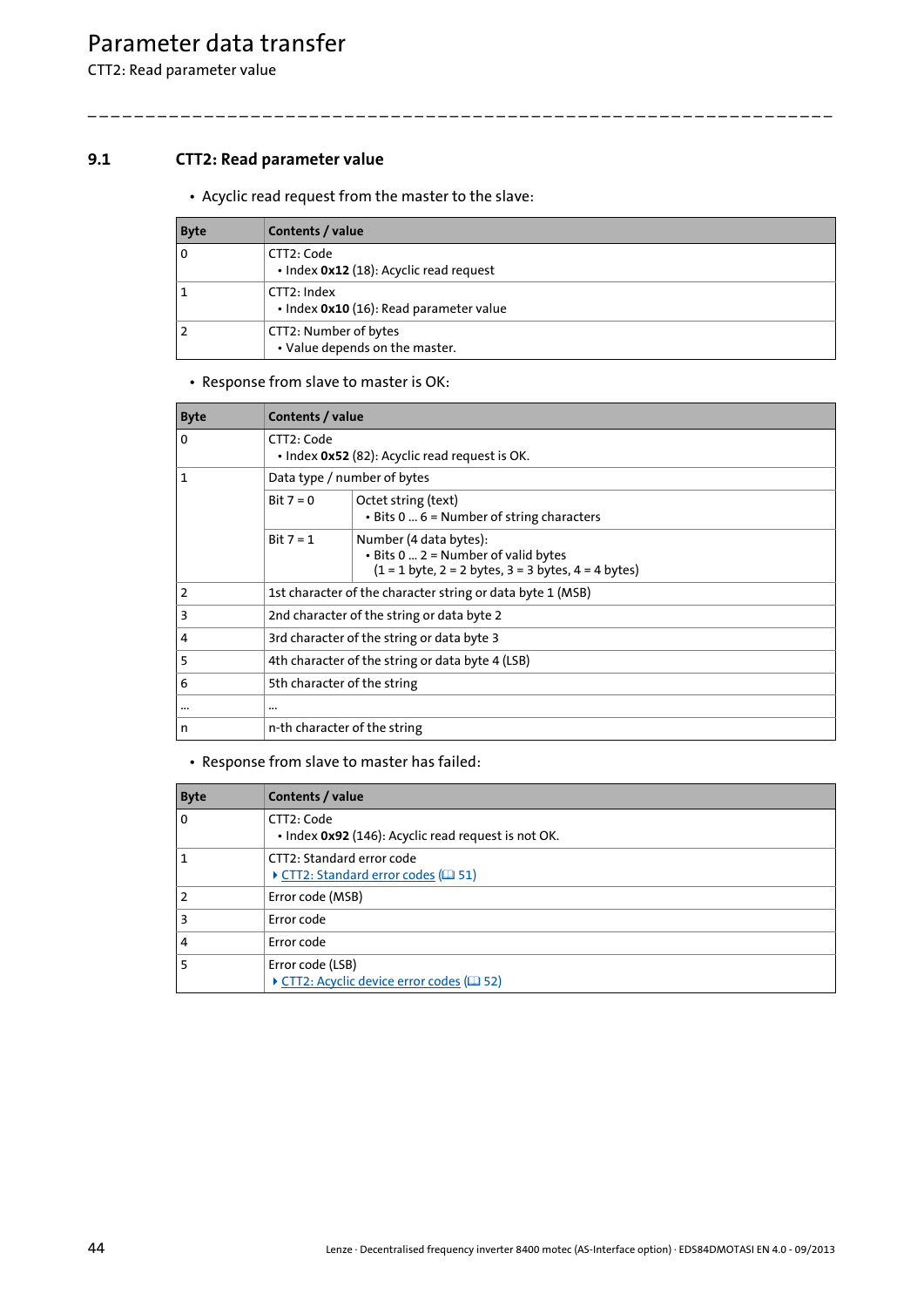CTT2: Write parameter value

## **9.2 CTT2: Write parameter value**

<span id="page-44-0"></span>• Acyclic write request from master to slave:

| <b>Byte</b> | Contents / value                                       |                                                                                                                              |  |  |
|-------------|--------------------------------------------------------|------------------------------------------------------------------------------------------------------------------------------|--|--|
| 0           | CTT2: Code<br>• Index 0x13 (19): Acyclic write request |                                                                                                                              |  |  |
| 1           | CTT2: Index                                            | • Index 0x18 (24): Write parameter value                                                                                     |  |  |
| 2           | $\cdot$ 0x8 (8)                                        | CTT2: Number of bytes                                                                                                        |  |  |
| 3           | Index high<br>byte                                     | $Index = 0x5$ FFF (code to be written)                                                                                       |  |  |
| 4           | Index low<br>byte                                      |                                                                                                                              |  |  |
| 5           | Subindex                                               |                                                                                                                              |  |  |
| 6           |                                                        | Data type / number of bytes                                                                                                  |  |  |
|             | Bit $7 = 0$                                            | Number (4 data bytes):<br>. Bits 0  2 = Number of valid bytes<br>$(1 = 1$ byte, $2 = 2$ bytes, $3 = 3$ bytes, $4 = 4$ bytes) |  |  |
|             |                                                        | Bit 7 must be "0". Writing the string is not supported.                                                                      |  |  |
| 7           | Data byte 1 (MSB)                                      |                                                                                                                              |  |  |
| 8           | Data byte 2                                            |                                                                                                                              |  |  |
| 9           | Data byte 3                                            |                                                                                                                              |  |  |
| 10          | Data byte 4 (LSB)                                      |                                                                                                                              |  |  |

\_ \_ \_ \_ \_ \_ \_ \_ \_ \_ \_ \_ \_ \_ \_ \_ \_ \_ \_ \_ \_ \_ \_ \_ \_ \_ \_ \_ \_ \_ \_ \_ \_ \_ \_ \_ \_ \_ \_ \_ \_ \_ \_ \_ \_ \_ \_ \_ \_ \_ \_ \_ \_ \_ \_ \_ \_ \_ \_ \_ \_ \_ \_ \_

### • Response from slave to master is OK:

| <b>Byte</b> | Contents / value                                                                                  |
|-------------|---------------------------------------------------------------------------------------------------|
| 0           | l CTT2: Code<br>• Index 0x53 (83): Acyclic write request is OK.<br>• Parameter value was written. |

| <b>Byte</b>    | Contents / value                                                   |
|----------------|--------------------------------------------------------------------|
| $\Omega$       | CTT2: Code<br>· Index 0x93 (147): Acyclic write request is not OK. |
|                | CTT2: Standard error code<br>CTT2: Standard error codes (1946)     |
| $\overline{2}$ | Error code (MSB)                                                   |
| 3              | Error code                                                         |
| 4              | Error code                                                         |
|                | Error code (LSB)<br>▶ CTT2: Acyclic device error codes (□ 52)      |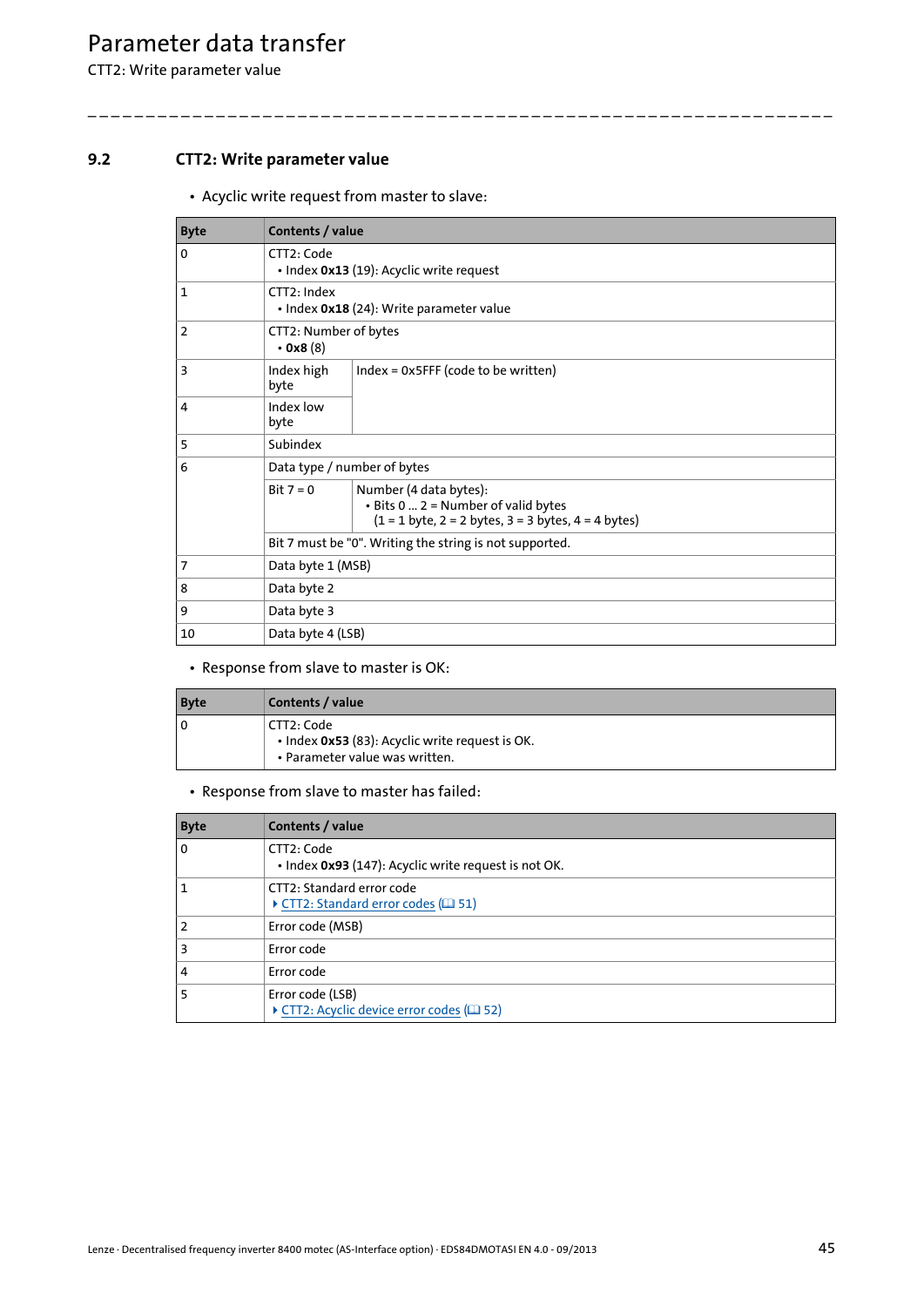CTT2: Read code number

## **9.3 CTT2: Read code number**

<span id="page-45-0"></span>• Acyclic read request from the master to the slave:

| <b>Byte</b> | Contents / value                                        |
|-------------|---------------------------------------------------------|
| l o         | CTT2: Code<br>. Index 0x12 (18): Acyclic read request   |
| ا 1         | CTT2: Index<br>· Index 0x12 (18): Read code number      |
| 2 ا         | CTT2: Number of bytes<br>• Value depends on the master. |

\_ \_ \_ \_ \_ \_ \_ \_ \_ \_ \_ \_ \_ \_ \_ \_ \_ \_ \_ \_ \_ \_ \_ \_ \_ \_ \_ \_ \_ \_ \_ \_ \_ \_ \_ \_ \_ \_ \_ \_ \_ \_ \_ \_ \_ \_ \_ \_ \_ \_ \_ \_ \_ \_ \_ \_ \_ \_ \_ \_ \_ \_ \_ \_

### • Response from slave to master is OK:

| <b>Byte</b> |                    | Contents / value                               |  |
|-------------|--------------------|------------------------------------------------|--|
| 0           | CTT2: Code         | · Index 0x52 (82): Acyclic read request is OK. |  |
| З           | Index high<br>byte | Index = 0x5FFF (code of the inverter)          |  |
| 4           | Index low<br>byte  |                                                |  |
|             | Subindex           |                                                |  |
| 6           | Reserved           |                                                |  |

| <b>Byte</b> | Contents / value                                                  |
|-------------|-------------------------------------------------------------------|
| 0           | CTT2: Code<br>• Index 0x92 (146): Acyclic read request is not OK. |
|             | CTT2: Standard error code<br>▶ CTT2: Standard error codes (□ 51)  |
|             | Error code (MSB)                                                  |
| з           | Error code                                                        |
| 4           | Error code                                                        |
|             | Error code (LSB)<br>▶ CTT2: Acyclic device error codes (□ 52)     |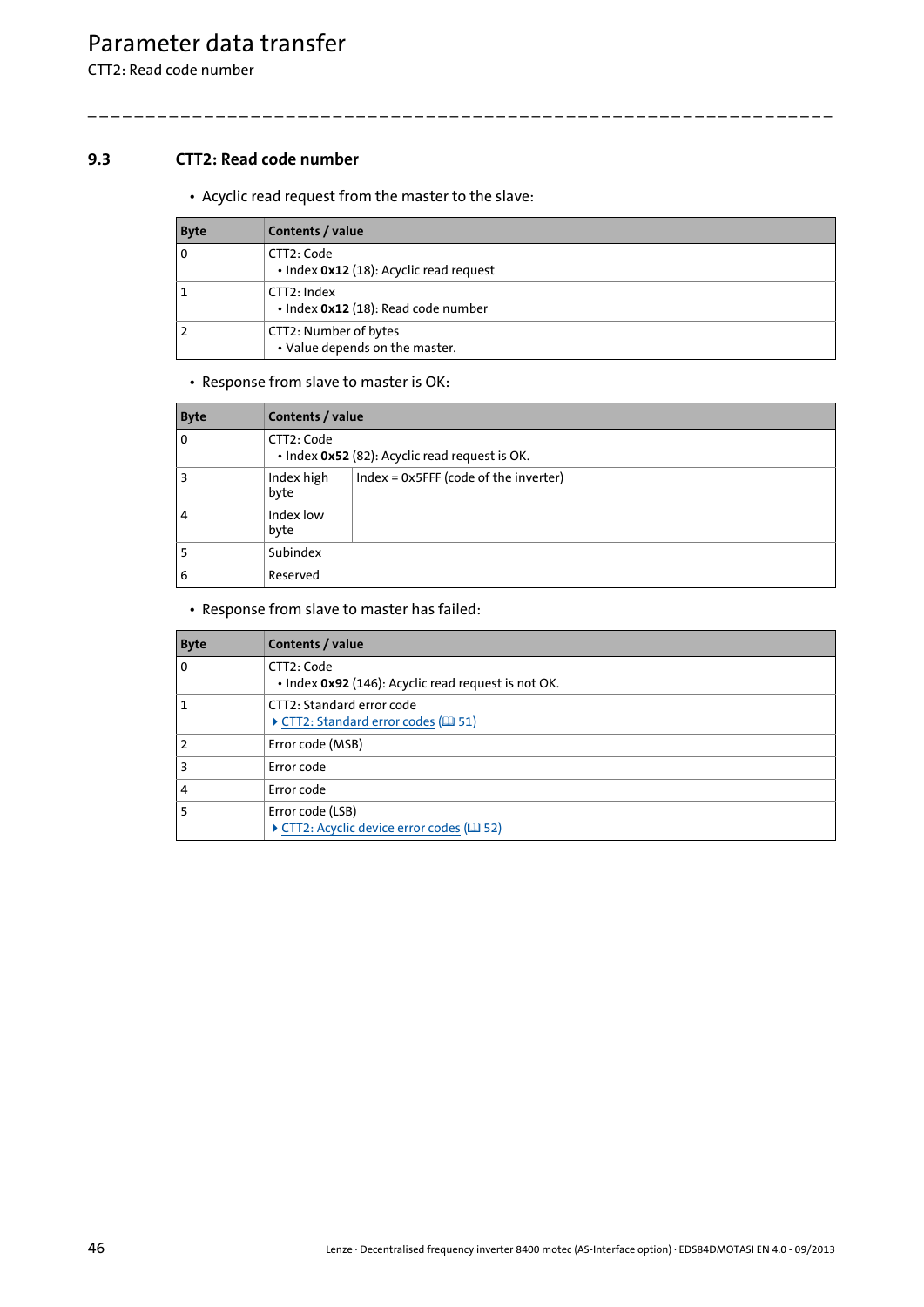CTT2: Write code number

## **9.4 CTT2: Write code number**

<span id="page-46-0"></span>• Acyclic write request from master to slave:

| <b>Byte</b>    | Contents / value                                       |                                       |
|----------------|--------------------------------------------------------|---------------------------------------|
| $\mathbf 0$    | CTT2: Code<br>· Index 0x13 (19): Acyclic write request |                                       |
|                | CTT2: Index<br>· Index 0x11 (17): Write code number    |                                       |
| $\overline{2}$ | CTT2: Number of bytes<br>$\cdot$ 0x4 (4)               |                                       |
| $\overline{3}$ | Index high<br>byte                                     | Index = 0x5FFF (code of the inverter) |
| 4              | Index low<br>byte                                      |                                       |
| 5              | Subindex                                               |                                       |
| 6              | Reserved                                               |                                       |

\_ \_ \_ \_ \_ \_ \_ \_ \_ \_ \_ \_ \_ \_ \_ \_ \_ \_ \_ \_ \_ \_ \_ \_ \_ \_ \_ \_ \_ \_ \_ \_ \_ \_ \_ \_ \_ \_ \_ \_ \_ \_ \_ \_ \_ \_ \_ \_ \_ \_ \_ \_ \_ \_ \_ \_ \_ \_ \_ \_ \_ \_ \_ \_

• Response from slave to master is OK:

| <b>Byte</b> | Contents / value                                                                              |
|-------------|-----------------------------------------------------------------------------------------------|
| 0           | l CTT2: Code<br>• Index 0x53 (83): Acyclic write request is OK.<br>• Code number was written. |

| <b>Byte</b> | Contents / value                                                   |
|-------------|--------------------------------------------------------------------|
| 0           | CTT2: Code<br>• Index 0x93 (147): Acyclic write request is not OK. |
|             | CTT2: Standard error code<br>▶ CTT2: Standard error codes (□ 51)   |
| 2           | Error code (MSB)                                                   |
| з           | Error code                                                         |
| 4           | Error code                                                         |
|             | Error code (LSB)<br>CTT2: Acyclic device error codes (E 52)        |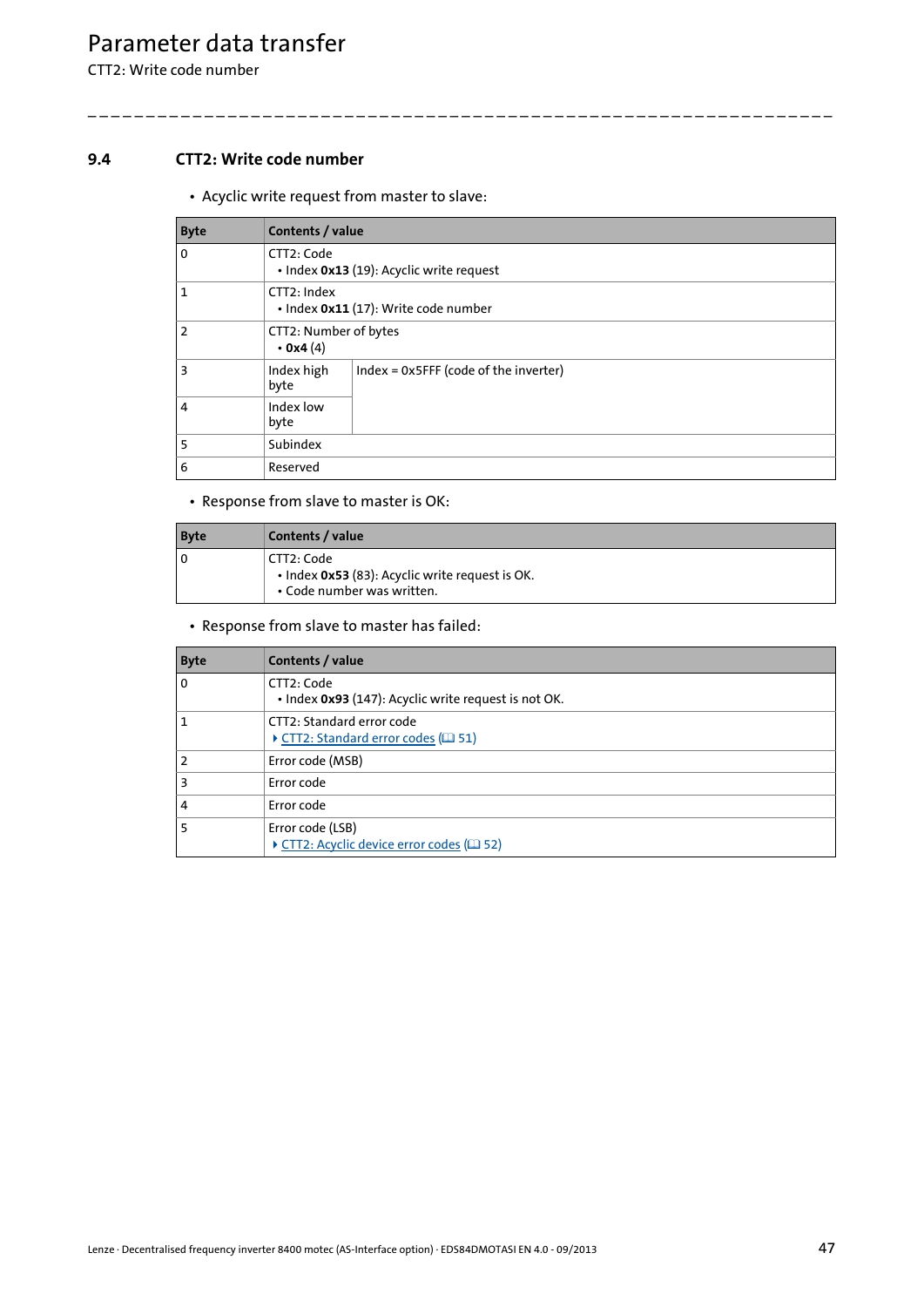CTT2: Block parameter transfer

## **9.5 CTT2: Block parameter transfer**

In the case of the CTT2 block parameter transfer, parameter sets with a fixed length of 64 bytes are transmitted.

\_ \_ \_ \_ \_ \_ \_ \_ \_ \_ \_ \_ \_ \_ \_ \_ \_ \_ \_ \_ \_ \_ \_ \_ \_ \_ \_ \_ \_ \_ \_ \_ \_ \_ \_ \_ \_ \_ \_ \_ \_ \_ \_ \_ \_ \_ \_ \_ \_ \_ \_ \_ \_ \_ \_ \_ \_ \_ \_ \_ \_ \_ \_ \_

# **Note!**

In order to guarantee that a fixed data length of 64 bytes is transmitted, all the parameters are transmitted as 32-bit values (16 x 32-bit parameters).

If required, the data lengths or formats of the parameters must be adjusted accordingly. Parameter data smaller than 32 bits are not extended to 32 bits.

## **9.5.1 Read mode**

<span id="page-47-0"></span>• Acyclic read request from the master to the slave:

| <b>Byte</b> | Contents / value                                        |
|-------------|---------------------------------------------------------|
| l o         | CTT2: Code<br>· Index 0x12 (18): Acyclic read request   |
| ا 1         | CTT2: Index<br>· Index 0x20 (32): Read parameter        |
| 2 ا         | CTT2: Number of bytes<br>• Value depends on the master. |

### • Response from slave to master is OK:

| <b>Byte</b> | Contents / value                                                                                |
|-------------|-------------------------------------------------------------------------------------------------|
| 0           | CTT2: Code<br>· Index 0x52 (82): Acyclic read request is OK.<br>• All the parameters were read. |
|             | Reserved                                                                                        |
|             | Reserved                                                                                        |
| 3           | Reserved                                                                                        |
| 47          | Double word 1<br>• Value of the parameter in code C13214/1                                      |
| $\cdots$    | $\cdots$                                                                                        |
| 6467        | Double word 16<br>• Value of the parameter in code C13214/16                                    |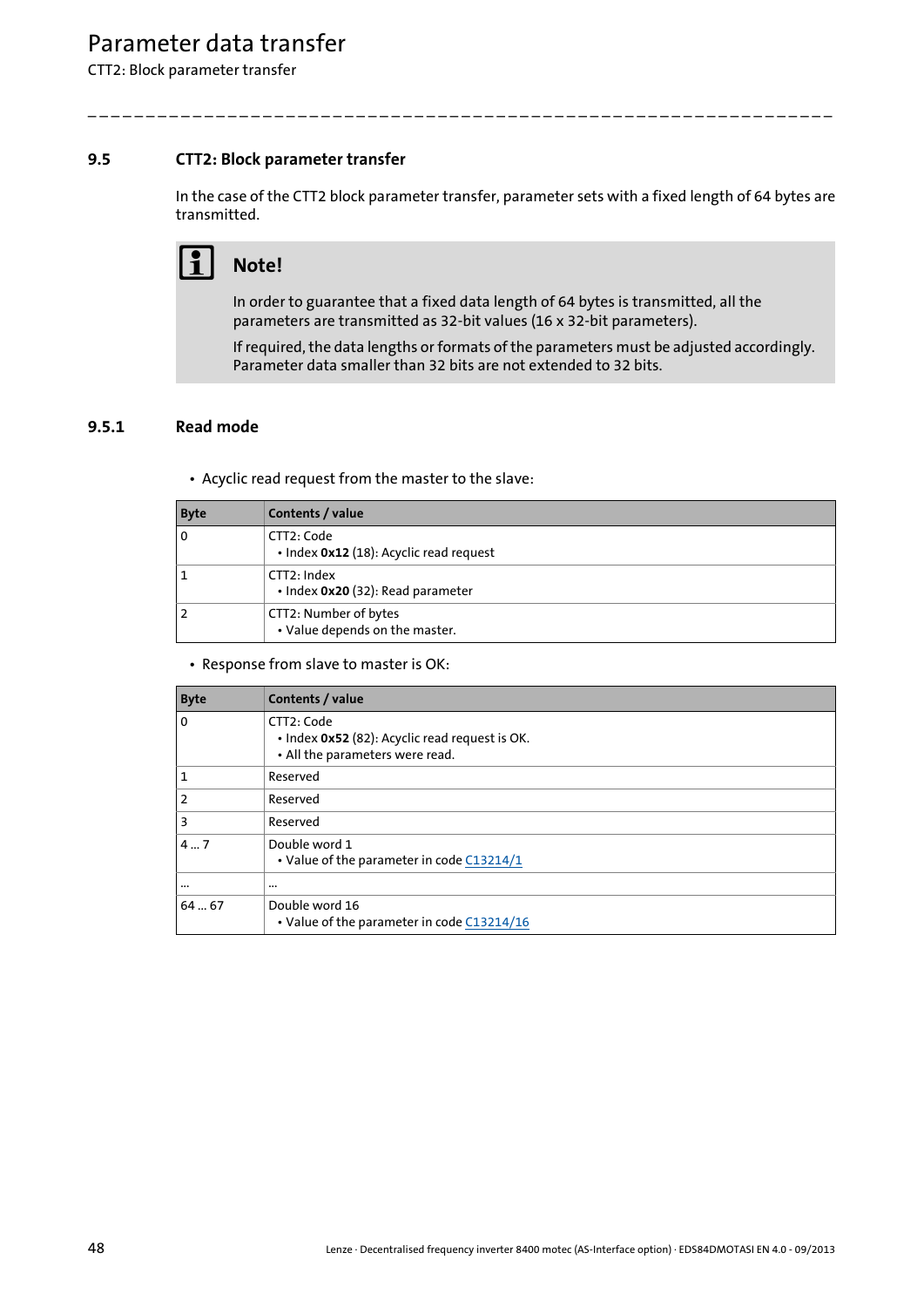CTT2: Block parameter transfer

• Response from slave to master has failed:

| <b>Byte</b>             | Contents / value                                                                                             |
|-------------------------|--------------------------------------------------------------------------------------------------------------|
| $\Omega$                | CTT2: Code<br>. Index 0x92 (146): Acyclic read request is not OK.<br>• Read exception list (index 0x21 (33)) |
| $\mathbf{1}$            | CTT2: Standard error code<br>▶ CTT2: Standard error codes (□ 51)                                             |
| $\overline{2}$          | Error code (MSB)                                                                                             |
| $\overline{\mathbf{3}}$ | Error code                                                                                                   |
| $\overline{4}$          | Error code                                                                                                   |
| 5                       | Error code (LSB)<br>CTT2: Acyclic device error codes (29 52)                                                 |

\_ \_ \_ \_ \_ \_ \_ \_ \_ \_ \_ \_ \_ \_ \_ \_ \_ \_ \_ \_ \_ \_ \_ \_ \_ \_ \_ \_ \_ \_ \_ \_ \_ \_ \_ \_ \_ \_ \_ \_ \_ \_ \_ \_ \_ \_ \_ \_ \_ \_ \_ \_ \_ \_ \_ \_ \_ \_ \_ \_ \_ \_ \_ \_

- After the acyclic read request (index 0x12 (18)) has failed, the master sends error codes.
- Then the read request from master to slave with the index **0x21** (33) is repeated.
- The slave sends the parameter values in code [C13214/1...16](#page-64-0) again.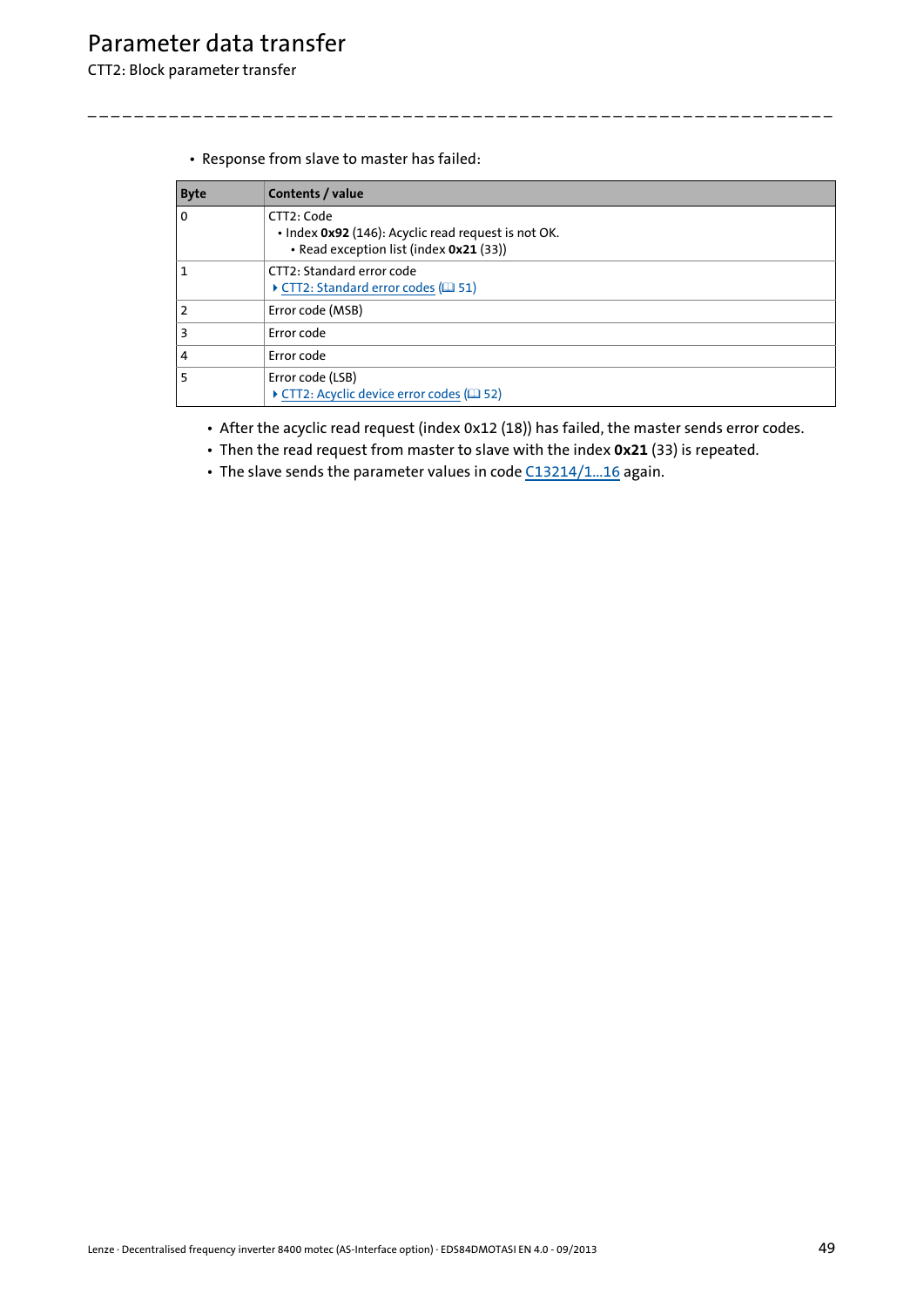CTT2: Block parameter transfer

## **9.5.2 Write mode**

<span id="page-49-0"></span>• Acyclic write request from master to slave:

| <b>Byte</b> | Contents / value                                             |
|-------------|--------------------------------------------------------------|
| 0           | CTT2: Code<br>• Index 0x13 (19): Acyclic write request       |
|             | CTT2: Index<br>• Index 0x28 (40): Write parameter            |
| 2           | CTT2: Number of bytes<br>$\cdot$ 0x41 (65)                   |
| 3           | Reserved                                                     |
| 47          | Double word 1<br>• Value of the parameter in code C13213/1   |
| $\cdots$    | $\cdots$                                                     |
| 6467        | Double word 16<br>• Value of the parameter in code C13213/16 |

\_ \_ \_ \_ \_ \_ \_ \_ \_ \_ \_ \_ \_ \_ \_ \_ \_ \_ \_ \_ \_ \_ \_ \_ \_ \_ \_ \_ \_ \_ \_ \_ \_ \_ \_ \_ \_ \_ \_ \_ \_ \_ \_ \_ \_ \_ \_ \_ \_ \_ \_ \_ \_ \_ \_ \_ \_ \_ \_ \_ \_ \_ \_ \_

• Response from slave to master is OK:

| <b>Byte</b> | Contents / value                                                                                    |
|-------------|-----------------------------------------------------------------------------------------------------|
|             | CTT2: Code<br>• Index 0x53 (83): Acyclic write request is OK.<br>• All the parameters were written. |

• Response from slave to master has failed:

| <b>Byte</b> | Contents / value                                                                                              |
|-------------|---------------------------------------------------------------------------------------------------------------|
| 0           | CTT2: Code<br>· Index 0x93 (147): Acyclic write request is not OK.<br>• Read exception list (index 0x29 (41)) |
|             | CTT2: Standard error code<br>CTT2: Standard error codes (1 51)                                                |
|             | Error code (MSB)                                                                                              |
| З           | Error code                                                                                                    |
| 4           | Error code                                                                                                    |
|             | Error code (LSB)<br>▶ CTT2: Acyclic device error codes (□ 52)                                                 |

• After the acyclic write request (index 0x13 (19)) has failed, the master sends error codes.

- Then the write request from master to slave with the index **0x29** (41) is repeated.
- The slave sends the parameter values in code [C13213/1...16](#page-63-0) again.

## **Note!**

Faulty writing of parameter sets can change single parameters.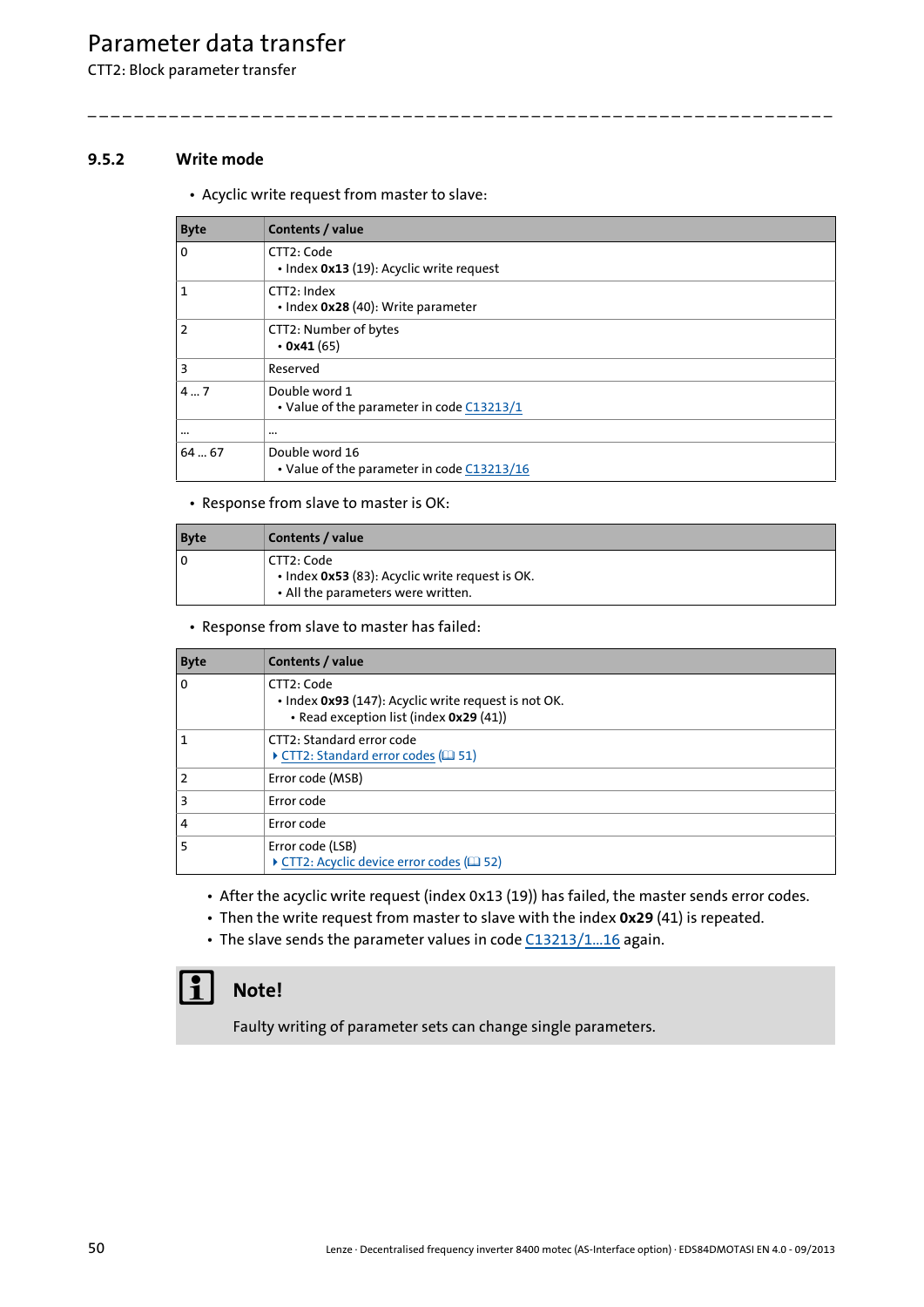CTT2: Standard error codes

## <span id="page-50-0"></span>**9.6 CTT2: Standard error codes**

<span id="page-50-1"></span>

| <b>CTT2 error</b><br>code | <b>Description</b>                                   |
|---------------------------|------------------------------------------------------|
| <b>0</b>                  | No error / no CTT2 standard error                    |
| 1 ا                       | Invalid index                                        |
| 2 ا                       | Invalid length                                       |
| $\overline{\mathbf{3}}$   | Request not executed                                 |
| $\overline{4}$            | In process (request not fully completed / new trial) |
| <b>5</b>                  | Last acyclic request not confirmed                   |
| 6                         | Invalid subindex                                     |
| 7                         | Command "Selective read request" is missing          |

\_ \_ \_ \_ \_ \_ \_ \_ \_ \_ \_ \_ \_ \_ \_ \_ \_ \_ \_ \_ \_ \_ \_ \_ \_ \_ \_ \_ \_ \_ \_ \_ \_ \_ \_ \_ \_ \_ \_ \_ \_ \_ \_ \_ \_ \_ \_ \_ \_ \_ \_ \_ \_ \_ \_ \_ \_ \_ \_ \_ \_ \_ \_ \_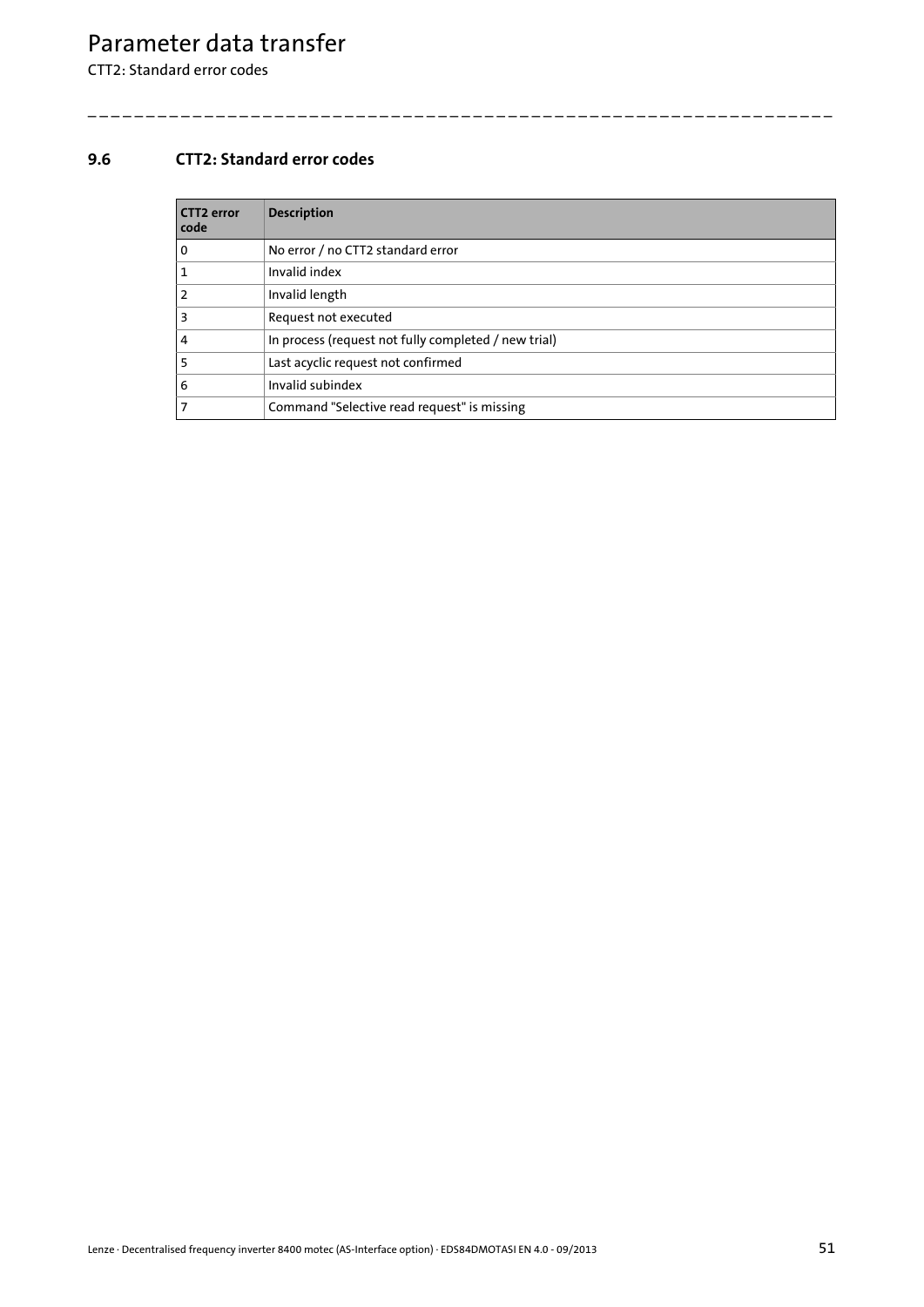CTT2: Acyclic device error codes

## <span id="page-51-0"></span>**9.7 CTT2: Acyclic device error codes**

<span id="page-51-1"></span>

| Error code [hex] |        |        |                 | <b>Description</b>                                                                                                                      |
|------------------|--------|--------|-----------------|-----------------------------------------------------------------------------------------------------------------------------------------|
| Byte 0<br>(MSB)  | Byte 1 | Byte 2 | Byte 3<br>(LSB) |                                                                                                                                         |
| 0x00             | 0x00   | 0x00   | 0x00            | Transfer aborted                                                                                                                        |
| 0x06             | 0x03   | 0x00   | 0x00            | • No access rights<br>• Invalid access<br>• Read-only object                                                                            |
| 0x06             | 0x05   | 0x00   | 0x10            | Invalid service                                                                                                                         |
| 0x06             | 0x05   | 0x00   | 0x11            | Invalid subindex                                                                                                                        |
| 0x06             | 0x05   | 0x00   | 0x12            | Data length too large                                                                                                                   |
| 0x06             | 0x05   | 0x00   | 0x13            | Data length too small                                                                                                                   |
| 0x06             | 0x06   | 0x00   | 0x00            | Object is no parameter                                                                                                                  |
| 0x06             | 0x07   | 0x00   | 0x00            | Object does not exist                                                                                                                   |
| 0x06             | 0x08   | 0x00   | 0x00            | Data (types) do not correspond                                                                                                          |
| 0x08             | 0x00   | 0x00   | 0x00            | • Invalid function<br>• Request cannot be executed<br>• No operation                                                                    |
| 0x08             | 0x00   | 0x00   | 0x20            | Request cannot be executed at the moment                                                                                                |
| 0x08             | 0x00   | 0x00   | 0x21            | No operation due to local control                                                                                                       |
| 0x08             | 0x00   | 0x00   | 0x22            | Request cannot be executed due to the device state                                                                                      |
| 0x08             | 0x00   | 0x00   | 0x30            | • Value beyond the range<br>• Parameter can only be changed when the controller is inhibited<br>(CINH)                                  |
| 0x08             | 0x00   | 0x00   | 0x31            | Parameter value too high                                                                                                                |
| 0x08             | 0x00   | 0x00   | 0x32            | Parameter value too low                                                                                                                 |
| 0x08             | 0x00   | 0x00   | 0x33            | Value range of the (sub)parameter exceeded                                                                                              |
| 0x08             | 0x00   | 0x00   | 0x34            | Value range of the (sub)parameter too high                                                                                              |
| 0x08             | 0x00   | 0x00   | 0x35            | Value range of the (sub)parameter too low                                                                                               |
| 0x08             | 0x00   | 0x00   | 0x36            | Maximum value lower than minimum value                                                                                                  |
| 0x08             | 0x00   | 0x00   | 0x41            | Communication object cannot be displayed                                                                                                |
| 0x08             | 0x00   | 0x00   | 0x42            | Process data length exceeded                                                                                                            |
| 0x08             | 0x00   | 0x00   | 0x43            | General value collision                                                                                                                 |
| 0x08             | 0x00   | 0x00   | 0x50            | • Block access has failed<br>• One or several parameter accesses within the block have failed<br>• Read exception list for more details |
| 0x08             | 0x00   | 0x00   | 0x80            | Hardware error                                                                                                                          |

\_ \_ \_ \_ \_ \_ \_ \_ \_ \_ \_ \_ \_ \_ \_ \_ \_ \_ \_ \_ \_ \_ \_ \_ \_ \_ \_ \_ \_ \_ \_ \_ \_ \_ \_ \_ \_ \_ \_ \_ \_ \_ \_ \_ \_ \_ \_ \_ \_ \_ \_ \_ \_ \_ \_ \_ \_ \_ \_ \_ \_ \_ \_ \_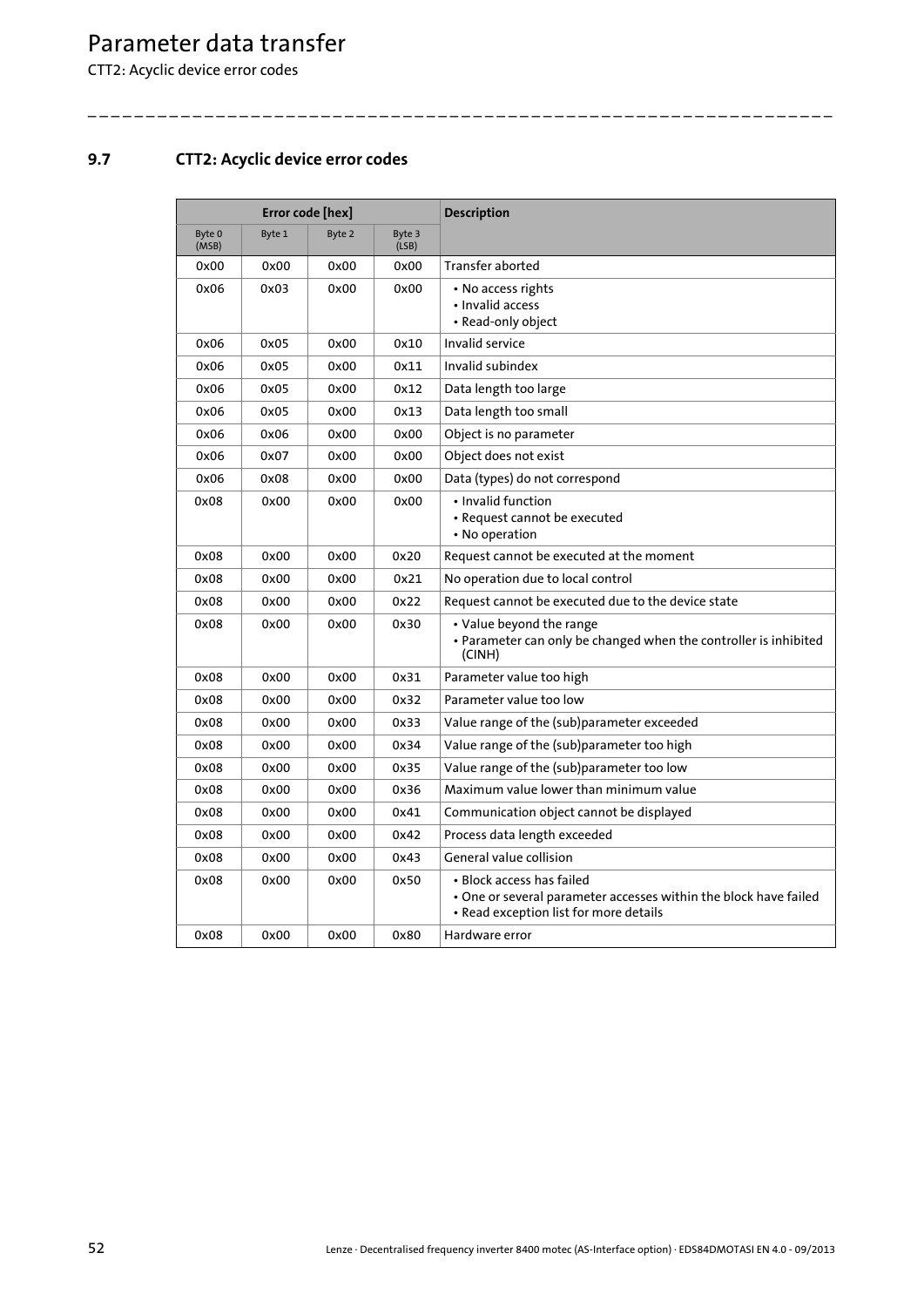## **10 Diagnostics**

<span id="page-52-0"></span>For diagnosing troubled AS-i communication, LEDs can be mounted to the Communication Unit. The LEDs, in conjunction with a transparent cover, can be procured from Lenze.

\_ \_ \_ \_ \_ \_ \_ \_ \_ \_ \_ \_ \_ \_ \_ \_ \_ \_ \_ \_ \_ \_ \_ \_ \_ \_ \_ \_ \_ \_ \_ \_ \_ \_ \_ \_ \_ \_ \_ \_ \_ \_ \_ \_ \_ \_ \_ \_ \_ \_ \_ \_ \_ \_ \_ \_ \_ \_ \_ \_ \_ \_ \_ \_

Moreover, the current bus status can be queried via code [C13211](#page-63-1) and the internal communication status can be queried via code [C13950.](#page-66-0)

## **10.1 LED status displays**

<span id="page-52-1"></span>

| LED statuses for slave 1 and slave 2 |                 | <b>Description</b>                                                                                                                                                                                                                                                                            |
|--------------------------------------|-----------------|-----------------------------------------------------------------------------------------------------------------------------------------------------------------------------------------------------------------------------------------------------------------------------------------------|
| <b>Green LEDs</b>                    | <b>Red LEDs</b> |                                                                                                                                                                                                                                                                                               |
| Off                                  | Off             | There is no AS-i voltage.                                                                                                                                                                                                                                                                     |
| On                                   | Off             | Everything is alright<br>· AS-i communication is possible.                                                                                                                                                                                                                                    |
| Off                                  | On              | The slave is switched off; data exchange with the<br>master is not possible.                                                                                                                                                                                                                  |
| On                                   | On              | "No data exchange"<br>· The Data_Exchange_Disable flag is set; data<br>exchange with the master is not possible.<br>• The IC is waiting for a "Write Parameter Request".<br>• The communication monitoring reports "No data<br>exchange" or the IC has been reset via "Watchdog<br>IC Reset". |
| Blinking (2 Hz)                      | On              | "No data exchange"<br>• The slave is waiting for address assignment by the<br>master.<br>• Data exchange with the master is not possible.                                                                                                                                                     |
| Blinking (2 Hz)                      | Blinking (2 Hz) | Peripheral error<br>• A signal indicating a peripheral error is pending at<br>the FID input.<br>• The LEDs are blinking alternately.                                                                                                                                                          |
| On                                   | Blinking (2 Hz) | Fatal peripheral error with reset<br>• Data sampling pulse = LOW for more than 44 µs                                                                                                                                                                                                          |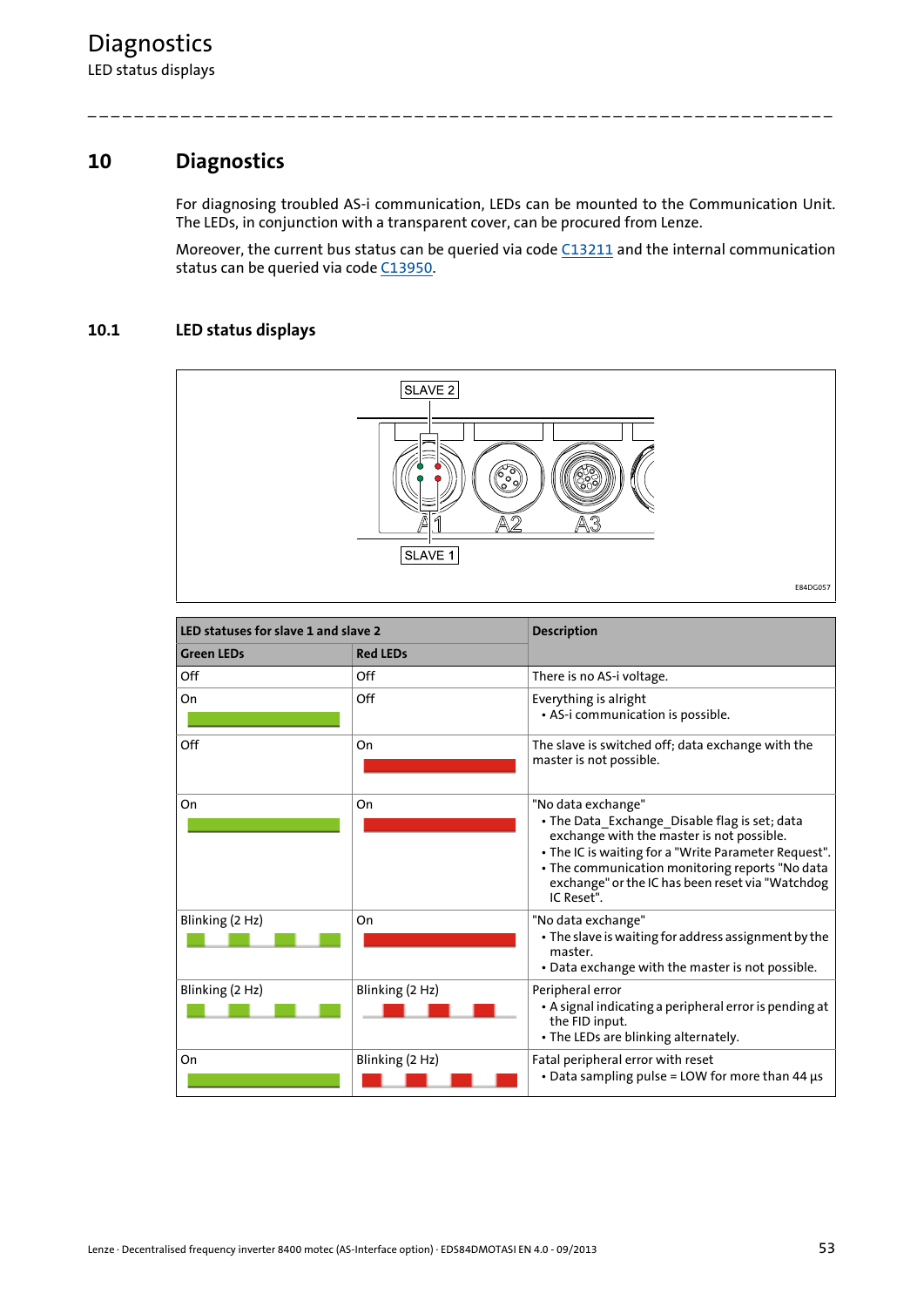## **10.2 Diagnostics with the »Engineer«**

<span id="page-53-0"></span>In the »Engineer« under the **Diagnostics** tab, you will find AS-Interface diagnostics information.

\_ \_ \_ \_ \_ \_ \_ \_ \_ \_ \_ \_ \_ \_ \_ \_ \_ \_ \_ \_ \_ \_ \_ \_ \_ \_ \_ \_ \_ \_ \_ \_ \_ \_ \_ \_ \_ \_ \_ \_ \_ \_ \_ \_ \_ \_ \_ \_ \_ \_ \_ \_ \_ \_ \_ \_ \_ \_ \_ \_ \_ \_ \_ \_

| my project<br>e-ch                                                                                    | Settings   Monitoring Diagnostics   Process data objects   All parameters |                                                                         |
|-------------------------------------------------------------------------------------------------------|---------------------------------------------------------------------------|-------------------------------------------------------------------------|
| 8400 motec<br>F<br>白 2 ASi Option Safety STO<br>Actuating drive speed<br>MCS06C41L 230V<br>My gearbox | <b>Address</b><br>Slave 1: Active address<br>$\mathbb{C}$ Slave 0(A)      | ASi Diagnostic<br>Slave 1 - Data cycles<br>$ {\bf C} 0$                 |
|                                                                                                       | Slave 2: Active address<br>$C$ Slave $O(A)$                               | Slave 1 - Parameter cycles<br>$\boxed{\mathbf{c}}$ $\boxed{\mathbf{0}}$ |
|                                                                                                       |                                                                           | Slave 1 - CTT2 Extended Cyclic cycles<br>$ C $ <sub>0</sub>             |
|                                                                                                       | <b>Status</b>                                                             | Slave 1 - CTT2 Acyclic access cycles<br>$ c $ <sub>0</sub>              |
|                                                                                                       | Slave 1 Status<br>$C$   Offline                                           | Slave 2 - Data cycles<br>$ {\bf c} $                                    |
|                                                                                                       | Slave 2 Status<br>$C$ Offline                                             | Slave 2 - Parameter cycles<br>$\boxed{\mathbf{c}}$ $\boxed{\mathbf{0}}$ |
|                                                                                                       | Process data                                                              | Module internal communication status<br>C   Reading Module Parameters   |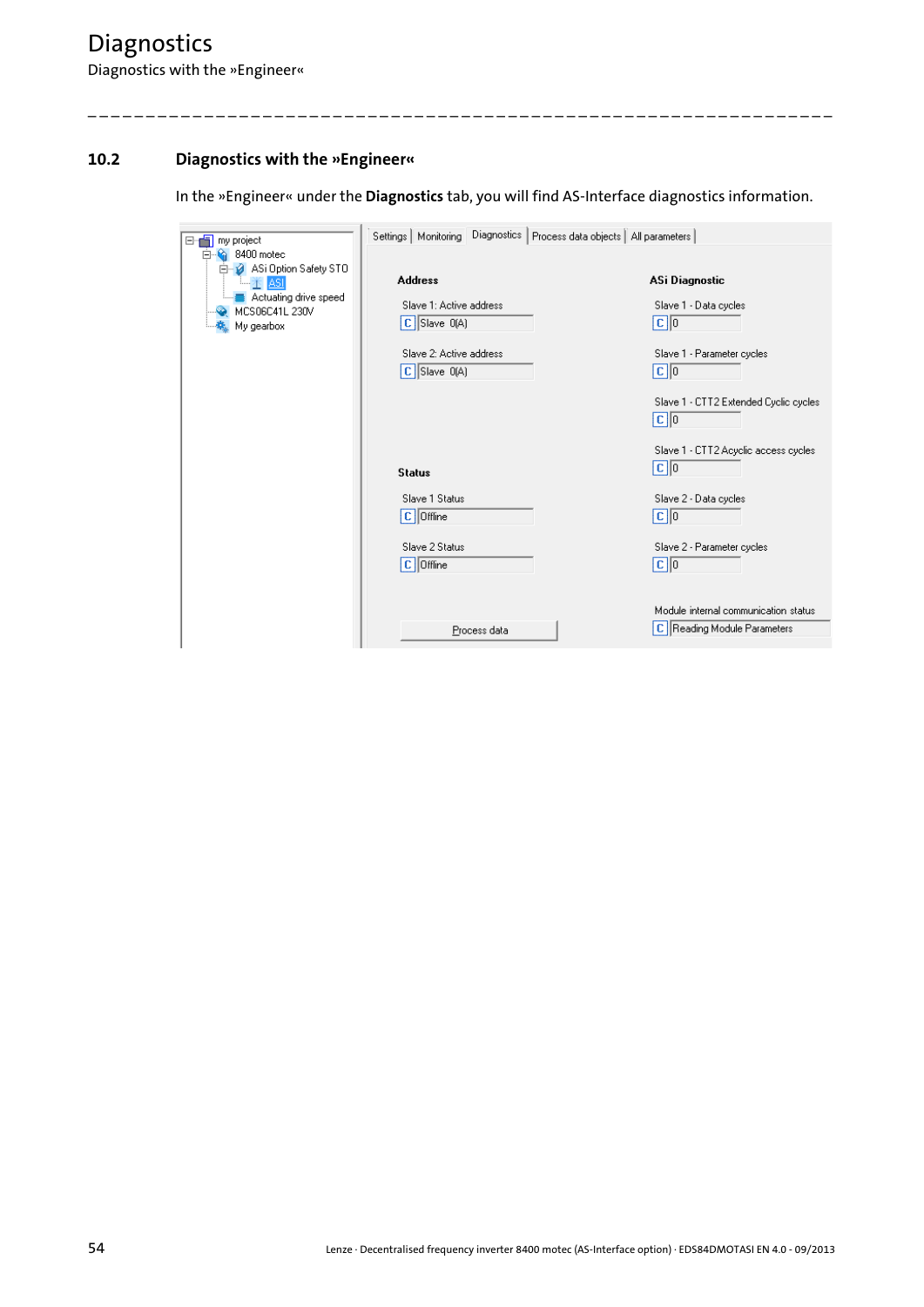## Error messages

Short overview of AS-i error messages

## **11 Error messages**

<span id="page-54-1"></span><span id="page-54-0"></span>This chapter complements the error list in the software manual and the »Engineer« online help for the Inverter Drive 8400 motec by AS-i error messages.

\_ \_ \_ \_ \_ \_ \_ \_ \_ \_ \_ \_ \_ \_ \_ \_ \_ \_ \_ \_ \_ \_ \_ \_ \_ \_ \_ \_ \_ \_ \_ \_ \_ \_ \_ \_ \_ \_ \_ \_ \_ \_ \_ \_ \_ \_ \_ \_ \_ \_ \_ \_ \_ \_ \_ \_ \_ \_ \_ \_ \_ \_ \_ \_

## **11.1 Short overview of AS-i error messages**



**Software manual/»Engineer« online help "Inverter Drive 8400 motec"**

Here you will find general information on diagnostics & fault analysis and on error messages.

The following table lists all AS-Interface error messages in the numerical order of the error numbers. Furthermore, the preset error response and - if available - the parameter for setting the error response are specified.

 $-\frac{1}{2}$  Tip!

If you click on the cross-reference in the first column, you will get a detailed description (causes and remedies) of the corresponding error message.

| Error no.<br>[hex] | Subject area<br>no.<br>[dec] | Error no.<br>[dec] | <b>Error text</b>                          | <b>Error type</b><br>(Error response) | Adjustable<br>in     |
|--------------------|------------------------------|--------------------|--------------------------------------------|---------------------------------------|----------------------|
| 0x01bc3100         | 444                          | 12544              | Drive offline                              | 1: No response                        | C <sub>01501/2</sub> |
| 0x01bc5531         | 444                          | 21809              | Drive parameter access failure - channel 1 | 1: No response                        | C01503               |
| 0x01bc5532         | 444                          | 21810              | Drive parameter access failure - channel 2 | 1: No response                        |                      |
| 0x01bc6010         | 444                          | 24592              | Module internal/watchdog error             | 1: No response                        | C01501/1<br>C01503   |
| 0x01bc6011         | 444                          | 24593              | Drive PDO communication timeout            | 1: No response                        | C01501/2<br>C01503   |
| 0x01bc6100         | 444                          | 24832              | Module offline                             | 1: No response                        | C01501/1             |
| 0x01bc6101         | 444                          | 24833              | Module PDO communication timeout           | 1: No response                        | C01503               |
| 0x01bc6102         | 444                          | 24834              | Module parameter access failure            | 1: No response                        |                      |
| 0x01bc813a         | 444                          | 33082              | Slave 1 data exchange timeout              | 1: No response                        | C13207/1<br>C13208/1 |
| 0x01bc813b         | 444                          | 33083              | Slave 1 CTT2 extended cyclic timeout       | 1: No response                        | C13207/2<br>C13208/2 |
| 0x01bc813c         | 444                          | 33084              | Slave 2 data exchange timeout              | 1: No response                        | C13207/3<br>C13208/3 |
| 0x01bc813d         | 444                          | 33085              | Slave 1 AS-i ASIC Profile Failure          | 1: No response                        | C13207/1<br>C13208/1 |
| 0x01bc813e         | 444                          | 33086              | Slave 2 AS-i ASIC Profile Failure          | 1: No response                        | C13207/3<br>C13208/3 |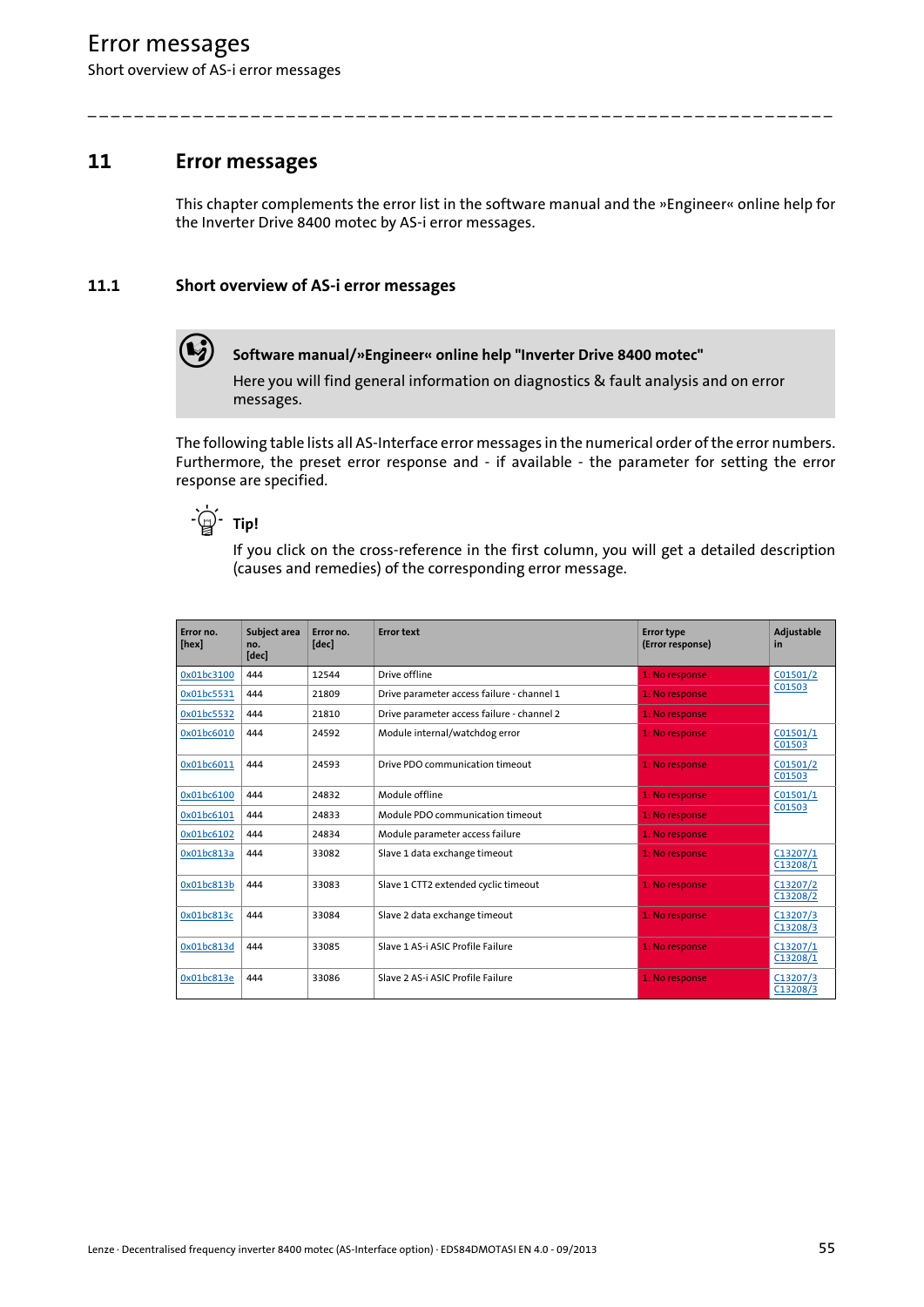## Error messages

Possible causes and remedies

### **11.2 Possible causes and remedies**

<span id="page-55-3"></span>In this chapter, all AS-i error messages are listed in the numerical order of the error numbers. Possible causes and remedies as well as responses to the error messages are described in detail.

\_ \_ \_ \_ \_ \_ \_ \_ \_ \_ \_ \_ \_ \_ \_ \_ \_ \_ \_ \_ \_ \_ \_ \_ \_ \_ \_ \_ \_ \_ \_ \_ \_ \_ \_ \_ \_ \_ \_ \_ \_ \_ \_ \_ \_ \_ \_ \_ \_ \_ \_ \_ \_ \_ \_ \_ \_ \_ \_ \_ \_ \_ \_ \_

#### <span id="page-55-4"></span><span id="page-55-0"></span>**Drive offline [0x01bc3100]**

| Response (Lenze setting printed in bold)                                                                                                                                                                       | <b>Setting:</b> C01501/2 / C01503 ( $\boxtimes$ adjustable response)                                                                                                                                                                                                                                                                                                                                                                                                                                                                              |
|----------------------------------------------------------------------------------------------------------------------------------------------------------------------------------------------------------------|---------------------------------------------------------------------------------------------------------------------------------------------------------------------------------------------------------------------------------------------------------------------------------------------------------------------------------------------------------------------------------------------------------------------------------------------------------------------------------------------------------------------------------------------------|
| ⊠ None $\Box$ System fault $\Box$ Fault $\Box$ Trouble $\Box$ Quick stop by trouble $\Box$ Warning locked $\Box$ Warning $\Box$ Information                                                                    |                                                                                                                                                                                                                                                                                                                                                                                                                                                                                                                                                   |
| <b>Cause</b>                                                                                                                                                                                                   | Remedy                                                                                                                                                                                                                                                                                                                                                                                                                                                                                                                                            |
| • The communication Unit is supplied with external<br>voltage, but the Inverter Drive 8400 motec is not<br>supplied with voltage.<br>• The Communication Unit is not connected correctly<br>to the Drive Unit. | • Switch the voltage supply of the Inverter Drive 8400<br>motec off and on again.<br>• Check wiring and terminals.<br>• Check the internal plug connection between<br>Communication Unit and Drive Unit.<br>For this purpose, the Inverter Drive 8400 motec must<br>be unscrewed. Please observe the information<br>provided in the mounting instructions for the<br>Communication Unit and Drive Unit!<br>• If this error continues to occur, please contact the<br>Lenze service. (it might be necessary to replace the<br>Communication Unit.) |

#### <span id="page-55-5"></span><span id="page-55-1"></span>**Drive parameter access failure - channel 1 [0x01bc5531]**

| Response (Lenze setting printed in bold)                                                                                                              | Setting: C01501/2 / C01503 (⊠ adjustable response)                                                                                                                                                                                                           |  |  |
|-------------------------------------------------------------------------------------------------------------------------------------------------------|--------------------------------------------------------------------------------------------------------------------------------------------------------------------------------------------------------------------------------------------------------------|--|--|
| ⊠ None $\Box$ System fault $\boxtimes$ Fault $\Box$ Trouble $\Box$ Quick stop by trouble $\boxtimes$ Warning locked $\Box$ Warning $\Box$ Information |                                                                                                                                                                                                                                                              |  |  |
| Cause                                                                                                                                                 | Remedy                                                                                                                                                                                                                                                       |  |  |
| • AS-i voltage supply interrupted.<br>• Connection between the Communication Unit and<br>the Drive Unit defective.                                    | • Check wiring and terminals.<br>• Switch the voltage supply of the Inverter Drive 8400<br>motec off and on again.<br>• If this error continues to occur, please contact the<br>Lenze service. (it might be necessary to replace the<br>Communication Unit.) |  |  |

#### <span id="page-55-6"></span><span id="page-55-2"></span>**Drive parameter access failure - channel 2 [0x01bc5532]**

| Response (Lenze setting printed in bold)                                                                           | <b>Setting:</b> C01501/2 / C01503 (⊠ adjustable response)                                                                                                                                                                                                    |  |
|--------------------------------------------------------------------------------------------------------------------|--------------------------------------------------------------------------------------------------------------------------------------------------------------------------------------------------------------------------------------------------------------|--|
| ⊠ None □ System fault 図 Fault □ Trouble □ Quick stop by trouble ⊠ Warning locked □ Warning □ Information           |                                                                                                                                                                                                                                                              |  |
| Cause                                                                                                              | Remedy                                                                                                                                                                                                                                                       |  |
| • AS-i voltage supply interrupted.<br>• Connection between the Communication Unit and<br>the Drive Unit defective. | • Check wiring and terminals.<br>• Switch the voltage supply of the Inverter Drive 8400<br>motec off and on again.<br>• If this error continues to occur, please contact the<br>Lenze service. (it might be necessary to replace the<br>Communication Unit.) |  |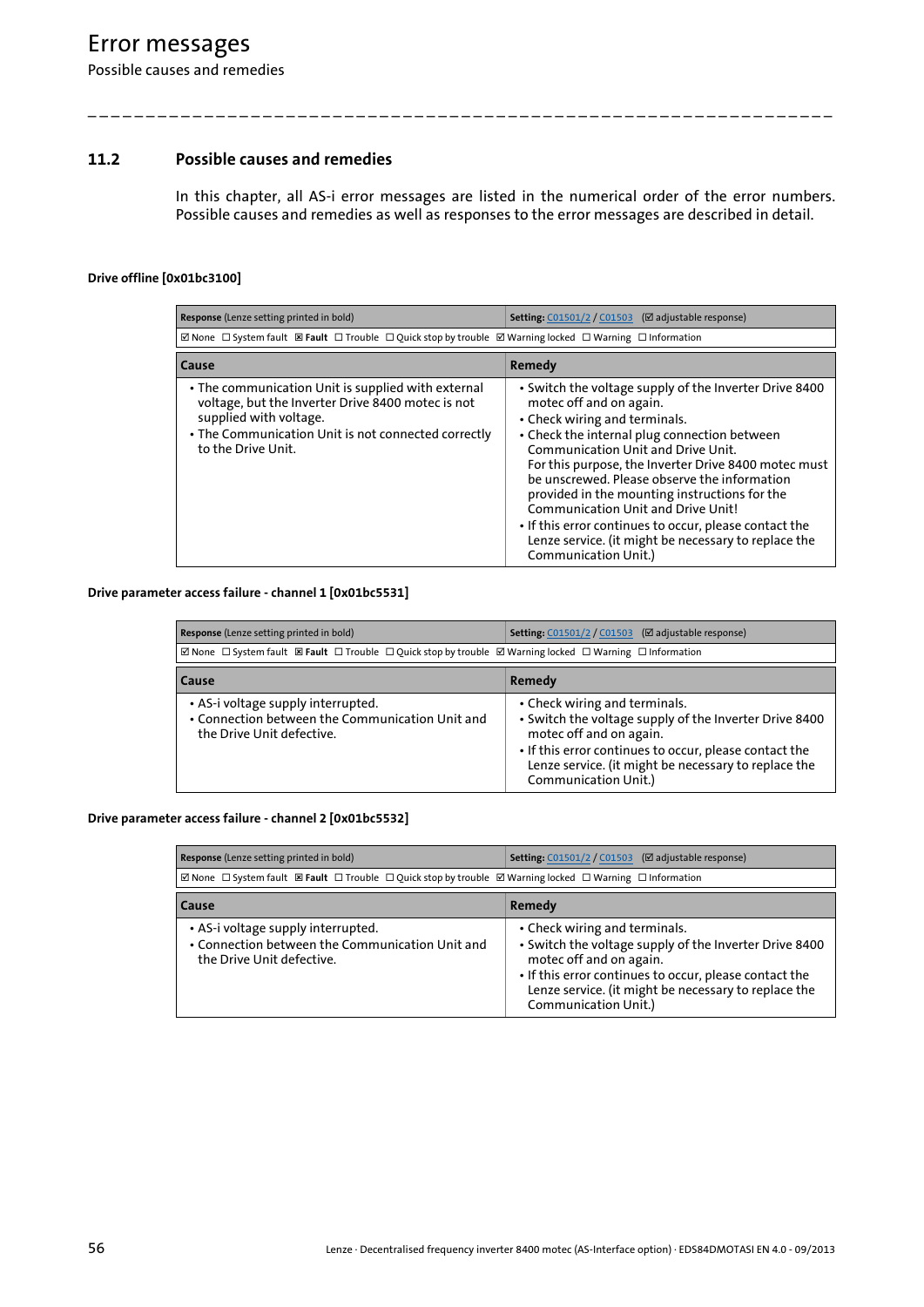# Error messages

Possible causes and remedies

### <span id="page-56-5"></span><span id="page-56-0"></span>**Module internal/watchdog error [0x01bc6010]**

| Response (Lenze setting printed in bold)                                                                                                              | <b>Setting:</b> C01501/1 / C01503 (⊠ adjustable response)                                                                                                                                                                                        |  |
|-------------------------------------------------------------------------------------------------------------------------------------------------------|--------------------------------------------------------------------------------------------------------------------------------------------------------------------------------------------------------------------------------------------------|--|
| ⊠ None $\Box$ System fault $\boxtimes$ Fault $\Box$ Trouble $\Box$ Quick stop by trouble $\boxtimes$ Warning locked $\Box$ Warning $\Box$ Information |                                                                                                                                                                                                                                                  |  |
| Cause                                                                                                                                                 | Remedy                                                                                                                                                                                                                                           |  |
| Device internal MCU error                                                                                                                             | • Switch the voltage supply of the Inverter Drive 8400<br>motec and the AS-i network off and on again.<br>• If this error continues to occur, please contact the<br>Lenze service. (it might be necessary to replace the<br>Communication Unit.) |  |

\_ \_ \_ \_ \_ \_ \_ \_ \_ \_ \_ \_ \_ \_ \_ \_ \_ \_ \_ \_ \_ \_ \_ \_ \_ \_ \_ \_ \_ \_ \_ \_ \_ \_ \_ \_ \_ \_ \_ \_ \_ \_ \_ \_ \_ \_ \_ \_ \_ \_ \_ \_ \_ \_ \_ \_ \_ \_ \_ \_ \_ \_ \_ \_

### <span id="page-56-4"></span><span id="page-56-1"></span>**Drive PDO communication timeout [0x01bc6011]**

| Response (Lenze setting printed in bold)                                                                 | <b>Setting:</b> C01501/2 / C01503 (⊠ adjustable response)                                                                                                                                                                                                                                                                                                      |  |  |
|----------------------------------------------------------------------------------------------------------|----------------------------------------------------------------------------------------------------------------------------------------------------------------------------------------------------------------------------------------------------------------------------------------------------------------------------------------------------------------|--|--|
| ⊠ None □ System fault 図 Fault □ Trouble □ Quick stop by trouble ⊠ Warning locked □ Warning □ Information |                                                                                                                                                                                                                                                                                                                                                                |  |  |
| Cause                                                                                                    | Remedy                                                                                                                                                                                                                                                                                                                                                         |  |  |
| Voltage supply of the Inverter Drive 8400 motec<br>interrupted.                                          | • Check wiring and terminals.<br>• Check whether the Inverter Drive 8400 motec is<br>addressable via the diagnostics interface.<br>. Switch the voltage supply of the Inverter Drive 8400<br>motec off and on again.<br>• If this error continues to occur, please contact the<br>Lenze service. (it might be necessary to replace the<br>Communication Unit.) |  |  |

#### <span id="page-56-6"></span><span id="page-56-2"></span>**Module offline [0x01bc6100]**

| Response (Lenze setting printed in bold)                                                                                                              | <b>Setting:</b> C01501/1 / C01503 (⊠ adjustable response)                                                                                                                                                                                       |  |
|-------------------------------------------------------------------------------------------------------------------------------------------------------|-------------------------------------------------------------------------------------------------------------------------------------------------------------------------------------------------------------------------------------------------|--|
| ⊠ None $\Box$ System fault $\boxtimes$ Fault $\Box$ Trouble $\Box$ Quick stop by trouble $\boxtimes$ Warning locked $\Box$ Warning $\Box$ Information |                                                                                                                                                                                                                                                 |  |
| Cause                                                                                                                                                 | Remedy                                                                                                                                                                                                                                          |  |
| • Device internal MCU error<br>• AS-i voltage supply interrupted.<br>• Connection between the Communication Unit and<br>the Drive Unit defective.     | • Check wiring and terminals.<br>• Switch the voltage supply of the AS-i network off and<br>on again.<br>• If this error continues to occur, please contact the<br>Lenze service. (it might be necessary to replace the<br>Communication Unit.) |  |

#### <span id="page-56-7"></span><span id="page-56-3"></span>**Module PDO communication timeout [0x01bc6101]**

| Response (Lenze setting printed in bold)                                                                           | <b>Setting:</b> C01501/1 / C01503 (⊠ adjustable response)                                                                                                                                                                                       |  |
|--------------------------------------------------------------------------------------------------------------------|-------------------------------------------------------------------------------------------------------------------------------------------------------------------------------------------------------------------------------------------------|--|
| ⊠ None □ System fault 図 Fault □ Trouble □ Quick stop by trouble ⊠ Warning locked □ Warning □ Information           |                                                                                                                                                                                                                                                 |  |
| Cause                                                                                                              | Remedy                                                                                                                                                                                                                                          |  |
| • AS-i voltage supply interrupted.<br>• Connection between the Communication Unit and<br>the Drive Unit defective. | • Check wiring and terminals.<br>• Switch the voltage supply of the AS-i network off and<br>on again.<br>• If this error continues to occur, please contact the<br>Lenze service. (it might be necessary to replace the<br>Communication Unit.) |  |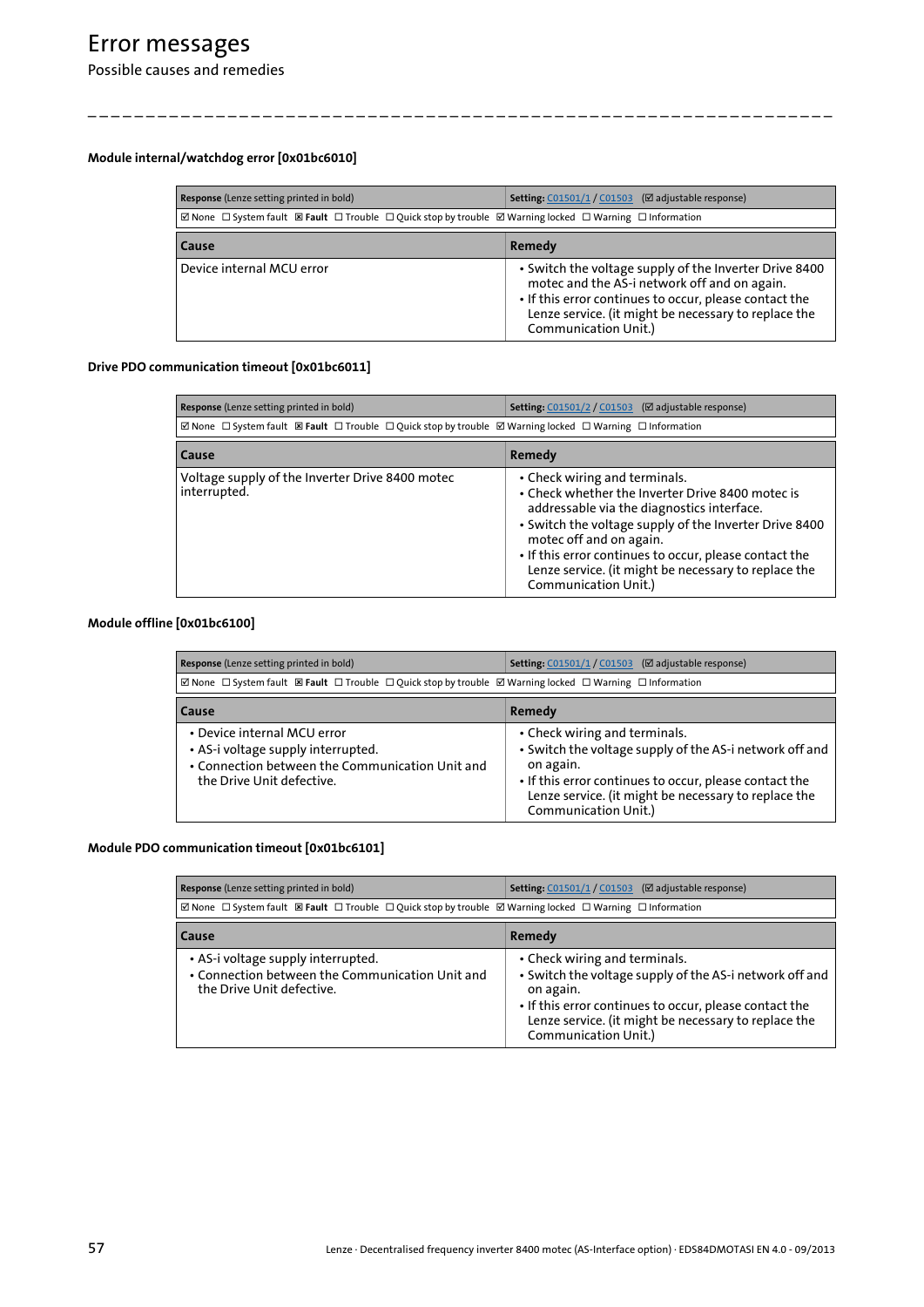### <span id="page-57-4"></span><span id="page-57-0"></span>**Module parameter access failure [0x01bc6102]**

| Response (Lenze setting printed in bold)                                                                                                    | <b>Setting:</b> C01501/1 / C01503 (⊠ adjustable response)                                                                                                                                                                                       |
|---------------------------------------------------------------------------------------------------------------------------------------------|-------------------------------------------------------------------------------------------------------------------------------------------------------------------------------------------------------------------------------------------------|
| ⊠ None $\Box$ System fault $\Box$ Fault $\Box$ Trouble $\Box$ Quick stop by trouble $\Box$ Warning locked $\Box$ Warning $\Box$ Information |                                                                                                                                                                                                                                                 |
| Cause                                                                                                                                       | Remedy                                                                                                                                                                                                                                          |
| • AS-i voltage supply interrupted.<br>• Connection between the Communication Unit and<br>the Drive Unit defective.                          | • Check wiring and terminals.<br>• Switch the voltage supply of the AS-i network off and<br>on again.<br>• If this error continues to occur, please contact the<br>Lenze service. (it might be necessary to replace the<br>Communication Unit.) |

\_ \_ \_ \_ \_ \_ \_ \_ \_ \_ \_ \_ \_ \_ \_ \_ \_ \_ \_ \_ \_ \_ \_ \_ \_ \_ \_ \_ \_ \_ \_ \_ \_ \_ \_ \_ \_ \_ \_ \_ \_ \_ \_ \_ \_ \_ \_ \_ \_ \_ \_ \_ \_ \_ \_ \_ \_ \_ \_ \_ \_ \_ \_ \_

### <span id="page-57-5"></span><span id="page-57-1"></span>**Slave 1 data exchange timeout [0x01bc813a]**

| Response (Lenze setting printed in bold)                                                                                                    | <b>Setting: C13207/1 / C13208/1</b><br>$(\boxtimes$ adjustable response)                                                                                                                                                                                                                |  |  |
|---------------------------------------------------------------------------------------------------------------------------------------------|-----------------------------------------------------------------------------------------------------------------------------------------------------------------------------------------------------------------------------------------------------------------------------------------|--|--|
| ⊠ None $\Box$ System fault $\Box$ Fault $\Box$ Trouble $\Box$ Quick stop by trouble $\Box$ Warning locked $\Box$ Warning $\Box$ Information |                                                                                                                                                                                                                                                                                         |  |  |
| Cause                                                                                                                                       | Remedy                                                                                                                                                                                                                                                                                  |  |  |
| • AS-i communication / voltage supply interrupted.<br>• The monitoring time is too low.                                                     | • Check wiring and terminals.<br>• Switch the voltage supply of the AS-i network off and<br>on again.<br>• Check and raise the monitoring time.<br>• Check and adjust the AS-i settings of the master.<br>• Check and adjust the AS-i profile settings of the<br>master and the slaves. |  |  |

### <span id="page-57-6"></span><span id="page-57-2"></span>**Slave 1 CTT2 extended cyclic timeout [0x01bc813b]**

| Response (Lenze setting printed in bold)                                                                 | <b>Setting:</b> C13207/2 / C13208/2 (⊠ adjustable response)                                                                                                                                                                                                                             |
|----------------------------------------------------------------------------------------------------------|-----------------------------------------------------------------------------------------------------------------------------------------------------------------------------------------------------------------------------------------------------------------------------------------|
| ⊠ None □ System fault 図 Fault □ Trouble □ Quick stop by trouble ⊠ Warning locked □ Warning □ Information |                                                                                                                                                                                                                                                                                         |
| Cause                                                                                                    | Remedy                                                                                                                                                                                                                                                                                  |
| • AS-i communication / voltage supply interrupted.<br>• The monitoring time is too low.                  | • Check wiring and terminals.<br>• Switch the voltage supply of the AS-i network off and<br>on again.<br>• Check and raise the monitoring time.<br>• Check and adjust the CTT2 settings of the master.<br>• Check and adjust the AS-i profile settings of the<br>master and the slaves. |

#### <span id="page-57-7"></span><span id="page-57-3"></span>**Slave 2 data exchange timeout [0x01bc813c]**

| Response (Lenze setting printed in bold)                                                                                                    | <b>Setting:</b> C13207/3 / C13208/3 (⊠ adjustable response)                                                                                                                                                                                                                             |  |  |
|---------------------------------------------------------------------------------------------------------------------------------------------|-----------------------------------------------------------------------------------------------------------------------------------------------------------------------------------------------------------------------------------------------------------------------------------------|--|--|
| ⊠ None $\Box$ System fault $\Box$ Fault $\Box$ Trouble $\Box$ Quick stop by trouble $\Box$ Warning locked $\Box$ Warning $\Box$ Information |                                                                                                                                                                                                                                                                                         |  |  |
| Cause                                                                                                                                       | Remedy                                                                                                                                                                                                                                                                                  |  |  |
| • AS-i communication / voltage supply interrupted.<br>• The monitoring time is too low.                                                     | • Check wiring and terminals.<br>• Switch the voltage supply of the AS-i network off and<br>on again.<br>• Check and raise the monitoring time.<br>• Check and adjust the AS-i settings of the master.<br>• Check and adjust the AS-i profile settings of the<br>master and the slaves. |  |  |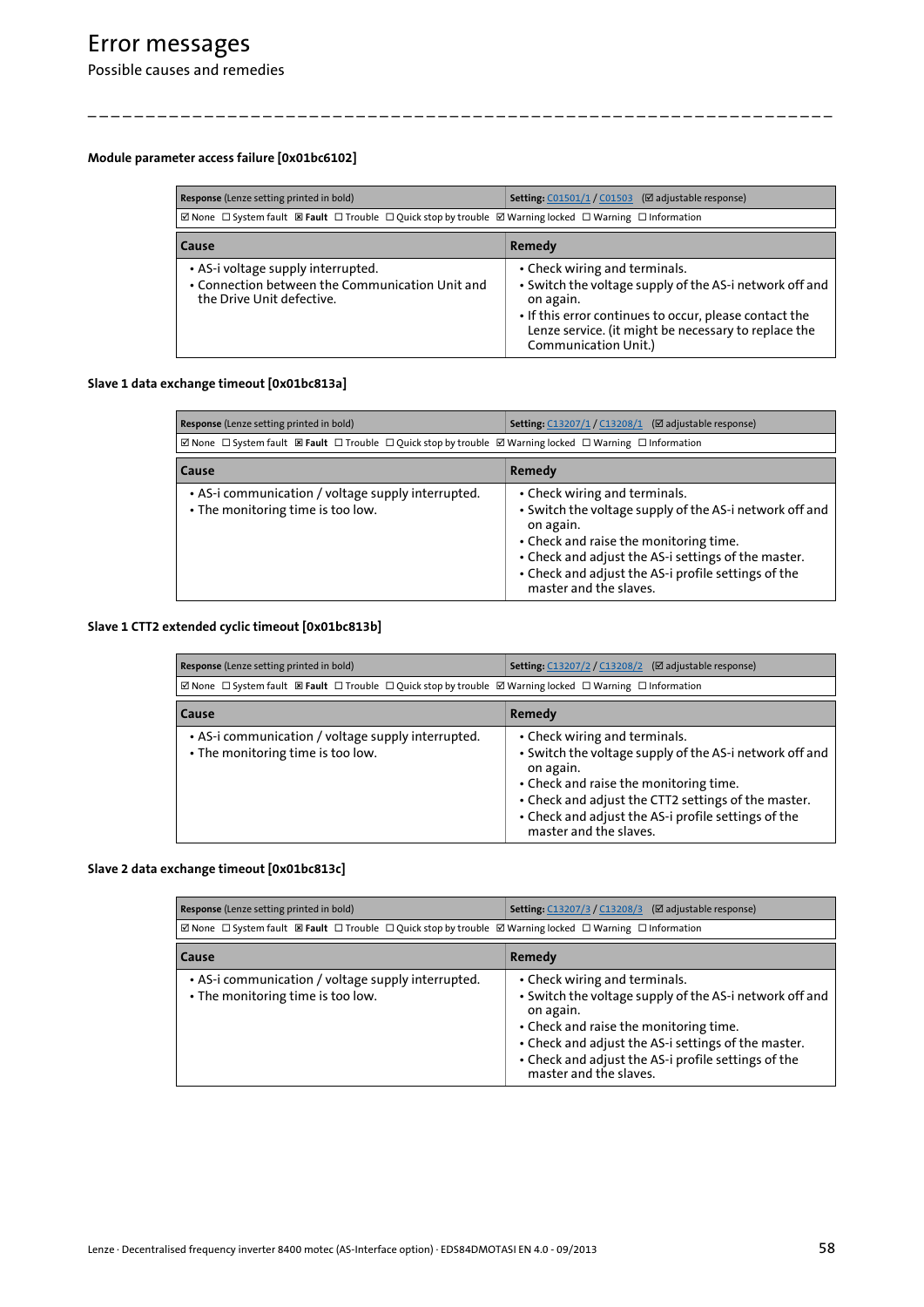### <span id="page-58-2"></span><span id="page-58-0"></span>**Slave 1 AS-I ASIC Profile Failure [0x01bc813d]**

| Response (Lenze setting printed in bold)                                                                                                                | <b>Setting: C13207/1 / C13208/1 (Ø adjustable response)</b>                                                                                                                                                                                                     |
|---------------------------------------------------------------------------------------------------------------------------------------------------------|-----------------------------------------------------------------------------------------------------------------------------------------------------------------------------------------------------------------------------------------------------------------|
| ⊠ None □ System fault 図 Fault □ Trouble □ Quick stop by trouble ⊠ Warning locked □ Warning □ Information                                                |                                                                                                                                                                                                                                                                 |
| <b>Cause</b>                                                                                                                                            | Remedy                                                                                                                                                                                                                                                          |
| • The AS-i profile read by slave 1 (via MCU) does not<br>correspond to the AS-i profile 7.A.5<br>• Module-internal switching error<br>• AS-i ASIC error | • Check voltage supply, wiring and terminals.<br>• Switch the voltage supply of the AS-i network off and<br>on again.<br>• If this error continues to occur, please contact the<br>Lenze service. (it might be necessary to replace the<br>Communication Unit.) |

\_ \_ \_ \_ \_ \_ \_ \_ \_ \_ \_ \_ \_ \_ \_ \_ \_ \_ \_ \_ \_ \_ \_ \_ \_ \_ \_ \_ \_ \_ \_ \_ \_ \_ \_ \_ \_ \_ \_ \_ \_ \_ \_ \_ \_ \_ \_ \_ \_ \_ \_ \_ \_ \_ \_ \_ \_ \_ \_ \_ \_ \_ \_ \_

### <span id="page-58-3"></span><span id="page-58-1"></span>**Slave 2 AS-I ASIC Profile Failure [0x01bc813e]**

| Response (Lenze setting printed in bold)                                                                                                                | <b>Setting:</b> C13207/3 / C13208/3 (⊠ adjustable response)                                                                                                                                                                                                     |  |  |
|---------------------------------------------------------------------------------------------------------------------------------------------------------|-----------------------------------------------------------------------------------------------------------------------------------------------------------------------------------------------------------------------------------------------------------------|--|--|
| ⊠ None □ System fault 図 Fault □ Trouble □ Quick stop by trouble ⊠ Warning locked □ Warning □ Information                                                |                                                                                                                                                                                                                                                                 |  |  |
| <b>Cause</b>                                                                                                                                            | Remedy                                                                                                                                                                                                                                                          |  |  |
| • The AS-i profile read by slave 2 (via MCU) does not<br>correspond to the AS-i profile 7.A.E<br>• Module-internal switching error<br>• AS-i ASIC error | • Check voltage supply, wiring and terminals.<br>• Switch the voltage supply of the AS-i network off and<br>on again.<br>• If this error continues to occur, please contact the<br>Lenze service. (it might be necessary to replace the<br>Communication Unit.) |  |  |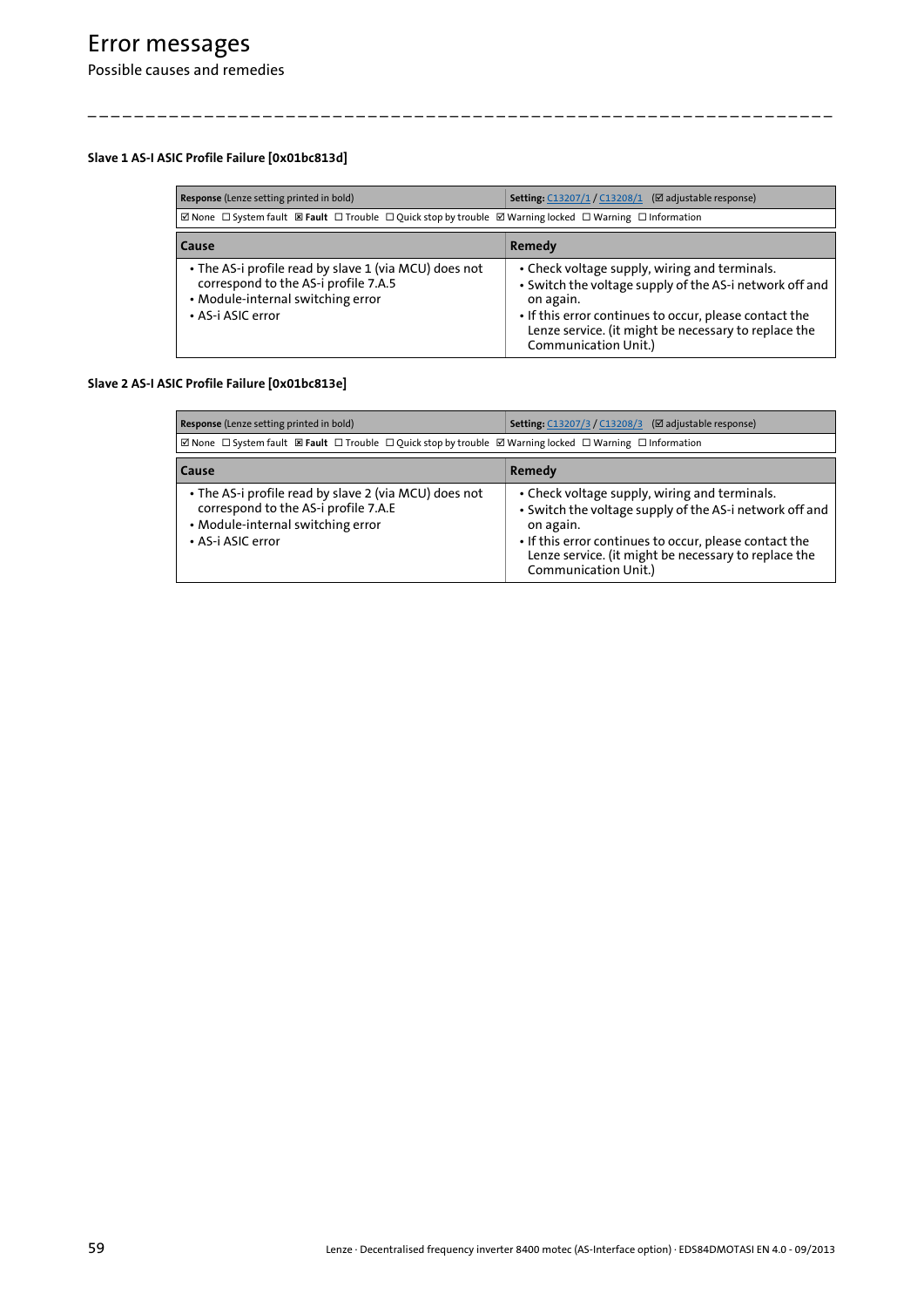Communication-relevant parameters of the operating system

## **12 Parameter reference**

<span id="page-59-4"></span>This chapter supplements the parameter list and the table of attributes in the software manual and in the »Engineer« online help for the Inverter Drive 8400 motec by the parameters for AS-i communication.

\_ \_ \_ \_ \_ \_ \_ \_ \_ \_ \_ \_ \_ \_ \_ \_ \_ \_ \_ \_ \_ \_ \_ \_ \_ \_ \_ \_ \_ \_ \_ \_ \_ \_ \_ \_ \_ \_ \_ \_ \_ \_ \_ \_ \_ \_ \_ \_ \_ \_ \_ \_ \_ \_ \_ \_ \_ \_ \_ \_ \_ \_ \_ \_

## **12.1 Communication-relevant parameters of the operating system**

<span id="page-59-5"></span>

**Software manual/»Engineer« online help "Inverter Drive 8400 motec"**

Here you will find general information on parameters.

This chapter lists the communication-relevant parameters of the 8400 motec operating system in numerically ascending order.

### <span id="page-59-0"></span>**C01501**

<span id="page-59-7"></span><span id="page-59-2"></span>

| Parameter   Name:<br>C01501   Response in case of communication fault with MCI                             |                |                                                                           | Data type: UNSIGNED 8<br>$Index: 23074 = 0x5A22$ |
|------------------------------------------------------------------------------------------------------------|----------------|---------------------------------------------------------------------------|--------------------------------------------------|
| Setting the response to a communication fault or an incompatible communication unit                        |                |                                                                           |                                                  |
| <b>Selection list</b>                                                                                      |                |                                                                           |                                                  |
| 0                                                                                                          | No response    |                                                                           |                                                  |
| 1                                                                                                          | Fault          |                                                                           |                                                  |
| 4                                                                                                          | Warning Locked |                                                                           |                                                  |
| <b>Subcodes</b>                                                                                            | Lenze setting  | Info                                                                      |                                                  |
| C01501/1                                                                                                   | 1: No response | Resp. to MCI fault 1<br>• Response to a communication fault.              |                                                  |
| C01501/2                                                                                                   | 1: No response | Resp. to MCI fault 2<br>. Response to an incompatible communication unit. |                                                  |
| ☑ Write access □ CINH □ PLC STOP □ No transfer □ COM □ MOT<br>$\boxtimes$ Read access<br>Scaling factor: 1 |                |                                                                           |                                                  |

<span id="page-59-6"></span><span id="page-59-3"></span><span id="page-59-1"></span>

| Parameter   Name:<br>C01503   MCI timeout                                                                                                 |                                                | Data type: UNSIGNED 16<br>$Index: 23072 = 0x5A20$ |             |  |
|-------------------------------------------------------------------------------------------------------------------------------------------|------------------------------------------------|---------------------------------------------------|-------------|--|
|                                                                                                                                           | Setting range (min. value   unit   max. value) |                                                   |             |  |
| l 0                                                                                                                                       | ms                                             | 1000                                              |             |  |
| <b>Subcodes</b>                                                                                                                           | Lenze setting                                  |                                                   | <b>Info</b> |  |
| C01503/1                                                                                                                                  | 200 ms                                         |                                                   | MCI timeout |  |
| $\boxtimes$ Read access $\boxtimes$ Write access $\Box$ CINH $\Box$ PLC STOP $\Box$ Notransfer $\Box$ COM $\Box$ MOT<br>Scaling factor: 1 |                                                |                                                   |             |  |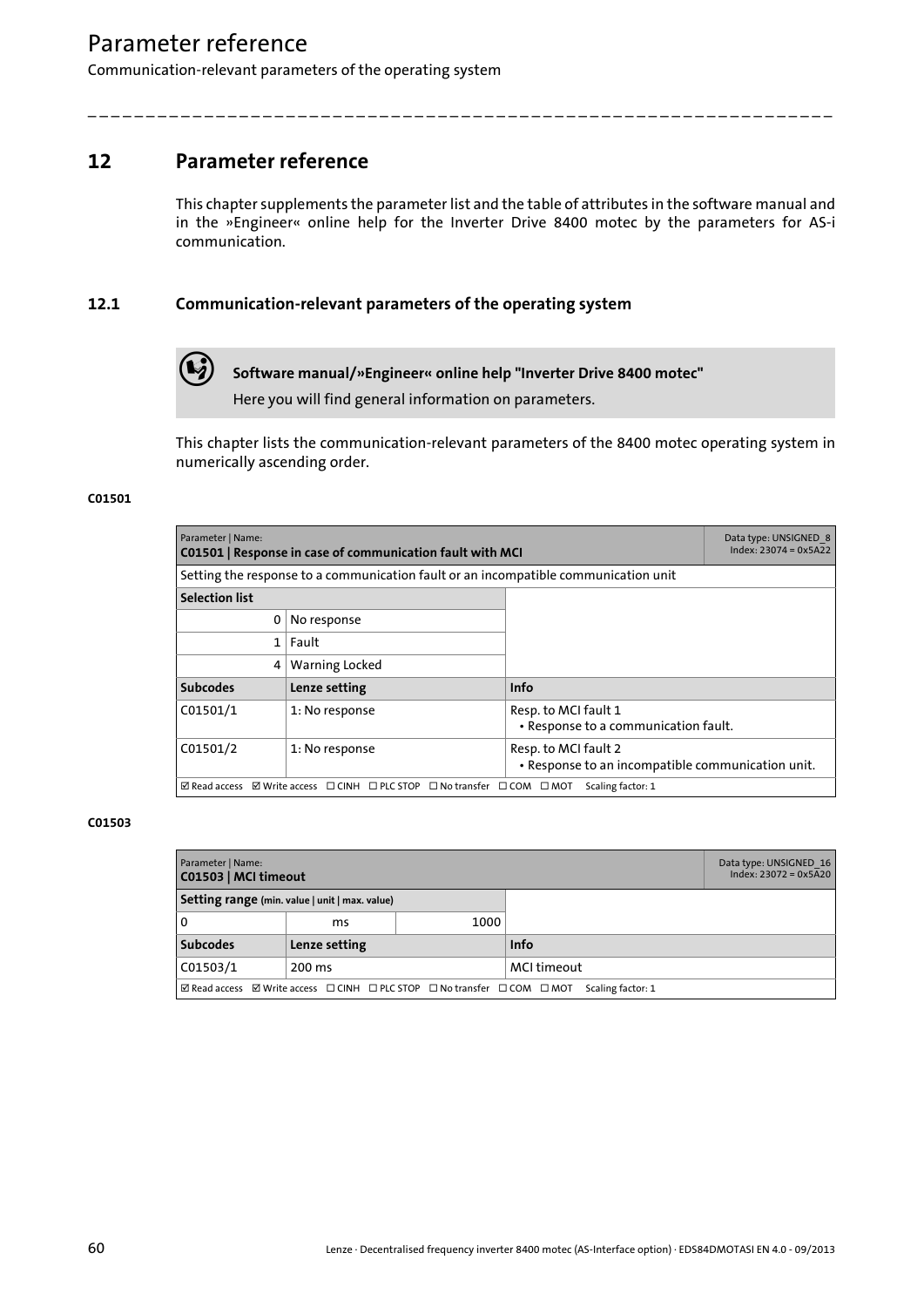Parameters relevant for AS-i communication

## **12.2 Parameters relevant for AS-i communication**

<span id="page-60-5"></span>This chapter lists the AS-i parameters of the communication unit in numerically ascending order.

\_ \_ \_ \_ \_ \_ \_ \_ \_ \_ \_ \_ \_ \_ \_ \_ \_ \_ \_ \_ \_ \_ \_ \_ \_ \_ \_ \_ \_ \_ \_ \_ \_ \_ \_ \_ \_ \_ \_ \_ \_ \_ \_ \_ \_ \_ \_ \_ \_ \_ \_ \_ \_ \_ \_ \_ \_ \_ \_ \_ \_ \_ \_ \_

### <span id="page-60-0"></span>**C13200**

<span id="page-60-3"></span><span id="page-60-2"></span>

| Parameter   Name:<br>C13200   Active address                                                       |                                                                                                           |                                                               | Data type: UNSIGNED 8<br>$Index: 11375 = 0x2C6F$ |  |
|----------------------------------------------------------------------------------------------------|-----------------------------------------------------------------------------------------------------------|---------------------------------------------------------------|--------------------------------------------------|--|
|                                                                                                    | Display of the active address of the inverter in the AS-i network<br>Addressing the AS-i slaves $(42 26)$ |                                                               |                                                  |  |
| Selection list (read only)                                                                         |                                                                                                           | <b>Info</b>                                                   |                                                  |  |
| 0 <sup>1</sup>                                                                                     | Slave $O(A)$                                                                                              |                                                               |                                                  |  |
|                                                                                                    |                                                                                                           |                                                               |                                                  |  |
| 31                                                                                                 | Slave $31(A)$                                                                                             |                                                               |                                                  |  |
| 32 <sub>2</sub>                                                                                    | Slave 0(B) - invalid                                                                                      |                                                               |                                                  |  |
|                                                                                                    | $33$ Slave $1(B)$                                                                                         |                                                               |                                                  |  |
|                                                                                                    | $\cdots$                                                                                                  |                                                               |                                                  |  |
| 63                                                                                                 | Slave $31(B)$                                                                                             |                                                               |                                                  |  |
| 64                                                                                                 | Slave not active                                                                                          | An error message is generated when a slave is<br>deactivated. |                                                  |  |
| <b>Subcodes</b>                                                                                    |                                                                                                           | Info                                                          |                                                  |  |
| C13200/1                                                                                           |                                                                                                           | Slave 1: Active address                                       |                                                  |  |
| C13200/2                                                                                           |                                                                                                           | Slave 2: Active address                                       |                                                  |  |
| ⊠ Read access □ Write access □ CINH □ PLC STOP Ø No transfer □ PDO MAP RX □ PDO MAP TX Ø COM □ MOT |                                                                                                           |                                                               |                                                  |  |

<span id="page-60-6"></span><span id="page-60-4"></span><span id="page-60-1"></span>

| Parameter   Name:<br>C13202   Slave address EPM value |                                                                                                    |                                                               | Data type: UNSIGNED 8<br>$Index: 11373 = 0x2C6D$ |
|-------------------------------------------------------|----------------------------------------------------------------------------------------------------|---------------------------------------------------------------|--------------------------------------------------|
| Addressing the AS-i slaves (LD 26)                    | Selection of the address of the inverter in the AS-i network                                       |                                                               |                                                  |
| Selection list (Lenze setting printed in bold)        |                                                                                                    |                                                               |                                                  |
| 0                                                     | Slave 0(A)                                                                                         |                                                               |                                                  |
|                                                       |                                                                                                    |                                                               |                                                  |
| 31                                                    | Slave $31(A)$                                                                                      |                                                               |                                                  |
| 32                                                    | Slave 0(B) - invalid                                                                               |                                                               |                                                  |
|                                                       | $33$ Slave $1(B)$                                                                                  |                                                               |                                                  |
|                                                       | $\ddotsc$                                                                                          |                                                               |                                                  |
| 63                                                    | Slave $31(B)$                                                                                      |                                                               |                                                  |
| 64                                                    | Slave not active                                                                                   | An error message is generated when a slave is<br>deactivated. |                                                  |
| <b>Subcodes</b>                                       | Lenze setting                                                                                      | <b>Info</b>                                                   |                                                  |
| C13202/1                                              | $\mathbf{0}$                                                                                       | Slave 1: Address EPM value                                    |                                                  |
| C13202/2                                              | $\mathbf{0}$                                                                                       | Slave 2: Address EPM value                                    |                                                  |
|                                                       | ⊠ Read access ⊠ Write access □ CINH □ PLC STOP □ No transfer □ PDO MAP RX □ PDO MAP TX ☑ COM □ MOT |                                                               |                                                  |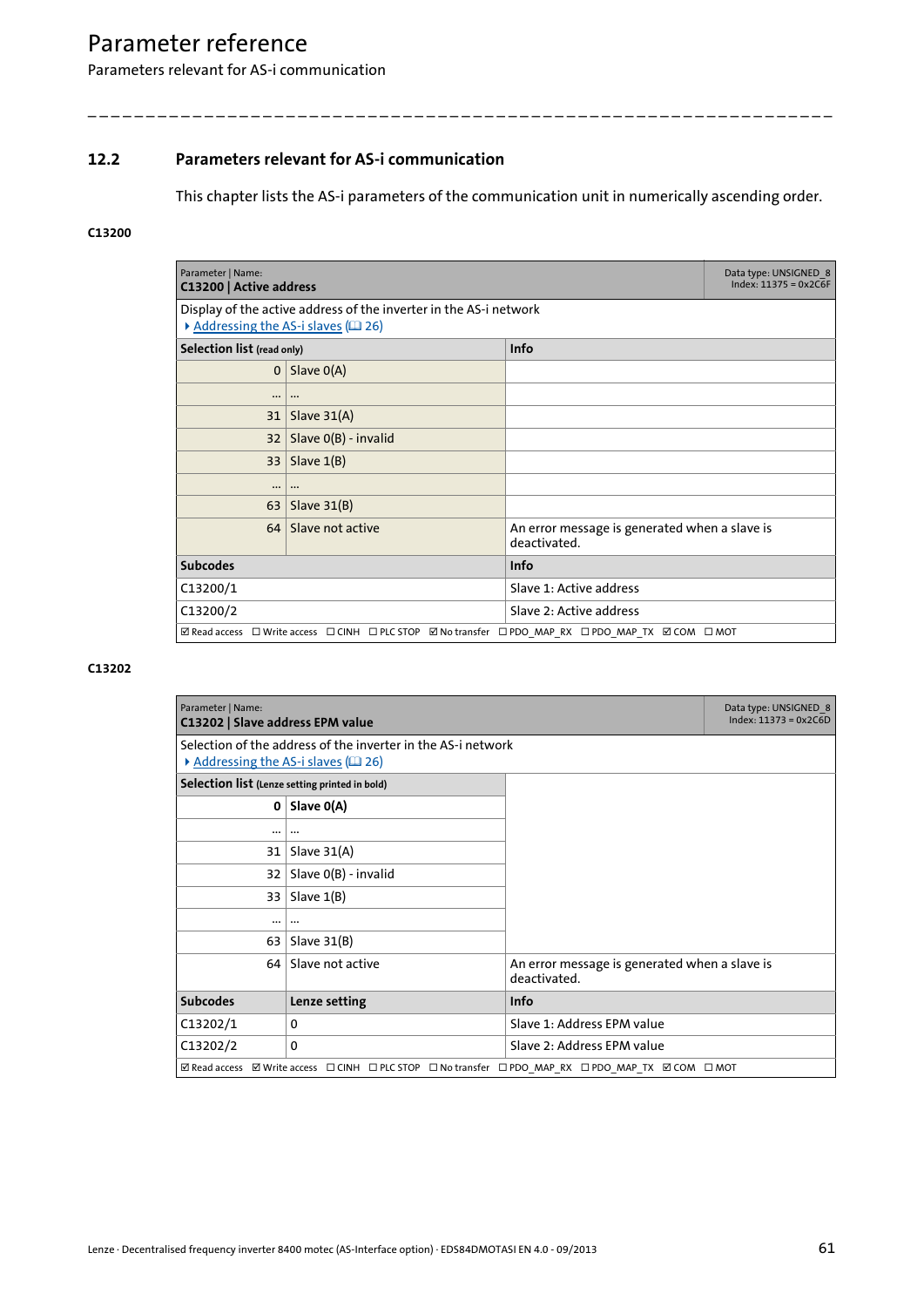Parameters relevant for AS-i communication

#### <span id="page-61-0"></span>**C13204**

<span id="page-61-7"></span><span id="page-61-3"></span>

| Parameter   Name:<br>C13204   Override Slave Addresses |                                                                                                    | Data type: UNSIGNED 8<br>$Index: 11371 = 0x2C6B$ |
|--------------------------------------------------------|----------------------------------------------------------------------------------------------------|--------------------------------------------------|
| Selection list (Lenze setting printed in bold)         |                                                                                                    |                                                  |
| 0                                                      | Off / ready                                                                                        |                                                  |
|                                                        | On / start                                                                                         |                                                  |
| 2                                                      | In progress                                                                                        |                                                  |
| 3                                                      | <b>Action failed</b>                                                                               |                                                  |
|                                                        | 4 Action cancelled                                                                                 |                                                  |
| 5                                                      | No access                                                                                          |                                                  |
|                                                        | ⊠ Read access Ø Write access □ CINH □ PLC STOP □ No transfer □ PDO MAP RX □ PDO MAP TX □ COM □ MOT |                                                  |

\_ \_ \_ \_ \_ \_ \_ \_ \_ \_ \_ \_ \_ \_ \_ \_ \_ \_ \_ \_ \_ \_ \_ \_ \_ \_ \_ \_ \_ \_ \_ \_ \_ \_ \_ \_ \_ \_ \_ \_ \_ \_ \_ \_ \_ \_ \_ \_ \_ \_ \_ \_ \_ \_ \_ \_ \_ \_ \_ \_ \_ \_ \_ \_

### <span id="page-61-1"></span>**C13205**

<span id="page-61-6"></span><span id="page-61-4"></span>

| Parameter   Name:<br>C13205   Override of slave addresses during initialisation |                                                                                                 | Data type: UNSIGNED 8<br>$Index: 11370 = 0x2C6A$ |  |
|---------------------------------------------------------------------------------|-------------------------------------------------------------------------------------------------|--------------------------------------------------|--|
| Selection list (Lenze setting printed in bold)                                  |                                                                                                 |                                                  |  |
|                                                                                 | 0 Disable                                                                                       |                                                  |  |
|                                                                                 | $1$   Enable                                                                                    |                                                  |  |
|                                                                                 | <b>ØRead access</b> ØWrite access □CINH □PLC STOP □Notransfer □PDO MAP RX □PDO MAP TX □COM □MOT |                                                  |  |

<span id="page-61-8"></span><span id="page-61-5"></span><span id="page-61-2"></span>

| Parameter   Name:<br>C13206   Slave profiles |                                                                                                    |                 | Data type: UNSIGNED 16<br>$Index: 11369 = 0x2C69$ |
|----------------------------------------------|----------------------------------------------------------------------------------------------------|-----------------|---------------------------------------------------|
| Value is bit-coded:                          |                                                                                                    |                 |                                                   |
|                                              | Bit 0   ID_Code_2_Bit0                                                                             |                 |                                                   |
| Bit $1$                                      | ID_Code_2_Bit1                                                                                     |                 |                                                   |
|                                              | Bit $2$ ID_Code 2 Bit2                                                                             |                 |                                                   |
|                                              | Bit 3   ID_Code_2_Bit3                                                                             |                 |                                                   |
|                                              | Bit 4   ID_Code_1_Bit0                                                                             |                 |                                                   |
|                                              | Bit 5   ID_Code $1$ Bit1                                                                           |                 |                                                   |
|                                              | Bit $6 1D_{\text{Code}}1_{\text{Bit2}}$                                                            |                 |                                                   |
|                                              | Bit 7   ID_Code_1_Bit3                                                                             |                 |                                                   |
| Bit $8$                                      | ID_Code_Bit0                                                                                       |                 |                                                   |
|                                              | Bit 9   ID_Code_Bit1                                                                               |                 |                                                   |
|                                              | Bit $10$   ID_Code_Bit2                                                                            |                 |                                                   |
|                                              | Bit 11   ID_Code_Bit3                                                                              |                 |                                                   |
|                                              | Bit $12$   IO_Configuration_Bit0                                                                   |                 |                                                   |
|                                              | Bit 13   IO_Configuration_Bit1                                                                     |                 |                                                   |
|                                              | Bit $14$   IO_Configuration_Bit2                                                                   |                 |                                                   |
|                                              | Bit 15   IO_Configuration_Bit3                                                                     |                 |                                                   |
| <b>Subcodes</b>                              |                                                                                                    | Info            |                                                   |
| C13206/1                                     |                                                                                                    | Slave 1 Profile |                                                   |
| C13206/2                                     |                                                                                                    | Slave 2 Profile |                                                   |
|                                              | ☑ Read access □ Write access □ CINH □ PLC STOP □ No transfer □ PDO_MAP_RX □ PDO_MAP_TX □ COM □ MOT |                 |                                                   |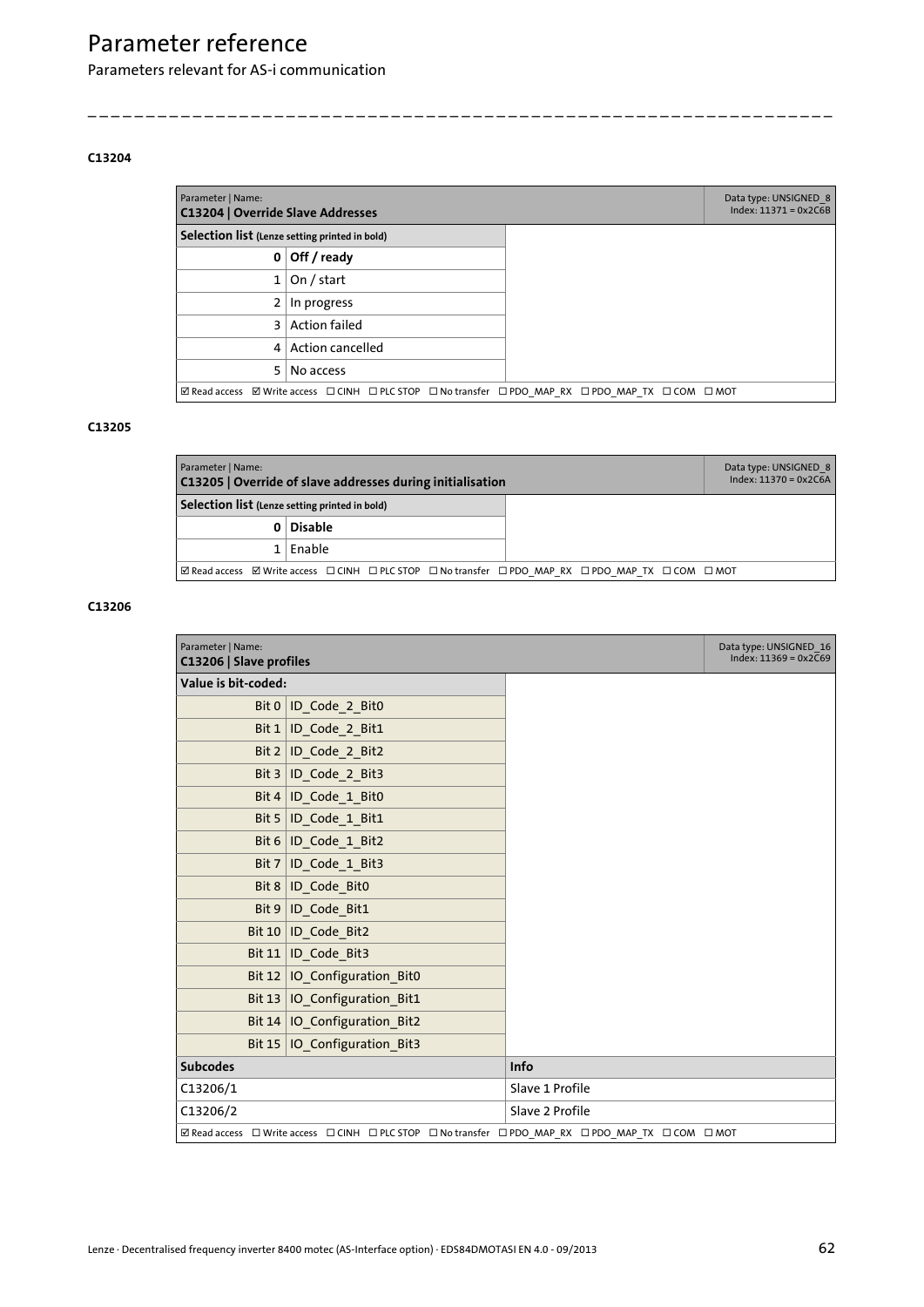Parameters relevant for AS-i communication

#### <span id="page-62-3"></span><span id="page-62-0"></span>**C13207**

<span id="page-62-10"></span><span id="page-62-7"></span>

| Parameter   Name:<br>C13207   Response in case of communication fault                                                                                                                                                                                               | Data type: UNSIGNED 8<br>$Index: 11368 = 0x2C68$ |                                                      |  |
|---------------------------------------------------------------------------------------------------------------------------------------------------------------------------------------------------------------------------------------------------------------------|--------------------------------------------------|------------------------------------------------------|--|
| The response set here is triggered if the AS-i node does not receive a message from the master within the<br>monitoring time (C13208) or detects that it has exited the DATA_EXCHANGE status.<br>A change in the monitoring response becomes immediately effective. |                                                  |                                                      |  |
| Selection list (Lenze setting printed in bold)                                                                                                                                                                                                                      |                                                  |                                                      |  |
| 0                                                                                                                                                                                                                                                                   | No response                                      |                                                      |  |
|                                                                                                                                                                                                                                                                     | $1$ Fault                                        |                                                      |  |
| 4                                                                                                                                                                                                                                                                   | Warning Locked                                   |                                                      |  |
| <b>Subcodes</b>                                                                                                                                                                                                                                                     | Lenze setting                                    | Info                                                 |  |
| C13207/1                                                                                                                                                                                                                                                            | 1                                                | Slave 1 communication timeout                        |  |
| C13207/2                                                                                                                                                                                                                                                            | 1                                                | Slave 1 communication timeout - CTT2 extended cyclic |  |
| C13207/3                                                                                                                                                                                                                                                            | 1                                                | Slave 2 communication timeout                        |  |
| <b>ØRead access</b> ØWrite access □CINH □PLC STOP ØNo transfer □PDO MAP RX □PDO MAP TX ØCOM □MOT                                                                                                                                                                    |                                                  |                                                      |  |

\_ \_ \_ \_ \_ \_ \_ \_ \_ \_ \_ \_ \_ \_ \_ \_ \_ \_ \_ \_ \_ \_ \_ \_ \_ \_ \_ \_ \_ \_ \_ \_ \_ \_ \_ \_ \_ \_ \_ \_ \_ \_ \_ \_ \_ \_ \_ \_ \_ \_ \_ \_ \_ \_ \_ \_ \_ \_ \_ \_ \_ \_ \_ \_

### <span id="page-62-2"></span><span id="page-62-1"></span>**C13208**

<span id="page-62-8"></span><span id="page-62-5"></span>

| Parameter   Name:<br>C13208   AS-i monitoring times |                                                                                                                                                                                                                                                                                   |                                                |                                                                                                    | Data type: UNSIGNED 16<br>$Index: 11367 = 0x2C67$ |
|-----------------------------------------------------|-----------------------------------------------------------------------------------------------------------------------------------------------------------------------------------------------------------------------------------------------------------------------------------|------------------------------------------------|----------------------------------------------------------------------------------------------------|---------------------------------------------------|
|                                                     | If the DATA EXCHANGE status is exited, the response parameterised in C13207/13 is carried out when the time<br>set here for the data exchange has elapsed.<br>• The value "65535" is used to deactivate the monitoring.<br>• A change in the monitoring is immediately effective. |                                                |                                                                                                    |                                                   |
|                                                     | Setting range (min. value   unit   max. value)                                                                                                                                                                                                                                    |                                                |                                                                                                    |                                                   |
| 0                                                   | ms                                                                                                                                                                                                                                                                                | 65535                                          |                                                                                                    |                                                   |
| <b>Subcodes</b>                                     | Lenze setting                                                                                                                                                                                                                                                                     |                                                | Info                                                                                               |                                                   |
| C13208/1                                            | 3000 ms                                                                                                                                                                                                                                                                           |                                                | Slave 1 monitoring time                                                                            |                                                   |
| C13208/2<br>3000 ms                                 |                                                                                                                                                                                                                                                                                   | Slave 1 monitoring time - CTT2 extended cyclic |                                                                                                    |                                                   |
| C13208/3<br>Slave 2 monitoring time<br>3000 ms      |                                                                                                                                                                                                                                                                                   |                                                |                                                                                                    |                                                   |
|                                                     |                                                                                                                                                                                                                                                                                   |                                                | ⊠ Read access ⊠ Write access □ CINH □ PLC STOP □ No transfer □ PDO MAP RX □ PDO MAP TX □ COM □ MOT |                                                   |

<span id="page-62-9"></span><span id="page-62-6"></span><span id="page-62-4"></span>

| Parameter   Name:<br>C13210   AS-i Bus transaction counter |                                                                                                    |                            |                                       | Data type: UNSIGNED 16<br>$Index: 11365 = 0x2C65$ |
|------------------------------------------------------------|----------------------------------------------------------------------------------------------------|----------------------------|---------------------------------------|---------------------------------------------------|
| Display of AS-i transactions                               |                                                                                                    |                            |                                       |                                                   |
|                                                            | Display range (min. value   unit   max. value)                                                     |                            |                                       |                                                   |
| $\mathbf 0$                                                |                                                                                                    | 65535                      |                                       |                                                   |
| <b>Subcodes</b>                                            |                                                                                                    | <b>Info</b>                |                                       |                                                   |
| C13210/1                                                   |                                                                                                    | Slave 1 - Data cycles      |                                       |                                                   |
| C13210/2                                                   |                                                                                                    |                            | Slave 1 - Parameter cycles            |                                                   |
| C13210/3                                                   |                                                                                                    |                            | Slave 1 - CTT2 extended cyclic cycles |                                                   |
| C13210/4                                                   |                                                                                                    |                            | Slave 1 - CTT2 acyclic access cycles  |                                                   |
| C13210/5                                                   |                                                                                                    | Slave 2 - Data cycles      |                                       |                                                   |
| C13210/6                                                   |                                                                                                    | Slave 2 - Parameter cycles |                                       |                                                   |
|                                                            | ⊠ Read access □ Write access □ CINH □ PLC STOP □ No transfer □ PDO MAP RX □ PDO MAP TX Ø COM □ MOT |                            |                                       |                                                   |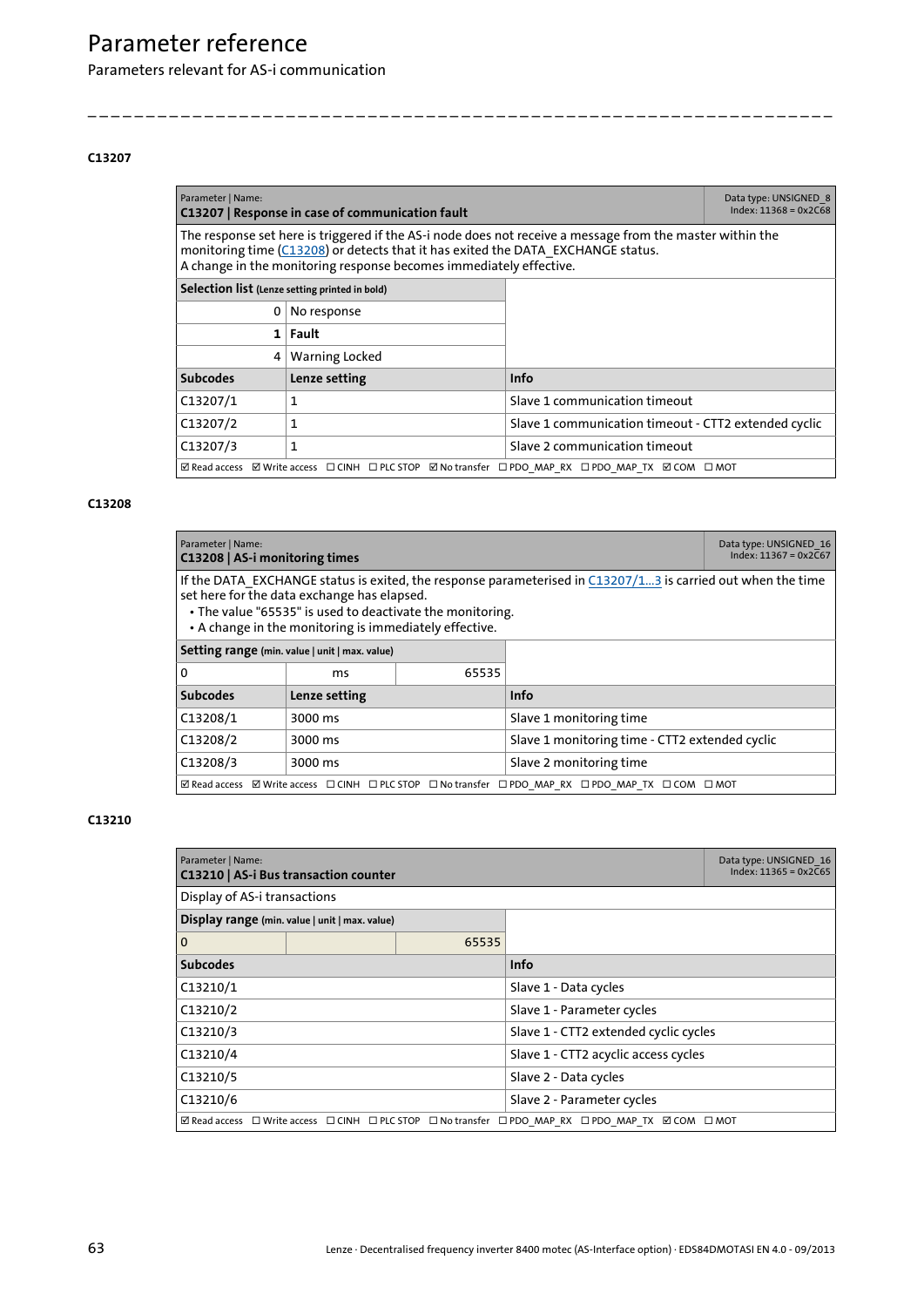Parameters relevant for AS-i communication

#### <span id="page-63-2"></span><span id="page-63-1"></span>**C13211**

<span id="page-63-5"></span><span id="page-63-4"></span>

| Parameter   Name:<br>$C13211$   bus status                                                         | Data type: UNSIGNED 8<br>$Index: 11364 = 0x2C64$ |                |  |
|----------------------------------------------------------------------------------------------------|--------------------------------------------------|----------------|--|
|                                                                                                    | Display of the current AS-i bus status           |                |  |
| Selection list (read only)                                                                         |                                                  | <b>Info</b>    |  |
| $\Omega$                                                                                           | <b>Offline</b>                                   |                |  |
| $\mathbf{1}$                                                                                       | <b>Initialisation</b>                            |                |  |
| 2 <sup>1</sup>                                                                                     | Online                                           |                |  |
| 3                                                                                                  | Initialisation failed                            |                |  |
| 4 <sup>1</sup>                                                                                     | Not accessible                                   |                |  |
| 5 <sup>1</sup>                                                                                     | Disabled at 0 address                            |                |  |
| <b>Subcodes</b>                                                                                    |                                                  | Info           |  |
| C13211/1                                                                                           |                                                  | Slave 1 Status |  |
| C13211/2                                                                                           |                                                  | Slave 2 Status |  |
| ⊠ Read access □ Write access □ CINH □ PLC STOP Ø No transfer □ PDO MAP RX □ PDO MAP TX Ø COM □ MOT |                                                  |                |  |

\_ \_ \_ \_ \_ \_ \_ \_ \_ \_ \_ \_ \_ \_ \_ \_ \_ \_ \_ \_ \_ \_ \_ \_ \_ \_ \_ \_ \_ \_ \_ \_ \_ \_ \_ \_ \_ \_ \_ \_ \_ \_ \_ \_ \_ \_ \_ \_ \_ \_ \_ \_ \_ \_ \_ \_ \_ \_ \_ \_ \_ \_ \_ \_

<span id="page-63-7"></span><span id="page-63-6"></span><span id="page-63-3"></span><span id="page-63-0"></span>

| Parameter   Name:<br>C13213   CTT2 block parameter transfer: Write parameter block configuration                  |                                                   |           |                          | Data type: INTEGER 32<br>$Index: 11362 = 0x2C62$ |
|-------------------------------------------------------------------------------------------------------------------|---------------------------------------------------|-----------|--------------------------|--------------------------------------------------|
|                                                                                                                   | ▶ CTT2 block parameter transfer Write mode (□ 50) |           |                          |                                                  |
|                                                                                                                   | Setting range (min. value   unit   max. value)    |           |                          |                                                  |
| 0.000                                                                                                             |                                                   | 16000.000 |                          |                                                  |
| <b>Subcodes</b>                                                                                                   | Lenze setting                                     |           | Info                     |                                                  |
| C13213/1                                                                                                          | 11.000                                            |           | WriteParamBlock:Index 1  |                                                  |
| C13213/2                                                                                                          | 12.000                                            |           | WriteParamBlock:Index 2  |                                                  |
| C13213/3                                                                                                          | 13.000                                            |           | WriteParamBlock:Index 3  |                                                  |
| C13213/4                                                                                                          | 15.000                                            |           | WriteParamBlock:Index 4  |                                                  |
| C13213/5                                                                                                          | 16.000                                            |           | WriteParamBlock:Index 5  |                                                  |
| C13213/6                                                                                                          | 22.000                                            |           | WriteParamBlock:Index 6  |                                                  |
| C13213/7                                                                                                          | 39.001                                            |           | WriteParamBlock:Index 7  |                                                  |
| C13213/8                                                                                                          | 39.002                                            |           | WriteParamBlock:Index 8  |                                                  |
| C13213/9                                                                                                          | 39.003                                            |           | WriteParamBlock:Index 9  |                                                  |
| C13213/10                                                                                                         | 87.000                                            |           | WriteParamBlock:Index 10 |                                                  |
| C13213/11                                                                                                         | 105.000                                           |           | WriteParamBlock:Index_11 |                                                  |
| C13213/12                                                                                                         | 120.000                                           |           | WriteParamBlock:Index 12 |                                                  |
| C13213/13                                                                                                         | 123.000                                           |           | WriteParamBlock:Index 13 |                                                  |
| C13213/14                                                                                                         | 129.000                                           |           | WriteParamBlock:Index 14 |                                                  |
| C13213/15                                                                                                         | 130.000                                           |           | WriteParamBlock:Index 15 |                                                  |
| C13213/16                                                                                                         | 131.000                                           |           | WriteParamBlock:Index 16 |                                                  |
| ØRead access ØWrite access □CINH □PLC STOP □No transfer □PDO MAP RX □PDO MAP TX □COM □MOT<br>Scaling factor: 1000 |                                                   |           |                          |                                                  |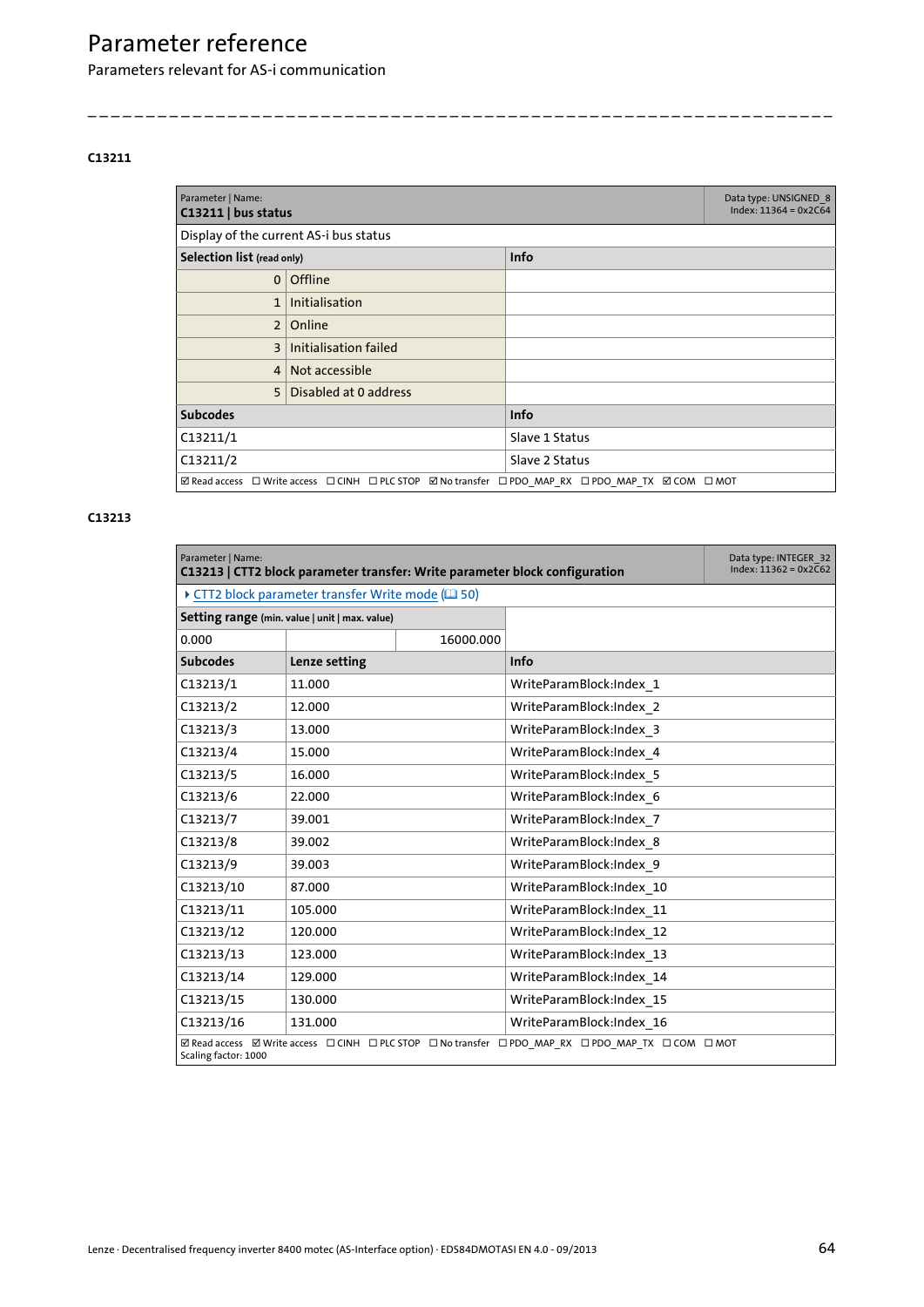Parameters relevant for AS-i communication

#### <span id="page-64-1"></span><span id="page-64-0"></span>**C13214**

<span id="page-64-5"></span><span id="page-64-3"></span>

| Parameter   Name:<br>C13214   CTT2 block parameter transfer: Read parameter block configuration                   |                                                                           |           |                         | Data type: INTEGER 32<br>$Index: 11361 = 0x2C61$ |
|-------------------------------------------------------------------------------------------------------------------|---------------------------------------------------------------------------|-----------|-------------------------|--------------------------------------------------|
|                                                                                                                   | $\triangleright$ CTT2 block parameter transfer Read mode ( $\boxplus$ 48) |           |                         |                                                  |
|                                                                                                                   | Setting range (min. value   unit   max. value)                            |           |                         |                                                  |
| 0.000                                                                                                             |                                                                           | 16000.000 |                         |                                                  |
| <b>Subcodes</b>                                                                                                   | Lenze setting                                                             |           | Info                    |                                                  |
| C13214/1                                                                                                          | 50.000                                                                    |           | ReadParamBlock:Index 1  |                                                  |
| C13214/2                                                                                                          | 51.000                                                                    |           | ReadParamBlock:Index 2  |                                                  |
| C13214/3                                                                                                          | 53.000                                                                    |           | ReadParamBlock:Index 3  |                                                  |
| C13214/4                                                                                                          | 54.000                                                                    |           | ReadParamBlock:Index 4  |                                                  |
| C13214/5                                                                                                          | 58.000                                                                    |           | ReadParamBlock:Index 5  |                                                  |
| C13214/6                                                                                                          | 61.000                                                                    |           | ReadParamBlock:Index 6  |                                                  |
| C13214/7                                                                                                          | 64.001                                                                    |           | ReadParamBlock:Index 7  |                                                  |
| C13214/8                                                                                                          | 98.000                                                                    |           | ReadParamBlock:Index 8  |                                                  |
| C13214/9                                                                                                          | 133.000                                                                   |           | ReadParamBlock:Index 9  |                                                  |
| C13214/10                                                                                                         | 137.000                                                                   |           | ReadParamBlock:Index 10 |                                                  |
| C13214/11                                                                                                         | 150.000                                                                   |           | ReadParamBlock:Index 11 |                                                  |
| C13214/12                                                                                                         | 155.000                                                                   |           | ReadParamBlock:Index 12 |                                                  |
| C13214/13                                                                                                         | 158.000                                                                   |           | ReadParamBlock:Index 13 |                                                  |
| C13214/14                                                                                                         | 443.001                                                                   |           | ReadParamBlock:Index 14 |                                                  |
| C13214/15                                                                                                         | 444.001                                                                   |           | ReadParamBlock:Index 15 |                                                  |
| C13214/16                                                                                                         | 179.000                                                                   |           | ReadParamBlock:Index 16 |                                                  |
| ØRead access ØWrite access □CINH □PLC STOP □No transfer □PDO MAP RX □PDO MAP TX □COM □MOT<br>Scaling factor: 1000 |                                                                           |           |                         |                                                  |

\_ \_ \_ \_ \_ \_ \_ \_ \_ \_ \_ \_ \_ \_ \_ \_ \_ \_ \_ \_ \_ \_ \_ \_ \_ \_ \_ \_ \_ \_ \_ \_ \_ \_ \_ \_ \_ \_ \_ \_ \_ \_ \_ \_ \_ \_ \_ \_ \_ \_ \_ \_ \_ \_ \_ \_ \_ \_ \_ \_ \_ \_ \_ \_

<span id="page-64-6"></span><span id="page-64-4"></span><span id="page-64-2"></span>

| Parameter   Name:   | C13220   Display: Last data to master                                                                    |                                  | Data type: UNSIGNED 16<br>$Index: 11355 = 0x2C5B$ |
|---------------------|----------------------------------------------------------------------------------------------------------|----------------------------------|---------------------------------------------------|
|                     | Display of the last data transmitted from the communication unit to the master.                          |                                  |                                                   |
| Value is bit-coded: |                                                                                                          |                                  |                                                   |
| Bit $0   D0$        |                                                                                                          |                                  |                                                   |
| Bit $1 D1$          |                                                                                                          |                                  |                                                   |
| Bit $2 $            | D <sub>2</sub>                                                                                           |                                  |                                                   |
| Bit $3$             | D <sub>3</sub>                                                                                           |                                  |                                                   |
| Bit 4               | <b>PRO</b>                                                                                               |                                  |                                                   |
| Bit $5 $            | PR1                                                                                                      |                                  |                                                   |
| Bit $6 PR2$         |                                                                                                          |                                  |                                                   |
| Bit $71$            | PR <sub>3</sub>                                                                                          |                                  |                                                   |
|                     | Bit 8   Reserved                                                                                         |                                  |                                                   |
|                     |                                                                                                          |                                  |                                                   |
|                     | Bit 15   Reserved                                                                                        |                                  |                                                   |
| <b>Subcodes</b>     |                                                                                                          | Info                             |                                                   |
| C13220/1            |                                                                                                          | Last data to master from slave 1 |                                                   |
| C13220/2            |                                                                                                          | Last data to master from slave 2 |                                                   |
|                     | <b>ØRead access □ Write access □ CINH □ PLC STOP □ No transfer □ PDO_MAP_RX □ PDO_MAP_TX □ COM □ MOT</b> |                                  |                                                   |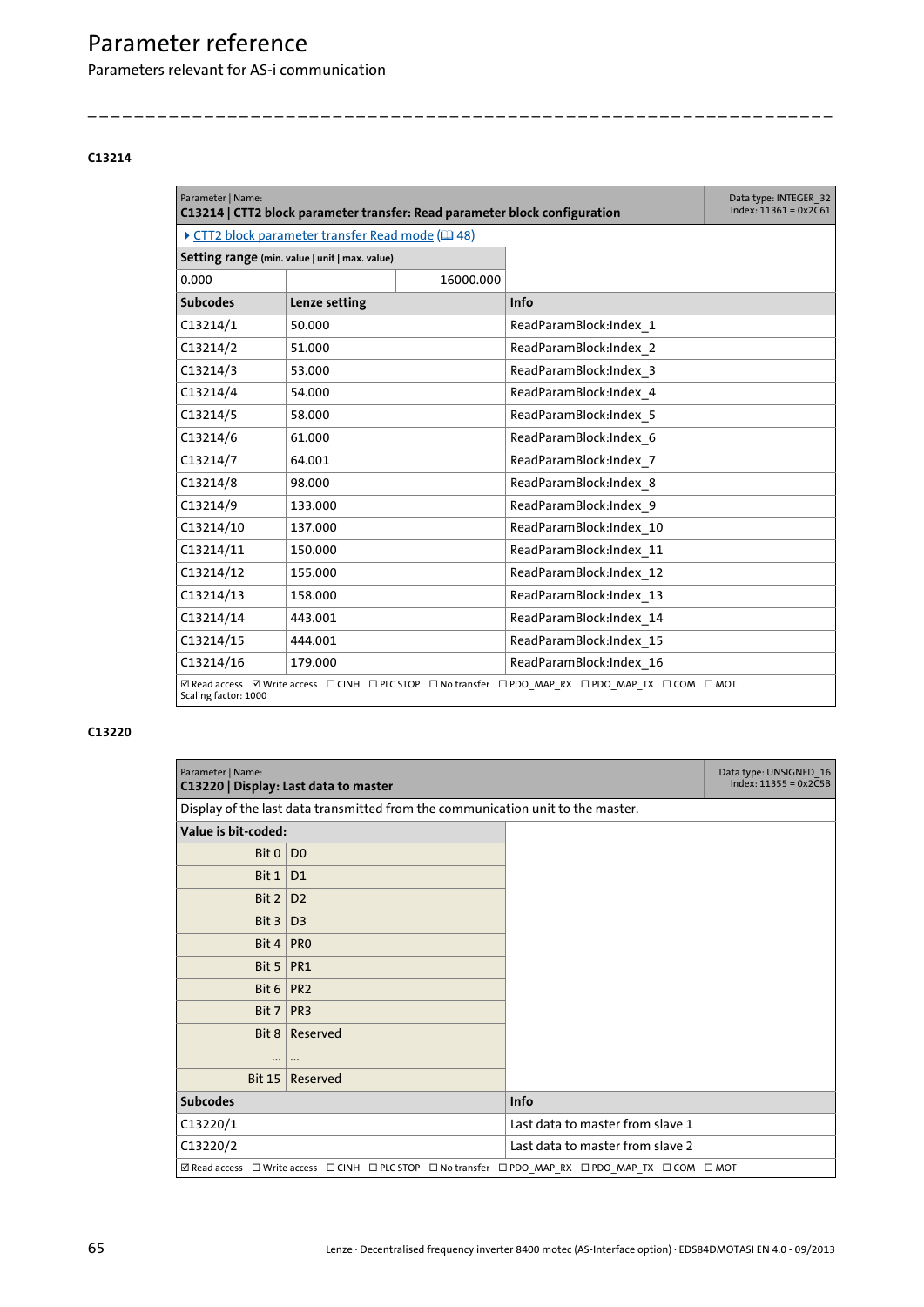Parameters relevant for AS-i communication

#### <span id="page-65-0"></span>**C13221**

<span id="page-65-8"></span><span id="page-65-5"></span>

| Parameter   Name:   | C13221   Display: Last data from master                                                                  |                                  | Data type: UNSIGNED 16<br>$Index: 11354 = 0x2C5A$ |
|---------------------|----------------------------------------------------------------------------------------------------------|----------------------------------|---------------------------------------------------|
|                     | Display of the last data transmitted from the master to the communication unit.                          |                                  |                                                   |
| Value is bit-coded: |                                                                                                          |                                  |                                                   |
| Bit $0$             | D <sub>0</sub>                                                                                           |                                  |                                                   |
| Bit $1$             | D <sub>1</sub>                                                                                           |                                  |                                                   |
| Bit $2 $            | D <sub>2</sub>                                                                                           |                                  |                                                   |
| Bit $3 $            | D <sub>3</sub>                                                                                           |                                  |                                                   |
| Bit $4 PR0$         |                                                                                                          |                                  |                                                   |
| Bit $5 PR1$         |                                                                                                          |                                  |                                                   |
| Bit $6 PR2$         |                                                                                                          |                                  |                                                   |
| Bit $7$   PR3       |                                                                                                          |                                  |                                                   |
| Bit $8$             | Reserved                                                                                                 |                                  |                                                   |
| $\cdots$            |                                                                                                          |                                  |                                                   |
| Bit $15$            | Reserved                                                                                                 |                                  |                                                   |
| <b>Subcodes</b>     |                                                                                                          | Info                             |                                                   |
| C13221/1            |                                                                                                          | Last data from master to slave 1 |                                                   |
| C13221/2            |                                                                                                          | Last data from master to slave 2 |                                                   |
|                     | <b>ØRead access</b> □ Write access □ CINH □ PLC STOP □ No transfer □ PDO_MAP_RX □ PDO_MAP_TX □ COM □ MOT |                                  |                                                   |

\_ \_ \_ \_ \_ \_ \_ \_ \_ \_ \_ \_ \_ \_ \_ \_ \_ \_ \_ \_ \_ \_ \_ \_ \_ \_ \_ \_ \_ \_ \_ \_ \_ \_ \_ \_ \_ \_ \_ \_ \_ \_ \_ \_ \_ \_ \_ \_ \_ \_ \_ \_ \_ \_ \_ \_ \_ \_ \_ \_ \_ \_ \_ \_

### <span id="page-65-1"></span>**C13852**

<span id="page-65-6"></span><span id="page-65-4"></span>

| Parameter   Name:<br>C13852   All words to standard device |                                                                                                    |                                                       | Data type: UNSIGNED 16<br>$Index: 10723 = 0x29E3$                                                                                                                                        |  |
|------------------------------------------------------------|----------------------------------------------------------------------------------------------------|-------------------------------------------------------|------------------------------------------------------------------------------------------------------------------------------------------------------------------------------------------|--|
|                                                            |                                                                                                    |                                                       | Display of process data words 1  8 which are transmitted from the communication unit to the drive unit.<br>Subcodes 1  8 display all the process data words from the communication unit. |  |
| Display range (min. value   unit   max. value)             |                                                                                                    |                                                       |                                                                                                                                                                                          |  |
| 0                                                          |                                                                                                    | 65535                                                 |                                                                                                                                                                                          |  |
| <b>Subcodes</b>                                            |                                                                                                    | <b>Info</b>                                           |                                                                                                                                                                                          |  |
| C13852/1                                                   |                                                                                                    |                                                       | Word 1 of process data from module to standard device                                                                                                                                    |  |
|                                                            |                                                                                                    | $\cdots$                                              |                                                                                                                                                                                          |  |
| C13852/8                                                   |                                                                                                    | Word 8 of process data from module to standard device |                                                                                                                                                                                          |  |
|                                                            | ⊠ Read access □ Write access □ CINH □ PLC STOP Ø No transfer □ PDO MAP RX □ PDO MAP TX □ COM □ MOT |                                                       |                                                                                                                                                                                          |  |

<span id="page-65-7"></span><span id="page-65-3"></span><span id="page-65-2"></span>

| Parameter   Name:<br>C13853   All words from standard device                                                                                                                     |  |                                                       | Data type: UNSIGNED 16<br>$Index: 10722 = 0x29E2$  |  |
|----------------------------------------------------------------------------------------------------------------------------------------------------------------------------------|--|-------------------------------------------------------|----------------------------------------------------|--|
| Display of process data words 1  8 which are transmitted from the drive unit to the communication unit.<br>Subcodes 1  8 display all the process data words from the drive unit. |  |                                                       |                                                    |  |
| Display range (min. value   unit   max. value)                                                                                                                                   |  |                                                       |                                                    |  |
| 0                                                                                                                                                                                |  | 65535                                                 |                                                    |  |
| <b>Subcodes</b>                                                                                                                                                                  |  |                                                       | <b>Info</b>                                        |  |
| C13853/1                                                                                                                                                                         |  |                                                       | Word 1 process data from standard device to module |  |
| $\cdots$                                                                                                                                                                         |  | $\cdots$                                              |                                                    |  |
| C13853/8                                                                                                                                                                         |  | Word 8 of process data from standard device to module |                                                    |  |
| ⊠ Read access □ Write access □ CINH □ PLC STOP Ø No transfer □ PDO MAP RX □ PDO MAP TX □ COM □ MOT                                                                               |  |                                                       |                                                    |  |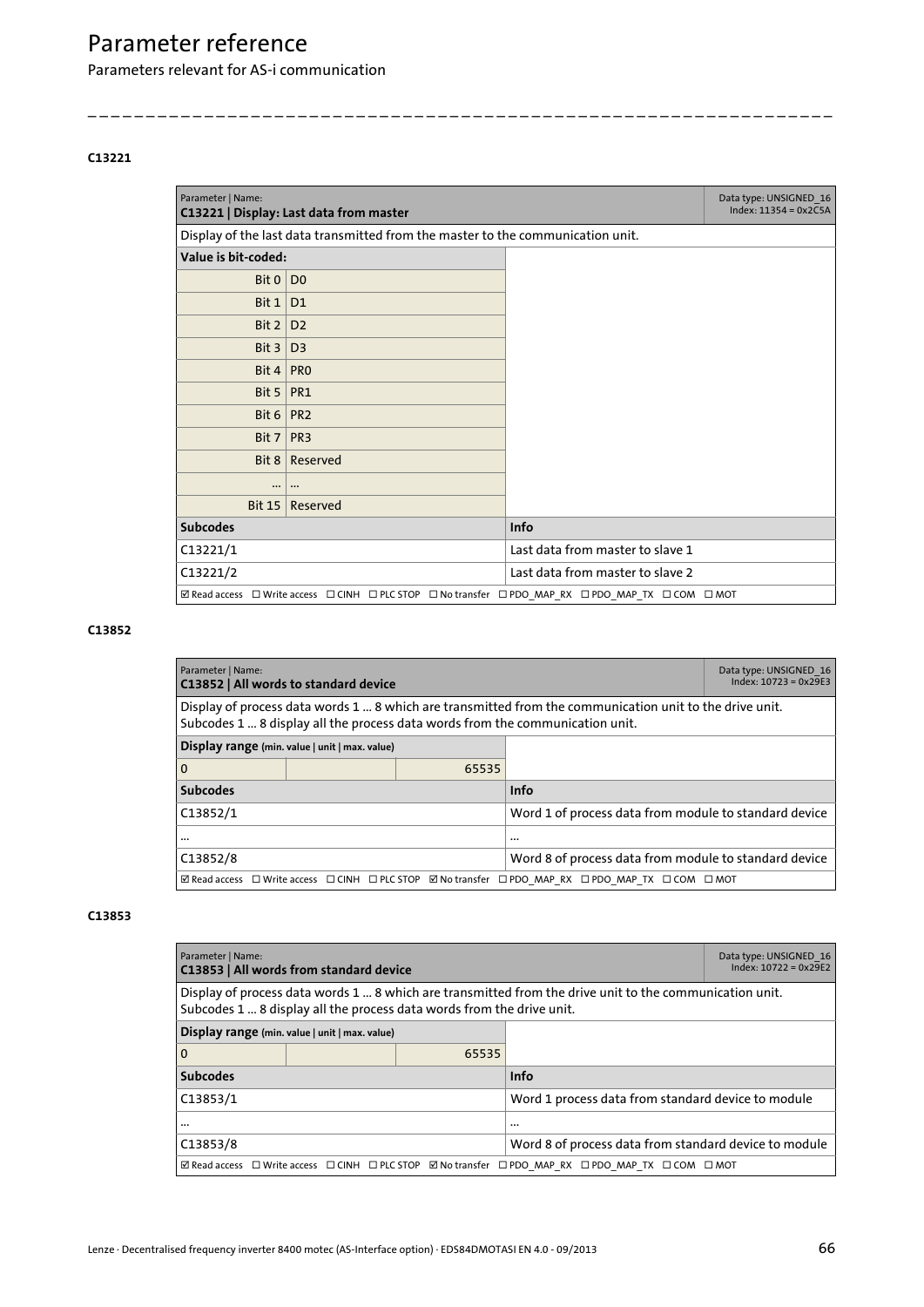Parameters relevant for AS-i communication

#### <span id="page-66-1"></span>**C13900**

<span id="page-66-10"></span><span id="page-66-5"></span>

| Parameter   Name:<br>C13900   Firmware product type                                                                            | Data type: VISIBLE STRING<br>$Index: 10675 = 0x29B3$ |
|--------------------------------------------------------------------------------------------------------------------------------|------------------------------------------------------|
| Display of the product type (string with a length of 8 bytes)<br>• The following identification code is displayed: "E84DGFCA". |                                                      |
| <b>ØRead access</b> □ Write access □ CINH □ PLC STOP □ No transfer □ PDO MAP RX □ PDO MAP TX □ COM □ MOT                       |                                                      |

\_ \_ \_ \_ \_ \_ \_ \_ \_ \_ \_ \_ \_ \_ \_ \_ \_ \_ \_ \_ \_ \_ \_ \_ \_ \_ \_ \_ \_ \_ \_ \_ \_ \_ \_ \_ \_ \_ \_ \_ \_ \_ \_ \_ \_ \_ \_ \_ \_ \_ \_ \_ \_ \_ \_ \_ \_ \_ \_ \_ \_ \_ \_ \_

#### <span id="page-66-2"></span>**C13901**

<span id="page-66-9"></span><span id="page-66-6"></span>

| Parameter   Name:<br>C13901   Firmware compilation date                                                                                                                         | Data type: VISIBLE STRING<br>$Index: 10674 = 0x29B2$ |
|---------------------------------------------------------------------------------------------------------------------------------------------------------------------------------|------------------------------------------------------|
| Display of the compilation date of the firmware (string with a length of 20 bytes)<br>• The date ("MMM DD YYYY") and time ("hh:mm:ss") are output, e.g. "Mar 21 2005 12:31:21". |                                                      |
| ⊠ Read access □ Write access □ CINH □ PLC STOP □ No transfer □ PDO MAP RX □ PDO MAP TX □ COM □ MOT                                                                              |                                                      |

### <span id="page-66-3"></span>**C13902**

<span id="page-66-11"></span><span id="page-66-7"></span>

| Parameter   Name:<br>C13902   Firmware version                                                                                 | Data type: VISIBLE STRING<br>$Index: 10673 = 0x29B1$ |  |  |  |  |  |  |
|--------------------------------------------------------------------------------------------------------------------------------|------------------------------------------------------|--|--|--|--|--|--|
| Display of the firmware version (string with a length of 5 bytes)<br>• An identification code is displayed, e.g. "00.80".      |                                                      |  |  |  |  |  |  |
| <b><math>\boxtimes</math> Read access</b> □ Write access □ CINH □ PLC STOP □ No transfer □ PDO MAP RX □ PDO MAP TX □ COM □ MOT |                                                      |  |  |  |  |  |  |

<span id="page-66-12"></span><span id="page-66-8"></span><span id="page-66-4"></span><span id="page-66-0"></span>

| Parameter   Name:<br>C13950   Internal communication status                                        | Data type: UNSIGNED 8<br>$Index: 10625 = 0x2981$ |      |  |  |  |  |
|----------------------------------------------------------------------------------------------------|--------------------------------------------------|------|--|--|--|--|
| Display of the internal status of the communication unit                                           |                                                  |      |  |  |  |  |
| Selection list (read only)                                                                         |                                                  | Info |  |  |  |  |
| $\Omega$                                                                                           | Module not initialised                           |      |  |  |  |  |
|                                                                                                    | Module ready for initialisation                  |      |  |  |  |  |
| $\overline{2}$                                                                                     | Reading module parameters                        |      |  |  |  |  |
| 3                                                                                                  | Module parameters have been read                 |      |  |  |  |  |
| 4                                                                                                  | Initialisation of external protocol              |      |  |  |  |  |
| 5                                                                                                  | Online                                           |      |  |  |  |  |
| 6                                                                                                  | Module timeout                                   |      |  |  |  |  |
| 7                                                                                                  | 'Stay Alive' condition                           |      |  |  |  |  |
| ⊠ Read access □ Write access □ CINH □ PLC STOP □ No transfer □ PDO MAP RX □ PDO MAP TX □ COM □ MOT |                                                  |      |  |  |  |  |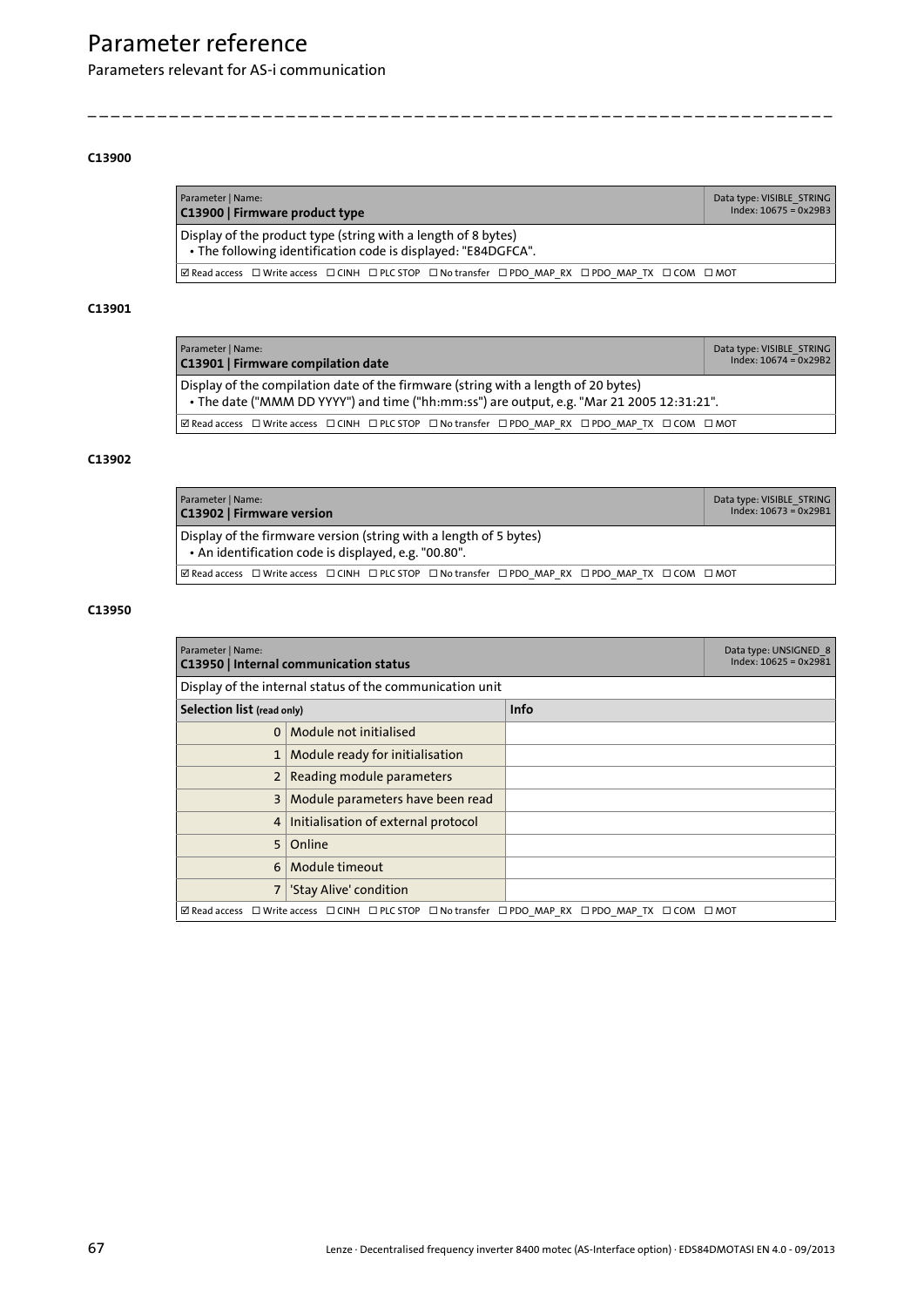Table of attributes

## **12.3 Table of attributes**

<span id="page-67-0"></span>The table of attributes contains information required for a communication with the inverter via parameters.

\_ \_ \_ \_ \_ \_ \_ \_ \_ \_ \_ \_ \_ \_ \_ \_ \_ \_ \_ \_ \_ \_ \_ \_ \_ \_ \_ \_ \_ \_ \_ \_ \_ \_ \_ \_ \_ \_ \_ \_ \_ \_ \_ \_ \_ \_ \_ \_ \_ \_ \_ \_ \_ \_ \_ \_ \_ \_ \_ \_ \_ \_ \_ \_

### **How to read the table of attributes:**

| Column            |             | <b>Meaning</b>                                                                                 | Entry                                                             |                                                                                                                        |  |  |
|-------------------|-------------|------------------------------------------------------------------------------------------------|-------------------------------------------------------------------|------------------------------------------------------------------------------------------------------------------------|--|--|
| Code              |             | Parameter name                                                                                 | Cxxxxx                                                            |                                                                                                                        |  |  |
| Name              |             | Parameter short text (display text)                                                            | Text                                                              |                                                                                                                        |  |  |
| Index             | dec         | Index under which the parameter is addressed.                                                  | 24575 - Lenze code number                                         | Is only required for access via a bus<br>system.                                                                       |  |  |
|                   | hex         | The subindex for array variables corresponds to the<br>Lenze subcode number.                   | 0x5FFF - Lenze code number                                        |                                                                                                                        |  |  |
| <b>DS</b><br>Data |             | Data structure                                                                                 | E                                                                 | Single variable<br>(only one parameter element)                                                                        |  |  |
|                   |             |                                                                                                | A                                                                 | Array variable<br>(several parameter elements)                                                                         |  |  |
|                   | DA          | Number of array elements (subcodes)                                                            | <b>Number</b>                                                     |                                                                                                                        |  |  |
|                   | DT          | Data type                                                                                      | BITFIELD 8                                                        | 1 byte, bit-coded                                                                                                      |  |  |
|                   |             |                                                                                                | BITFIELD 16                                                       | 2 bytes, bit-coded                                                                                                     |  |  |
|                   |             |                                                                                                | BITFIELD 32                                                       | 4 bytes, bit-coded                                                                                                     |  |  |
|                   |             |                                                                                                | INTEGER 8                                                         | 1 byte, with sign                                                                                                      |  |  |
|                   |             |                                                                                                | INTEGER 16                                                        | 2 bytes with sign                                                                                                      |  |  |
|                   |             |                                                                                                | INTEGER 32                                                        | 4 bytes, with sign                                                                                                     |  |  |
|                   |             |                                                                                                | UNSIGNED 8                                                        | 1 byte without sign                                                                                                    |  |  |
|                   |             |                                                                                                | UNSIGNED_16                                                       | 2 bytes without sign                                                                                                   |  |  |
|                   |             |                                                                                                | UNSIGNED 32                                                       | 4 bytes, without sign                                                                                                  |  |  |
|                   |             |                                                                                                | VISIBLE STRING                                                    | <b>ASCII string</b>                                                                                                    |  |  |
|                   |             |                                                                                                | <b>OCTET STRING</b>                                               |                                                                                                                        |  |  |
|                   | Factor      | Factor for data transmission via a bus system,<br>depending on the number of decimal positions | Factor                                                            | $1 = no$ decimal positions<br>$10 = 1$ decimal position<br>$100 = 2$ decimal positions<br>$1000 = 3$ decimal positions |  |  |
| Access            | R           | Read access                                                                                    | ☑ Reading permitted                                               |                                                                                                                        |  |  |
|                   | W           | Write access                                                                                   | ☑ Writing permitted                                               |                                                                                                                        |  |  |
|                   | <b>CINH</b> | Controller inhibit required                                                                    | $\boxtimes$ Writing is only possible if controller inhibit is set |                                                                                                                        |  |  |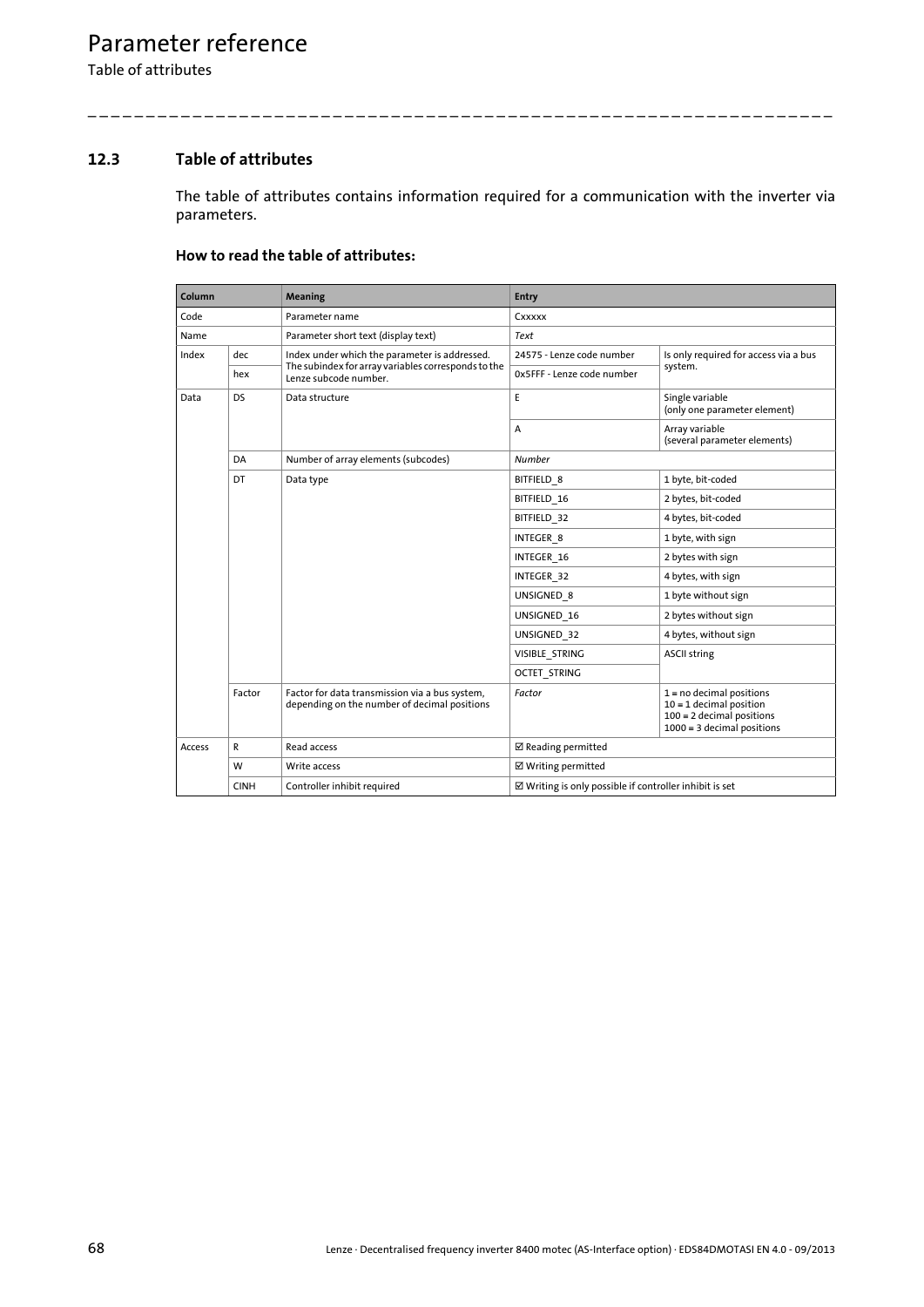Table of attributes

## **Table of attributes**

| Code   | <b>Name</b>                                                           |       | <b>Index</b> | <b>Data</b> |                |                |              | <b>Access</b> |                         |             |
|--------|-----------------------------------------------------------------------|-------|--------------|-------------|----------------|----------------|--------------|---------------|-------------------------|-------------|
|        |                                                                       | dec.  | hex          | <b>DS</b>   | <b>DA</b>      | Data type      | Factor       | $\mathsf{R}$  | W                       | <b>CINH</b> |
| C13200 | <b>Active address</b>                                                 | 11375 | 0x2C6F       | A           | 2              | UNSIGNED 8     | 1            | ☑             |                         |             |
| C13202 | Slave address EPM value                                               | 11373 | 0x2C6D       | A           | $\overline{2}$ | UNSIGNED 8     | $\mathbf{1}$ | ☑             | ☑                       |             |
| C13204 | Override slave addresses                                              | 11371 | 0x2C6B       | E           | $\mathbf{1}$   | UNSIGNED 8     | $\mathbf{1}$ | ☑             | ☑                       |             |
| C13205 | Override of slave addresses during<br>initialisation                  | 11370 | 0x2C6A       | E           | $\mathbf{1}$   | UNSIGNED 8     | $\mathbf{1}$ | ☑             | $\overline{\mathbf{M}}$ |             |
| C13206 | Slave profiles                                                        | 11369 | 0x2C69       | A           | $\overline{2}$ | UNSIGNED 16    |              | ☑             |                         |             |
| C13207 | Response in case of communication<br>fault                            | 11368 | 0x2C68       | A           | 3              | UNSIGNED 8     | $\mathbf{1}$ | ☑             | $\triangledown$         |             |
| C13208 | AS-i monitoring times                                                 | 11367 | 0x2C67       | A           | 3              | UNSIGNED 16    | $\mathbf{1}$ | ☑             | ☑                       |             |
| C13210 | AS-i bus transaction counter                                          | 11365 | 0x2C65       | A           | 6              | UNSIGNED 16    | $\mathbf{1}$ | ☑             |                         |             |
| C13211 | <b>Bus status</b>                                                     | 11364 | 0x2C64       | A           | $\overline{2}$ | UNSIGNED 8     | $\mathbf{1}$ | ☑             |                         |             |
| C13213 | CTT2 block parameter transfer: Write<br>parameter block configuration | 11362 | 0x2C62       | A           | 16             | INTEGER 32     | 1000         | ☑             | ☑                       |             |
| C13214 | CTT2 block parameter transfer: Read<br>parameter block configuration  | 11361 | 0x2C61       | A           | 16             | INTEGER 32     | 1000         | М             | ⊠                       |             |
| C13220 | Display: Last data to master                                          | 11355 | 0x2C5B       | A           | $\overline{2}$ | UNSIGNED 16    |              | ☑             |                         |             |
| C13221 | Display: Last data from master                                        | 11354 | 0x2C5A       | A           | $\overline{2}$ | UNSIGNED 16    |              | ☑             |                         |             |
| C13852 | All words to standard device                                          | 10723 | 0x29E3       | A           | 8              | UNSIGNED 16    | $\mathbf{1}$ | ☑             |                         |             |
| C13853 | All words from standard device                                        | 10722 | 0x29E2       | A           | 8              | UNSIGNED 16    | $\mathbf{1}$ | ☑             |                         |             |
| C13900 | Firmware Product Type                                                 | 10675 | 0x29B3       | E           | $\mathbf{1}$   | VISIBLE STRING |              | ⊠             |                         |             |
| C13901 | <b>Firmware Compilation Date</b>                                      | 10674 | 0x29B2       | E           | $\mathbf{1}$   | VISIBLE STRING |              | ☑             |                         |             |
| C13902 | <b>Firmware Version</b>                                               | 10673 | 0x29B1       | E           | $\mathbf{1}$   | VISIBLE STRING |              | ⊠             |                         |             |
| C13950 | Module internal communication<br>status                               | 10625 | 0x2981       | E           | $\mathbf{1}$   | UNSIGNED 8     | $\mathbf{1}$ | ☑             |                         |             |

\_ \_ \_ \_ \_ \_ \_ \_ \_ \_ \_ \_ \_ \_ \_ \_ \_ \_ \_ \_ \_ \_ \_ \_ \_ \_ \_ \_ \_ \_ \_ \_ \_ \_ \_ \_ \_ \_ \_ \_ \_ \_ \_ \_ \_ \_ \_ \_ \_ \_ \_ \_ \_ \_ \_ \_ \_ \_ \_ \_ \_ \_ \_ \_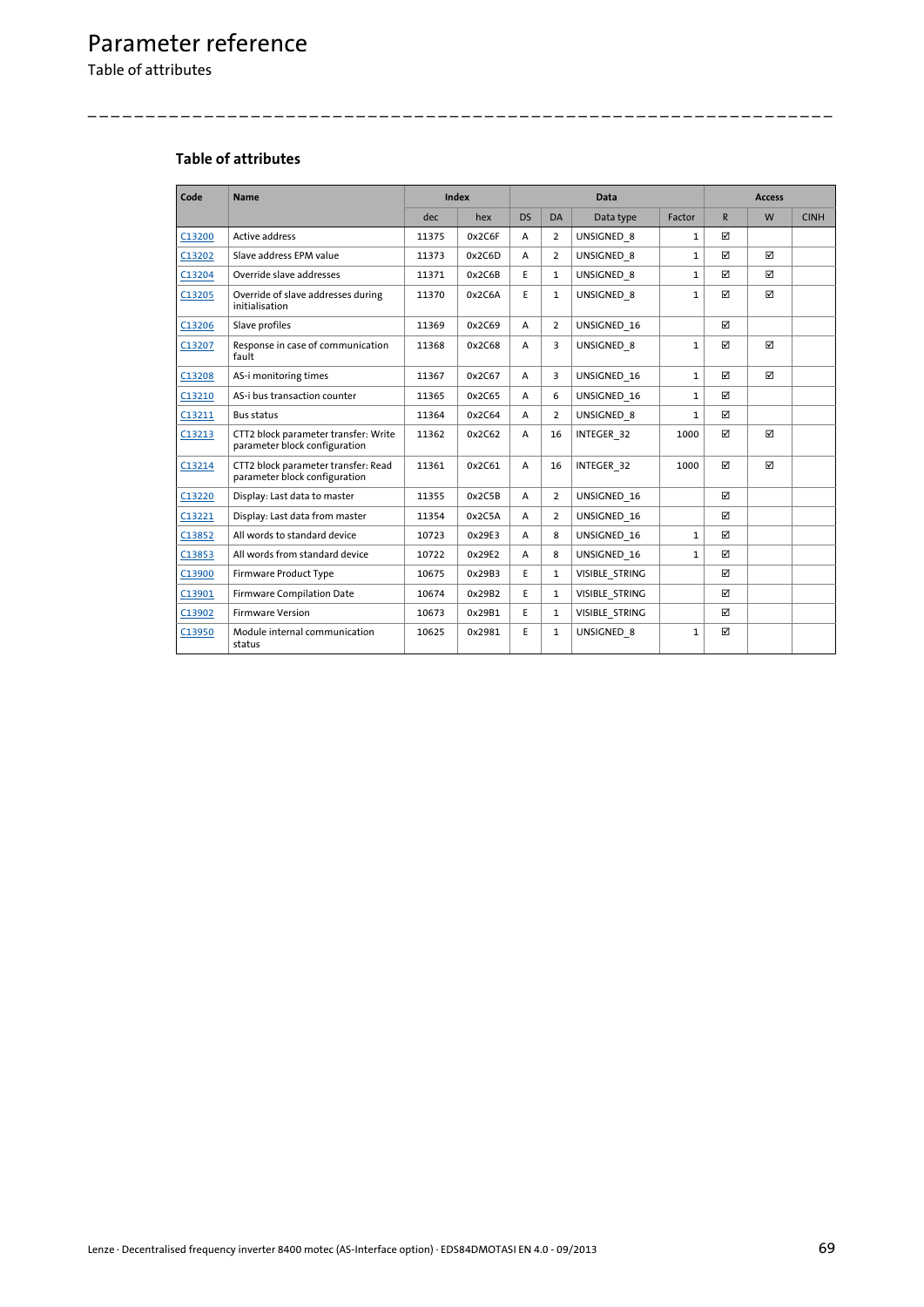## Index

## **A**

Accessing process data [39](#page-38-0) Active address (C13200) [61](#page-60-2) Acyclic parameter data channel [17](#page-16-0) Addressing the AS-i slaves [26](#page-25-0) All words from standard device (C13853) [66](#page-65-3) All words to standard device (C13852) [66](#page-65-4) Application as directed [12](#page-11-0) Application notes (representation) [9](#page-8-0) Approvals [16](#page-15-0) AS-i: monitoring times (C13208) [63](#page-62-5) AS-i bus transaction counter (C13210) [63](#page-62-6) AS-i concept of the Communication Unit [33](#page-32-0) AS-i connection [22](#page-21-0) AS-i error messages: Causes and remedies [56](#page-55-3) AS-i error messages (short overview) [55](#page-54-0) AS-i profile 7.A.5 [34](#page-33-0) AS-i profile 7.A.E [36](#page-35-0)

## **B**

Baud rate [16](#page-15-1) Before initial switch-on [24](#page-23-0) Broadcast call of the master [29](#page-28-0) Bus access method [29](#page-28-1) Bus status (C13211) [64](#page-63-4) Bus termination [16](#page-15-2)

## **C**

C01501 | Resp. to communication error with MCI [60](#page-59-2) C01503 | MCI timeout [60](#page-59-3) C13200 | Active address [61](#page-60-3) C13202 | Slave address EPM value [61](#page-60-4) C13204 | Override Slave Addresses [62](#page-61-3) C13205 | Override of slave addresses during initialisation [62](#page-61-4) C13206 | Slave profiles [62](#page-61-5) C13207 | Response in case of communication fault [63](#page-62-7) C13208 | AS-i: monitoring times [63](#page-62-8) C13210 | AS-i bus transaction counter [63](#page-62-9) C13211 | Bus status [64](#page-63-5) C13213 | CTT2 block [parameter transfer: Write parameter](#page-63-6)  block configuration 64 C13214 | CTT2 [block parameter transfer: Read parameter block](#page-64-3)  configuration 65 C13220 | Display: Last data to master [65](#page-64-4) C13221 | Display: Last data from master [66](#page-65-5) C13852 | All words to standard device [66](#page-65-6) C13853 | All words from standard device [66](#page-65-7) C13900 | Firmware Product Type [67](#page-66-5)

C13901 | Firmware Compilation Date [67](#page-66-6) C13902 | Firmware Version [67](#page-66-7) C13950 | Module internal communication status [67](#page-66-8) Cable length [16](#page-15-3) Codes [60](#page-59-4) Commissioning [24](#page-23-1) Communication medium [16](#page-15-4) Communication profile [16](#page-15-5) Communication time [18](#page-17-0) Communication-relevant parameters of the operating system [60](#page-59-5) Configuring the master [25](#page-24-0) Conformities [16](#page-15-6) Connections [14](#page-13-0) Conventions [7](#page-6-0) Conventions used [7](#page-6-1) CTT2 Acyclic device error codes [52](#page-51-1) Block parameter transfer read mode [48](#page-47-0) Block para[meter transfer write mode](#page-45-0) [50](#page-49-0) Read code 46 Read parameter value [44](#page-43-0) Standard error codes [51](#page-50-1) Write code [47](#page-46-0) Write parameter value [45](#page-44-0) CTT2 block parameter transfer Read parameter block configuration (C13214) [65](#page-64-5) Wri[te parameter block configuration \(C13213\)](#page-30-0) [64](#page-63-7) Cycle 31 Cycle time  $16, 31$  $16, 31$  $16, 31$ Cyclic parameter data channel [17](#page-16-1)

## **D**

\_ \_ \_ \_ \_ \_ \_ \_ \_ \_ \_ \_ \_ \_ \_ \_ \_ \_ \_ \_ \_ \_ \_ \_ \_ \_ \_ \_ \_ \_ \_ \_ \_ \_ \_ \_ \_ \_ \_ \_ \_ \_ \_ \_ \_ \_ \_ \_ \_ \_ \_ \_ \_ \_ \_ \_ \_ \_ \_ \_ \_ \_ \_ \_

Data transfer [29](#page-28-2) Data transmission slave 1 (AS-i profile 7.A.5) [34](#page-33-1) Data transmission slave 2 (AS-i profile 7.A.E) [36](#page-35-1) Device and application-specific safety instructions [11](#page-10-0) Device profiles [17](#page-16-2), [33](#page-32-1) Device protection [11](#page-10-1) Diagnostics [53](#page-52-0) Diagnostics via parameter ports (parameter echo) [37](#page-36-0) Diagnostics with the »Engineer« [54](#page-53-0) Digital inputs, available [16](#page-15-8) Display: Last data t[o master \(C13220\)](#page-5-0) [65](#page-64-6) Document history 6 Drive offline (error message) [56](#page-55-4) Drive parameter access failure - channel 1 (error message) [56](#page-55-5) Drive parameter access failure - channel 2 (error message) [56](#page-55-6) Drive PDO communication timeout (error message) [57](#page-56-4)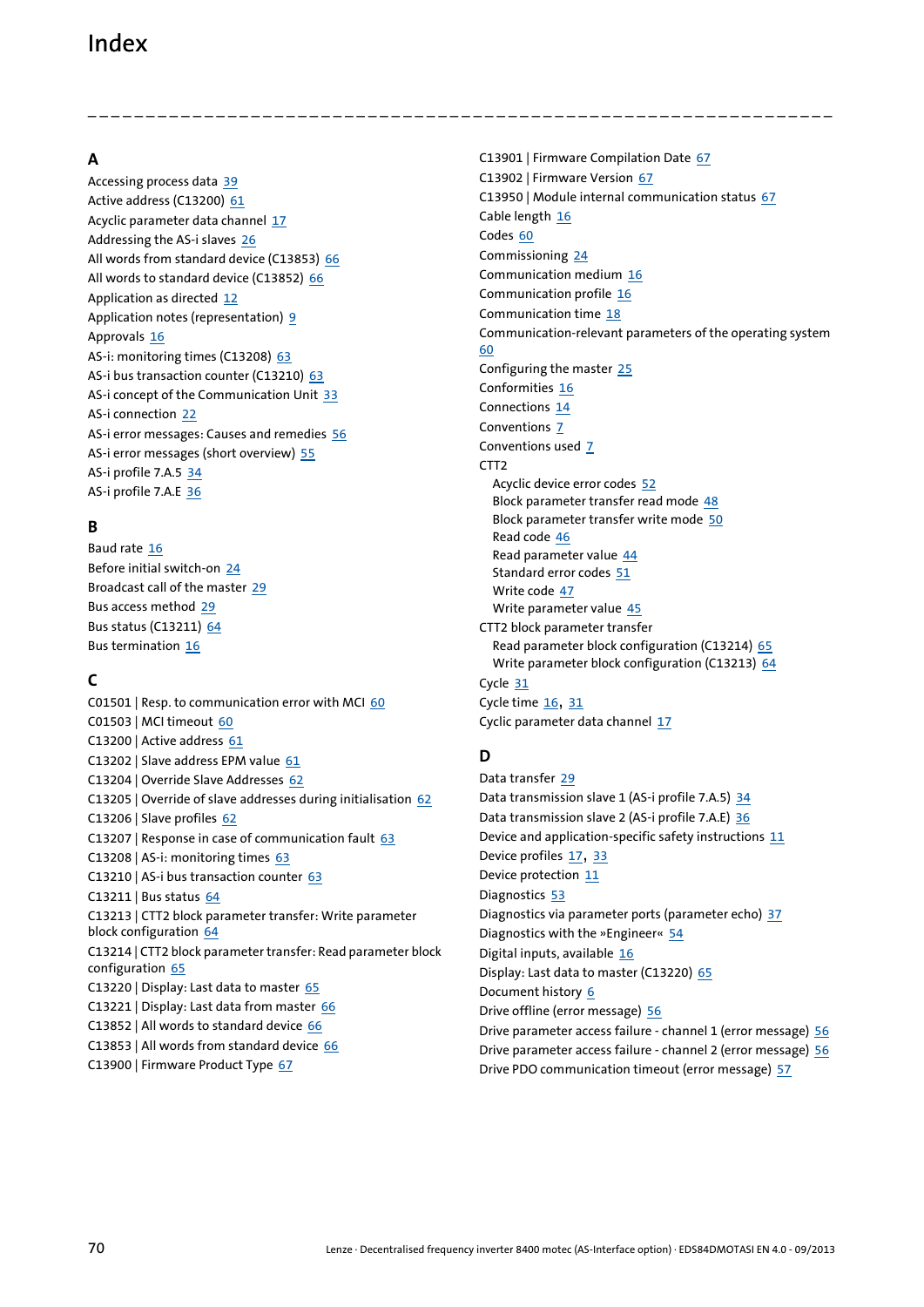## Index

### **E**

Electrical installation [21](#page-20-0) E-mail to Lenze [73](#page-72-0) Error messages [55](#page-54-1) Causes and remedies [56](#page-55-3) Error messages (short overview) [55](#page-54-0) Error messages (slave 2) [37](#page-36-1) Error number 0x01bc3100 [56](#page-55-4) 0x01bc5531 [56](#page-55-5) 0x01bc5532 [56](#page-55-6) 0x01bc6010 [57](#page-56-5) 0x01bc6011 [57](#page-56-4) 0x01bc6100 [57](#page-56-6) 0x01bc6101 [57](#page-56-7) 0x01bc6102 [58](#page-57-4) 0x01bc813a [58](#page-57-5) 0x01bc813b [58](#page-57-6) 0x01bc813c [58](#page-57-7) 0x01bc813d [59](#page-58-2) 0x01bc813e [59](#page-58-3) Establishing communication [28](#page-27-0) Extended process image for slave 1 [35](#page-34-0)

## **F**

Feedback to Lenze [73](#page-72-0) Firmware Compilation Date (C13901) [67](#page-66-9) Firmware Product Type (C13900) [67](#page-66-10) Firmware Version (C13902) [67](#page-66-11)

### **G**

General data [16](#page-15-9) General safety and application notes [10](#page-9-0)

### **H**

How to configure the host (master) [25](#page-24-0) How to configure the port interconnection in the »Engineer« [40](#page-39-0)

### **I**

I/O configuration slave 1 (AS-i profile 7.A.5) [34](#page-33-2) I/O configuration slave 2 (AS-i profile 7.A.E) [36](#page-35-2) Initial switch-on [28](#page-27-1) Installation [19](#page-18-0) Interface [16](#page-15-10) Interfaces [14](#page-13-0)

### **L**

Last data from master (C13221) [66](#page-65-8) LED status displays [53](#page-52-1)

### **M**

\_ \_ \_ \_ \_ \_ \_ \_ \_ \_ \_ \_ \_ \_ \_ \_ \_ \_ \_ \_ \_ \_ \_ \_ \_ \_ \_ \_ \_ \_ \_ \_ \_ \_ \_ \_ \_ \_ \_ \_ \_ \_ \_ \_ \_ \_ \_ \_ \_ \_ \_ \_ \_ \_ \_ \_ \_ \_ \_ \_ \_ \_ \_ \_

Make the I/O configuration (port interconnection) [40](#page-39-1) Master call [30](#page-29-0) MCI timeout (C01503 ) [60](#page-59-6) Mechanical installation [20](#page-19-0) Messages [29](#page-28-3) Module internal communication status (C13950) [67](#page-66-12) Module internal/watchdog error (error message) [57](#page-56-5) Module offline (error message) [57](#page-56-6) Module parameter access failure (error message) [58](#page-57-4) Module PDO communication timeout (error message) [57](#page-56-7)

### **N**

Network topology [16](#page-15-11) Node address area [16](#page-15-12) Notes used [9](#page-8-1) Number of nodes [16](#page-15-13) Number of slaves [16](#page-15-14)

### **O**

Operating conditions [16](#page-15-15) Override of slave addresses during initialisation (C13205) [62](#page-61-6) Override Slave Addresses (C13204) [62](#page-61-7)

## **P**

Parameter [60](#page-59-4) Parameter bits [37](#page-36-2) Parameter data [43](#page-42-0) Parameter data transfer [43](#page-42-1) Parameters for setting the AS-i communication [27](#page-26-0) Parameters relevant for AS-i communication [61](#page-60-5) PDO mapping [39](#page-38-1) Port interconnection of process data objects (PDO) [40](#page-39-2) Process data [38](#page-37-0) Process data objects (I/O configuration) [40](#page-39-3) Process data transfer [38](#page-37-1) Process image (extended) for slave 1 [35](#page-34-0) Process image, A/B technique [17](#page-16-3) Process image, standard [17](#page-16-4) Processing time [18](#page-17-1) Product description [12](#page-11-1) Product features [13](#page-12-0) Protocol data [17](#page-16-5)

### **R**

Residual hazards [11](#page-10-2) Resp. to communication error with MCI (C01501) [60](#page-59-7) Response in case of communication fault (C13207) [63](#page-62-10) Response time [31](#page-30-2)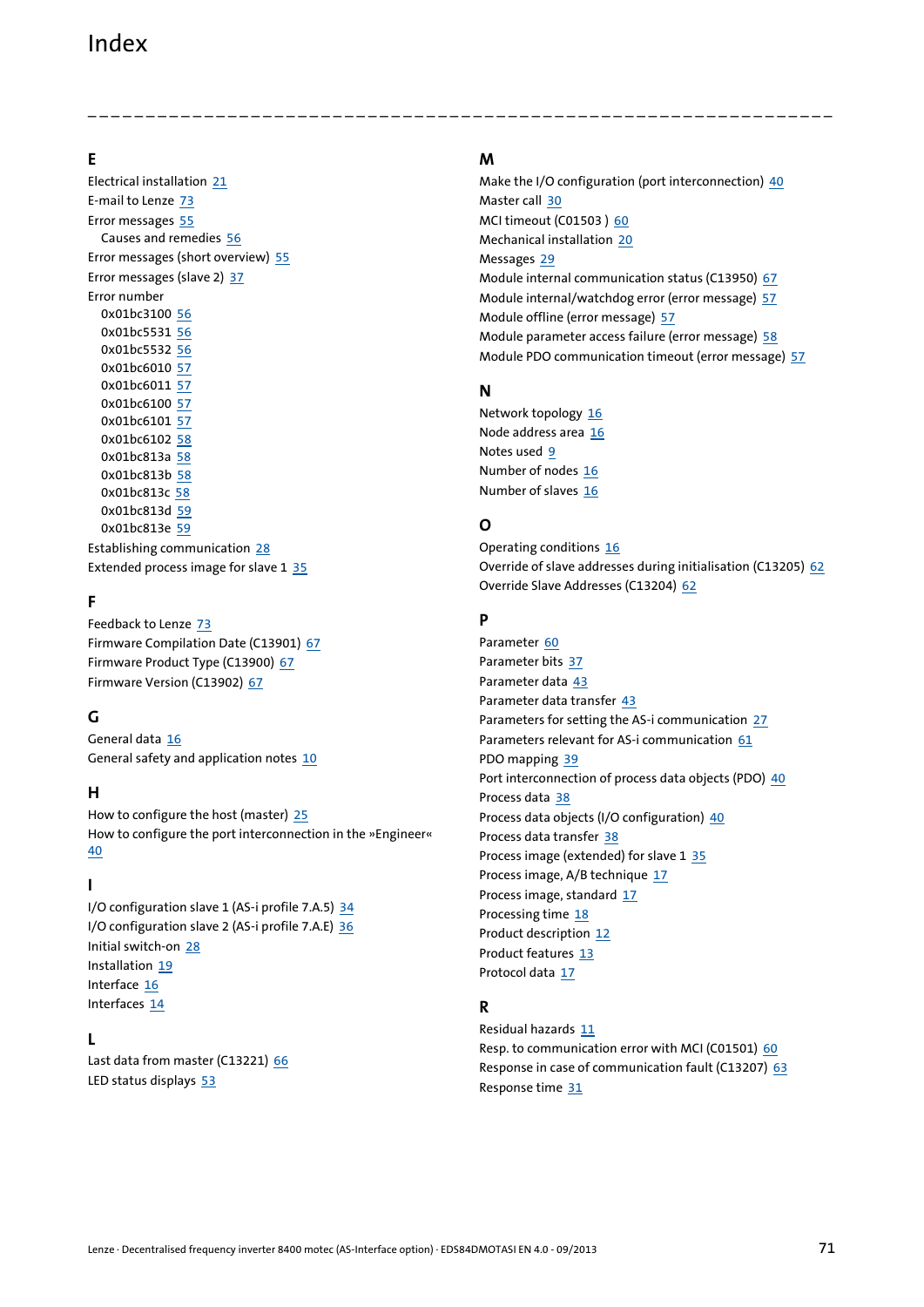## Index

**S**

Safety instructions [10](#page-9-1) Safety instru[ctions \(representation\)](#page-4-0) [9](#page-8-2) Screenshots 5 Setting the AS-i communication in the »Engineer« [26](#page-25-1) Settings for AS-i communication in the »Engineer« [26](#page-25-1) Slave 1 AS-I ASIC Profile Failure (error message) [59](#page-58-2) Slave 1 CTT2 extended cyclic timeout (error message) [58](#page-57-6) Slave 1 Data exchange timeout (error message) [58](#page-57-5) Slave 2 AS-I ASIC Profile Failure (error message) [59](#page-58-3) Slave 2 Data exchange timeout (error message) [58](#page-57-7) Slave Address EPM value (C13202) [61](#page-60-6) Slave profiles (C13206) [62](#page-61-8) Slave response [30](#page-29-1) Specifications [16](#page-15-16) Standards [16](#page-15-17) Status displays (LEDs) [53](#page-52-1) Synchronisation [32](#page-31-0) System error messages [55](#page-54-1)

\_ \_ \_ \_ \_ \_ \_ \_ \_ \_ \_ \_ \_ \_ \_ \_ \_ \_ \_ \_ \_ \_ \_ \_ \_ \_ \_ \_ \_ \_ \_ \_ \_ \_ \_ \_ \_ \_ \_ \_ \_ \_ \_ \_ \_ \_ \_ \_ \_ \_ \_ \_ \_ \_ \_ \_ \_ \_ \_ \_ \_ \_ \_ \_

## **T**

Table of attributes [68](#page-67-0) Target group [5](#page-4-1) Technical data [16](#page-15-18) Terminology used [8](#page-7-0) Terms [8](#page-7-1) Type of node [16](#page-15-19)

## **U**

User data length [17](#page-16-6), [25](#page-24-1) Using the communication module [12](#page-11-0)

## **V**

Validity of the documentation [5](#page-4-2) Versions [13](#page-12-0) Voltage supply [16](#page-15-20), [23](#page-22-0)

### **W**

Warnings (slave 2) [37](#page-36-1)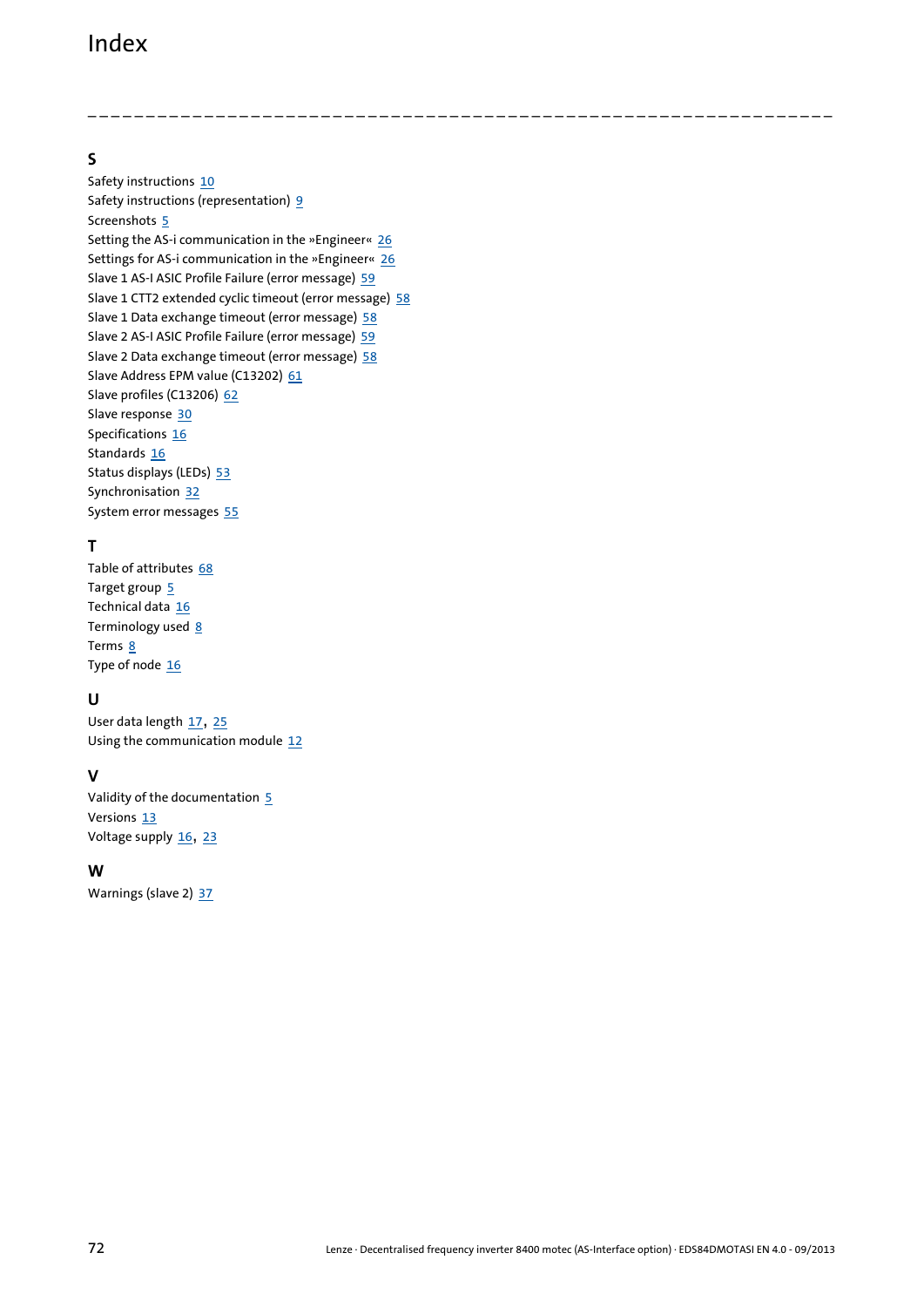## **SACK**

## **Your opinion is important to us**

These instructions were created to the best of our knowledge and belief to give you the best possible support for handling our product.

If you have suggestions for improvement, please e-mail us to:

[feedback-docu@Lenze.de](mailto:feedback-docu@Lenze.de)

Thank you for your support. *Your Lenze documentation team*